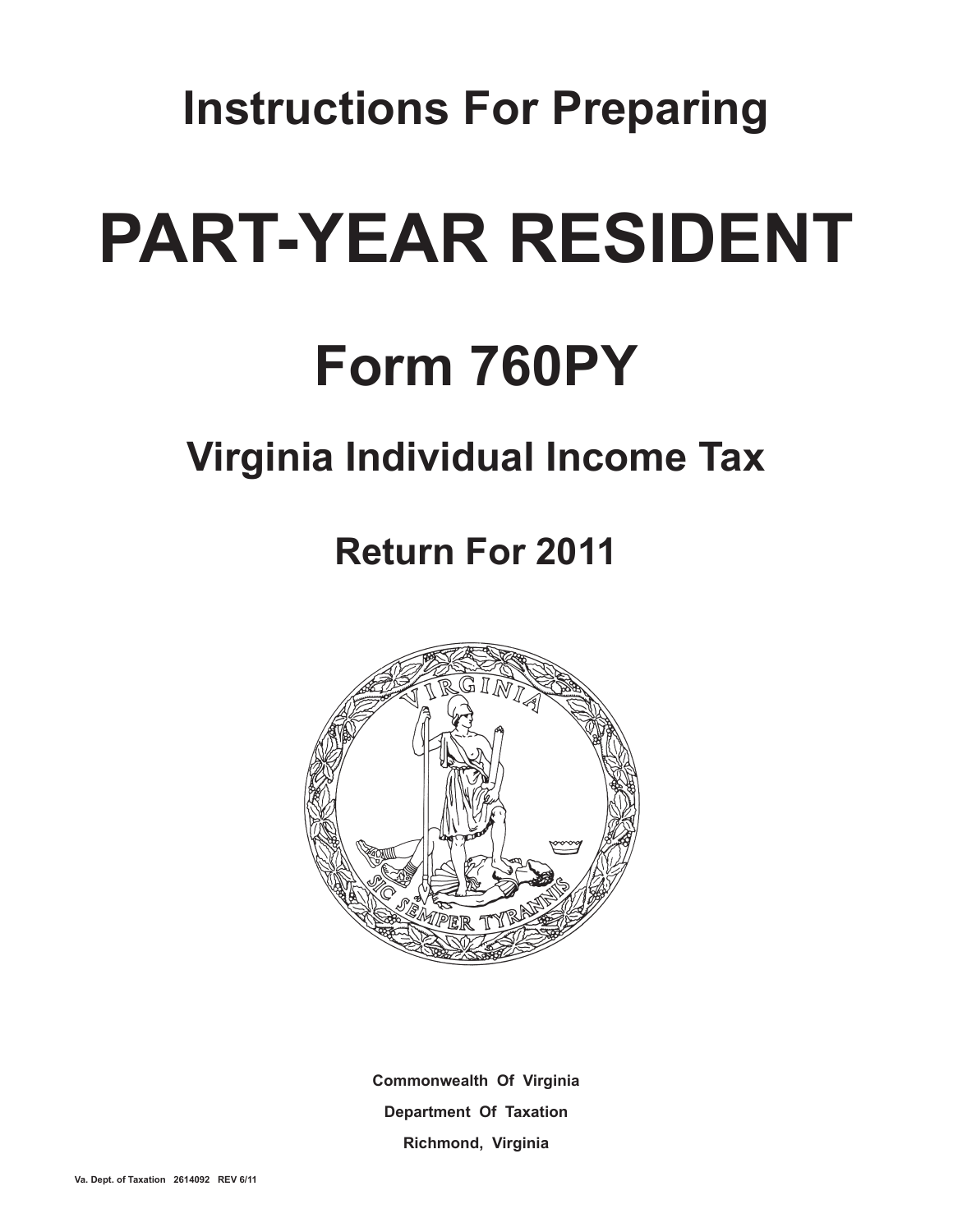## **TABLE OF CONTENTS**

| Computation for Tax Credit for Low Income Individuals or Virginia Earned Income Credit 19 |  |
|-------------------------------------------------------------------------------------------|--|
|                                                                                           |  |
|                                                                                           |  |
|                                                                                           |  |
|                                                                                           |  |
|                                                                                           |  |
|                                                                                           |  |
|                                                                                           |  |
|                                                                                           |  |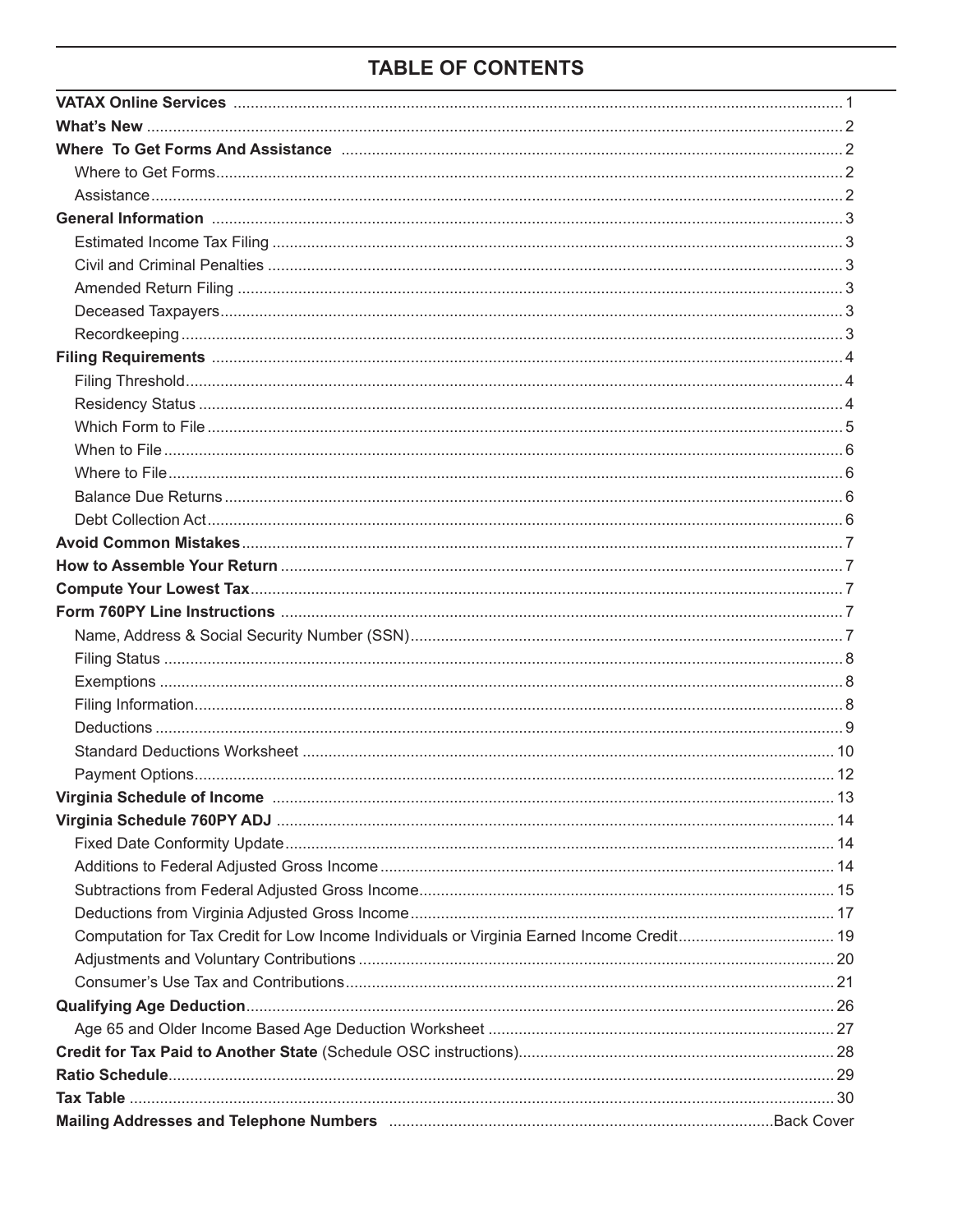## **VATAX Online Services www.tax.virginia.gov**



**Get Your Tax Refund Fast Using e-File** - Last year 2.5 million Virginia taxpayers used IRS e-File services to file their state and federal income tax returns. E-File is fast, safe and convenient. Use one of these e-File options offered by participating software companies:

**Free File** - A free federal and state income tax preparation and electronic filing program available to taxpayers based on income and other eligibility requirements determined by the software companies.

**Free File Fillable Virginia Forms (***New e-File option)* - Online versions of the Virginia resident return and schedules that allow you to enter tax information just as you would if you were completing a paper form and then submit the return electronically through e-File.

**Paid e-File** - Commercial tax preparation and e-File software available online or over-the-counter for personal use and through tax preparers.

Visit **www.tax.virginia.gov** to find out more about these e-File options. From there you can link to an e-File provider or the Virginia Free File fillable forms.



**Check the Status of your Refund** at **www.tax.virginia.gov** or call (804) 367-2486. If you file electronically your refund will be issued in about one week. If you file on paper your refund will be issued in about four weeks from the date we receive it. If you request a paper refund check instead of direct deposit, please add another week to your wait time.

**Make Online Payments** at **www.tax.virginia.gov** - Make an Estimated Tax Payment, a Filing Extension Payment, a Return Payment or pay a Tax Bill online using ACH Debit.

**Pay by credit or debit card** at www.officialpayments.com or call 800-2PAY-TAX.

**Need Help?** - The Department's website has lots of valuable information to help you.

**Tax Policy Library** – For easy access to the *Code of Virginia*, Tax Regulations, Legislative Summaries, Rulings by the Tax Commissioner, Tax Bulletins and Attorney General Opinions.

**Online Calculators** – Use our easy online Age Deduction Calculator, Spouse Tax Adjustment Calculator or Tax Rate Calculator to help you with your taxes.

**E-Subscriptions** - Sign up and stay informed. By subscribing, you will periodically receive automatic email notifications regarding legislative changes, filing reminders, and other relevant information.

If you still can't find what you're looking for, try **Live Chat** or send us a **Secure Message** to communicate confidentially with a Tax Representative.

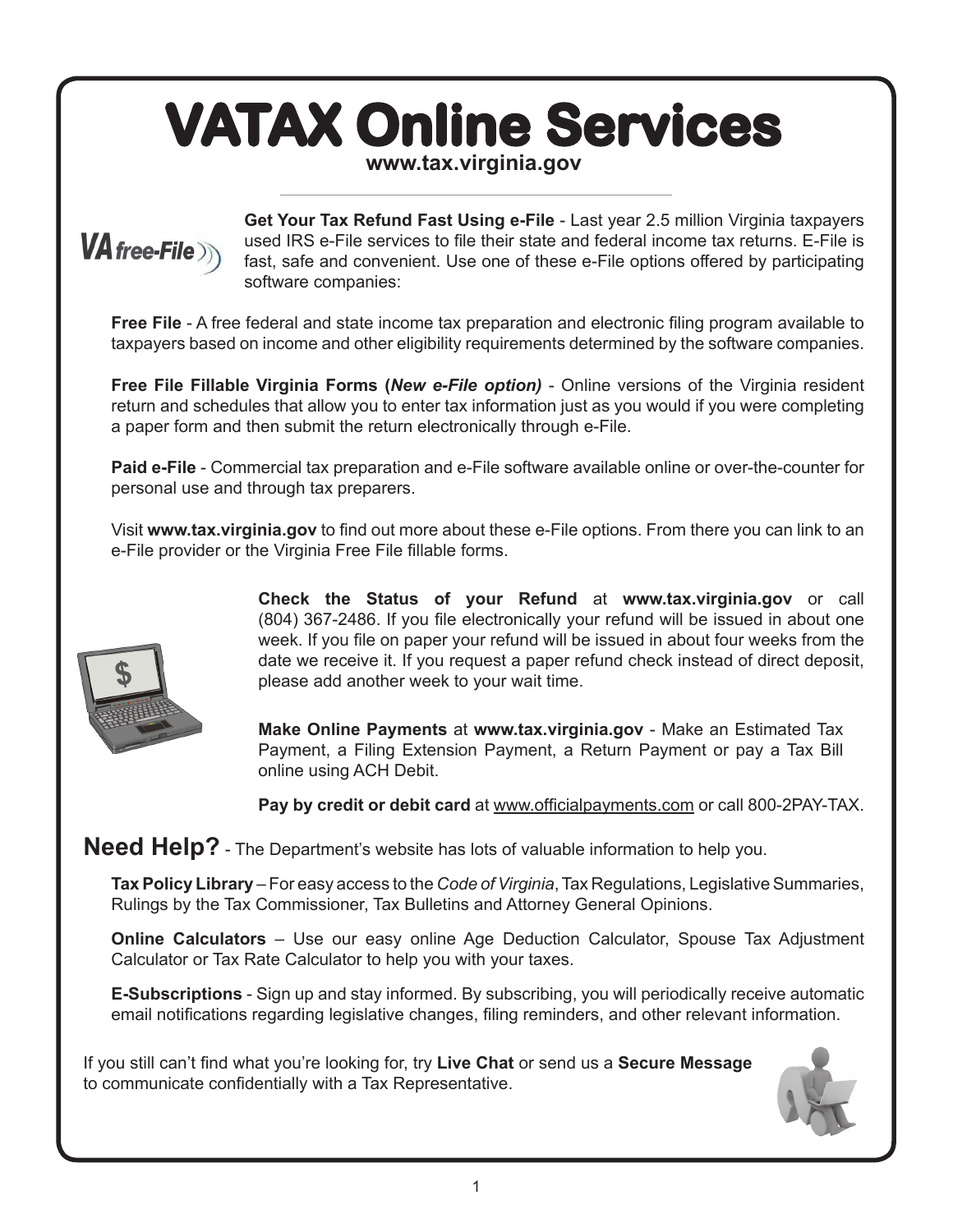## **WHAT'S NEW**

**Advancement of Virginia's Fixed Date Conformity with the Internal Revenue Code:** Virginia's date of conformity with the Internal Revenue Code (IRC) was advanced from January 22, 2010, to December 31, 2010, with limited exceptions. Virginia will continue to disallow federal income tax deductions for bonus depreciation allowed for certain assets; the five-year carryback of federal net operating loss deductions generated in taxable year 2008 or 2009; and, federal income tax deductions for applicable high yield discount obligations under IRC § 163(e)(5)(F). In addition, fixed date conformity adjustments continue to be required for Cancellation of Debt Income under IRC § 108(i), and the domestic production deduction under IRC § 199.

At the time these instructions went to print, the only required adjustments for fixed date conformity were those mentioned above. However, if federal legislation is enacted that results in changes to the Internal Revenue Code for the 2011 taxable year, taxpayers will be required to make adjustments to their Virginia returns that are not described in the instruction booklet. Information about any such adjustments will be posted on the Department's website at **www.tax.virginia.gov**.

**Long-Term Capital Gain Subtraction:** Effective for taxable years beginning on or after January 1, 2011, any income taxed as a long-term capital gain for federal income tax purposes, or any income taxed as investment services partnership income (otherwise known as investment partnership carried interest income) for federal tax purposes is allowed as a subtraction on the Virginia return.

This subtraction is allowed if the income is attributable to an investment in a "qualified business" as defined in *Va. Code* § 58.1-339.4 or in any other technology business approved by the Secretary of Technology and the business has its principal office or facility in the Commonwealth and less than \$3 million in annual revenues for the fiscal year preceding the investment. The investment must be made between the dates of April 1, 2010, and June 30, 2013.

**Income Tax Credits for 2011:** See Schedule CR Instructions for details.

There are six new credits.

- Farm Wineries and Vineyards
- **Motion Picture Production**
- Research and Development Expenses
- International Trade Facility
- Port Volume Increase
- Barge and Rail Usage

In addition to the new credits above, there are changes to existing credits.

- Livable Home
- Neighborhood Assistance Act
- Agricultural Best Management Practices

**Tax Preparer e-File Mandate:** Tax preparers who prepared 50 or more individual income tax returns for a taxable year are required to file all individual income tax returns using e-File.

## **WHERE TO GET FORMS ANd ASSISTANCE**

#### **Where to Get Forms:**

- Download returns and schedules from our website **www.tax.virginia.gov**.
- Order forms online through our website or call (804) 440-2541.



#### **Assistance**

- Use **Live Chat** or **Secure e-mail** at **www.tax.virginia. gov.**
- **Call** Customer Service at **(804) 367-8031**. TTY users dial 7-1-1 between 8:30 a.m. and 5:00 p.m.
- Mail requests for information to Virginia Department **of Taxation, P.O. Box 1115, Richmond, VA 23218- 1115** (Do not mail your return to this address).
- Call or visit your Commissioner the Revenue, Director of Finance or Director of Tax Administration. Check the inside back cover for contact information.

Call 1-888-567-0540 or log on to VirginiaS29.com to obtain a Program Description. Read it carefully before investing. For non-Virginia<br>residents: other states may sponsor a 529 plan that offers tax or other benefits not av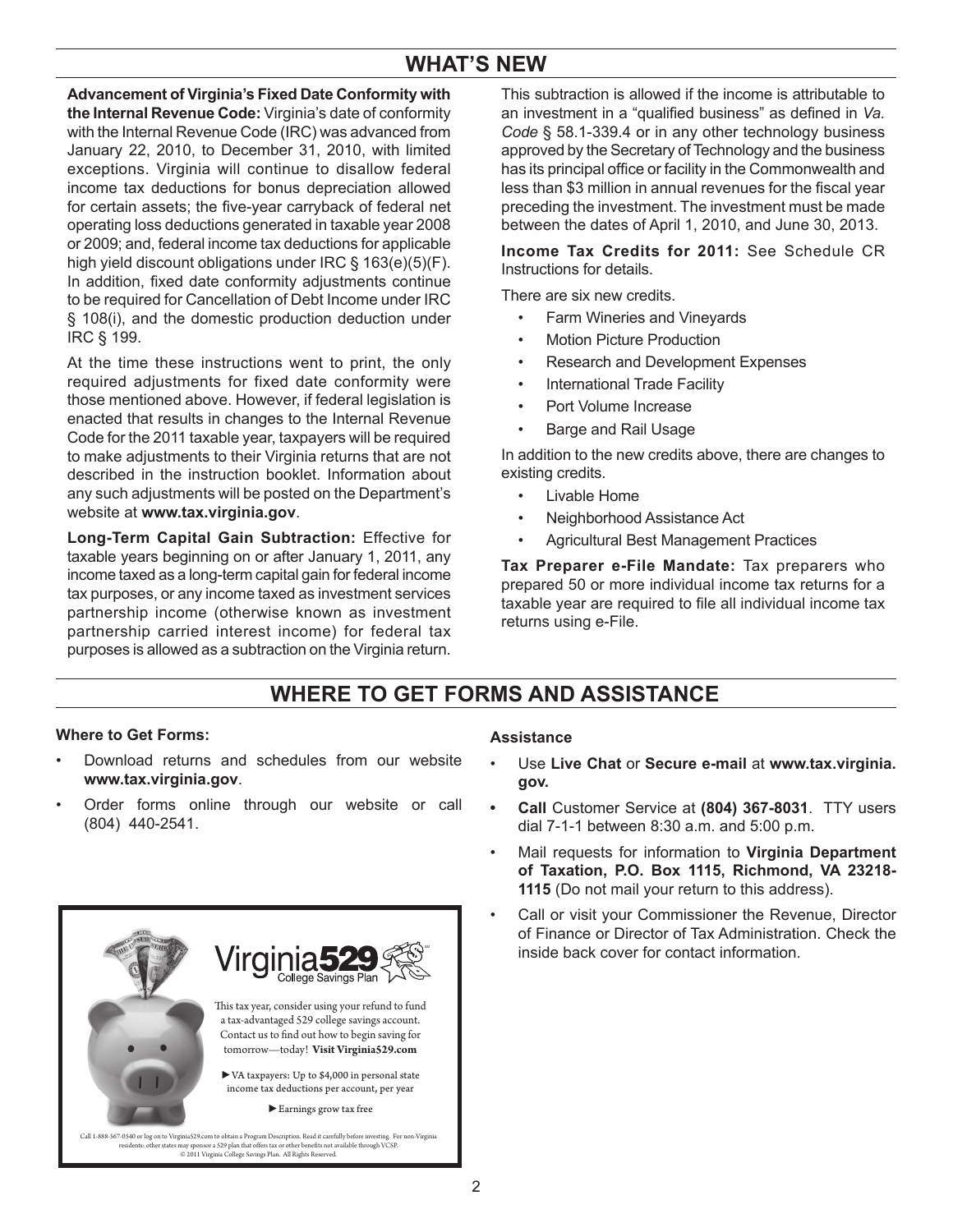## **GENERAL INFORMATION**

#### **Estimated Income Tax Filing**

If you did not have enough income tax withheld, you may need to pay estimated income tax. Generally, you are required to make payments of estimated income tax if your estimated Virginia tax liability exceeds your Virginia withholding and other tax credits by more than \$150.

#### **To make estimated tax payments, file Form 760ES or visit www. tax.virginia.gov.**

If you owe a large amount of tax, you may need to increase the amount of tax withheld or make estimated tax payments during the year.

**You may be penalized if you underpaid your estimated tax or did not have enough tax withheld.**

#### **Civil And Criminal Penalties**

The civil penalty for filing a false or fraudulent return or for failing or refusing to file any return with intent to evade the tax, is an additional penalty of 100% of the correct tax.

Any individual who willfully fails or refuses to file a return, at the time or times required by law, shall be guilty of a Class 1 misdemeanor. In addition, an individual who makes any false statements on a return, with intent to defraud the Commonwealth, shall be guilty of a Class 6 felony.

#### **Amended Return Filing**

#### **When to File**

If you file an amended federal return reflecting a change in your taxable income or any other amount that would affect the Virginia return, you must file an amended Virginia tax return within one year. If the IRS provided documentation that acknowledges acceptance of your federal amended return, attach a copy to the Virginia amended return. In addition, if you file an amended return with any other state that results in a change that would affect your Virginia income tax, you must file an amended Virginia tax return within one year.

If the change reduces the tax, the Department of Taxation by law may issue a refund only if the amended return is filed within:

- **•** three years from the due date of the original return, including valid filing extensions;
- **•** one year from the final determination of the amended federal return or federal change, whichever is later, provided that the allowable refund is not more than the decrease in Virginia tax attributable to the federal change or correction;
- **•** one year from the final determination of the amended return of any other state or change or correction in the income tax of the taxpayer for any other state, provided that the refund does not exceed the amount of the decrease in Virginia tax attributable to such change or correction;
- **•** two years from the filing of an amended Virginia return resulting in the payment of additional tax, provided that the current amended return raises issues relating solely to the prior amended return and that the refund does not exceed the amount of the tax payment made as a result of the prior amended return; or
- **•** two years from the payment of an assessment, provided the amended return raises issues relating only to the prior assessment and the refund does not exceed the amount of tax paid on the prior assessment.

#### **Form 760PY**

To amend Form 760PY, complete a new Form 760PY (for the tax year you are amending) using the corrected figures, as if it were the original return. Check the amended box in the Filing Information section of the return. Do not make any adjustments to the amended return to show that you received a refund or paid a balance due as a result of the original return.

#### **Additional Required Attachments**

If you filed an amended federal return, attach a copy of your federal Form 1040X or other claim form and supporting material to your amended Virginia return to substantiate the amendment. If amending your Virginia return for other reasons, attach a statement to explain why you are amending your return. Show any computations necessary to verify the adjustments you are making. Staple your check or money order to the bottom left corner of your return if you owe a balance due. Also, staple to your return any additional Forms W-2, 1099 or VK-1 if claiming more income tax withheld than what was claimed on your original return.

#### **Federal Adjustments**

If your federal income tax return was adjusted by the Internal Revenue Service during the taxable year and the adjustment was not reported to the Virginia Department of Taxation, an amended Virginia return must be filed with a copy of the federal adjustments attached within one year after the final determination of such federal change, correction or renegotiation. See "When to File" earlier in this section for additional information.

#### **Net Operating Losses**

Although there is no express statutory provision for a separate Virginia net operating loss available for carryback or carryover, the amount of federal net operating loss is the starting point in computing the amount of deduction to be allowed on the Virginia return. Check the amended return box located on the front of Form 760PY, indicating that this is an amended return. Also, check the box indicating the return is the result of a net operating loss (NOL) carryback. **Be sure to attach a complete copy of your federal amended return, if applicable.**

General instructions for computing the NOL can be obtained from the Policy Library on the Department's website at **www.tax. virginia.gov**. Select the link for Virginia Tax Administrative Code (Regulations) and find 23VAC10-110-80 and 23VAC10-110-81, located under Chapter 110, Individual Income Tax.

#### **Deceased Taxpayers**

Single filers: You must list the filer's name and Social Security Number and fill in the box for Primary Taxpayer Deceased. Include a copy of the federal Form 1310 and/or the appropriate court appointment papers.

Joint filers: If one filer is deceased, the names and Social Security Numbers of both filers must be listed. Fill in the box to indicate the deceased filer. Use the Primary Taxpayer Deceased box if the filer in the Your name and Social Security Number fields is deceased. Use the Spouse Deceased box if the filer in the Spouse name and Social Security Number fields is deceased.

If completing a return for joint filers with both filers deceased, the names and Social Security Numbers of both filers must be listed. Fill in both deceased boxes. Include a copy of the federal Form 1310 and/or the appropriate court appointment papers.

#### **Record Keeping**

Keep your tax records for at least three years from the due date of the return or the date the return was filed, whichever is later. If the Internal Revenue Service requires you to keep your federal records for a longer period of time, keep your state records for the same period of time.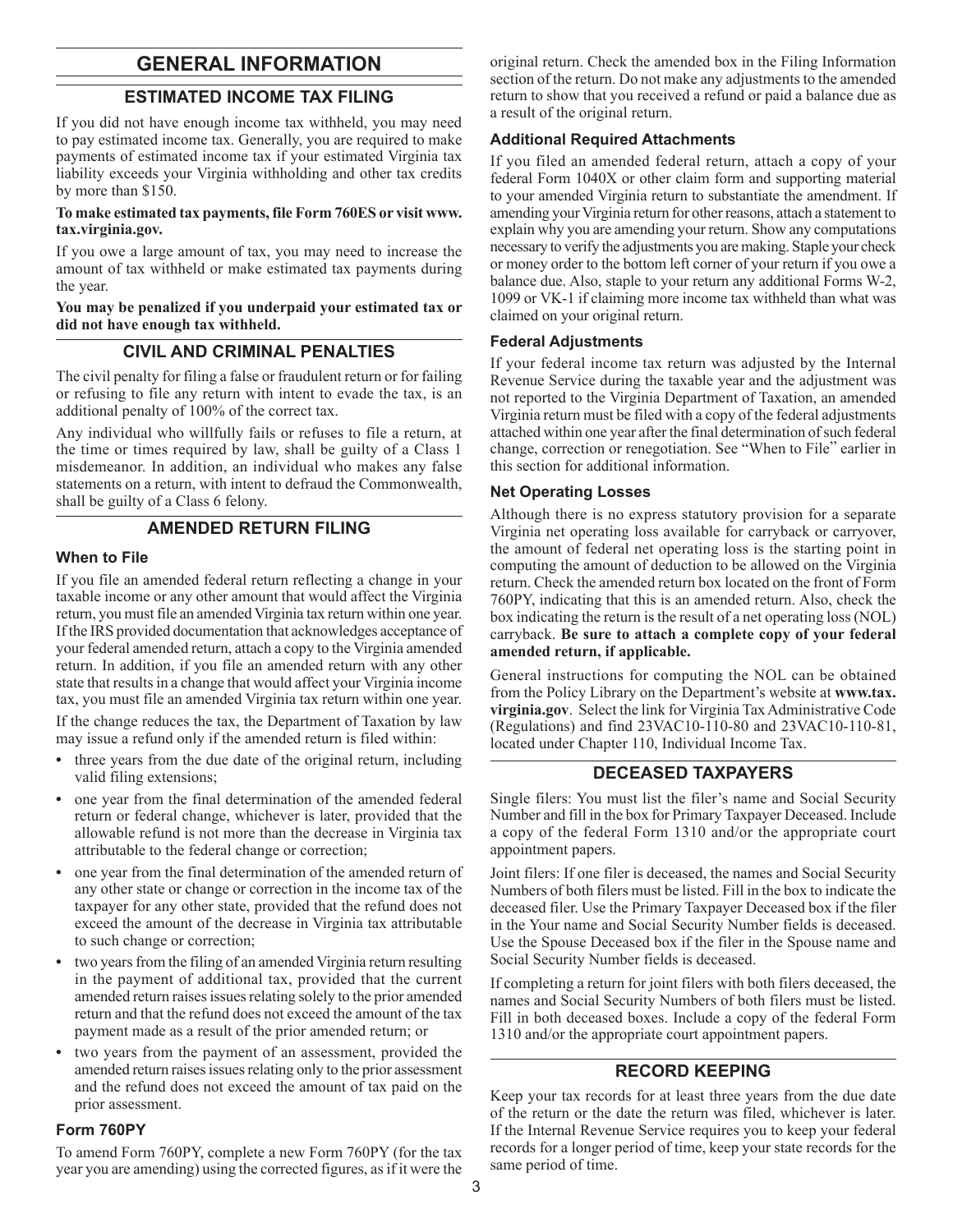## **FILING REQUIREMENTS**

#### **FILING THRESHOLD**

Filing requirements are based on your residency status and the amount of your income. Dependents and students are subject to the same filing requirements as anyone else.

- Residents of Virginia with income at or above the minimum filing threshold must file.
- Nonresidents of Virginia with income at or above the filing threshold must file if any of their income is from Virginia sources.

For information on Virginia residency requirements, please read the next section, "Residency Status."

If your Virginia Adjusted Gross Income (VAGI) is at or above the threshold amount shown in the following table, you are required to file. VAGI is the Adjusted Gross Income on your federal return plus any Virginia additions, minus any Virginia subtractions. Information on Virginia additions and subtractions is included in the instructions, later in this book.

For a part-year resident, if your income is only from wages, salaries and interest from a savings or checking account, your VAGI is usually the same as the Adjusted Gross Income shown on your federal return less the wages, salaries and interest earned while a nonresident of Virginia. Once you have computed your VAGI, check the chart below to see if you need to file a Virginia income tax return.

#### **YOU DO NOT HAVE TO FILE IF YOU ARE:**

| <b>Married filing with your spouse</b>      |  |
|---------------------------------------------|--|
| on the same return and your                 |  |
|                                             |  |
| Married filing separately (on separate      |  |
| forms) and your VAGI is less than  \$11,650 |  |

**If you are not required to file, but you had Virginia income tax withheld or made estimated payments, you are entitled to a refund of the amount withheld or paid. You must file a return to get a refund.** We periodically review and update our records to make sure that we have correct return information. Sometimes, we have to contact taxpayers to confirm that they did not need to file for a given year. As a result, even if you do not need to file a return, you may receive an inquiry at a later date to verify your VAGI.

#### **RESIDENCY STATUS**

#### **Residents**

**Every Virginia resident whose Virginia Adjusted Gross Income is at or above the minimum filing threshold must file.** Any "federal area" such as a military or naval reservation, federal agency or federal administration that is inside the geographical boundaries of Virginia is considered a location in Virginia and nonactive duty residents of those areas are subject to Virginia income tax just like residents of any other location in the state.

You may be required to file as a resident in two states if you are an actual resident of one state and a domiciliary resident of another state. (See definitions below.) If you are in this situation, you may be able to take a credit on the return filed in the state of your legal domicile. Refer to the instructions for the Schedule OSC later in this book for more information on the credit for tax paid to another state.

#### **Domiciliary Residents**

Anyone who maintains a legal domicile (residence) in Virginia, whether living in or out of Virginia, is a domiciliary resident. This includes members of the U.S. armed forces who have Virginia as their home of record. Domiciliary residents have their permanent place of residence in Virginia. Any person who has not abandoned his or her legal domicile in Virginia and established legal domicile in another state remains a domiciliary resident of Virginia, even if residing in another jurisdiction for a number of years. In determining domicile, we consider many factors. Some of the more common indicators of domicile are: voter registration; motor vehicle and personal property registration; business pursuits; expressed intent; conduct; leaseholds and sites of real property owned.

#### **Actual Residents**

Anyone, other than a member of the U.S. armed forces or the U.S. Congress, who maintains a place of abode (i.e., home) in Virginia for a total of more than 183 days of the taxable year while having legal domicile (residence) in another state or country is an actual resident of Virginia. This category often includes students who are domiciliary residents of another state while attending college in Virginia or the spouses\* and dependents of members of the U.S. armed forces stationed in Virginia. Although this residency classification does not apply to members of the U.S. Congress, it does apply to members of their families and staffs.

\*The spouse of a military service member may be exempt from Virginia individual income tax on income from services performed in Virginia if (i) the service member is present in Virginia in compliance with military orders; (ii) the spouse is in Virginia solely to be with the service member; and (iii) they both maintain domicile in another state that is the same for both spouses. For more information, see Tax Bulletin 09-10 and Tax Bulletin 10-1 available on the Department's website at **www.tax.virginia.gov**.

#### **Part-Year Residents**

You may be a part-year resident if your residency in Virginia began or ended during the taxable year. Residents who move into or out of Virginia during the taxable year and do not fall into either category below are generally considered full-year residents.

- Virginia residents who move out of Virginia during the taxable year *and* become domiciliary residents of another state are partyear residents, provided they do not move back to Virginia for at least six months.
- Those who move into Virginia during the taxable year and become either domiciliary or actual residents of Virginia are also considered part-year residents.

The distinction between full-year and part-year residents is important in deciding which form to file and what income is taxable in Virginia. To compute VAGI and determine if VAGI meets the minimum filing threshold, part-year residents who file Form 760PY are allowed a subtraction from federal adjusted gross income equal to the amount of income attributable to residence outside Virginia.

**If you are a part-year resident and you do not file the correct form, you will not compute the correct amount of tax. See "WHICH FORM TO FILE" on Page 5.** 

#### **Nonresidents**

**Nonresidents of Virginia with Virginia Adjusted Gross Income at or above the filing threshold must file if any of their income is from Virginia sources.** Income from Virginia sources is income received from labor performed, business done, or property located in Virginia, including gains from sales, exchanges or other dispositions of real estate and intangible personal property having a situs in Virginia. Virginia source income includes income passed through from a partnership, S Corporation or limited liability company that does business in Virginia. It also includes business income and proceeds from real estate transactions passed through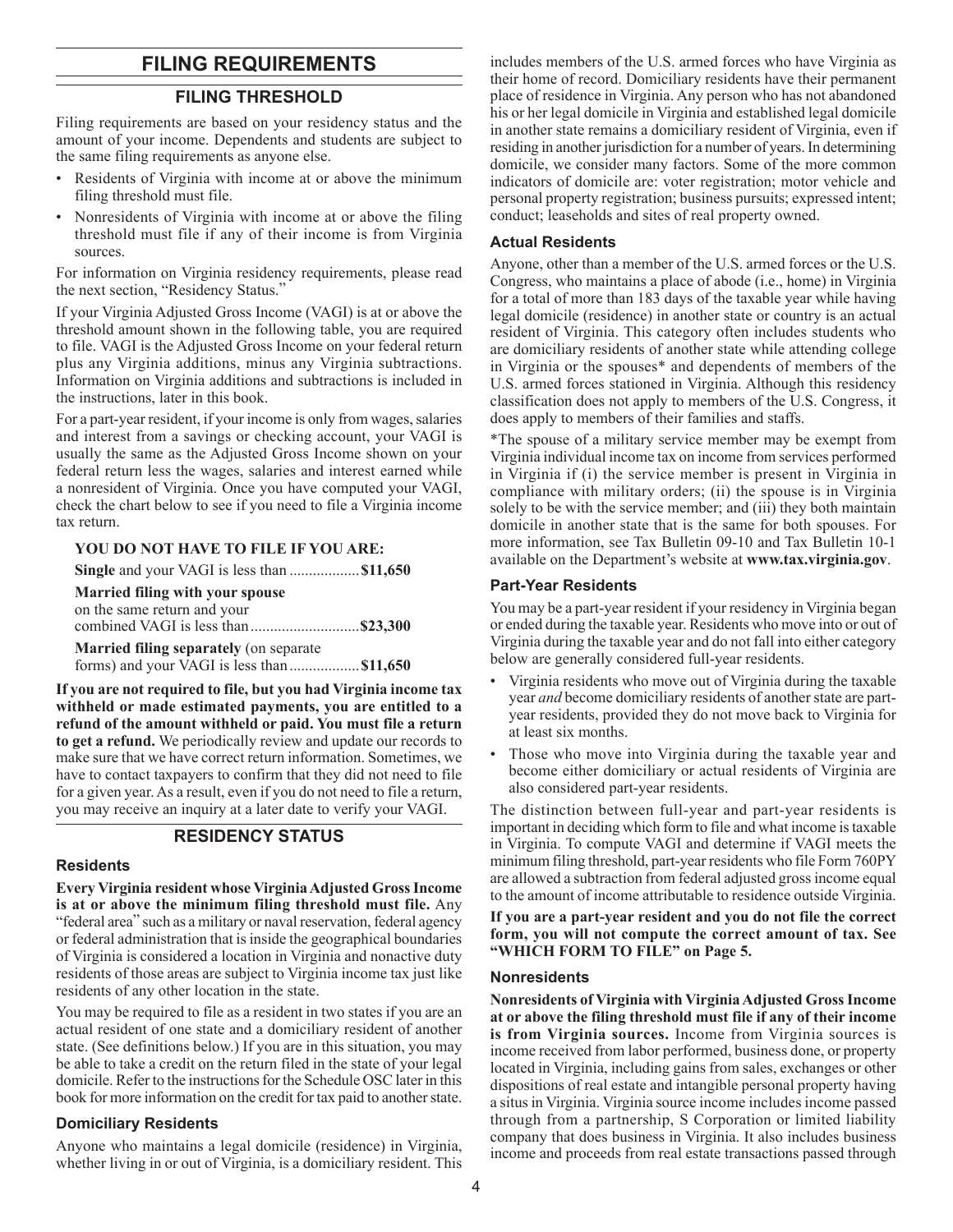by a Virginia trust. It generally does not include personal savings account interest or dividends from an individual's stock market investments.

Those who maintain legal domicile in another state and live in Virginia less than 183 days of the taxable year (or do not live in Virginia at all) are nonresidents. Also, members of the U.S. armed forces who have another state as their home of record (legal domicile) are generally classified as nonresidents of Virginia, even though they may be stationed in Virginia for years.

#### **Exceptions for Certain Nonresidents**

If you are a nonresident of Virginia who commutes daily to work in Virginia from **Kentucky** or the **District of Columbia**, you do not have to file if:

- You have no actual place of abode in Virginia at any time during the year;
- Salaries and wages are your only Virginia source income; and
- Your salaries and wages are subject to income taxation by Kentucky or the District of Columbia.

If you are a nonresident of Virginia who is a resident of **Maryland, Pennsylvania or West Virginia** and you earn salaries and wages in Virginia, you are exempt from filing a Virginia income tax return and paying Virginia income tax if:

- Your only income from sources in Virginia is from salaries and wages; and
- Your salaries and wages are subject to income taxation by Maryland, Pennsylvania or West Virginia.

If you are a domiciliary resident of Kentucky, Maryland, Pennsylvania, West Virginia or the District of Columbia and have income from Virginia sources other than wages and salaries, (such as business income or gain from the sale of a residence), you must file a Virginia Nonresident Individual Income Tax Return, Form 763, and pay tax on income not specifically exempted above.

## **WHICH FORM TO FILE**

#### **Residents File Form 760**

File Form 760 if you are a part-year resident and all of your income came from Virginia sources or was received while you were a Virginia resident. This will allow you to claim the full exemption and standard or itemized deduction instead of computing partial amounts as required for part-year residents filing Form 760PY.

#### **Part-Year Residents File Form 760PY**

As a general rule, part-year residents file Form 760PY. If one spouse is a full-year resident and the other is a part-year resident, the couple may file together on Form 760PY. The part-year resident spouse will compute a prorated exemption amount. The full-year resident spouse will claim the full exemption amount.

If you are a part-year resident who received Virginia source income, as well as other income, during the portion of the year you lived in another state, you need to file two Virginia returns for the taxable year. File Form 760PY to report the income attributable to your period of Virginia residency. File Form 763, the nonresident return, to report the Virginia source income received as a nonresident.

#### **Nonresidents File Form 763**

Generally, nonresidents with income from Virginia sources must file a Virginia return if their income is at or above the filing threshold. Nonresidents who earn salaries and wages in Virginia and pay tax on those salaries and wages to the District of Columbia, Kentucky, Maryland, Pennsylvania or West Virginia are not required to file if they meet the criteria described in the previous section under

"Exceptions for Certain Nonresidents." Residents of states other than those in "Exceptions for Certain Nonresidents" do not qualify for a filing exception.

Usually, when one spouse is a resident and the other spouse is a nonresident, each spouse whose income is at or above the filing threshold must file separately. The resident must file on Form 760. The nonresident spouse must file Form 763. There are only two circumstances in which such a couple can file jointly on the same return. If both spouses have income and all of the nonresident's income is Virginia source income, a joint resident return (Form 760) may be filed. Also, if the nonresident spouse has no income at all, a joint resident return may be filed.

#### **Members of the Armed Forces**

Active duty pay for members of the armed forces is taxable only in the state of legal domicile, regardless of where stationed. You must file as a nonresident if you are in the military, domiciled in another state and have any other income that is from Virginia sources.

The spouse of a military service member may be exempt from Virginia individual income tax on income from services performed in Virginia if (i) the service member is present in Virginia in compliance with military orders; (ii) the spouse is in Virginia solely to be with the service member; and (iii) they both maintain domicile in another state that is the same for both spouses. For more information, see Tax Bulletin 09-10 and Tax Bulletin 10-1 available on the Department's website at **www.tax.virginia.gov**.

Use Form 763 if you are in the military, domiciled in another state and have any other income that is from Virginia sources. Examples follow.

If a married couple lives in Virginia the entire year, but is domiciled in Alabama, and has nonmilitary income from Virginia sources that is attributable to both spouses, the spouse on active duty will file Form 763, using Filing Status 4. Generally, the state of domicile will allow credit for tax paid to Virginia on the earned income that is taxed in both states.

If the nonmilitary spouse's domicile changed to Virginia during the year, Form 760PY will be filed, using Filing Status 3, to pay tax on income earned after becoming a Virginia resident.

#### **Other Frequently Used Virginia Forms**

To order, see Page 2.

**Schedule 760PY ADJ** *-* Required for:

- deductions from Virginia Adjusted Gross Income
- credit for low income individuals or Virginia Earned Income Credit
- addition to tax, penalty and interest
- contributions and consumer's use tax
- **Schedule OSC** Required to claim credit for tax paid to another state.
- **Schedule CR** Required to claim most tax credits. *For some Schedule CR credits other forms are required.*
- **Schedule of Income**  Required for income distribution, to prorate Exemptions and report moving information.
- Form 760C Required to compute the Addition to Tax for individuals, estates and trusts
- Form 760F Required to compute the Addition to Tax for farmers, fishermen and merchant seamen
- **Form 760IP** Used to make an Extension Payment
- Form CU-7 Consumer's Use Tax Return
- **Form 760ES** Used to make Estimated Tax Payments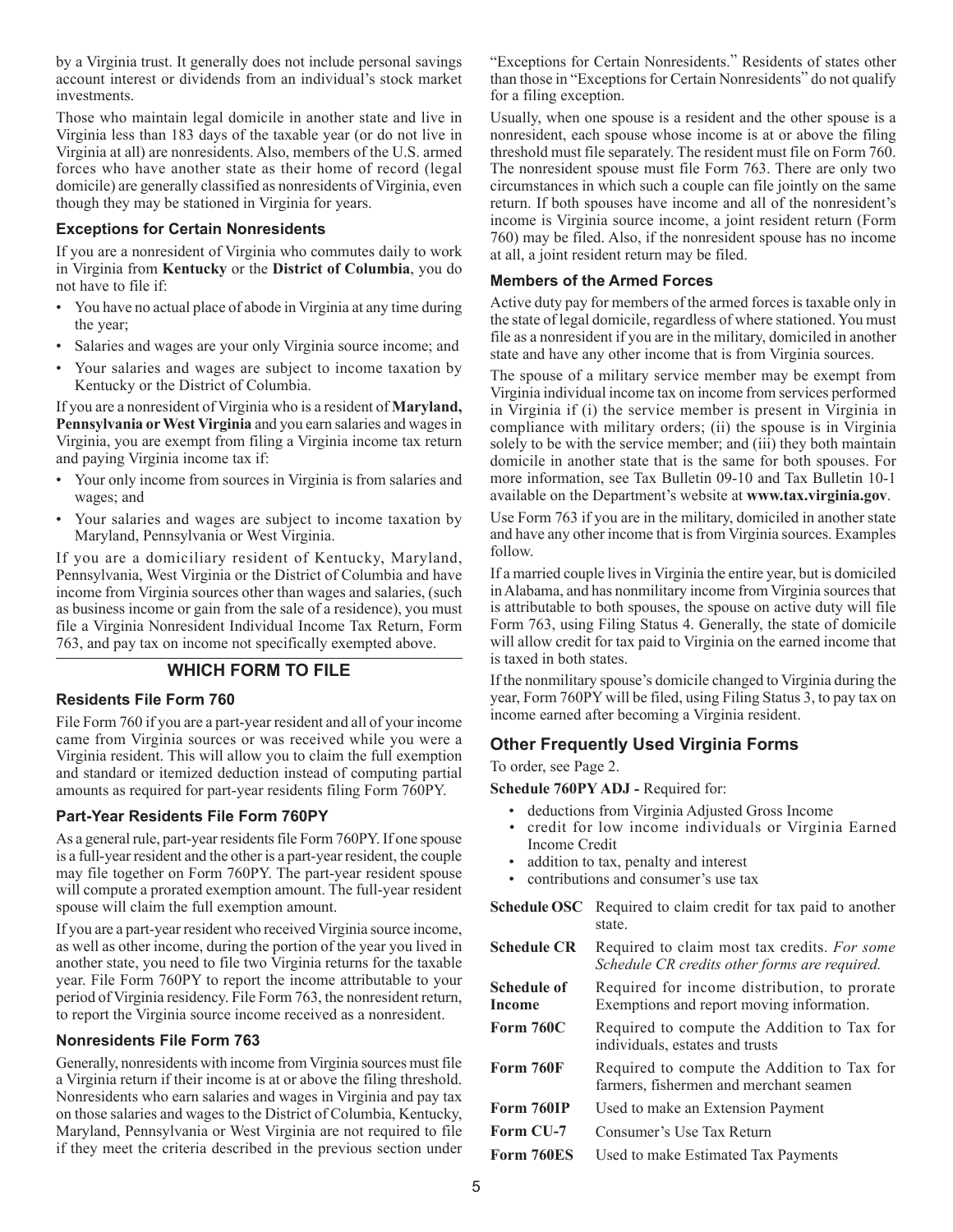#### **WHEN TO FILE**

If your tax year is January 1, 2011 - December 31, 2011, your individual income tax return must be postmarked no later than **May 1, 2012**, to avoid late filing penalties and interest.

When filing by mail, the envelope must be postmarked by the due date. Put the correct postage on your envelope. If your return is sent back to you because of insufficient postage, you are liable for the penalties and interest if the postmark on the remailed return is after the due date. Tax returns or payment of taxes remitted by a commercial delivery service will be considered timely filed if received in an envelope or sealed container bearing a confirmation of shipment on or before midnight of the day the return or payment is due.

If the due date falls on a Saturday, Sunday or legal holiday, you may file your return on the next day that is not a Saturday, Sunday or legal holiday.

#### **Fiscal Year Filers**

If your taxable year is not January 1 through December 31, your return must be postmarked by the 15th day of the fourth month following the close of your fiscal year.

When filing by paper, you should write "FISCAL YEAR FILER" across the top of Page 1 of Form 760PY and attach a statement indicating the beginning and ending months of your 12-month fiscal year. If you file after the due date or do not pay the full amount due by the due date, you may have to pay penalties and interest.

#### **Overseas Rule**

If you are living or traveling outside the United States or Puerto Rico (including serving in the military or naval service), you must file your return by **July 2, 2012.** Be sure to check the appropriate box to the left of the name and address section.

**Members of the Military** - Members of the Armed Forces serving in a combat zone receive either the same individual income tax filing and payment extensions as those granted to them by the IRS, plus an additional fifteen days, or a one-year extension, whichever date is later. All extensions also apply to spouses of military personnel. Service families may wish, however, to file their individual income tax returns before the extended deadlines to receive refunds. Service members who claim this extension should write "Combat Zone" on the top of tax returns, as well as any notice issued by the Virginia Department of Taxation to combat zone personnel regarding tax collection or examination, and on the outside of the return envelopes used to mail the return. For more information, see Tax Bulletin 05-5 on the Department's website at **www.tax.virginia.gov**.

In addition, every member of the armed services deployed outside of the United States is allowed an extension of his or her due date. The extension will expire 90 days following the completion of deployment. Service members who claim this extension should write "Overseas Noncombat" on the top of their tax returns.

#### **Extension Requests**

Virginia law provides an automatic six-month filing extension for income tax returns. No application for extension is required. The extension is for filing the return, not for payment of the tax; therefore, you must pay at least 90 percent of your tax by the due date, May 1 for calendar year filers. To make a payment of tentative tax, use Form 760IP.

If you file your return within six months after the due date but do

not meet the 90 percent payment requirement, an extension penalty of two percent per month will apply to the balance of tax due with your return from the due date through the date your return is filed, to a maximum of 12 percent of the tax due. Interest will also be accrued on any balance of tax due with a return filed within the extension period, regardless of whether the 90 percent payment requirement is met.

If you file your return within six months after the due date but do not pay the tax due at the time of filing, the unpaid balance will be subject to a late payment penalty of six percent per month from the date of filing through the date of payment, to a maximum of 30 percent. The late payment penalty will be assessed in addition to any extension penalty that may apply. The automatic extension provisions apply only to returns that are filed within six months from the due date. If you file your return more than six months after the due date, a late filing penalty of 30 percent will apply to the balance of tax due with your return.

**Refund Returns** - You do not need to file an extension if you cannot file by the due date and you are certain that your return will result in a refund. This is because the late filing penalty is not assessed on refund returns. To receive a refund, however, you must file within three years of the due date.

**Foreign Income Exclusion** - If you qualify for the federal foreign income exclusion and have requested an extension of time for filing your federal return, you may apply for an extension of time to file your state return. You will be granted an extension for thirty days after the date you expect to qualify for the exclusion. You must apply by letter on or before the first day of the seventh month following the close of your taxable year and attach a copy of the approved federal extension to your return when you file.

#### **WHERE TO FILE**

To file by mail, use the mailing address listed on the back cover of this book for the city or county where you live or last lived while a resident of Virginia. Returns can be filed directly with the Virginia Department of Taxation.

#### **BALANCE DUE RETURNS**

You can pay online from your checking or savings account for a balance due return at **www.tax.virginia.gov**.

*You can pay by check, credit card or online.* Make your check payable to the Treasurer of the city or county in which you reside. **Make sure your social security number is on your check and make a notation that it is your 2011 income tax payment.** 

To pay by credit card, call 1-800-272-9829 (1 800 2 PAY TAX), or visit **www.officialpayments.com**. **The jurisdiction code for Virginia is 1080.** If you choose this option, fill in the box on Line 32 of Form 760PY, indicating this type of payment. You will be assessed a fee by the company processing the transaction.

Make an online payment from your checking or savings account for balance due returns using Web Payments at **www.tax.virginia.gov**.

If you have already filed your return with your Local Commissioner of the Revenue and did not indicate you were paying by credit card, call your Local Commissioner of the Revenue's office for the correct jurisdiction code prior to initiating your credit card payment. Phone numbers are listed on the inside back cover.

#### **DEBT COLLECTION ACT**

Before issuing any refunds, Virginia law requires us to check for any outstanding debt with agencies of the Commonwealth of Virginia,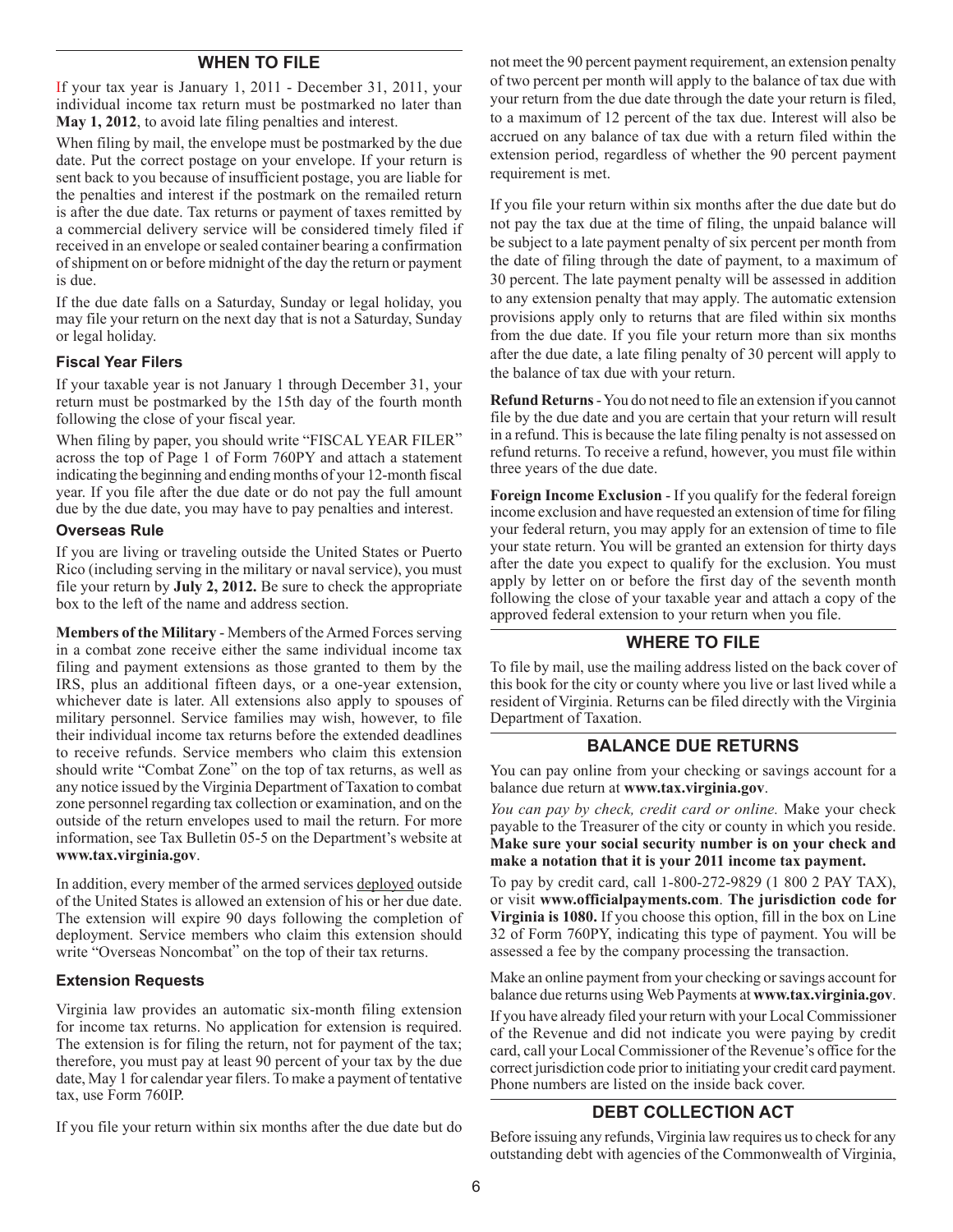Virginia local governments and the Virginia court system. If any such debt is found, regardless of the type of tax return filed, all or part of your refund may be withheld to help satisfy the debt and processing of your return will be delayed.

## **AVOID COMMON MISTAKES**

- **Sign your return.**
- Make sure your name, address and social security number(s) are correct.
- Be sure to complete all applicable check boxes.
- Verify all entries and check all math.
- If you itemized deductions, make sure you complete Line 11 through Line 13 on Form 760PY.
- Be sure to include front and back of all documents.
- Put the correct postage on your envelope. If your return is sent back to you because of insufficient postage, you are liable for the penalties and interest if the postmark on the remailed return is after the due date.
- **File your original return. Do not file a photocopy.**

## **HOW TO ASSEMBLE YOUR RETURN**

If you completed any of the forms shown below, you must attach copies to your Virginia return. Place these forms behind your Virginia return in the following order and staple them together at the location labeled **"STAPLE"** on the top, center on the front of your Virginia return.

- If filing both Form 760PY and Form 763, attach Form 763 behind Form 760PY so that the title of Form 763 can be seen over the top of the title of Form 760PY. Attach a statement over the Form W-2 on Form 760PY stating that "Form 763 is attached behind Form 760PY."
- **Virginia Forms**
	- Schedule 760PY ADJ Schedule OSC
		-
		- Schedule CR Schedule of Income
	- - Form 760C or Form 760F Forms 301, 304, 306 or 307
	- Any additional documentation as required
- **Federal Forms**
	- Complete copy of your federal income tax return
- If claiming credit for income tax paid to another state on Schedule OSC, attach a complete copy of the state tax return filed with the other state.

#### **Withholding Forms**

Be sure to include W-2, 1099 and VK-1 forms that indicate the same amount of Virginia income tax withheld as the amount you claim on your return. **Staple** these to the center of the left margin on front of your return.

#### **Payments**

**Staple** check to the lower left side of your return. If paying by credit card, please check the box on Line 32 of Form 760PY.

## **COMPUTE YOUR LOWEST TAX (Tip for Married Taxpayers)**

Since Virginia's individual income tax is imposed at graduated rates, a couple with income attributable to each spouse may find that by using Filing Status 2 (filing a joint return), their joint income is taxed at a higher rate than their separate taxable incomes would be. Filing Status 4 (married filing a combined return), is designed to adjust for this difference. When using Filing Status 4, tax is

computed on each spouse's separate taxable income and then the two amounts of tax are added together to arrive at their total tax. As a general rule, when both you and your spouse have income, Filing Status 4 will enable you to obtain the lowest combined tax provided you assign deductions and dependents to each spouse so that the taxable income in each column on Form 760PY is as close to equal as possible.

If only one spouse has income or if one spouse's income would be reduced to zero (or less) after claiming personal exemptions and subtractions, use Filing Status 2 instead.

## **FORM 760PY LINE INSTRUCTIONS**

## **Name, Address & Social Security Number (SSN)**

#### **Name**

Enter your complete name (including middle initial) and mailing address in the boxes provided. If filing a joint return, Filing Status 2 or 4, enter the complete name of your spouse. If you are married filing separate returns (Filing Status 3), DO NOT enter your spouse's name in the spouse name boxes. Instead enter your spouse's name on the Filing Status 3 line below the address box.

#### **Deceased Taxpayers:**

Single filers: You must list the filer's name and Social Security Number and fill in the box for Primary Taxpayer Deceased. Include a copy of the federal Form 1310 and/or the appropriate court appointment papers.

Joint filers: If one filer is deceased, the names and Social Security Numbers of both filers must be listed. Fill in the box to indicate the deceased filer. Use the Primary Taxpayer Deceased box if the filer in the Your name and Social Security Number fields is deceased. Use the Spouse Deceased box if the filer in the Spouse name and Social Security Number fields is deceased.

If completing a return for joint filers with both filers deceased, the names and Social Security Numbers of both filers must be listed. Fill in both deceased boxes. Include a copy of the federal Form 1310 and/or the appropriate court appointment papers.

#### **Address**

Enter your street address. Do not enter a P. O. Box address unless mail is not delivered to your street address.

#### **Social Security Number (SSN)**

Be sure your Social Security Number is entered correctly. The Social Security Number entered in the "A: Your Social Security Number" box must be the number of the person whose name is shown first on the return.

**Privacy Act:** In compliance with the Privacy Act of 1974, disclosure of your Social Security Number is mandatory under *Va. Code* § 58.1-209. Your Social Security Number is used both as a means of identifying your income tax return and also of verifying the identity of individuals for income tax refund purposes.

#### **Dates of Residence**

Enter the dates you, and your spouse if filing a joint return, lived in Virginia during 2011.

#### **Locality Code**

Enter the three digit Locality Code found on the back cover. If you lived in more than one Virginia city or county or if you did not live in Virginia on January 1, 2012, enter the name of the city or county in Virginia in which you last lived. This is not always the same as the city or county of your mailing address.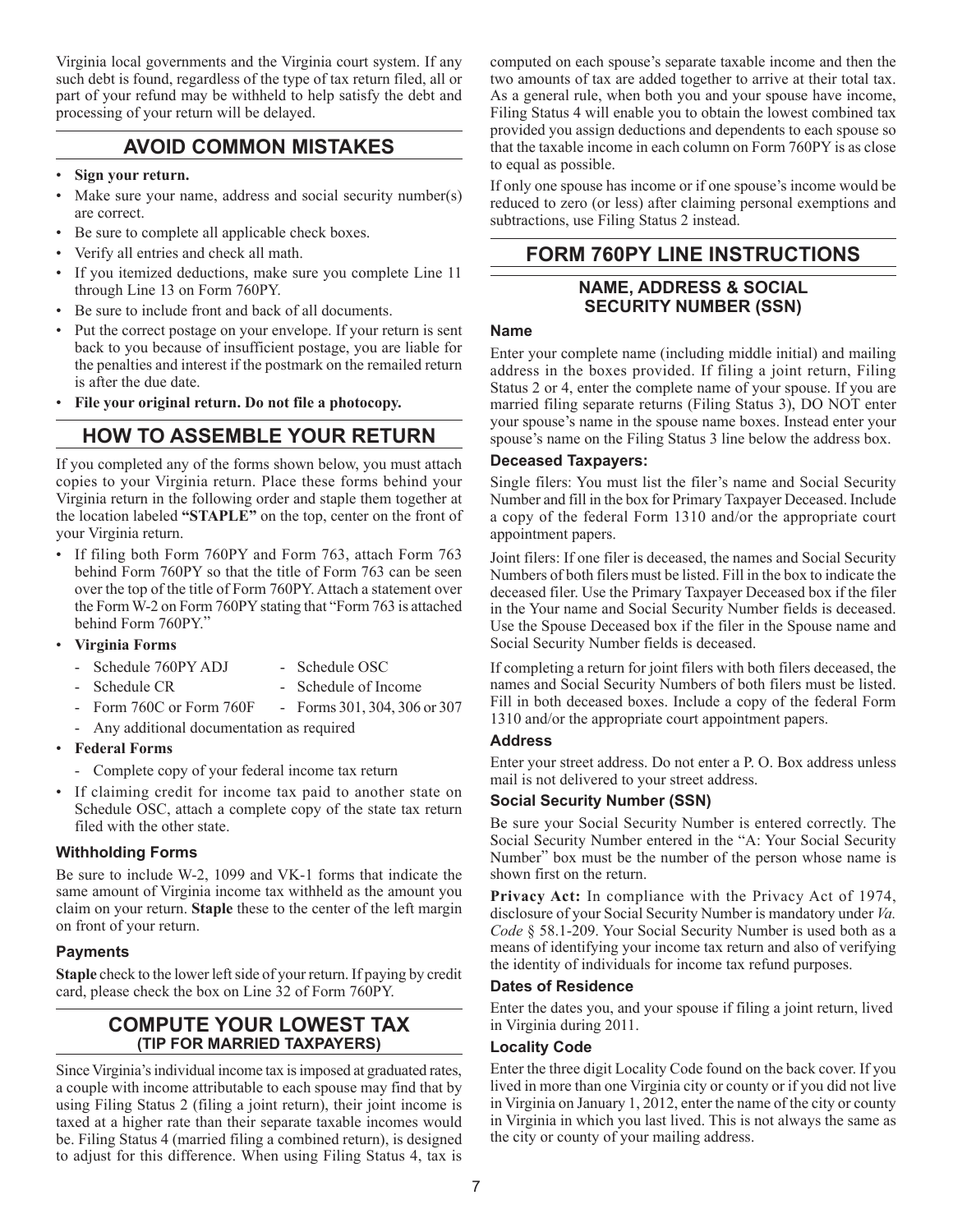#### **Phone Numbers**

Enter daytime and evening phone numbers in the space provided.

#### **Preparer's PTIN, Filing Election and Code**

For returns completed by a paid preparer, the tax preparer should complete these fields. Use one of the codes below to complete the Filing Election field.

- **Code 2** Taxpayer opted out of electronic filing.
- **Code 3** Preparer prepares less than 50 returns annually.
- **Code 4** Preparer capable of electronic filing but return cannot be accepted electronically.
- **Code 5** Preparer has a hardship waiver.
- **Code 6** Preparer capable of electronic filing but not yet approved as electronic return originator by IRS.

#### **Filing Status**

Check the box beside your filing status

#### **Filing Status 1 - Single**

Use this filing status if you claimed one of the following federal filing statuses on your federal return: Single, Head of Household, or Qualifying Widow(er). If you claimed the Head of Household filing status on your federal return, check the "Single" filing status box and the "Head of Household" box.

#### **Filing Status 2 - Married, Filing Joint Return**

You and your spouse may choose to file a joint return if (a) you computed your federal income tax liabilities together on a joint federal return, or (b) neither you nor your spouse was required to file a federal return. You may claim this filing status even if your spouse has no income. When filing a joint return, your spouse's exemption is included in the "You" column. Do not claim your spouse as a dependent.



If both spouses have income, filing a combined return TIP (Filing Status 4) may result in a lower balance due or a greater refund than a joint return (Filing Status 2).

#### **Filing Status 3 - Married, Filing Separate Return**

If you and your spouse filed separate federal returns, you can file separate state tax returns or you can choose to file a combined return (Filing Status 4). Generally, if you filed a joint federal return and only one spouse is a Virginia resident, the Virginia resident must file a separate Virginia return. When you file separate returns in Virginia, you must report your federal adjusted gross income, exemptions and deductions on your Virginia return as if you had filed separate federal returns. Federal rules must be applied to determine the exemptions and itemized deductions allowed when filing separate returns. If one spouse claims itemized deductions, the other spouse must also claim itemized deductions.

#### **If the number of dependent exemptions or the amount of itemized deductions cannot be accounted for separately, they must be proportionately allocated between each spouse based on each spouse's income (e.g., federal adjusted gross income).**

Also enter your spouse's Social Security Number in the name and address section of the return and enter your spouse's name on the line provided in the Filing Status section.

#### **Filing Status 4 - Married, Filing Separately on This Combined Return**

You can use this filing status if **both** you and your spouse had income, regardless of whether you filed jointly or separately for federal purposes. When both spouses have income, this filing status usually enables a couple to compute a lower tax than filing a joint return (Filing Status 2). If you choose Filing Status 4, you are jointly and severally liable for the amount of tax due and any refunds will be made jointly payable.

Since Virginia's income tax is imposed at graduated rates, a couple with income attributable to each spouse may find that by using Filing Status 2, their joint income is taxed at a higher rate than their separate incomes would be. Filing Status 4 is designed to adjust for this difference. Filing Status 4 allows a couple to compute a combined tax by reporting income for each spouse separately and then allocating dependent exemptions and deductions as mutually agreed. Tax is computed on each spouse's separate taxable income and then the two amounts of tax are added together to determine their total tax.



Use Filing Status 2 instead of Filing Status 4 if only one spouse had income or if one spouse's income would be reduced to zero or less after claiming personal exemptions and subtractions.

**When using Filing Status 4, each spouse must claim his or her own income, personal exemptions and, if allowable, any additional exemption for age or blindness. The number of dependent exemptions may be allocated between spouses as you mutually agree. Each spouse has a separate exemption line.**

#### **Exemptions**

Enter the number of exemptions you are allowed in the appropriate boxes. If filing a joint return (Filing Status 2), enter the number for both spouses combined in the boxes in Column A. Use the exemption information when completing Line 14.

**Dependents** Generally, you may claim the same number of dependent exemptions allowed on your federal return. If using Filing Status 3 or 4, see the Filing Status instructions in the previous section for the rules on claiming dependents. You may never claim less than a whole exemption. The same dependent may not be claimed on separate returns.

**65 or Over** To qualify for the additional personal exemption for age 65 or older, you must have been age 65 or over on or before January 1, 2012.

**Blind** To qualify for the additional personal exemption for the blind, you must have been considered blind for federal income tax purposes.

#### **Filing information**

Please check all boxes and complete all lines that apply.

• **Amended Return**

Check this box if this is an amended return. For more information, please refer to the "Amended Return" section of these instructions. Also check the box if the reason for amending your return is the result of a net operating loss (NOL). For more information, please refer to the "Net Operating Loss" section of these instructions.

• **Overseas on Due Date**

Check this box if you were living or traveling outside the United States or Puerto Rico (including serving in the military or naval service), on May 1, 2012. File your return by **July 2, 2012.**

• **Dependent on Another's Return** 

Check the box if you can be claimed as a dependent on someone else's return. If you check this box and claim the Virginia standard deduction on Line 13, see "Exception: Dependent's Limited Standard Deduction" on Page 10. Your standard deduction may be limited.

#### • **Qualifying Farmer, Fisherman or Merchant Seaman**

Check this box if you are a self-employed farmer, fisherman or merchant seaman and at least two-thirds of your gross income is from those employments. This information is used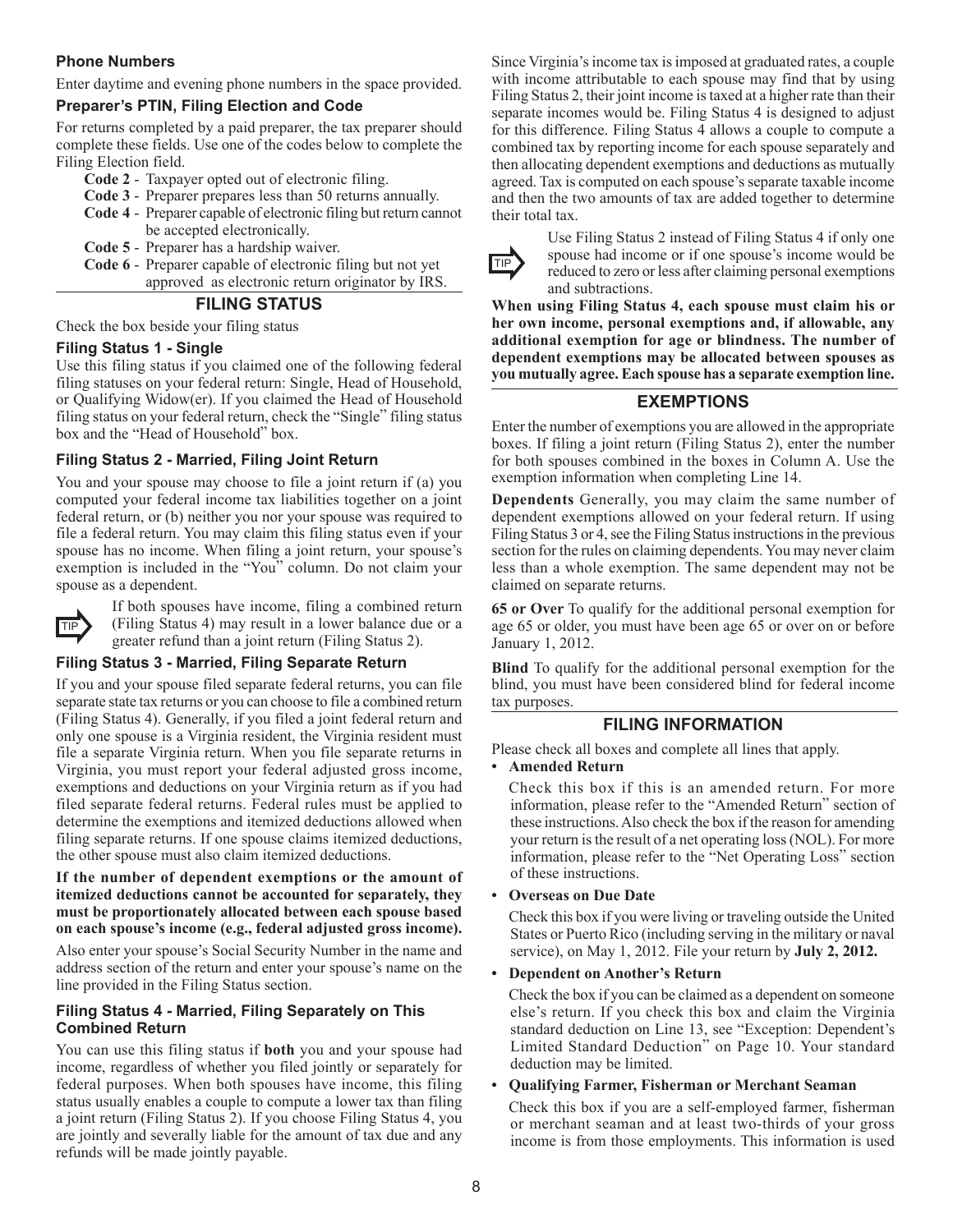to identify farmers, fishermen and merchant seamen subject to special rules for paying estimated tax. See "Addition To Tax For Underpayment Of Tax" for details.

• **I (we) authorize the Department of Taxation to discuss this return with my (our) preparer.** 

**Check this box i**f you would like to give the Department of Taxation authorization to discuss your return information with your tax preparer.

• **Earned Income Credit Claimed on Federal Return**

If you claimed Earned Income Credit on your 2011 federal return, enter the amount claimed.

• **Combined Social Security for You and Spouse reported as taxable income on Federal Return**

If you reported taxable Social Security income on your 2011 federal return, enter the combined amount. This is especially important if claiming Age Deduction.

#### **HOW TO ENTER NUMBERS**

**Use the Correct Column:** Enter numbers in Column A if you are using Filing Status 1, 2 or 3. Enter numbers in Columns A and B only if you are using Filing Status 4. When using Filing Status 4, make sure the information in Column A applies to the name and social security number listed first on the return. Column B is for your spouse.

**Round to Whole Dollars:** To improve accuracy of return preparation and speed the processing of your return, all amount entries on your return must be rounded to the nearest dollar. Amounts of 1 cent to 50 cents are to be rounded down while all amounts 51 cents to 99 cents are to be rounded up.

**Negative Numbers:** Enter negative numbers (numbers less than 0) in brackets. For example, if your federal adjusted gross income was negative 12,000, enter this as [12,000].

#### **Line 1 - Adjusted Gross Income**

The Virginia Schedule of Income *must* be completed before you make an entry on Line 1. Complete the Virginia Schedule of Income, Part 1, Lines 1 through 9, then enter the total amount of federal adjusted gross income on Line 1 as follows. The instructions for the Virginia Schedule of Income are on Page 13. Attach the completed Virginia Schedule of Income to your return.

#### **Filing Status 1, 2 or 3**

Enter the amount from Schedule of Income, Part 1, Line 7, Column A1, on Line 1, Column A.

#### **Filing Status 4**

Enter the amount from Schedule of Income, Part 1, Line 7, Column B1, on Line 1, Column B, and enter the amount from Line 7, Column A1, on Line 1, Column A. When using Filing Status 4, the total of Column A and Column B on Line 1 *must* equal the total federal adjusted gross income on your federal return.

#### **Line 2 - Additions**

If you reported any additions on Virginia Schedule 760PY ADJ, enter the total amount from Line 3 of Schedule 760PY ADJ.

#### **Line 4 - Qualifying Age Deduction**

Enter your birth date. If filing status 2, 3 or 4 enter birth date for both you and spouse.

If filing status 4, enter **your** age deduction on Line 4a, Column A and the deduction for **spouse** on Line 4b, Column B.

If claiming an Age Deduction, see the Age Deduction instructions on Page 26 and complete the Age Deduction Worksheet on Page 27 in order to calculate the Qualifying Age Deduction.

#### **Line 5 - Social Security Act and equivalent Tier 1 Railroad Retirement Act Benefits**

Enter Social Security and equivalent Tier 1 Railroad Retirement Act benefits reported as taxable income on your federal return and attributable to your period of residence in Virginia.

Do not include Tier 2 Railroad Retirement Benefits and Other Railroad Retirement and Railroad Unemployment Benefits. See instructions for Schedule 760PY ADJ to determine if these benefits can be included as other subtractions.

#### **Line 6 - State Tax Refund or Overpayment Credit Reported as Income on Federal Return**

Enter the amount of any state income tax refund or overpayment credit reported as income on your federal income tax return and received while a resident of Virginia (claim in the same column as the income was reported on Line 6 on the front of the Virginia return).

State, local or foreign income taxes withheld from your salary, estimated tax payments or payments made on tax for a prior year to such taxing authority may be deducted on your federal return for the year withheld or paid. The federal deduction is for the amount paid rather than the tax liability, so a refund or credit is generally treated as taxable income (a recovery of an excessive deduction) on the federal return. Since Virginia does not allow the state and local income tax deduction, a federally taxable refund or overpayment credit is to be deducted from federal adjusted gross income on the Virginia return.

#### **Line 7 - Income Attributable to Your Period of Residence Outside Virginia**

Enter the amount from the Virginia Schedule of Income, Part 1, Line 9, Column A3, in Column A. Enter the amount from Part 1, Line 9, Column B3, in Column B.

If you claim this subtraction, you cannot claim a credit for tax paid to another state on the same income.

#### **Line 8 - Subtractions**

If you reported any subtractions on Virginia Schedule 760PY ADJ, enter the total amount from Line 7 of Schedule 760PY ADJ.

#### **Line 10 - Virginia Adjusted Gross Income**

Deduct Line 9 from Line 3 and enter the result.

If the amount on Line 10 is less than the amount shown below for your filing status, your Virginia income tax is \$0.00 and you are entitled to a refund of any withholding or estimated tax paid. To claim a refund in these cases:

Filing Threshold

- Skip to Line 19 and enter "0.00" as your tax, then
- Complete Lines 20 33.

|  | iling Status |
|--|--------------|
|--|--------------|

- 1. Single.......................................................... **\$11,650**
- 2. Married, filing jointly.................................**\$23,300**
- 3. Married, filing separately........................... **\$11,650**
- 4. Married, filing combined return\*...............**\$23,300**
- \* When filing a combined return, compare the threshold to the total of Columns A and B, Line 10.

## **Deductions**

**Claiming Deductions When Filing a Combined Return:** If you are filing a combined return (Filing Status 4), you can allocate deductions and dependents between spouses as you choose. As a general rule, you can lower your combined tax by assigning deductions and dependents to each spouse so that the taxable incomes in Columns A and B are as close to equal as possible. The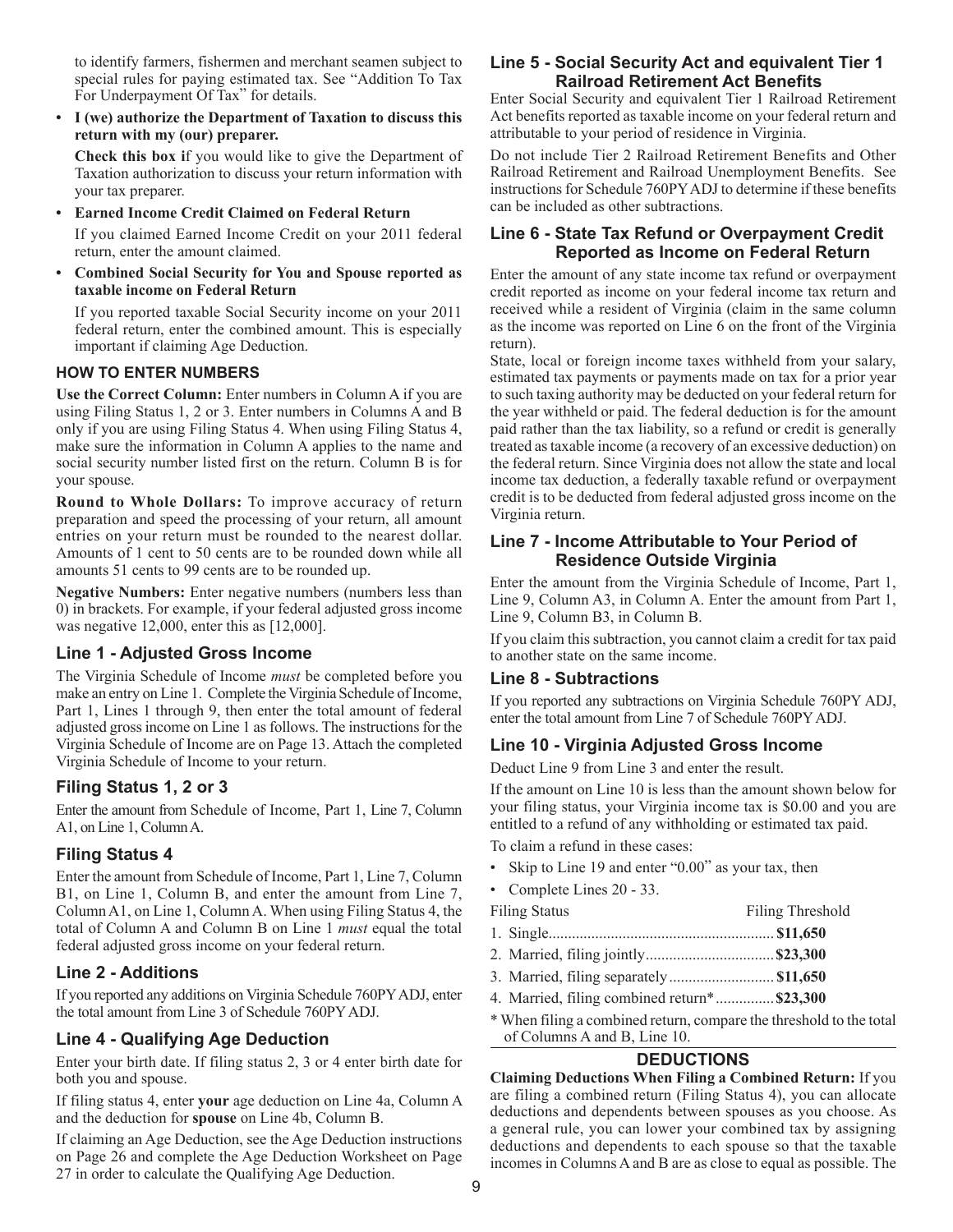deductions and dependents which can be allocated are on Lines 13, 14 and 15.

## **Line 11 - Itemized Deductions**

Enter the total itemized deductions claimed on federal Schedule A (or the FDC Worksheet if you have an addition or subtraction due to Fixed Date Conformity) paid while a resident of Virginia.

You must claim the same type of deductions (standard or itemized) on the Virginia return as claimed on your federal return. If a joint federal return was filed and you are filing separate returns in Virginia (Filing Status 3) and claiming itemized deductions, itemized deductions that cannot be accounted for separately must be allocated proportionately between spouses based on each spouse's share of the federal adjusted gross income.

#### **Virginia Itemized Deductions**

If you claimed itemized deductions on your federal income tax return, you must claim itemized deductions on your Virginia income tax return. Your allowable itemized deductions on Form 760PY are expenses claimed on Schedule A for which payment was made while you were a Virginia resident. State and local income tax claimed as an itemized deduction on your federal return is not allowed as a Virginia deduction. If you have an addition or subtraction due to Fixed Date Conformity, you must complete the FDC Worksheet to compute your Virginia itemized deductions. **The copy of your federal income tax return attached to Form 760PY must include the Schedule A.**

#### **Fdc Worksheet Fixed Date Conformity Modification to Itemized Deductions**

Enter the information requested on each line. In most cases, the deduction allowed on federal Schedule A will be allowed on the FDC Worksheet. The exceptions are Gifts to Charity (Sch. A, Line 19) and Casualty and Theft Loss (Sch. A, Line 20). These amounts should be recomputed by substituting the amount on Line 5 for the FAGI you used to compute your federal limitations.

#### **Computation of Fixed Date Conformity FAGI**

- 1. Federal Adjusted Gross Income (FAGI) from federal return ................................\_\_\_\_\_\_\_\_\_\_\_\_\_\_\_\_
- 2. Fixed date conformity additions to FAGI .........
- 3. Subtotal. Add Lines 1 and 2...............................\_\_\_\_\_\_\_\_\_\_\_\_\_\_\_\_
- 4. Fixed date conformity subtractions from FAGI.
- 5. Fixed date conformity FAGI. Deduct Line 4 from Line 3 .............................................\_\_\_\_\_\_\_\_\_\_\_\_\_\_\_\_

#### **Modifications to Itemized Deduction Due to Fixed Date Conformity**

All references are to the same line and amount claimed on the federal Schedule A unless otherwise specified.

|    | 6. Medical and dental expenses claimed |
|----|----------------------------------------|
| 7. |                                        |
| 8. |                                        |
| 9. | Deduct Line 8 from Line 6. If Line 8   |
|    | 10. Enter the amount from federal      |
|    | 11. Enter the amount from federal      |
|    | 12. Enter the amount from federal      |
|    | 13. Enter the amount from federal      |
|    | 14. Unreimbursed employee expenses     |
|    | 15. Tax preparation fees from federal  |
|    | 16. Other expenses claimed on federal  |

| 20. If Line 19 is more than Line 17, enter '0'. |
|-------------------------------------------------|
| Otherwise deduct Line 19 from Line 17.          |
| 21. Enter the amount from federal               |

Schedule A, Line 28...........................................\_\_\_\_\_\_\_\_\_\_\_\_\_\_\_\_ 22. Add Lines 9, 10, 11, 12, 13, 20 and 21... ..........

**Enter the amount of deductions attributable to your period of residence in Virginia on Form 760PY, Line 11.**

## **Line 12 - State And Local Income Tax**

If claiming itemized deductions, enter the amount of state and local income tax allowed on your Federal Schedule A that was paid while you were a resident of Virginia. **If you did not claim any state and local income tax on federal Schedule A, enter "0.00" on this line.**

#### **Line 13 - Virginia Deductions**

If claiming itemized deductions, subtract Line 12 from Line 11. **The copy of your federal income tax return attached to Form 760PY must include the Schedule A.** If you are not claiming itemized deductions, enter the amount from Line 5 of the Standard Deductions Worksheet.

If you did not claim itemized deductions on your federal income tax return, you must claim the standard deduction on your Virginia income tax return. Your allowable standard deduction on Form 760PY will be prorated based on the portion of your federal adjusted gross income that was received while a resident of Virginia.

#### **Standard Deductions Worksheet**

|               | Enter the federal adjusted gross income (Total Part)<br>1, Line 9, Columns A1 and B1 from Schedule of<br>Income).                           |  |
|---------------|---------------------------------------------------------------------------------------------------------------------------------------------|--|
| $\mathcal{D}$ | Enter the income attributable to your period of<br>Virginia residence (Total Part 1, Line 9, Columns<br>A2 and B2 from Schedule of Income). |  |
| 3             | Divide the amount on Line 2 by the amount on Line<br>1 and report as a percentage, not to exceed 100%.<br>Example: 0.3163 becomes 31.6%.    |  |
| 4             | If using Filing Status 1, enter \$3,000. If using<br>Filing Status 2 or 4, enter \$6,000. If using Filing<br>Status 3, enter \$3,000.       |  |
| 5             | Multiply Line 3 by Line 4. Enter here and on Line<br>13, Form 760PY.                                                                        |  |

When using Filing Status 4, the standard deduction may be allocated between each spouse as you mutually agree. As a general rule, you can lower your combined tax by assigning deductions (Lines 13 and 15) and dependents (Line 14) to each spouse so that the taxable incomes in Columns A and B are as close to equal as possible.

#### **Exception: Dependent's Limited Standard Deduction**

If you could be claimed as a dependent on the federal income tax return of another taxpayer, your allowable standard deduction may not exceed the amount of your earned income. This rule applies to dependents of all ages, including children under age 19 and fulltime students under 24 years old who are eligible to be claimed as a dependent on their parent's return.

Remember to check the box on the front of Form 760PY if you can be claimed as a dependent on another's return. Your maximum standard deduction is the *lesser* of EARNED INCOME; or

- 1. \$3,000 if you are single (Filing Status 1)
- 2. \$6,000 if you are married and file a joint or combined return (Filing Status 2 or 4)
- 3. \$3,000 if you are filing a separate return from your spouse (Filing Status 3).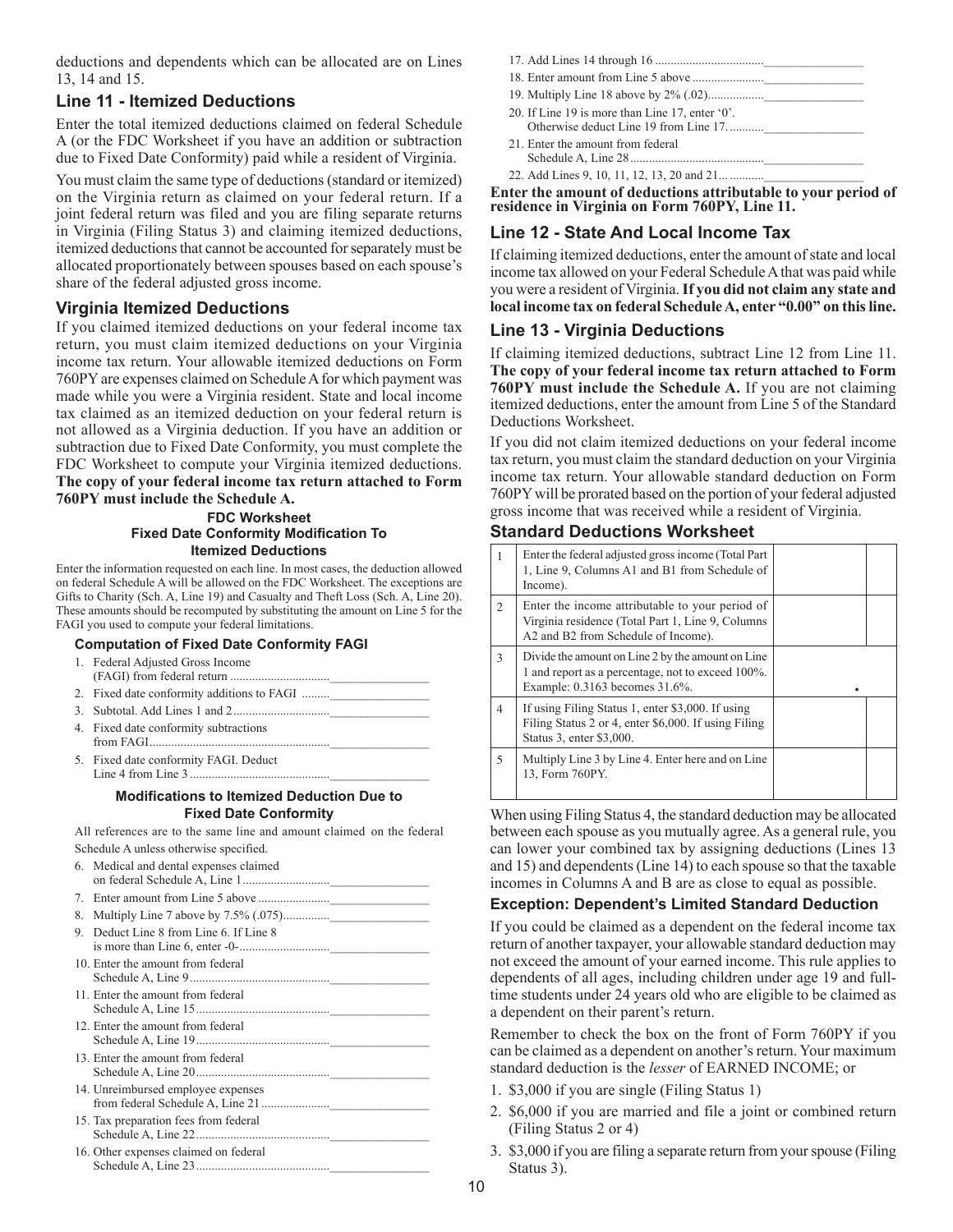#### **EXAMPLE: (Standard Deduction** *Limited***):**

A person (claimed as a dependent on another's return) moved to Virginia on June 25, 2011. Before moving to Virginia he had unearned income of \$5,000 in another state. While in Virginia he had interest income from a bank account (unearned income) of \$4,200 and income from a summer job of \$1,200 (earned income). This person's limited standard deduction to be entered on Line 13 is \$622.80 which should be rounded to \$623.

Using the Standard Deductions Worksheet, the limited standard deduction is computed by multiplying the maximum limited standard deduction on Line 4, which is \$1,200 of earned income, by the percentage on Line 5, which would be 51.9%. Line 4 is \$1,200 because the \$1,200 of earned income is less than the \$3,000 standard deduction for a single taxpayer.

**NOTE:** The return of a taxpayer claiming a child (or other person) as a dependent is not affected if the child is required to claim a limited standard deduction.

## **Line 14 - Exemption Amount**

The total exemption amount is the number of exemptions claimed prorated based on the portion of the year you resided in Virginia. Complete the Prorated Exemption Worksheet in Part 2 of the Virginia Schedule of Income to compute your allowable personal and dependent exemptions. Instructions for the Virginia Schedule of Income begin on Page 13.

#### **Line 15 - Deductions**

If you reported any deductions on Virginia Schedule 760PY ADJ, enter the total amount from Line 9 of Schedule 760PY ADJ.

## **Lines 18 - Income Tax**

To compute your tax, you can use either the tax table or the tax rate schedule on Page 30 or use the Tax Calculator on our website.

#### **Line 19 - Total Tax**

Add Line 18a and Line 18b, and enter the result.

#### **Line 20(a) - YOUR Virginia Income Tax Withheld**

Enter the amount of Virginia income tax withheld for the person whose Social Security Number is in the "A: Your Social Security Number" box in the name and address section on Form 760PY. If you are using Filing Status 4, this must be the person whose income is reported in Column A.

#### **Line 20(b) - SPOUSE'S Virginia Income Tax Withheld**

Enter the amount of Virginia income tax withheld for the person whose Social Security Number is in the "B: Spouse's Social Security Number" box in the name and address section on Form 760PY. If you are using Filing Status 4, this must be the person whose income is reported in Column B. If filing a separate return (Filing Status 3), do not enter your spouse's withholding.

## **Line 21 - Combined 2011 Estimated Tax Payments**

Enter your total 2011 estimated Virginia income tax payments. If using Filing Status 2 or 4, enter the total payments made by you and your spouse, even if the payments were made using separate Form 760ES vouchers. Remember to include any estimated income tax carryover from your 2010 individual income tax return.

#### **Line 22 - Combined Extension Payments**

Enter the total tentative tax paid with Form 760IP, if applicable.

#### **Line 23 - Credit For Low Income Individuals or Virginia Earned Income Credit**

If your total family income does not exceed the federal poverty guidelines or you claimed the federal earned income credit, you may be eligible to claim this credit for low income individuals or the Virginia Earned Income Credit.

#### **These credits may not be claimed if you, your spouse, or any dependent claims any of the following:**

- Virginia National Guard Subtraction
- Military pay subtraction (first \$15,000)
- Subtraction for first \$15,000 for state and federal employees whose annual salary is \$15,000 or less
- Exemption for blind taxpayers or taxpayers age 65 and over
- Age Deduction

If you are eligible, calculate these credits by completing Schedule 760PY ADJ, Lines 10 - 17. Enter the credit amount from Line 17 of Schedule 760PY ADJ on Line 23 of Form 760PY.

## **Line 24 - Credit for Tax Paid to Another State**

Generally, Virginia will allow taxpayers filing resident individual income tax returns to claim credit for income tax paid as a nonresident to another state on earned or business income derived from sources outside Virginia or any gain (if included in federal adjusted gross income) on the sale of a capital asset outside Virginia, provided the income is taxed by Virginia as well as the other state.

If you are eligible, calculate the credit by completing Schedule OSC. Enter on Line 24 the credit amount from Schedule OSC, Line 21. Instructions for Schedule OSC are on Page 28.

## **Line 25 - Credits From Schedule CR**

Complete **Schedule CR** and attach it to your return to claim the following tax credits. For some credits, other Virginia forms are also required. To order Schedule CR, Schedule CR Instructions and these other credit forms, see Page 2.

**If you are only claiming a Political Contributions Credit**, enter the amount of the credit and check the box. You do not need to attach Schedule CR. The Political Contributions Credit is available to individuals who make contributions to candidates for state or local political office. The credit is 50 percent of the amount of the contribution, subject to a \$25 limit for individuals and a \$50 limit for married taxpayers filing jointly and cannot exceed your tax liability.



For details on these credits and information on carryover

and pass-through provisions, refer to Schedule CR,  $TIP$  and pass-unough provisions, ferer to schedule  $CR$ , Schedule  $CR$  instructions and the organizations or forms specified.

The following table lists all the credits that can be claimed against individual income tax. For more information, visit **www.tax. virginia.gov.**

- Trust Beneficiary Accumulation Distribution Tax Credit
- Enterprise Zone Act Tax Credit
- Neighborhood Assistance Act Tax Credit
- Recyclable Materials Processing Equipment Tax Credit
- Conservation Tillage Equipment Tax Credit
- Fertilizer and Pesticide Application Equipment Tax Credit
- Rent Reduction Program Tax Credit
- Vehicle Emissions Testing Equipment and Clean Fuel Vehicle Tax Credit
- Major Business Facility Tax Credit
- Foreign Source Retirement Income Tax Credit
- Historic Rehabilitation Tax Credit
- Day-Care Facility Investment Tax Credit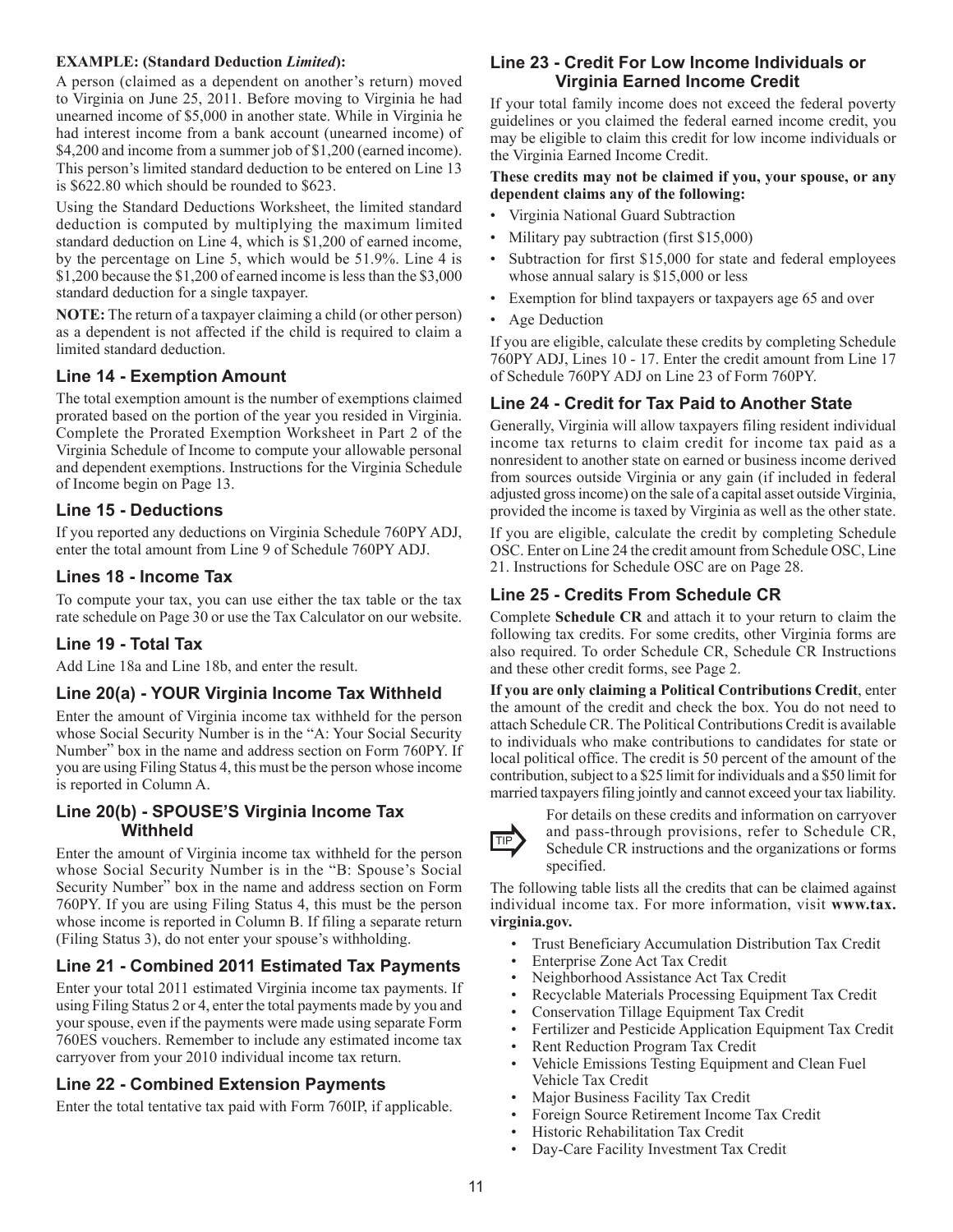- Low-Income Housing Tax Credit
- Qualified Equity and Subordinated Debt Investments Tax Credit
- Worker Retraining Tax Credit
- Waste Motor Oil Burning Equipment Tax Credit
- Purchase of Long-Term Care Insurance Tax Credit
- Biodiesel and Green Diesel Fuels Tax Credit
- Livable Home Tax Credit (formerly Home Accessibility Features for the Disabled)
- Riparian Waterway Buffer Tax Credit
- Land Preservation Tax Credit
- Community of Opportunity Tax Credit
- Green Jobs Creation Tax Credit
- Political Contributions Tax Credit
- Farm Wineries and Vineyards Tax Credit
- International Trade Facility Tax Credit
- Port Volume Increase Tax Credit
- Barge and Rail Usage Tax Credit
- Coalfield Employment Enhancement Tax Credit
- Virginia Coal Employment and Production Incentive Tax Credit
- Motion Picture Production Tax Credit
- Agricultural Best Management Practices Tax Credit
- Research and Development Tax Credit

#### **Line 27 - Income Tax You Owe**

If Line 19 is larger than Line 26, enter the difference and skip to Line 30.

## **Line 28 - Overpayment Amount**

If Line 26 is larger than Line 19, enter the difference.

## **Line 29 - Credit to Estimated Tax**

Enter the amount of net overpayment from Line 28 to be credited to 2012 estimated tax in the respective columns.

## **Line 30 - Adjustments and Voluntary Contributions**

Enter the total adjustments and voluntary contributions from Schedule 760PY ADJ, Line 24.

If you leave Line 30 blank, the Department will compute the addition to tax, penalty and interest for you and then send you a bill, if applicable. If your income varied during the year, however, you may be entitled to a lower addition to tax than what the Department would automatically compute. In such cases, you should complete Form 760C to show when the income was received and what the addition to tax should be.

**Attach Form 760C or Form 760F (for Farmers, Fishermen or Merchant Seamen) if you computed the addition to tax and/ or if you are claiming one of the exceptions that voids the addition to tax.**

#### **Line 32 - Amount You Owe**

If You Owe Tax on Line 27, add Line 27 and Line 31.

**—OR—**

If Line 28 is an OVERPAYMENT and Line 31 is LARGER THAN Line 28, deduct Line 28 from Line 31.

This is the amount you owe. The amount you owe must be paid in full at the time of filing your return.

## **Payment Options**

**Check -** If you file your return locally, make your check payable to the Treasurer or Director of Finance of the city or county in which you reside; otherwise, make your check payable to the Department of Taxation. See the back cover for a listing of localities. Make sure your Social Security Number is on your check and make a

notation that it is your 2011 Virginia income tax payment. **Staple your check to the return.**

**Credit Card -** Call **1-800-272-9829** or visit **www.officialpayments. com** to pay by credit card. If you choose this option, check the box on Line 32 indicating this type of payment.

*The company processing the transaction will assess an additional fee. Prior to payment, you will be informed of the fee and will have the option to cancel the transaction at that time with no charge.*

If you have already filed your return with your Local Commissioner of the Revenue and did not indicate you were paying by credit card, call your Local Commissioner of the Revenue's office for the correct jurisdiction code prior to initiating your credit card payment. Phone numbers are listed on the inside back cover.

**Online -** Make an online payment from your checking or savings account for balance due returns using Web Payments at **www.tax. virginia.gov**.

## **Line 33 - Amount to Be Refunded to You**

If Line 28 is larger than Line 31, deduct Line 31 from Line 28 and enter the amount to be refunded.

#### **Sign Your Return**

Be sure to sign and date your return. If filing jointly, both spouses must sign the return. In so doing, you agree that filing jointly on this return makes you jointly and severally liable for the tax due and any refunds will be paid jointly.

#### **Tax Preparer Information**

If you paid someone to prepare your return, the preparer should provide contact information in the spaces provided.

#### **Direct Deposit - Get your refund faster!**

Have your refund deposited directly into your bank account. If the ultimate destination of your refund is to a financial institution within the territorial jurisdiction of the United States, you can use direct deposit to receive your refund fast! However, new federal banking regulations have imposed additional reporting requirements on direct deposit of refunds that are ultimately intended for a financial institution outside of the United States. At present, the Virginia Department of Taxation will not support direct deposit of refunds when the ultimate destination is a financial institution outside of the United States. Therefore, when you request direct deposit of your refund by providing bank information on your return, you are certifying that the ultimate destination of the funds is within the United States. Attempting to use direct deposit to transfer funds electronically to a financial institution outside the territorial jurisdiction of the United States will significantly delay your refund.

Check the box to indicate whether the account number is for a checking or savings account.

Bank Routing Number: Enter your bank's nine-digit routing transit number printed on the bottom of your check. The first two digits of the routing number must be 01 through 12 or 21 through 32. Do not use a deposit slip to verify the number. It may contain internal routing numbers that are not part of the actual routing number.

Bank Account Number: Enter your bank account number up to 17 digits. Do not enter hyphens, spaces or special symbols. *Do not include the check number.*

If you prefer to have your check mailed to you, or if the destination of the funds is outside the territorial jurisdiction of the United States, simply leave the direct deposit information blank.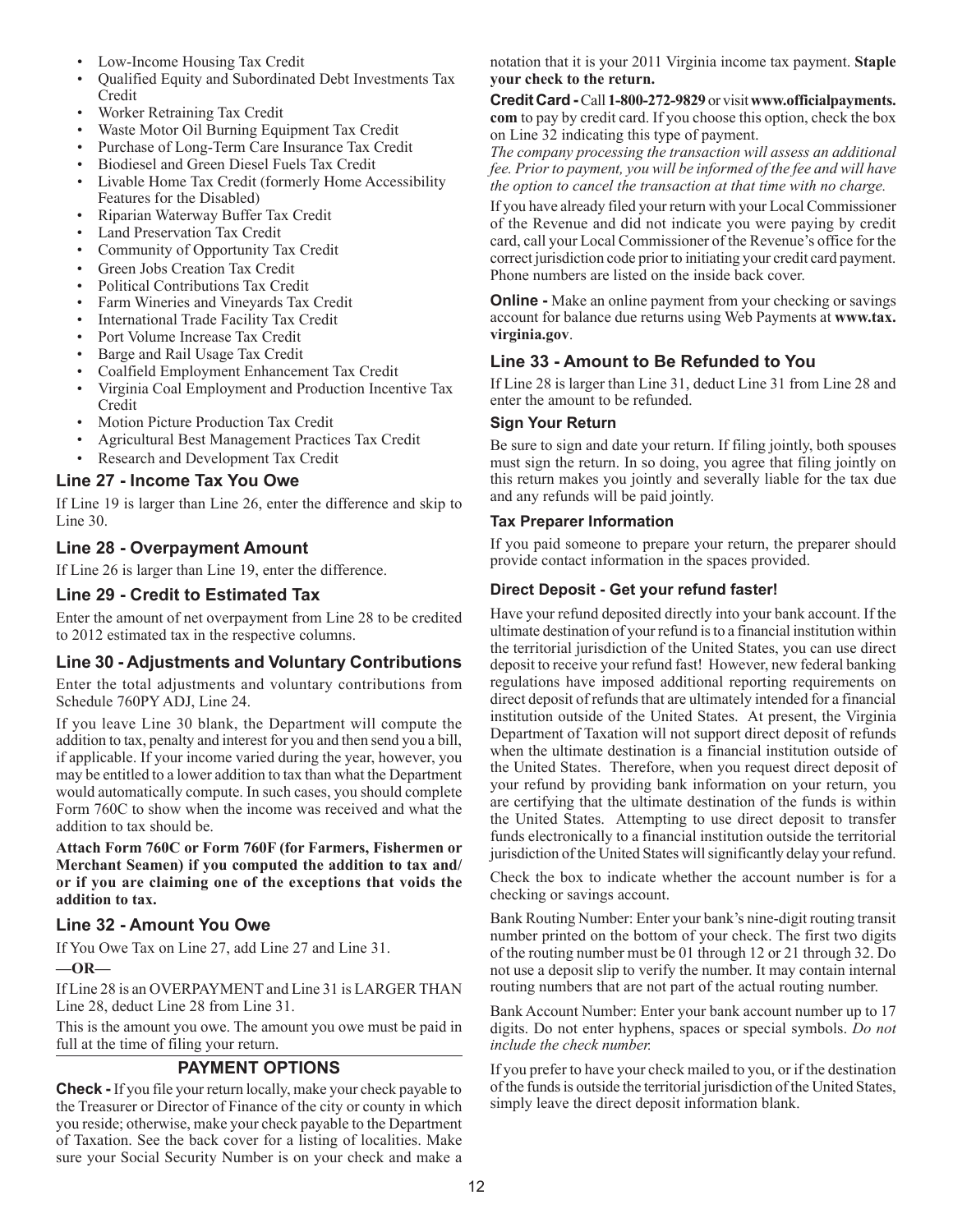## **Virginia Schedule Of Income**

## **Part 1 - Income Distribution**

*Your return will not be accepted as complete unless Part 1 is completed.* The purpose of the Income Distribution section of the Virginia Schedule of Income is to allocate the items that constitute federal adjusted gross income between Virginia and another state. Column 1, Lines 1 - 9, is an abridged version of federal Form 1040, 1040A or 1040EZ. Use Lines 1 - 3 to report all income. Use Line 5 to report all moving expenses included as adjustments to total income on the federal return. Use Line 6 to report all other adjustments to total income on the federal return. **The sum of Line 7, Columns A1 and B1 must equal the federal adjusted gross income on your federal Form 1040, 1040A or 1040EZ.** Base the allocation on where you were a resident when you received the income or paid the expense. NOTE: If claiming Filing Status 4, complete both the "A" and "B" sections of the schedule. For all other filing statuses, complete only the "A" section. References to Column 1, 2 or 3 mean Column A1, A2 or A3 (or B1, B2 or B3), as appropriate.

## **Lines 1-3 - Income**

- (1)Enter in Column 1 the total amount of wages as shown on federal Form 1040, 1040A or 1040EZ. In Column 2, enter the portion of wages attributable to your period of residence in Virginia. Enter the balance in Column 3.
- (2)Enter in Column 1 the total amount of interest and dividends as shown on federal Form 1040, 1040A or 1040EZ. In Column 2, enter the portion of interest and dividends attributable to your period of residence in Virginia. Enter the balance in Column 3.
- (3)Enter in Column 1 the net amount of other income as shown on federal Form 1040 or 1040A. This includes, but is not limited to, refunds of state and local income taxes, alimony received, business income, taxable pensions and capital or other gains and losses. In Column 2, enter the portion of other income attributable to your period of residence in Virginia. Enter the balance in Column 3.

#### **Line 4 - Gross Income**

Add Lines 1, 2 and 3 and enter the total here.

#### **Line 5 - Adjustments: Moving Expenses**

Enter in Column 1 the total moving expenses claimed as an adjustment to income on federal Form 1040. If you moved to Virginia, claim the moving expenses in Column A2 and/or B2 as an expense to Virginia income. If you moved outside of Virginia, claim the moving expenses in Column A3 and/or B3. Moving expenses are considered an expense to the income from the state to which you move.

#### **Line 6 - Other Adjustments to Income**

Enter in Column 1 all adjustments to income as shown on federal Form 1040 or 1040A other than the moving expenses included on Schedule of Income, Line 5. This includes, but is not limited to, reimbursed employee business expenses, payments to an IRA and alimony paid. In Column 2, enter the portion of these adjustments that is attributable to your period of residence in Virginia. Enter in Column 3 the balance of these adjustments.

#### **Line 7 - Adjusted Gross Income**

Deduct the total of Line 5 and Line 6 from Line 4 and enter the balance here. The total of Column 1 must equal your federal adjusted gross income on your federal return. If using Filing Status 4, the total of Columns A1 and B1 must equal your federal adjusted gross income on federal Form 1040, 1040A or 1040EZ.

Enter the totals of Columns A1 and B1 on Line 1, Form 760PY (front). If the Schedule of Income and Adjustments is properly completed, the sum of Columns 2 and 3 will equal your federal adjusted gross income as shown in Column 1.

## **Line 8 - Net Fixed Date Conformity Modifications**

Complete Schedule 760PY ADJ, Lines 2a and 6a, and enter the net amount on Line 8, Column 1 of the Schedule of Income. In Column 2, enter the portion attributable to your period of residence in Virginia. Enter the balance in Column 3.

## **Line 9 - Fixed Date Conformity FAGI**

Combine Line 7 and Line 8 and enter the result. Enter the total of Line 9, Column 3, on Form 760PY, Line 7.

**Note:** If you are claiming the standard deductions on your return, the total of Line 9, Columns A1 and B1, must be entered on Line 1 of the Standard Deductions Worksheet on Page 10.

## **Part 2 - Prorated Exemption Worksheet**

The prorated exemptions worksheet is used to reduce your personal and dependent exemptions to an amount which is proportional to the number of days you resided in Virginia during the taxable year. For example, if you are single, claim no dependents and moved to Virginia on July 1, your prorated Virginia personal exemption is computed as follows:

#### **Prorated Virginia Personal Exemption**

\$930 (One personal exemption)

X .504 (Ratio Schedule factor for July 1 move to Virginia)

\$468.72 (Be sure to round to \$469.00)

Each spouse must compute his or her own prorated personal exemptions based on the number of exemptions claimed in the Exemption Section. Use the separate exemption amounts for "you" and your "spouse" when completing Lines 1- 11 of the Prorated Exemption Worksheet in Part 2 of the Schedule of Income. Enter in the appropriate column on Form 760PY, Line 14. If claiming Filing Status 2, the combined exemption amount for you and spouse should be entered on Form 760PY, Line 14, column A.

#### **Exception**

If 100% of your federal adjusted gross income was earned while you were a Virginia resident, you do not have to prorate your personal exemptions. If you are married, each spouse's personal exemption is prorated separately based on that spouse's period of residence in Virginia. However, if 100% of either spouse's income is from Virginia sources, that spouse's personal exemption does not have to be prorated.

If you moved into and out of Virginia during the year (or vice versa), base the proration on the total number of days that you were a Virginia resident.

When using Filing Status 3, if the number of exemptions *cannot* be accounted for separately, they *must* be proportionately allocated between each spouse based upon each spouse's income.

## **Part 3 - Moving Information**

If you moved into Virginia during the year, enter your prior state or foreign country of residence. If you are filing a joint return, also enter the prior state or foreign country of residence for your spouse.

If you moved out of Virginia during the year, enter the state or foreign country to which you moved. If you are filing a joint return, also enter the state or foreign country to which you moved.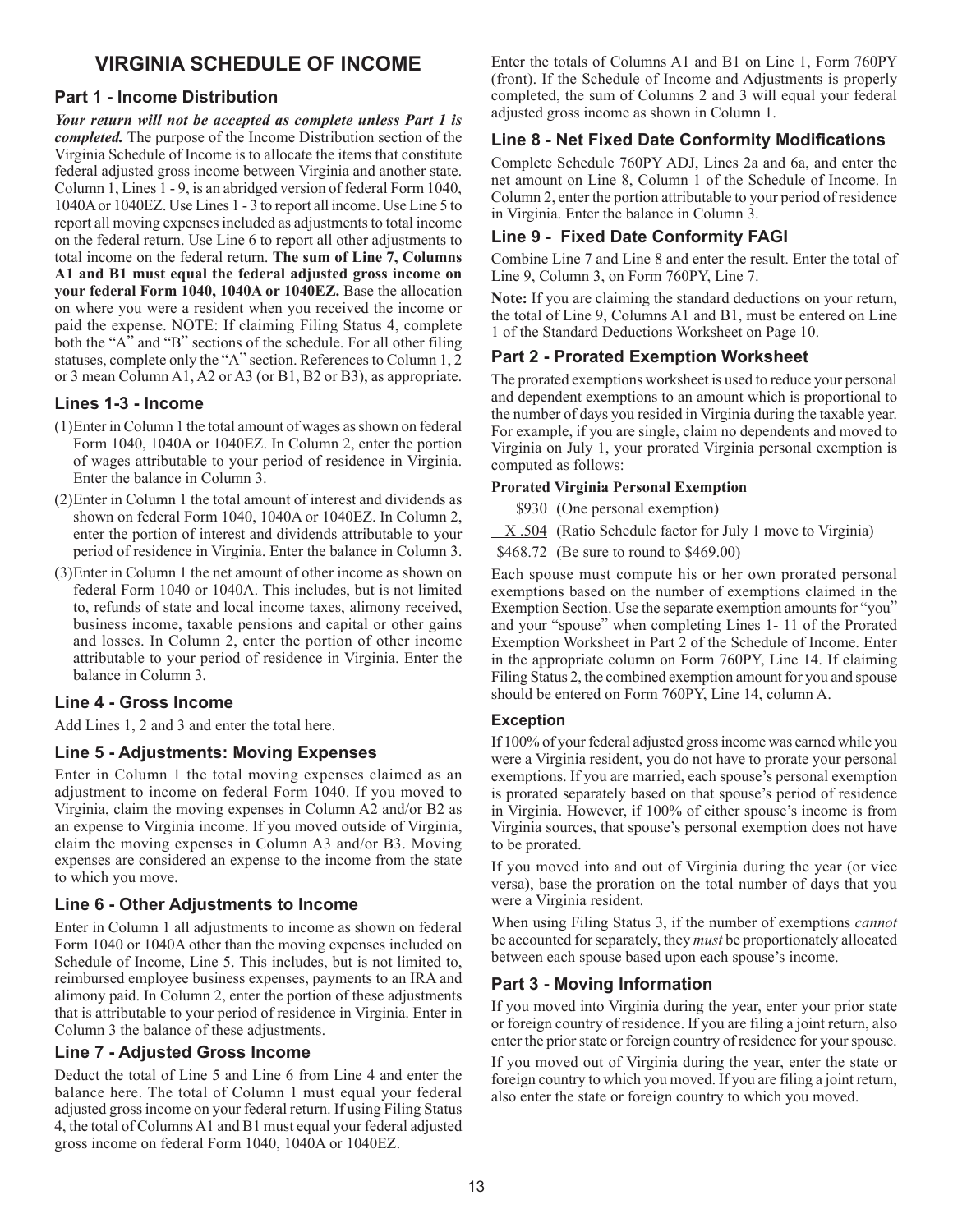## **VIRGINIA SCHEDULE 760PY ADJ**

## **FIXED DATE CONFORMITY UPDATE FOR 2011**

Virginia's date of conformity with the Internal Revenue Code (IRC) was advanced from January 22, 2010, to December 31, 2010. Virginia will continue to disallow federal income tax deductions for bonus depreciation allowed for certain assets; the five-year carryback of federal net operating loss deductions generated in taxable year 2008 or 2009; and federal income tax deductions for applicable high yield discount obligations under IRC  $\S$  163(e)(5) (F). In addition, fixed date conformity adjustments continue to be required for Cancellation of Debt Income under IRC § 108(i), and the domestic production deduction under IRC § 199.

At the time these instructions went to print, the only required adjustments for "fixed date conformity" were those mentioned above. However, if federal legislation is enacted that results in changes to the Internal Revenue Code for the 2011 taxable year, taxpayers will be required to make adjustments to their Virginia returns that are not described in the instruction booklet. Information about any such adjustments will be posted on the Department's website at **www.tax.virginia.gov**.

## **Additions To Federal Adjusted Gross Income Line 1 - Interest on Obligations of Other States**

Enter the interest earned while a Virginia resident that was not included in federal adjusted gross income, less related expenses to the extent not deducted in determining federal taxable income, on obligations of any state other than Virginia, or of a political subdivision of any such state unless created by compact or agreement to which this state is a party.

## **Line 2a - Fixed Date Conformity**

- **A. Bonus Depreciation** For an explanation, please see the section titled, *Fixed Date Conformity Update*. Enter the amount that should be added to Federal Adjusted Gross Income based upon the recomputation of allowable depreciation. .............................. **\_\_\_\_\_\_\_\_\_\_\_**
- **B. Other Changes Not Listed Above**  Add any other amounts not covered above that should be adjusted because of Virginia's conformity to the Internal Revenue Code as it existed on December 31, 2010. Use addition Code 13 below if you have a cancellation of debt income addition due to Fixed Date Conformity. Use addition Code 15 below if you have a domestic production deduction addition due to Fixed Date Conformity. Check our website, **www.tax.virginia.gov,** for other Fixed Date Conformity adjustments that may have passed after these instructions were printed................................................ **\_\_\_\_\_\_\_\_\_\_\_**
- **C. Total of Lines A and B** Enter the total of Lines A and B here and on Schedule 760PY ADJ, Line 2a. ............................................ \_\_\_\_\_\_\_\_\_\_\_\_

#### **Mutual Funds**

If you received federally tax exempt interest dividends from a regulated investment company (mutual fund) that invested in obligations both taxable and exempt for Virginia purposes, the entire dividend income earned while you were a Virginia resident must

be entered as an addition unless you attach a statement provided by the fund that:

- details the amount of dividends you earned while a Virginia resident; and
- summarizes the prorations between exempt and taxable dividends (monthly breakdown is preferred).

A typical situation would involve a mutual fund that invests in bonds of several states, including Virginia. The interest on the bonds issued by the other state is taxable for Virginia purposes even though exempt for federal purposes. Unless the taxpayer is able to substantiate the amount attributable to the Virginia bonds, the total amount of dividends exempt from federal taxation will be an addition on the Virginia return.

If you attach the information specified above, enter the exempt portion of income on Line 1 or Line 2, as appropriate.

## **Lines 2b - 2c - Other Additions**

On Lines 2b - 2c, enter the two digit code listed below, followed by the amount, for any additions to federal adjusted gross income. **If you have more than two additions on Lines 2b - 2c of Schedule 760PY ADJ, enter code "00" and the total addition amount on 2b and attach an explanation of each addition to your return.**

**CODE**

## **10 Interest on Federally Tax-Exempt US Obligations**

Enter the interest or dividends earned while a Virginia resident, less related expenses to the extent not deducted in determining federal taxable income, on obligations or securities of any authority, commission or instrumentality of the United States, which the laws of the United States exempt from federal income tax but not from state tax.

## **11 Accumulation Distribution Income**

Enter the taxable income used to compute the partial tax on an accumulation distribution as reported on federal Form 4970.

## **12 Lump-Sum Distribution Income**

If you received a lump-sum distribution from a qualified retirement plan while you were a Virginia resident and elected to use the 20% capital gain election, the ten-year averaging option, or both on federal Form 4972, complete the worksheet below to determine what portion, if any, must be included as an addition on the Virginia return.

- 1. Enter the total amount of the distribution subject to federal tax (ordinary income and capital gain).................................. \_\_\_\_\_\_\_\_\_\_\_\_\_\_\_ 2. Enter the total federal minimum distribution allowance, federal death benefit exclusion and federal estate tax exclusion ......... 3. Deduct Line 2 from Line 1.
	- Include this amount on Form 760PY, Line 2 ............................... \_\_\_\_\_\_\_\_\_\_\_\_\_\_

#### **13 Cancellation of Debt Income (Fixed Date Conformity Adjustment)**

Enter the amount of cancellation of debt income from transactions in 2009 elected to be reported as an addition required by conformity in equal amounts over three taxable years: 2009, 2010 and 2011. Enter the amount of cancellation of debt income from transactions in 2010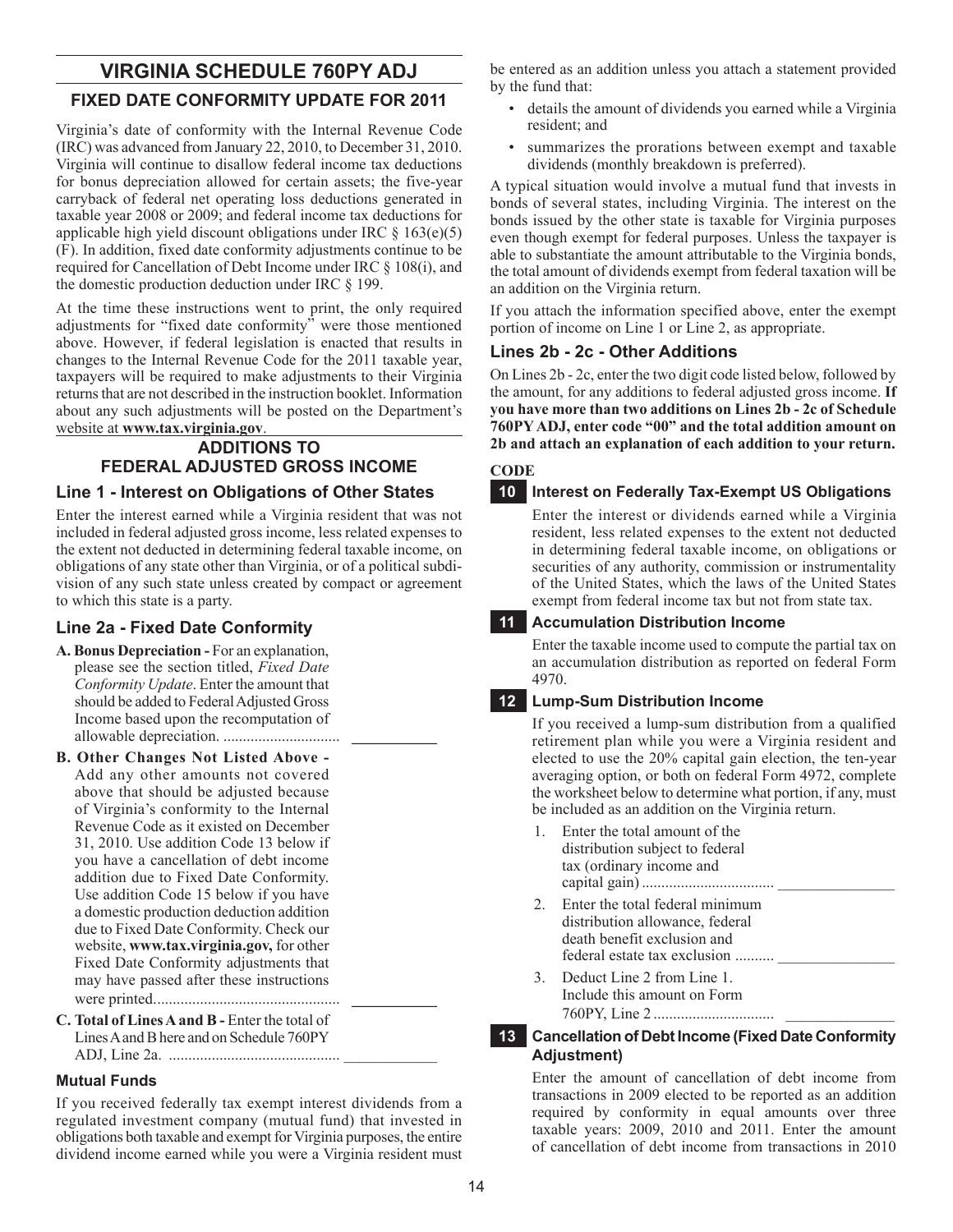that were completed on or before April 21, 2010, elected to be reported as an addition required by conformity in equal amounts over three taxable years: 2010, 2011 and 2012. Taxpayers must add back the entire amount of any cancellation of debt income resulting from transactions after April 21, 2010.

#### **14 Income from Dealer Disposition of Property**

Enter the amount that would be reported under the installment method from certain dispositions of property. If, in a prior year, the taxpayer was allowed a deduction for certain income from dealer dispositions of property made on or after January 1, 2009, in the years following the year of disposition, the taxpayer is required to add back the amount that would have been reported under the installment method. Each disposition must be tracked separately for purposes of this adjustment.

#### **15 Domestic Production Deduction (Fixed Date Conformity Adjustment)**

Enter 1/3 of the total amount of the domestic production deduction claimed on your federal return pursuant to IRC § 199. For taxable years 2010 and thereafter, Virginia does not conform to the domestic production deduction allowed under IRC § 199. Instead of allowing this deduction to flow through, Virginia allows a deduction equal to two-thirds of the federal deduction.

#### **99 Other**

Attach an explanation for other additions.

#### **Line 3 - Total Additions**

Add Lines 1 through 2c and enter the total in the box. Enter this amount on Line 2 of Form 760PY.

## **Subtractions from Federal Adjusted Gross Income**

#### **Mutual Funds**

If you received income from a regulated investment company (mutual fund) that invested in obligations both taxable and exempt for Virginia purposes, the entire income earned while you were a Virginia resident must be considered taxable by Virginia unless you attach a statement provided by the fund that:

- details the amount of income you earned; and
- summarizes the prorations between exempt and taxable income (monthly breakdown is preferred).

If you attach the information specified above, enter the exempt portion of income on Sch. 760PY ADJ, Line 4 or Line 6, as appropriate.

#### **Line 4 - Income From U.S. Obligations**

Enter the amount of income received while a resident of Virginia (interest, dividends and gain) derived from obligations or the sale or exchange of obligations of the United States and on obligations or securities of any authority, commission or instrumentality of the United States to the extent included in federal adjusted gross income but exempt from state income taxes under the laws of the United States. This includes, but is not limited to, stocks, bonds, treasury bills and treasury notes. It does not include interest on refunds of federal taxes, equipment purchase contracts or normal business transactions. A partial list of taxable and exempt income follows.

This list is based on the Department's analysis of federal and state law as applicable to selected organizations. For organizations not listed below, additional information must be attached showing that the income is exempt from Virginia individual income tax.

#### **Issuing Organization VA Tax Status**

| Export-Import Bank of the United States           |         |
|---------------------------------------------------|---------|
| (Export-Import Bank of Washington)                | Exempt  |
| Farm Credit Bank                                  | Exempt  |
| <b>Federal Deposit Insurance Corporation</b>      | Exempt  |
| Federal Home Loan Bank                            | Exempt  |
| Federal Intermediate Credit Bank                  | Exempt  |
| Federal Land Bank                                 | Exempt  |
| Federal Reserve Stock                             | Exempt  |
| Governments of Guam, Puerto Rico and              |         |
| Virgin Islands                                    | Exempt  |
| <b>Resolution Trust Corporation</b>               | Exempt  |
| Student Loan Marketing Assoc. (Sallie Mae)        | Exempt  |
| Tennessee Valley Authority                        | Exempt  |
| <b>US Postal Service</b>                          | Exempt  |
| US Treasury bills, notes, bonds $&$ savings bonds |         |
| (such as Series E, EE, H, HH, etc.)               | Exempt  |
| Fed. Home Loan Mortgage Corp. (Freddie Mac)       | Taxable |
| Fed. National Mortgage Assoc. (Fannie Mae)        | Taxable |
| Government National Mortgage Association          |         |
| (Ginnie Mae)                                      | Taxable |
| Inter-American Development Bank                   | Taxable |
| International Bank for Reconstruction and         |         |
| Development                                       | Taxable |

#### **Line 5 - Disability Income**

Enter the amount of disability income reported as wages (or payments in lieu of wages) on your federal return for **permanent and total disability received while a Virginia resident**. On joint returns, each spouse can qualify for the deduction. Individuals can deduct up to \$20,000 of disability income as defined under IRC  $§ 22(c)(2)(b)(iii).$ 

You - Enter YOUR disability subtraction on Line 5a, Column A. **Spouse, Filing Status 4** - Enter SPOUSE'S disability subtraction on Line 5b, Column B.

**Spouse, Filing Status 2** - Enter SPOUSE'S disability subtraction on Line 5b, Column A.

**NOTE**: Eligible taxpayers may claim **EITHER** this disability income subtraction **OR** the age deduction on Form 760PY, Line 4. If you are married filing a joint return, each spouse may claim, if eligible, either an age deduction or disability subtraction. Use the one that benefits you the most.

#### **Line 6a - Fixed Date Conformity**

- **A. Bonus Depreciation.** For an explanation, please see the section titled, *Fixed Date Conformity Update*. Enter the amount that should be deducted from Federal Adjusted Gross Income based upon the recomputation of allowable depreciation...
- **B. Other Changes Not Listed Above.** Deduct any other amounts not covered above that should be adjusted because of Virginia's conformity to the Internal Revenue Code as it existed on December 31, 2010. Also, please attach a schedule and explanation of such subtraction. Check our website, **www.tax.virginia.gov,** for other Fixed Date Conformity adjustments that may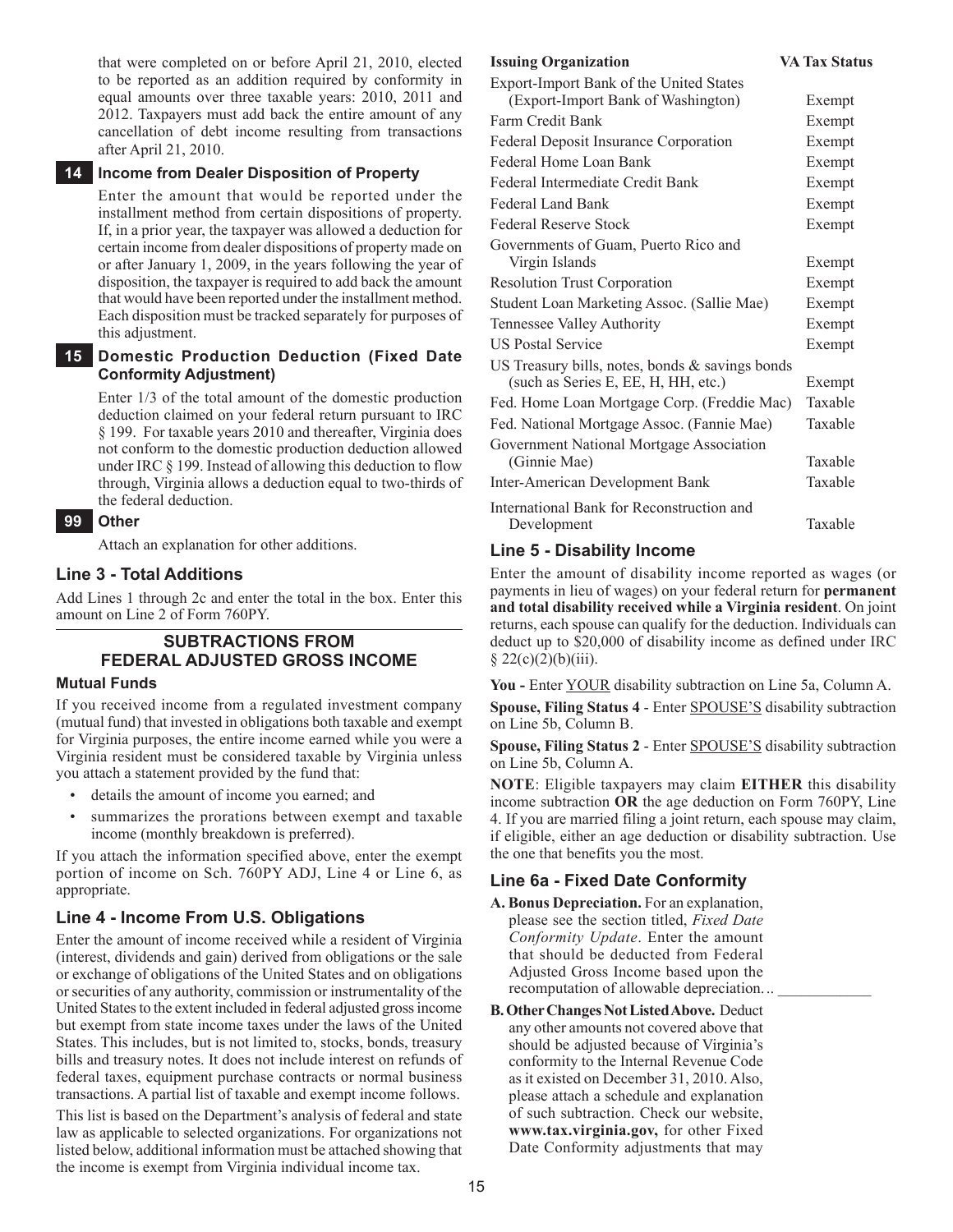have passed after these instructions were printed. ...................................................... **\_\_\_\_\_\_\_\_\_\_\_\_**

**C. Total of Lines A and B -** Enter the total of Lines A and B here and on Schedule 760PY ADJ Line 6a.................................... **\_\_\_\_\_\_\_\_\_\_\_\_**

## **Line 6b - 6d - Other Subtractions**

Enter the code and subtraction amount on Lines 6b - 6d to the extent included in federal adjusted gross income and received while a Virginia resident. **If you have more than 3 subtractions, enter Code "00" and the total amount of Other Subtractions on Line 6b. Attach to your return a list of each subtraction claimed along with its subtraction code and amount.** 

## **CODE**

#### **20 Income From Virginia Obligations**

Enter the amount of income from Virginia obligations that you included in your federal adjusted gross income and received while you were a resident of Virginia.

**21 Federal Work Opportunity Tax Credit Wages** 

Enter the amount of wages or salaries eligible for the federal work opportunity tax credit not subtracted for federal income tax purposes and received while a resident of Virginia.

#### **22 Tier 2 and Other Railroad Retirement and Railroad Unemployment Benefits**

Enter the amount of Tier 2 vested dual benefits and other Railroad Retirement Act benefits and Railroad Unemployment Insurance Act benefits included in federal adjusted gross income and reported on your federal return as a taxable pension or annuity and received while a resident of Virginia.

If any part of your Tier 1 Railroad Retirement Act benefits paid by the Railroad Retirement Board is properly treated as a fully taxable pension on your federal income tax return, deduct the amount received while a resident of Virginia on this line. Do not include any amount of Tier 1 Railroad Retirement Board retirement benefits that were included in your gross income as the taxable portion of your social security and railroad retirement benefits on your federal return because that portion should be deducted on Line 5 of the Form 760PY.

This subtraction does not apply to supplemental annuities received by retired employees of railroads under a company pension plan set up by a particular railroad, whether the plan was contributory or non contributory.

#### **24 Virginia Lottery prizes**

Enter the amount of each prize less than \$600 awarded to you by the Virginia Lottery Department to the extent included in federal adjusted gross income and received while a resident of Virginia.

#### **28 Virginia National Guard income**

Enter, to the extent included in federal adjusted gross income, the wages or salaries received while a resident of Virginia for active and inactive service in the rank of O3 and below in the Virginia National Guard not to exceed the amount of income derived from up to 39 days of such service or \$3,000, whichever amount is less. This subtraction does not apply to members of: 1) the active or reserve components

of the Army, Navy, Air Force or Marines; or 2) the National Guard of other states or the District of Columbia.

#### **30 Military Pay and Allowances Attributable to Active Duty Service in a Combat Zone or a Qualified Hazardous Duty Area**

To the extent included in federal adjusted gross income and not otherwise subtracted, deducted or exempted, enter any military pay and allowances earned while a resident of Virginia serving by order of the President of the United States with the consent of Congress in a combat zone or qualified hazardous duty area treated as a combat zone for federal tax purposes pursuant to IRC §112.

#### **31 Retirement plan income previously taxed by another state**

Enter the amount of retirement income, received during the taxable year while a resident of Virginia, on which the contributions were taxed in another state but were deductible from the federal adjusted gross income during the same period. The total amount of this Virginia subtraction cannot exceed the amount of contributions previously taxed by another state. This subtraction applies to retirement income from qualified pension, profit sharing, or stock bonus plans as described by IRC § 401, individual retirement accounts or annuities established under IRC § 408, deferred compensation plans as defined by IRC § 457, or any federal government retirement program as long as you paid tax to another state on contributions to the plan.

#### **34 Virginia College Savings Plan Income Distribution or Refund**

Enter the amount of any income included in federal adjusted gross income that is attributable to a distribution of benefits or a refund from the Virginia College Savings Plan (previously called the Virginia Higher Education Tuition Trust Fund), in the event of a beneficiary's death, disability or receipt of scholarship.

#### **37 Unemployment Benefits**

Enter any taxable unemployment compensation benefits received while a Virginia resident reported as income on your federal income tax return (claim in the same column as the income was reported on Line 6 on the front of the Virginia return).

#### **38 Military Basic Pay**

Some taxpayers who qualify as military personnel stationed inside or outside Virginia and who are on extended active duty for more than 90 days can subtract up to \$15,000 of military basic pay received during the taxable year while a Virginia resident. If the military basic pay does not exceed \$15,000, then the entire amount may be subtracted. If the basic military pay is over \$15,000, then the subtraction is reduced by the amount exceeding \$15,000. For every \$1 of income over \$15,000, the maximum subtraction is reduced by \$1. If your basic military pay is \$30,000 or more, you are not entitled to a subtraction. On joint returns, each spouse can qualify for the subtraction. If you claim this subtraction, you cannot claim a Credit for Low Income Individuals.

#### **39 Federal and State Employee Low Income Pay**

Any individual who qualifies as a federal or state employee earning \$15,000 or less in annual salary from all employment can subtract up to \$15,000 of the salary from that state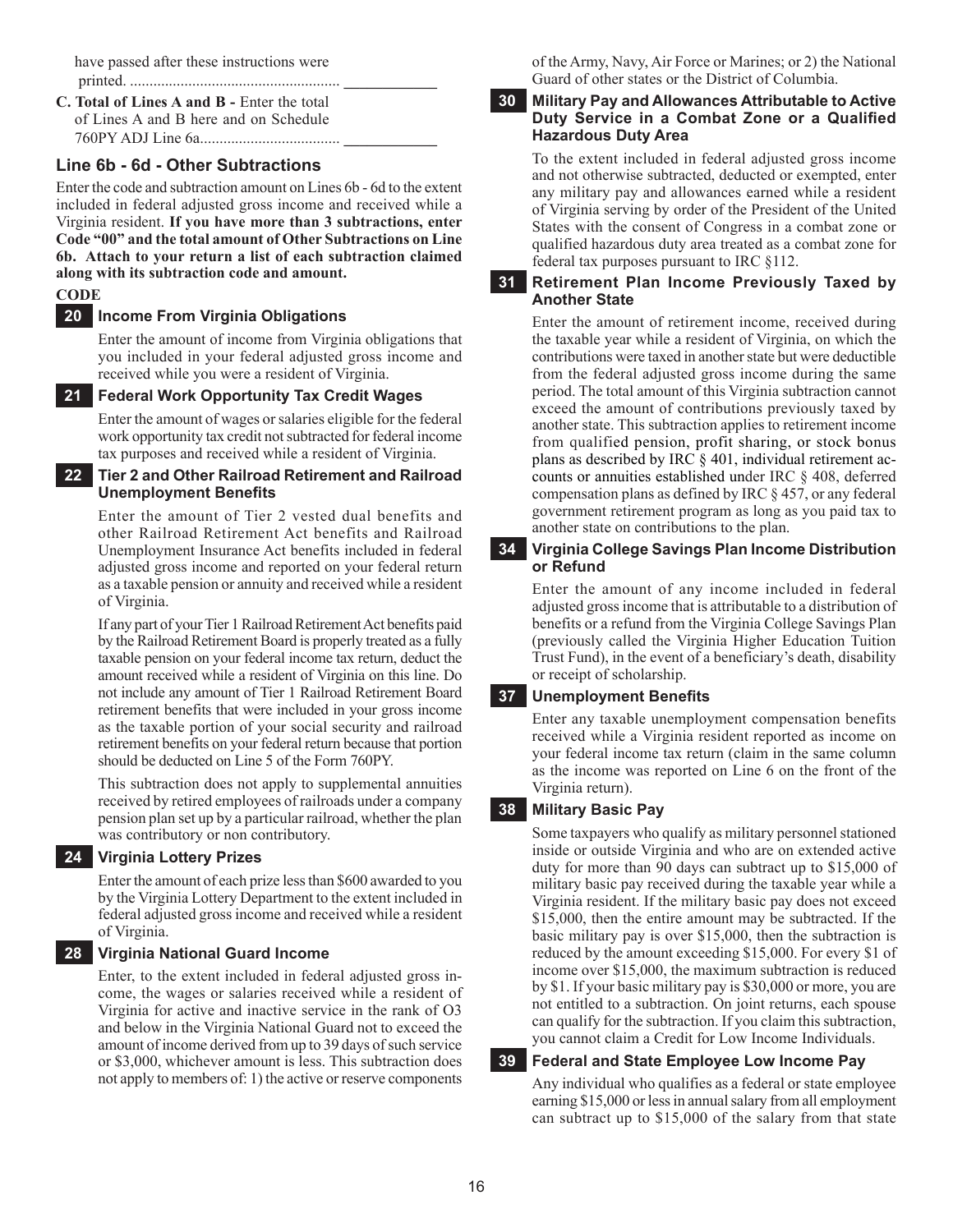or federal job earned while a Virginia resident. If both spouses on a joint return qualify, each spouse may claim the subtraction. The subtraction cannot exceed the actual salary received. If you claim this subtraction, you cannot claim a Credit for Low Income Individuals.

#### **40 Income Received by Holocaust Victims**

To the extent included in FAGI and earned while a Virginia resident, subtract any income resulting from the return or replacement of assets stolen during the Holocaust and throughout the time period leading up to, during, and directly after World War II as a result of Nazi persecution, individual being forced into labor against their will, transactions with or actions of the Nazi regime, treatment of refugees fleeing Nazi persecution, or holding of such assets by entities or persons in the Swiss Confederation.

#### **41 Tobacco Settlement Fund Income**

If you received income while a Virginia resident from the tobacco "Master Settlement Agreement" you may be eligible to claim a subtraction for the amount received, provided it has not been subtracted for federal tax purposes. The income must have been received by (i) tobacco farmers; (ii) persons holding a tobacco marketing quota, or tobacco farm acreage allotment; or (iii) persons with the right to grow tobacco pursuant to a quota or allotment as a result of (a) the tobacco Master Settlement Agreement, and (b) the National Tobacco Grower Settlement Trust.

#### **42 Gain on the Sale of Land For Open-Space Use**

Provides a subtraction for any gain received, while a Virginia resident, on the sale of land or easement to an organization which dedicates the land for open-space use.

#### **44 Medal of Honor Recipients**

Enter the amount of military retirement income you received as an individual awarded the Medal of Honor while a Virginia resident.

#### **46 Military Death Gratuity Payments**

Retroactive to taxable year 2001, survivors of military personnel killed in the line of duty may claim a subtraction for military death gratuity payments made after September 11, 2001, to the extent that the payments were included in federal adjusted gross income and received while a Virginia resident.

#### **49 Certain Death Benefit Payments**

Allows a beneficiary taxpayer to subtract the death benefit payments received while a Virginia resident from an annuity contract that are subject to federal income taxation, for taxable years beginning on or after January 1, 2007. In order to qualify for this subtraction, a death benefit payment is required to meet the following criteria: 1) the source of the payment must be an annuity contract between a customer (the Annuitant) and an insurance company; 2) the payment must have been awarded to the beneficiary in a lump sum; and 3) the payment must be subject to taxation at the federal level.

#### **51 Gains from Land Preservation**

This is a subtraction for federal gain or federal income recognized by a taxpayer on the application of a land preservation tax while a Virginia resident. To the extent a taxpayer's federal return includes gain or loss recognized on the sale or transfer of a Land Preservation Tax Credit, the taxpayer is required to subtract the gain or add back the loss on the Virginia return.

#### **52 Long-Term Capital Gain**

Income taxed as a long-term capital gain, or any income taxed as investment services partnership income for federal tax purposes is allowed as a subtraction provided the income is attributable to an investment in a "qualified business" as defined in *Va. Code* § 58.1-339.4 or in any other technology business approved by the Secretary of Technology. The business must have its principal facility in Virginia and less than \$3 million in annual revenues for the fiscal year preceding the investment. The investment must be made between the dates of April 1, 2010, and June 30, 2013. Taxpayers claiming the Qualified Equity and Subordinated Debt Credit cannot claim this subtraction relating to investments in the same business. In addition, no investment is "qualified" for this deduction if the business performs research in Virginia on human embryonic stem cells.

#### **99 Other**

Attach a schedule of explanation for other subtractions.

#### **Deductions From Virginia Adjusted Gross Income**

- **Lines 8a 8c Deductions** On Lines 8a 8c, enter the threedigit code, listed in the following table, in the boxes on Schedule 760PY ADJ, followed by the amount, for any deductions from Virginia adjusted gross income in the categories listed below paid while or pertaining to your residency in Virginia.
- **Other Deductions for Lines 8a -8c** *If you have more than three deductions on Lines 8a-8c of Schedule 760PY ADJ, enter the code "000" and the amount of total deductions in the first box and attach an explanation of each deduction to your return.*

**Line 9** Filing status 4 filers, enter the total for Column A and Column B in the applicable column of Form 760PY, Line 15. All other filers, enter the total from Column A on Line 15, Column A of Form 760PY.

## **CODE**

#### **101 Child and Dependent Care Expenses**

Enter the child and dependent care expenses paid while you were a Virginia resident on which the federal credit for child and dependent care expenses is based. (This is the amount on Federal Form 2441 or Schedule 2 of Form 1040A that is multiplied by the decimal amount.) Do not enter the federal credit amount.

You may claim the deduction for child and dependent care expenses on your Virginia return only if you were eligible to claim a credit for child and dependent care expenses on your federal return. If you filed a joint federal return and you file a separate Virginia return, you may allocate this amount as mutually agreed.

The amount of employment-related expenses that may be deducted is limited to the amount actually used in computing the federal credit for child and dependent care expenses. As a general rule, you are limited to a maximum of \$3,000 for one child and \$6,000 if you are claiming the expenses for two or more dependents, or the earned income of the spouse having the lowest income, whichever is less.

#### **102 Foster Care Deduction**

Foster parents may claim a deduction of \$1,000 for each child residing in their home while a Virginia resident under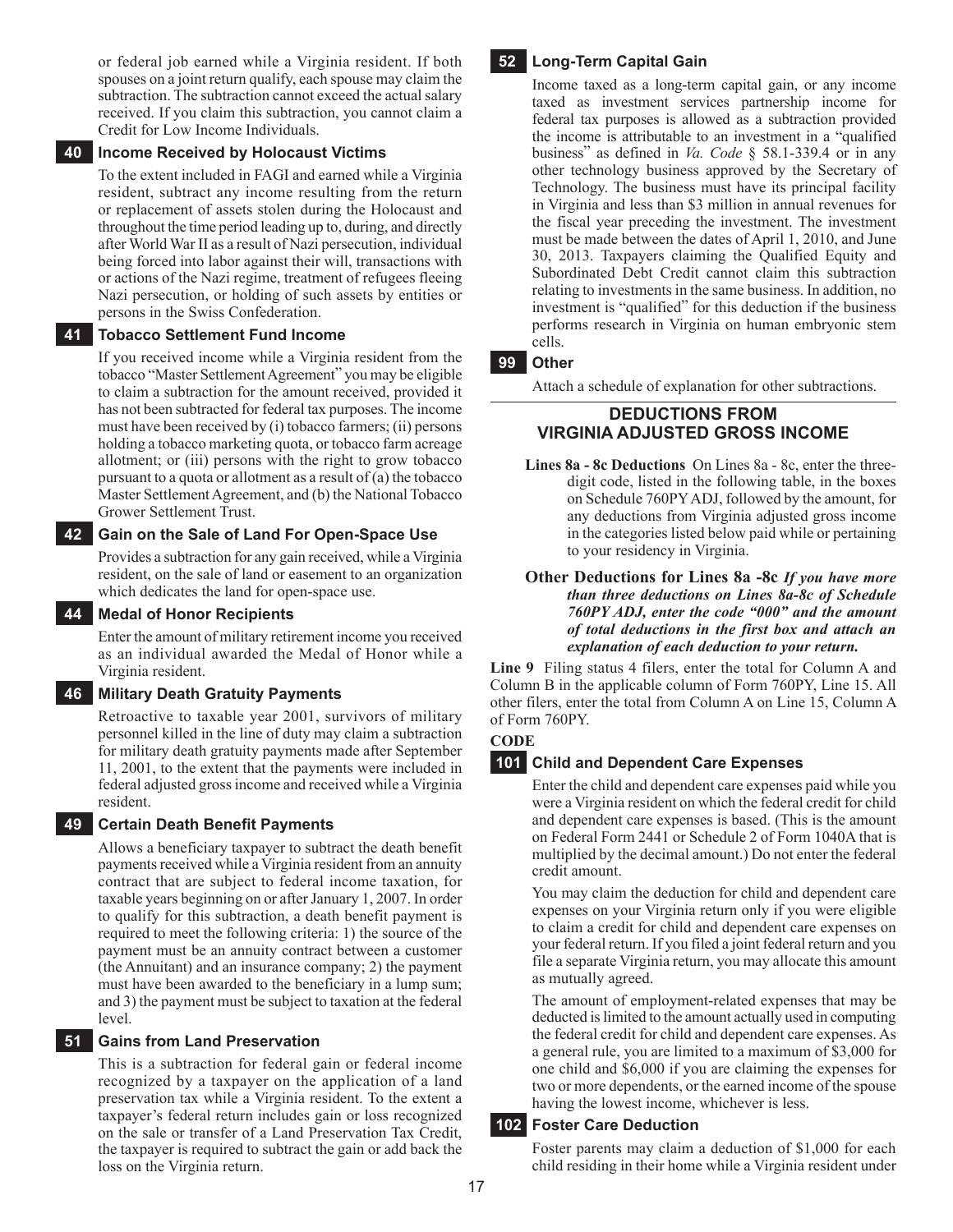permanent foster care, as defined in the *Code of Virginia*, providing they claim the foster child as a dependent on their federal and Virginia income tax returns. The foster care deduction must be prorated using the ratio schedule on Page 29, based on the period of residence in Virginia.

#### **103 Bone Marrow Screening Fee**

Enter the amount of the fee paid while a Virginia resident for an initial screening to become a possible bone marrow donor, if you were not reimbursed for the fee or did not claim a deduction for the fee on your federal return.

#### **104 Virginia College Savings Plan Prepaid Tuition Contract Payments and Savings Account Contributions**

If you are under age 70 on or before December 31 of the taxable year, enter the lesser of \$4,000 or the amount paid while a Virginia Resident during the taxable year for each prepaid tuition contract or a savings trust account entered into with The Virginia College Savings Plan (previously called the Virginia Higher Education Tuition Trust Fund). If you paid more than \$4,000 per contract or account during the year, you may carry forward any undeducted amounts until the purchase price has been fully deducted. If you are age 70 or older on or before December 31 of the taxable year, you may deduct the entire amount paid during the year.

#### **105 Continuing Teacher Education**

An individual employed as a licensed primary or secondary school teacher may enter a deduction equal to twenty percent of unreimbursed tuition costs incurred to attend continuing teacher education courses that are required as a condition of employment, provided these expenses were incurred while a resident and not deducted from federal adjusted gross income.

#### **106 Long-Term Health Care Premiums**

Enter the amount of premiums paid while a Virginia resident for long-term health care insurance, provided they were not actually included as a deduction on Schedule A of your federal income tax return. In addition, the premiums may not have been used as the basis of the Virginia Long-Term Care Insurance Credit, although the taxpayer may be able to claim both the Credit and the Virginia deduction in the same year. For example, if an individual purchased a policy on July 1 and made payments on a monthly basis, he would claim a credit in the current taxable year for six months of premiums and a credit in the second year for the next six months of premiums in order to reach the allowed total of 12 months. In that case, the individual could also claim a deduction in the second year for the six months of premiums that were not used as a basis for the credit. See the Schedule CR instructions for more information.

#### **107 Virginia Public School Construction Grants Program and Fund**

Enter the amount of total contributions while a Virginia resident to the Virginia Public School Construction Grants Program and Fund, provided you have not claimed a deduction for this amount on your federal income tax return.

#### **108 Tobacco Quota Buyout**

Allows a deduction from taxable income for payments received in the preceding year in accordance with the Tobacco Quota Buyout Program of the American Jobs Creation Act of 2004 to the extent included in federal adjusted gross income and received while a Virginia resident. For example, on your

2011 Virginia return you may deduct the portion of such payments received in 2010 that is included in your 2010 federal adjusted gross income; while payments received in 2011 may generate a deduction on your 2012 Virginia return. Individuals cannot claim a deduction for a payment that has been, or will be, subtracted by a corporation unless the subtraction is shown on a schedule VK-1 you received from an S Corporation. If you chose to accept payment in installments, the gain from the installment received in the preceding year may be deducted. If, however, you opted to receive a single payment, 10% of the gain recognized for federal purposes in the year that the payment was received may be deducted in the following year and in each of the nine succeeding taxable years.

#### **109 Sales Tax Paid on Certain Energy Efficient Equipment or Appliances**

Allows an income tax deduction for 20% of the sales tax paid while a Virginia resident on certain energy efficient equipment or appliances, up to \$500 per year. If filing a joint return you may deduct up to \$1,000.

#### **110 Organ and Tissue Donor Expenses**

Allows a deduction for unreimbursed expenses that are paid while a Virginia resident by a living organ and tissue donor, that have not been taken as a medical deduction on the taxpayer's federal income tax return. The amount of the deduction is the lesser of \$5,000 or the actual amount paid by the taxpayer.

#### **111 Charitable Mileage**

Enter the difference between 18 cents per mile and the charitable mileage deduction per mile allowed on federal Schedule A to the extent that the charitable mileage was driven while a resident of Virginia. If you used actual expenses for the charitable mileage deduction, and those expenses were less than 18 cents per mile, then you may use the difference between actual expenses and 18 cents per mile.

#### **112 Bank Franchise Subchapter S Corporation**

Certain shareholders of small businesses may be able to deduct the gain or add the loss of the S Corporation attributable while a Virginia resident. Complete the worksheet below to determine the amount of your adjustment.

- a. If your allocable share of the income or gain of the S Corporation was included in federal adjusted gross income, enter the amount here. .. \$ b. If your allocable share of the losses or deductions of the S Corporation was included in federal adjusted gross income, enter the amount here. ............................................ \$\_\_\_\_\_\_\_\_\_\_\_\_\_\_
- c. Enter the value of any distributions paid or distributed to you by the S Corporation to the extent that such distributions were excluded from federal adjusted gross income. ... \$\_\_\_\_\_\_\_\_\_\_\_\_\_\_
- d. Add Line b and Line c................ \$\_\_\_\_\_\_\_\_\_\_\_\_\_\_
- Deduct Line d from Line a. This is your net deduction amount. If this amount is negative you must enter the amount on Schedule 760PY ADJ, Line 8a and use brackets to indicate a loss. ............................ \$\_\_\_\_\_\_\_\_\_\_\_\_\_\_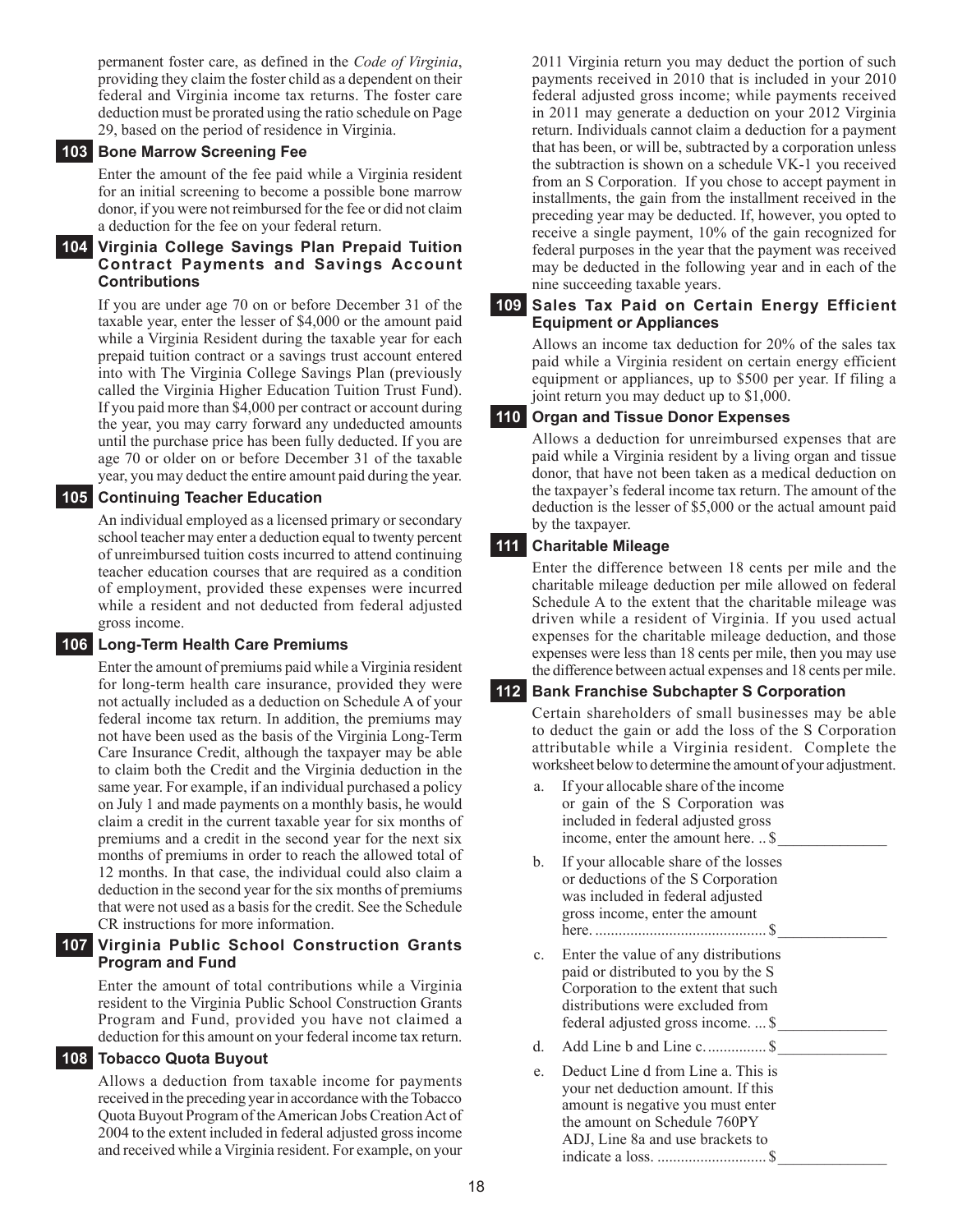#### **113 Income from Dealer Disposition of Property**

 Allows an adjustment for certain income from dealer dispositions of property made on or after January 1, 2009, while a Virginia resident. In the year of disposition the adjustment will be a deduction for gain attributable to installment payments to be made in future taxable years provided that (i) the gain arises from an installment sale for which federal law does not permit the dealer to elect installment reporting of income, and (ii) the dealer elects installment treatment of the income for Virginia purposes on or before the due date prescribed by law for filing the taxpayer's income tax return. In subsequent taxable years the adjustment will be an addition for gain attributable to any payments made during the taxable year with respect to the disposition. Each disposition must be tracked separately for purposes of this adjustment.

#### **199 Other**

Attach an explanation for other deductions.

#### **Computation for Tax Credit for Low Income Individuals OR Virginia Earned Income Credit**

You may be eligible to claim a Credit for Low Income Individuals if your family Virginia adjusted gross income (family VAGI) is equal or less than the federal poverty guidelines and you meet the Eligibility Requirements. You are eligible for the Virginia Earned Income Credit (EITC) if you claimed an earned income credit on your federal return. Claim the credit that benefits you the most. You cannot claim both credits, however. **Please complete the entire section.**

The low income or Virginia earned income credit may NOT be **claimed** if you, your spouse, or any dependent claims any of the following:

- Virginia National Guard subtraction (Subtraction Code 28);
- Basic Military subtraction (Subtraction Code 38);
- State and federal employees subtraction for earnings of \$15,000 or less (Subtraction Code 39);
- Exemption for blind taxpayers or taxpayers age 65 and over;
- the Age Deduction; or
- You are claimed as a dependent on another taxpayer's return.

To compute total annual family income you must compute the "Guideline Income" for each family member and add those amounts together.

Guideline Income is defined as federal adjusted gross income modified by the Virginia additions and qualifying Virginia subtractions that apply to full year residents.

After a worksheet below has been filled in for each person on your tax return, complete Schedule 760PY ADJ, Lines 10 - 17.

**If you and your spouse file separate returns, only one spouse may claim the credit for low income. If qualified, both may claim their proportionate share of the Virginia Earned Income Tax Credit.**

#### **Guideline Income Worksheet**

(photocopy as needed)

*The income, additions and subtractions entered on the worksheet* **must** *be shown for the entire taxable year.*

- 1. FAGI from the federal return............ \$
- 2. Interest earned on obligations of other states exempt from federal tax\$ \_\_\_\_\_\_\_\_\_\_\_\_
- 3. Other additions to FAGI ......................... \$
- 4. Subtotal. Add Lines 1, 2, and  $3$ . ...... \$
- 5. State income tax refund or overpayment credit reported on your federal return. ..................................\$ \_\_\_\_\_\_\_\_\_\_\_\_
- 6. Income (interest, dividends or gains) on U.S. obligations or securities exempt from state income tax, but not from federal tax. ........................\$ \_\_\_\_\_\_\_\_\_\_\_\_
- 7. Social Security or equivalent Tier 1 Railroad Retirement Act benefits reported as taxable income on your federal return. ..................................\$ \_\_\_\_\_\_\_\_\_\_\_\_
- 8. Disability income reported as wages (or payments in lieu of wages) on your federal return. ..........................\$ \_\_\_\_\_\_\_\_\_\_\_\_
- 9. Unemployment benefits included in
- FAGI. ...............................................\$ \_\_\_\_\_\_\_\_\_\_\_\_ 10. Other subtractions from FAGI......... \$
- 11. Add Lines 5 through 10...................\$ \_\_\_\_\_\_\_\_\_\_\_\_
- 12. Guideline Income. Deduct Line 11 from Line 4. Enter here and on Schedule 760PY ADJ for the appropriate person. ..........................\$ \_\_\_\_\_\_\_\_\_\_\_\_

#### **Family VAGI**

If more room is needed, attach a schedule with the name, SSN and Guideline Income for each additional dependent.

#### **Your Information**

Enter your name, Social Security Number and Guideline Income. Filing Statuses 2, 3 and 4 must also complete Spouse's information.

#### **Your Spouse's Information**

Enter your spouse's name, Social Security Number and Guideline Income.

**All married** taxpayers, regardless of filing jointly or separately, must complete this line.

#### **Dependent(s) Information**

Enter the name, and Social Security Number for each dependent claimed as an exemption on your return and, if any of your dependents had income, enter the Guideline Income for each dependent.

For Filing Status 3 (Married Filing Separately) also enter the name and Social Security Number of your dependents not claimed as an exemption on your return and, if any of the dependents had income, enter the Guideline Income for each dependent.

#### **Line 10 - Enter Total Family Guideline Income**

Total the Guideline Income Worksheet for each family member (each exemption reported and from any additional schedule attached).

#### **Line 11 - Enter Total Number of Exemptions Listed above and on Any Attached Schedule.**

Enter the total number of exemptions listed above and on any attached schedule.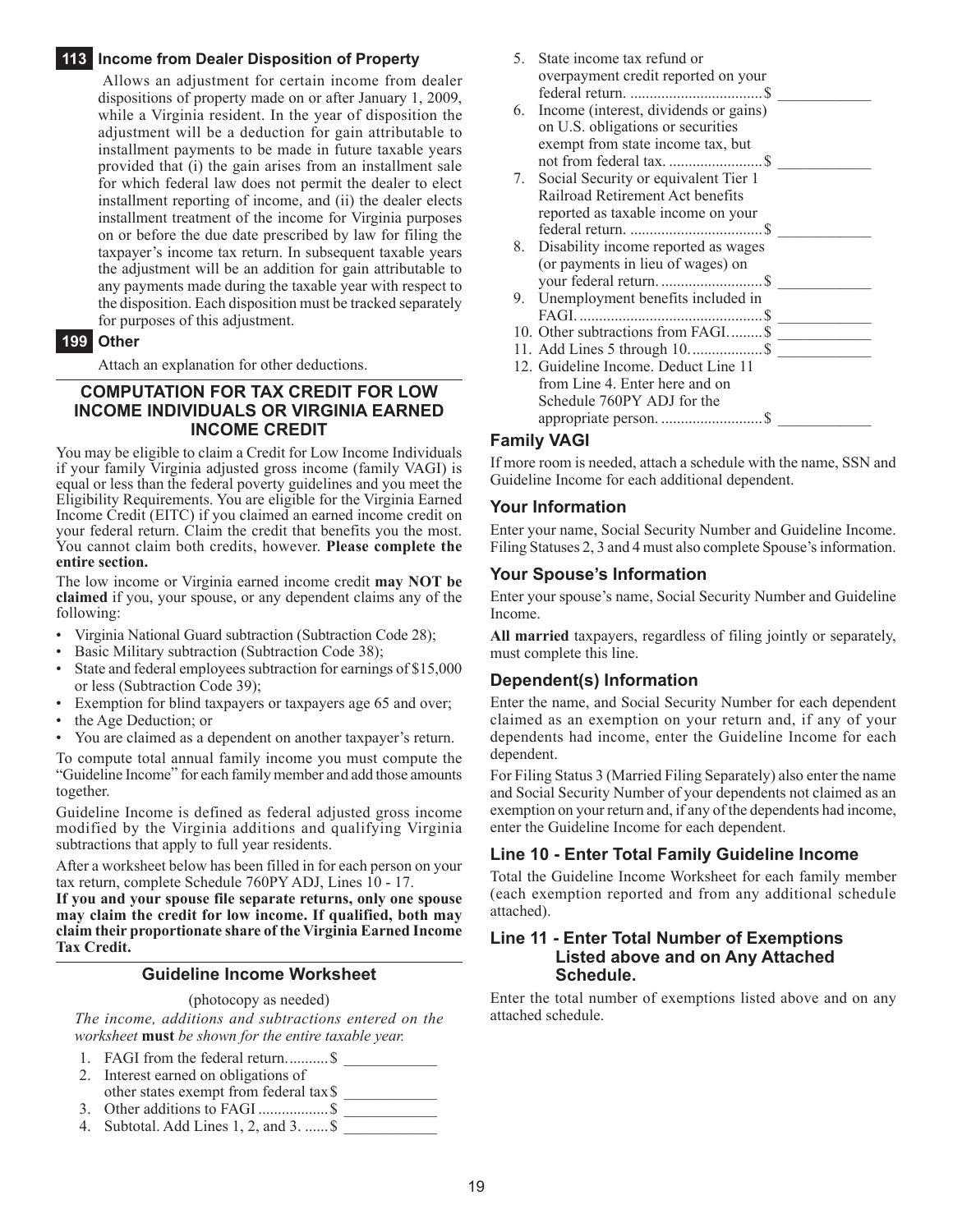#### **Determine Eligibility for Credit for Low Income Individuals**

Using the number on Line 11 as Eligible Exemptions, compare the dollar amount on Line 10 to the Poverty Guideline below. If the Line 10 amount is greater than the Guideline, you do not qualify for the credit for low income individuals. Continue to Line 14. If the Line 10 amount is less than or equal to the Guideline for the number of exemptions on Line 10, complete Line 14 through Line 17, Schedule 760PY ADJ.

| <b>Poverty Guideline Table</b>              |                      |                        |                      |  |  |  |  |
|---------------------------------------------|----------------------|------------------------|----------------------|--|--|--|--|
| Eligible<br>Exemptions                      | Poverty<br>Guideline | Eligible<br>Exemptions | Poverty<br>Guideline |  |  |  |  |
|                                             | \$10,890             | 5                      | \$26,170             |  |  |  |  |
| 2                                           | 14,710               | 6                      | 29,990               |  |  |  |  |
| 3                                           | 18,530               |                        | 33,810               |  |  |  |  |
| 4                                           | 22,350               | $8*$                   | 37,630               |  |  |  |  |
| *For each additional exemption add \$3,820. |                      |                        |                      |  |  |  |  |

**Line 12 - Exemptions** 

If you are eligible based on the table above, enter the number of personal exemptions **from Form 760PY**.

## **Line 13 - Multiply**

Multiply the number of exemptions reported on Line 12 by \$300. If you do not qualify for the Tax Credit for Low Income Individuals but claimed and Earned Income Credit on your federal return, enter \$0 on Line 13 and proceed to Line 14.

## **Line 14**

Enter the amount of Earned Income Tax Credit (EITC) claimed on your federal return. If you did not claim an Earned Income Credit on your federal return, enter \$0. When a taxpayer using the married filing separately status computes the Virginia EITC, the taxpayer must first determine the proportion of the earned income that was used to qualify for the federal EITC. That proportion must then be multiplied by the total Virginia EITC, which is 20% of the federal EITC. The spouses may then claim their proportional share of the credit on their separate returns.

## **Line 15**

Multiply Line 14 by 20% (.20).

## **Line 16**

Enter the greater of Line 13 or 15.

## **Line 17 - Credit**

Compare the amount of tax on Form 760PY, Line 19 to the amount on Schedule 760PY ADJ, Line 16. Enter the lower amount on Line 17. This is your Tax Credit. Also, enter this amount on Form 760PY, Line 23.

These credits are nonrefundable credits. A nonrefundable credit cannot exceed your tax liability. If you claim any credits on Form 760PY, Line 24 or Line 25, in addition to the low income credit or the Virginia Earned Income Credit, the sum of all nonrefundable credit claimed cannot exceed your tax liability on Form 760PY, Line 19.

*Many low income individuals who work and have earned income under \$49,078 may also qualify for up to \$5,751 in Federal Earned Income Credit when filing their federal tax return! See your federal instructions or call 1-800-829-3676 to order Pub 596*

## **Adjustments and Voluntary Contributions**

#### **Addition to Tax for Underpayment of Tax**

Even if your return results in a refund, you may owe an "addition to tax" for underpaying your withholding or estimated tax. Virginia law requires that you pay your income tax in timely installments throughout the year by having income tax withheld or making payments of estimated tax. If you do not pay at least 90% of your tax in this manner, you may be charged an addition to tax.

There are four (quarterly) installment periods for determining whether you underpaid your tax for the year. If your taxable year is from January 1 through December 31, your quarterly payments are due May 1, June 15, September 15 and January 15 (of the following year). Underpayments are determined as of each installment due date, so an overpayment in one quarter cannot cancel out an underpayment for a previous quarter. The addition to tax does not apply if each payment is made on time and:

- **•** the total tax paid through withholding and timely estimated tax payments is at least 90% (66 2/3% for farmers, fishermen or merchant seamen) of the current year's tax liability (after nonrefundable credits) or 100% of last year's tax liability (after nonrefundable credits);
- the sum of the quarterly underpayments for the year is \$150 or less; or
- **•** you meet one of the exceptions computed on Form 760C or Form 760F.

## **Line 18 - Addition to Tax**

Enter the amount of the addition to tax computed on Form 760C (for individuals, estates and trusts) or Form 760F (for farmers, fishermen or merchant seamen). If you underpaid your estimated income tax or had insufficient income tax withheld for the taxable year, you may owe the "addition to tax" computed on Form 760C or Form 760F.

## **Line 19 - Penalty**

The due date for filing a calendar year return is May 1, and the automatic extension provisions apply to returns filed by November 1. Depending on when you file your return, you may be required to compute an extension penalty or a late filing penalty. For more information on due dates and penalty provisions, refer to When to File Your Return section in these instructions.

Extension penalty: If you file your return within six months after the due date and the amount of tax due with the return is more than 10 percent of your total tax liability, you must compute an extension penalty on the balance of tax due. The extension penalty is applied at the rate of two percent per month or part of a month, from the due date through the date of filing. The maximum extension penalty is 12 percent of the tax due. Note: If you do not pay the tax in full when you file your return, a late payment penalty will be assessed at the rate of 6 percent per month or part of a month from the date the return is filed through the date the tax is paid, to a maximum of 30 percent. The late payment penalty is imposed in addition to the extension penalty.

Late filing penalty: If you file your return more than six months after the due date, no extension provisions apply, and you must compute a late filing penalty of 30 percent of the tax due with your return.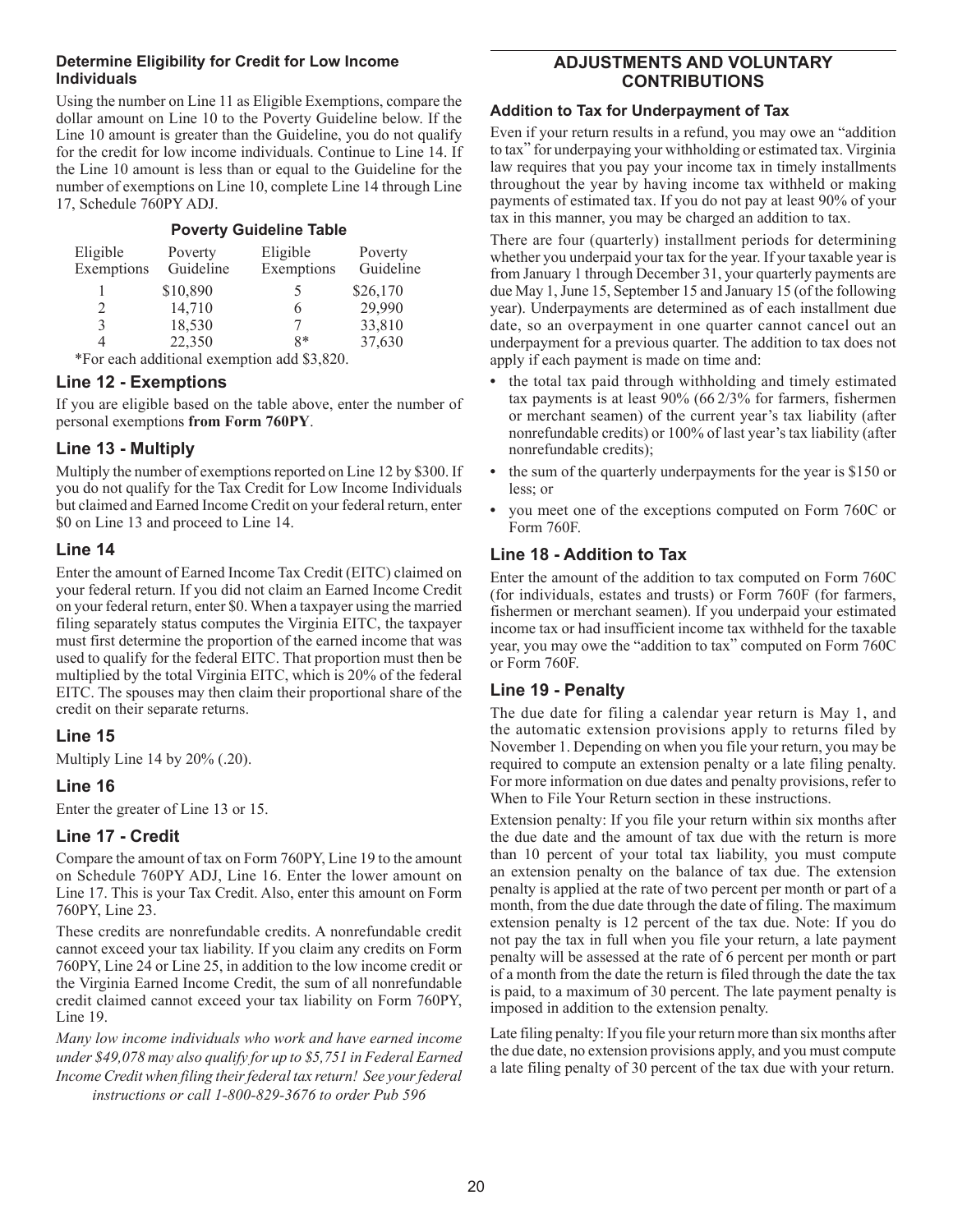## **Line 20 - Interest**

If you filed a tax due return after the filing date, you are liable for interest on the tax due amount on Form 760PY, Line 27, from the due date to the date filed or postmarked. To obtain the daily interest factor, please call (804)367-8031 or contact your locality.

Enter the amount on Schedule 760PY ADJ, Line 20.

#### **Consumer's Use Tax and Contributions**

#### **Line 21 - Consumer's Use Tax**

If the total amount of purchases were from out-of-state mail order catalog(s) **ONLY** and totaled \$100 or less for the entire year, you are not required to pay the use tax. If the purchases were from outof-state mail order catalog(s) and exceed \$100 or the purchases were of any amount from sources other than mail order catalog(s), then you must report these purchases and pay consumer's use tax on the **TOTAL** amount of *untaxed* purchases from **all** sources delivered or used in Virginia *during the calendar year*

The tax is 5% of the total cost price except for food purchased for home consumption. The tax rate on these food purchases is 2.5%.

You may enter the amount of the Consumer's Use Tax you owe on Schedule 760PY ADJ, Line 21 or file **Form CU-7** to pay the Consumer's Use Tax. If you enter your Consumer's Use Tax amount on your Schedule 760PY ADJ, do not file Form CU‑7.

#### **Lines 22(a) through 22(c) - Voluntary Contributions**

**Voluntary Contributions to be made from your refund.** You may voluntarily donate all or part of your tax refund to one or more qualifying organizations listed below. Enter the two-digit code(s) and amount(s) you are donating in the boxes on Schedule 760PY ADJ, Lines 22(a) through 22(c).

If you are donating to more than three qualifying organizations, enter the code "**00**" in the code box for Line 22(a) and the total amount of all donations. Attach a separate page indicating the amount you wish to contribute to each organization.

Additional information for each organization may be found starting on Page 23.

#### **Code**

- **60** Virginia Nongame Wildlife Program
- **61** Democratic Political Party
- **62** Republican Political Party
- **63** U.S. Olympic Committee
- **64** Virginia Housing Program
- **65** Elderly & Disabled Transportation Fund
- **66** Community Policing Fund
- **67** Virginia Arts Foundation
- **68** Open Space Recreation & Conservation Fund
- **76** Historic Resources Fund
- **78** Children of America Finding Hope
- **82** VA War Memorial Foundation & National D-Day Memorial Foundation
- **84** Virginia Federation of Humane Societies
- **85** Tuition Assistance Grant Fund
- **86** Spay and Neuter Fund
- **88** Cancer Centers in the Commonwealth
- **90** Martin Luther King, Jr. Living History and Public Policy Center
- **93** Celebrating Special Children, Inc.

#### **Other Voluntary Contributions**

**Voluntary Contributions to be made from your refund OR tax payment.** You may make a payment to the following organizations even if you owe a tax balance or if you wish to donate more than your expected refund. Enter the code(s) and amount(s) you are donating in the box on Schedule 760PY ADJ, Lines 22(a) through  $22(c)$ .

If you are donating to more than three qualifying organizations, enter the code "**00**" in the code box for Lines 22(a) and the total amount of all donations. Attach a separate page indicating the amount you wish to contribute to each organization.

Additional information for each organization may be found starting on Page 23.

#### **Code**

- **71** Chesapeake Bay Restoration Fund
- **72** Family & Children's Trust Fund (FACT)
- **73** Virginia's State Forests Fund
- **74** VA's Uninsured Medical Catastrophe Fund
- **81** Home Energy Assistance
- **92**  Virginia Military Family Relief Fund

#### **Lines 23(a) through 23(c) - Public School and Library Foundations**

You may make a payment to the following public school and library foundations even if you owe a tax balance or if you wish to donate more than your expected refund. Enter the six-digit code(s) from the list and amount(s) you are donating in the box on Schedule 760PY ADJ, Lines  $23(a)$  through  $23(c)$ .

If you are donating to more than three qualifying foundations, enter the code "**999999**" in the code box for Lines 23(a) and the total amount of all donations. Attach a separate page indicating the amount you wish to contribute to each foundation.

#### **School Foundations**

| Code   | <b>Foundation Name</b>                                               |
|--------|----------------------------------------------------------------------|
| 009001 | <b>Amherst County Public Schools Education Foundation,</b><br>Inc.   |
| 015001 | <b>Augusta County Public School Endowment Fund</b>                   |
| 019001 | The Bedford Area Educational Foundation                              |
| 023001 | <b>Botetourt County Public Schools Education Foundation,</b><br>Inc. |
| 530001 | <b>Blues Education Foundation, Inc. (Buena Vista)</b>                |
| 027001 | <b>Buchanan County Public School Education Foundation</b>            |
| 036001 | <b>Charles City Education Foundation, Inc.</b>                       |
| 037001 | <b>Charlotte County Education Foundation, Inc.</b>                   |
| 003001 | Charlottesville-Albemarle Public Education Fund, Inc.                |
| 550002 | <b>Chesapeake Public Schools Educational Foundation</b>              |
| 550001 | W. Randolph Nichols Scholarship Foundation<br>(Chesapeake)           |
| 041001 | <b>Chesterfield Public Education Foundation</b>                      |
| 043001 | <b>Clarke County Education Foundation, Inc.</b>                      |
| 590001 | Danville Public Schools Education Foundation, Inc.                   |
| 057001 | <b>Essex First Education Foundation</b>                              |
| 059002 | The Foundation for Fairfax County Public Schools                     |
| 610001 | <b>Falls Church Education Foundation</b>                             |
| 065001 | <b>Fluvanna Education Foundation</b>                                 |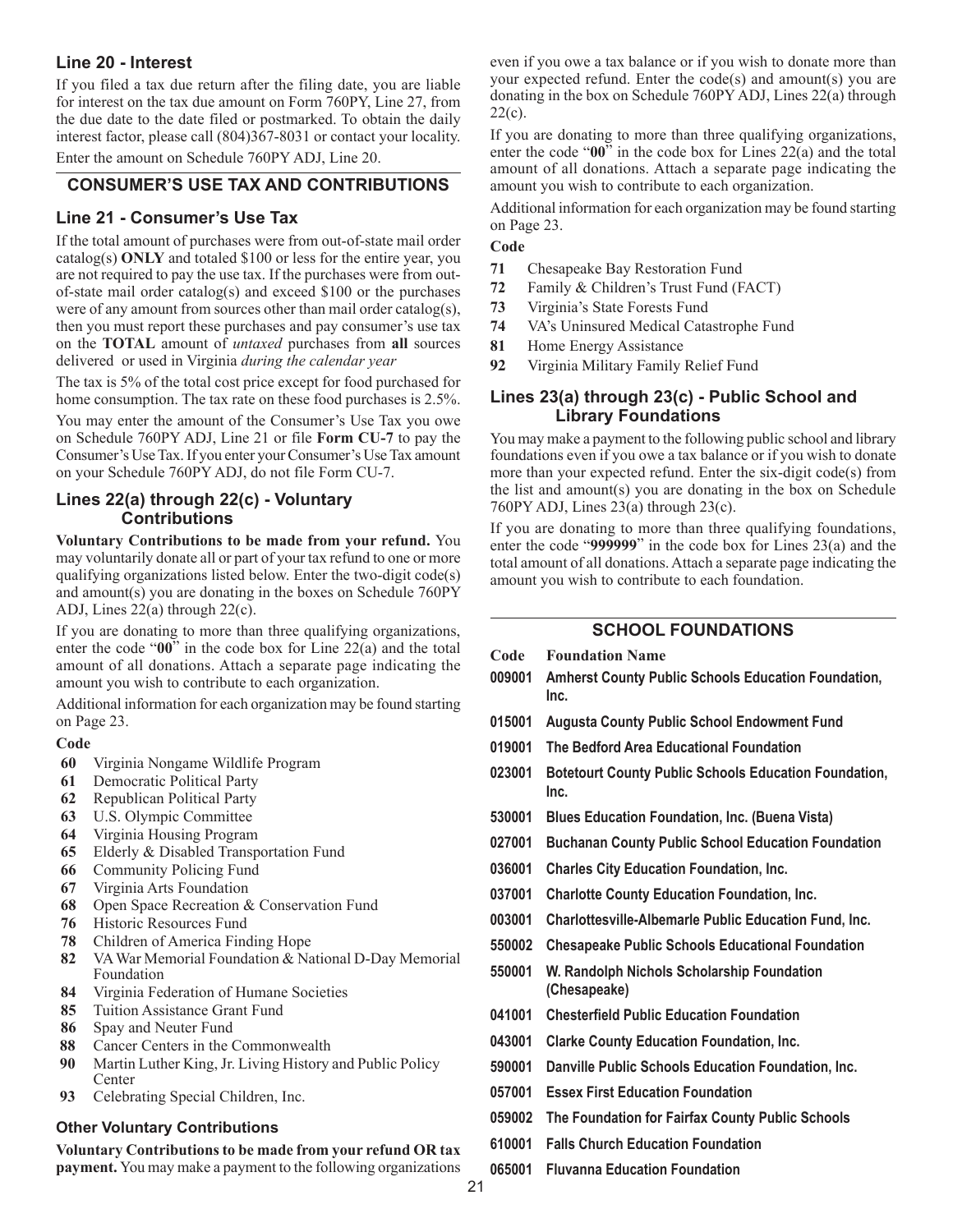- **620001 Franklin City Educational Foundation, Inc.**
- **069001 Frederick County Educational Foundation**
- **073001 Gloucester County Public Schools Educational Foundation, Inc.**
- **075001 Goochland Educational Foundation**
- **081001 Greensville County Education Foundation**
- **083001 Halifax County Public Schools Education Foundation**
- **650001 Hampton Educational Foundation**
- **085001 Hanover Education Foundation**
- **660001 The Harrisonburg Education Foundation**
- **087001 Henrico Education Foundation, Inc.**
- **670001 Hopewell Public Schools Education Foundation**
- **093001 Education Foundation for Isle of Wight Public Schools, Inc.**
- **101001 King William Public Schools Education Foundation, Inc.**
- **103001 Lancaster County Virginia Education Foundation**
- **678001 Lexington City Schools Fund**
- **107001 The Loudoun Education Foundation, Inc.**
- **109001 Louisa Education Foundation**
- **680001 The Lynchburg City Schools Education Foundation**
- **113001 Madison County Education Foundation, Inc.**
- **683001 City of Manassas Public Schools Education Foundation**
- **685001 Manassas Park Education Foundation**
- **119001 Friends of Middlesex County Public Schools**
- **121001 Montgomery County Educational Foundation**
- **127001 New Kent Educational Foundation**
- **700001 Newport News Educational Foundation**
- **710002 Norfolk Education Foundation**
- **135001 Nottoway County Public School Foundation**
- **137001 Orange County Education Foundation**
- **139001 Page County Education Foundation**
- **141001 Patrick County Education Foundation**
- **730001 Petersburg Public Education Foundation**
- **143001 Pittsylvania Vocational Education Foundation, Inc.**
- **740001 Portsmouth Schools Foundation**
- **147001 Prince Edward Public School Endowment, Inc.**
- **149001 Prince George Alliance for Education Foundation, Inc.**
- **153001 Prince William County Public Schools Education Foundation**
- **760001 Richmond Public Schools Education Foundation, Inc. (City of Richmond)**
- **770001 Roanoke City Public Schools Education Foundation, Inc.**
- **161001 Roanoke County Public Schools Education Foundation, Inc.**
- **165001 Rockingham Educational Foundation, Inc.**
- **169001 Southwest Virginia Public Education Foundation, Inc.**
- **169002 Scott County Foundation for Excellence in Education**
- **171002 Moore Educational Trust (Shenandoah County)**
- **171001 Shenandoah Education Foundation, Inc.**
- **173001 Smyth County Education Foundation**
- **177001 Spotsylvania Education Foundation**
- **790001 Community Foundation of the Central Blue Ridge (Staunton)**
- **810001 Virginia Beach City Public Schools Education Foundation**
- **187001 Warren County Educational Endowment, Inc.**
- **820001 Waynesboro City Public Schools**
- **193002 Westmoreland County Public Schools Education Foundation**
- **840001 Winchester Education Foundation**
- **195001 Wise County Schools Educational Foundation, Inc.**
- **197001 Wythe County Public Schools Foundation for Excellence, Inc.**
- **199001 York Foundation for Public Education**

#### **Library Foundations**

- **Code Foundation Name**
- **200101 Alexandria Library Foundation, Inc.**
- **200501 John Randolph Foundation Library Endowment Fund (Appomattox Regional Library System)**
- **201101 Bedford Public Library System Foundation, Inc.**
- **201901 Bristol Public Library Foundation**
- **202301 Campbell County Public Library Foundation**
- **203101 Charles Pinckney Jones Memorial Library**
- **203301 Friends of the Charlotte County Library**
- **204501 Culpeper Library Foundation**
- **204701 Cumberland County Public Library, Inc.**
- **205101 Eastern Shore Public Library Foundation**
- **205501 Fairfax County Public Library Foundation, Inc.**
- **205901 Fluvanna County Library**
- **206101 Franklin County Library**
- **206301 Galax-Carroll Regional Library Foundation, Inc.**
- **206501 Gloucester Library Endowment Foundation**
- **206901 Hampton Public Library Foundation**
- **207101 Handley Regional Library Endowment**
- **207301 Friends of Henrico County Public Library**
- **207501 Friends of the Heritage Public Library**
- **207701 Highland County Library, Inc.**
- **208701 Lancaster Community Library**
- **208901 Friends of the Smoot Library (FOSL)**
- **209101 The Library of Virginia Foundation**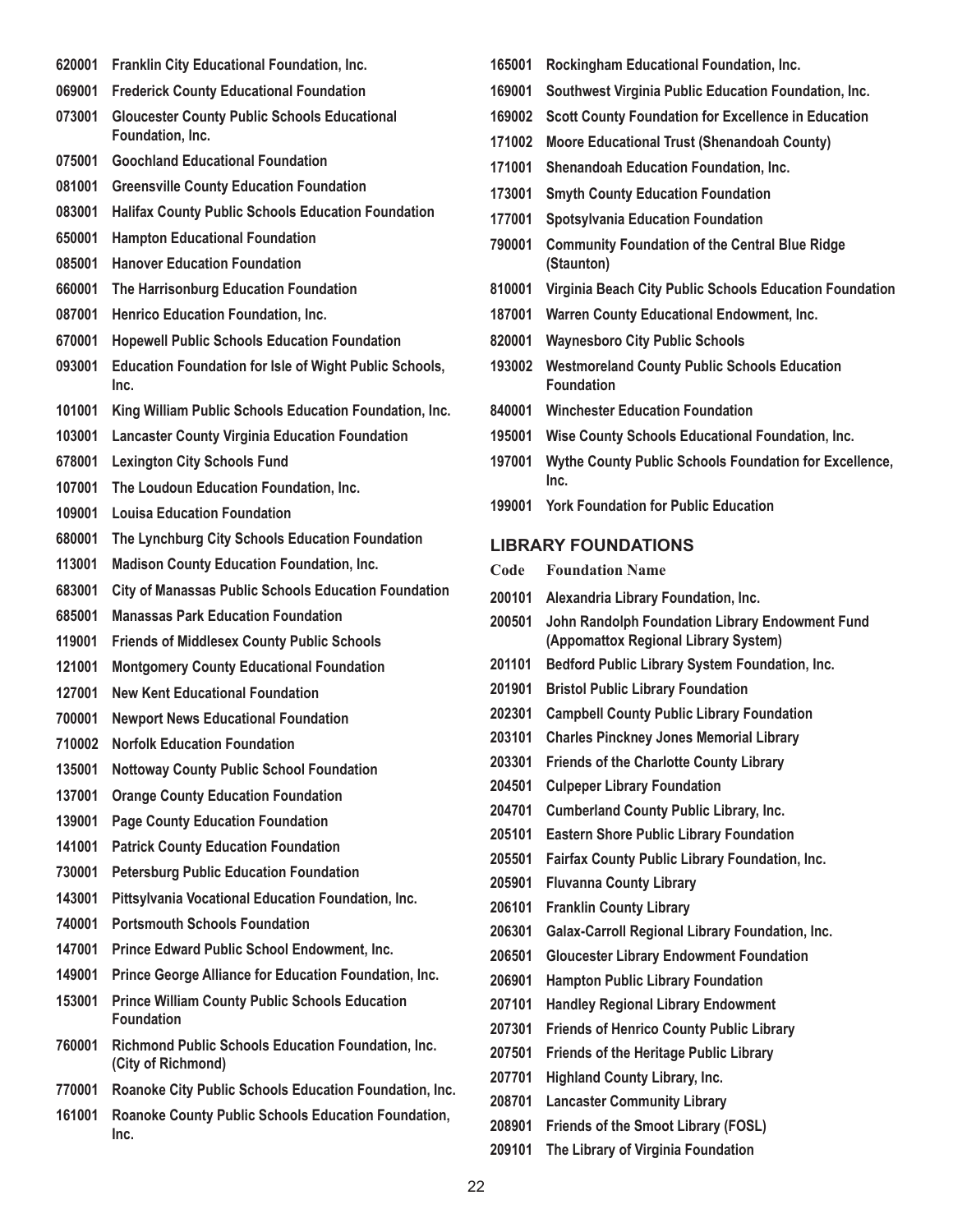- **209501 Loudoun Library Foundation, Inc.**
- **209502 Friends of Gum Springs Library**
- **209701 Friends of the Lynchburg Public Library**
- **209901 Madison County Library Foundation, Inc.**
- **210101 Mary Riley Styles Public Library Foundation Trust (Falls Church City Library)**
- **210301 Rockingham Library Association**
- **210701 Friends of the Meherrin Regional Library System**
- **211101 Montgomery-Floyd Regional Library Foundation, Inc.**
- **211102 Floyd Endowment**
- **211301 Friends of the Newport News Public Library**
- **211302 Newport News Public Library System Foundation**
- **211501 Norfolk Public Library Foundation**
- **211901 Friends of the Library Blackstone VA**
- **212101 Orange County Library Foundation**
- **212501 Friends of the Pearisburg Public Library**
- **212701 The Petersburg Library Foundation, Inc.**
- **212901 Pittsylvania County Public Library Foundation (PPL)**
- **213301 Portsmouth Public Library Foundation, Inc.**
- **213701 Prince William Public Library System Foundation**
- **213901 Pulaski County Library System Fund**
- **214501 Richmond Public Library Foundation (City)**
- **214901 Roanoke Public Library Foundation (City)**
- **215101 Friends of the Roanoke County Public Library**
- **215301 Rockbridge Regional Library Foundation**
- **215501 Friends of the Russell County Library**
- **216101 Shenandoah County Library Foundation**
- **216501 Friends of Kenbridge Public Library**
- **216701 Staunton Library Foundation, Inc.**
- **217302 Virginia Beach Public Library Foundation**
- **217501 Washington County Public Library Foundation**
- **217702 Friends of the Library Foundation Committee (Waynesboro)**
- **217901 Williamsburg Regional Library Foundation**
- **218101 Wythe-Grayson Regional Library Foundation**

## **Organization Information**

#### **Code Organization**

## **60 Virginia Nongame & Endangered Wildlife Program**

This fund provides for research, management, and conservation of nongame wildlife species and habitats, including those listed by state or federal agencies as Endangered or Threatened, and those identified as Species of Greatest Conservation Need in Virginia's Wildlife Action Plan.

**Department of Game & Inland Fisheries Nongame & Endangered Wildlife Program P.O. Box 11104 Richmond, VA 23230-1104 (804) 367-6913 www.dgif.virginia.gov**

## **61 Democratic Party**

## **62 Republican Party**

Each spouse may contribute up to \$25 to the Democratic Party (Code 61) or Republican Party (Code 62).

## **63 U.S. Olympic Committee**

A leader in the global Olympic Movement, the U.S. Olympic Committee challenges thousands of youth and adults to live healthier, more productive lives through sport. By contributing a portion of your Virginia tax refund, you will 1) directly help prepare athletes for the Olympic and Paralympic Games, 2) fund community and elite sport programs all over the country, and 3) advance the Olympic Movement, promoting excellence, cultural respect, and peace internationally. Your donation will accomplish amazing things! Thank you, and visit us online at www.teamusa.org.

**U.S. Olympic Committee Development Division 1 Olympic Plaza Colorado Springs, CO 80909-5760 (800) 775-USOC www.teamusa.org**

#### **64 Virginia Housing Program**

Supports locally-based organizations providing housing assistance to the low-income elderly, persons with mental or physical disabilities, and the homeless in need of emergency, transitional or permanent housing.

**Department of Housing & Community Development Check-Off for Housing Programs Main Street Centre 600 East Main Street, Suite 300 Richmond, VA 23219 (804) 371-7100**

#### **65 Elderly and Disabled Transportation Fund**

Provides funding to local agencies to improve or expand transportation for elderly or disabled Virginians who cannot drive or use public transportation. Services include transportation for jobs, medical appointments, and other essential activities.

> **Department for the Aging 1600 Forest Avenue, Suite 102 Richmond, VA 23229 (804) 662-9333**

#### **66 Community Policing Fund**

Contributions are used to provide grants to local law enforcement agencies in Virginia for the purchase of equipment or the support of services related to community policing. The fund supports work that builds local partnerships and problem-solving relationships between local law enforcement agencies and their communities.

> **Department of Criminal Justice Services Community Policing Fund 1100 Bank Street Richmond, VA 23219-1924 (804) 786-2407**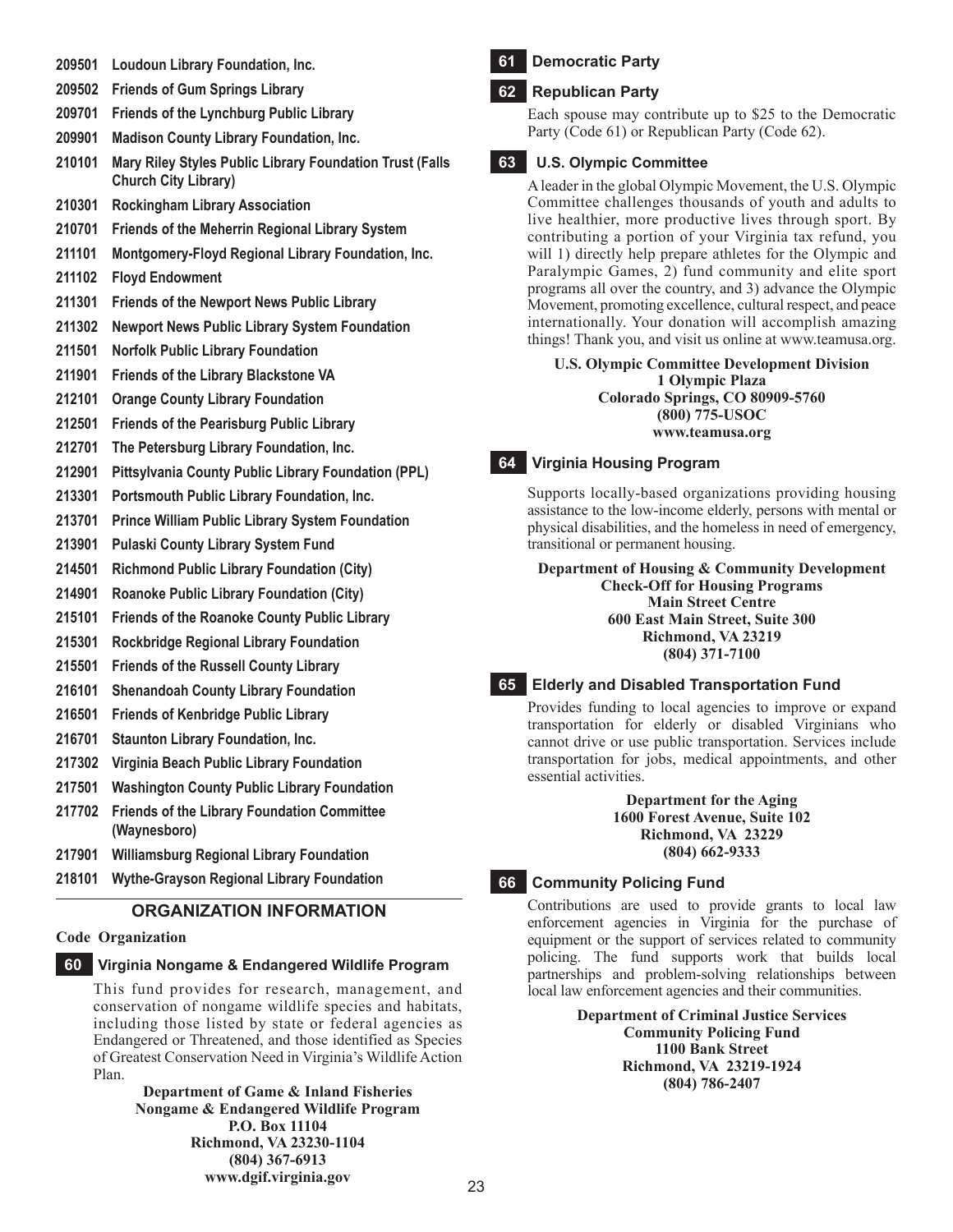#### **67 Virginia Arts Foundation**

Supports local artists, arts groups, and schools in every city and county in Virginia.

> **Virginia Arts Foundation c/o Virginia Commission for the Arts 223 Governor Street Richmond, VA 23219-2010 arts@arts.virginia.gov or (804) 225-3132 www.arts.virginia.gov**

## **68 Open Space Recreation and Conservation Fund**

These funds are used by the Department of Conservation and Recreation to acquire land for recreational purposes and preserve natural areas, to develop, maintain and improve state parks and state park facilities and to provide matching recreational grants to localities.

**Virginia Department of Conservation and Recreation Open Space Recreation & Conservation Fund 203 Governor Street, Suite 402 Richmond, VA 23219**

**(804) 786-1712**

#### **71 Chesapeake Bay Restoration Fund**

More than half of Virginia's lands drain into the Chesapeake Bay. This fund is used to help meet needs identified in the state's clean up plan for the Bay and the waters that flow into it, also known as the Virginia Tributary Strategy.

> **Virginia Secretary of Natural Resources 1111 E. Broad Street, 4W Richmond, VA 23219 (804) 786-0044**

#### **72 Family and Children's Trust Fund**

Family and Children's Trust Fund Contributions support family violence treatment and prevention of child and elder abuse/neglect, domestic violence, dating violence and suicide prevention in local communities and through statewide public awareness and education activities.

**Family and Children's Trust Fund 801 East Main Street, 15th Floor Richmond, VA 23219 familyandchildrens.trustfund@dss.virginia.gov (804) 726-7604 www.fact.state.va.us**

#### **73 Virginia's State Forests Fund**

State Forests are managed to sustain multiple natural resources and values (benefits). Conservation practices protect wetlands, enhance critical wildlife habitat and preserve unique natural areas for biodiversity and provide long-term applied research for restoration and reforestation of native species. Demonstration areas provide private forest landowners with practical, effective solutions to resource management challenges. Recreation opportunities and conservation educational programs are available statewide in all seasons to any age or experience level. State Forests are open to the public without fee for hiking, bird watching, and nature observation. Horseback riding, mountain bike riding, fishing, hunting and trapping are allowed on certain state forests with a use permit.

> **Virginia Department of Forestry Attn: State Forest Fund 900 Natural Resources Drive, Suite 800 Charlottesville, VA 22903 (434) 977-6555**

#### **74 Virginia's Uninsured Medical Catastrophe Fund**

Assists with medical expenses of Virginia residents who face a life-threatening medical catastrophe.

> **Uninsured Medical Catastrophe Fund 600 E. Broad St., 12th Floor Richmond, VA 23219 (804) 786-3528**

**76 Historic Resources Fund** Supports preservation of historic landmarks and historic preservation projects.

> **Virginia Department of Historic Resources 2801 Kensington Avenue Richmond, VA 23221 (804) 367-2323**

#### **78 Children of America Finding Hope**

Uses proven strategies and programs to meet emotional and physical needs of children who are disadvantaged, runaways, in crisis, and delinquent by providing hope in a tangible form regardless of religion, race, gender, or socioeconomic status.

> **Children of America Finding Hope Inc. P.O. Box 926 Vansant, VA 24656 1-877-700-CAFH (2234) or www.CAFH.net**

#### **81 Home Energy Assistance Fund**

Supports the provision of heating, cooling, energy crisis assistance and weatherization services for low income families.

> **Home Energy Assistance Program 801 East Main Street, 9th Floor Richmond, VA 23219 (804) 692-1728**

#### **82 VA War Memorial Foundation and National D-Day Memorial Foundation**

Contributions will be equally divided between these organizations. Below is a description of the organizations:

#### **Virginia War Memorial Foundation**

The Memorial honors Virginians who have been Killed In Action since the beginning of World War II. On the soaring glass and stone walls of the Memorial's Shrine of Memory, the names of 11,639 Virginians who made the ultimate sacrifice are engraved. To honor these sacrifices, the Memorial has developed several award-winning educational programs that have been distributed free to all middle and high schools state-wide. The Memorial conducts ceremonies, events, and has exhibits that are free and open to the public. See website: www.vawarmemorial.org

> **Virginia War Memorial Foundation 621 S. Belvidere Street Richmond, VA 23220 (804) 786-2060 Email: info@vawarmemorial.org www.vawarmemorial.org**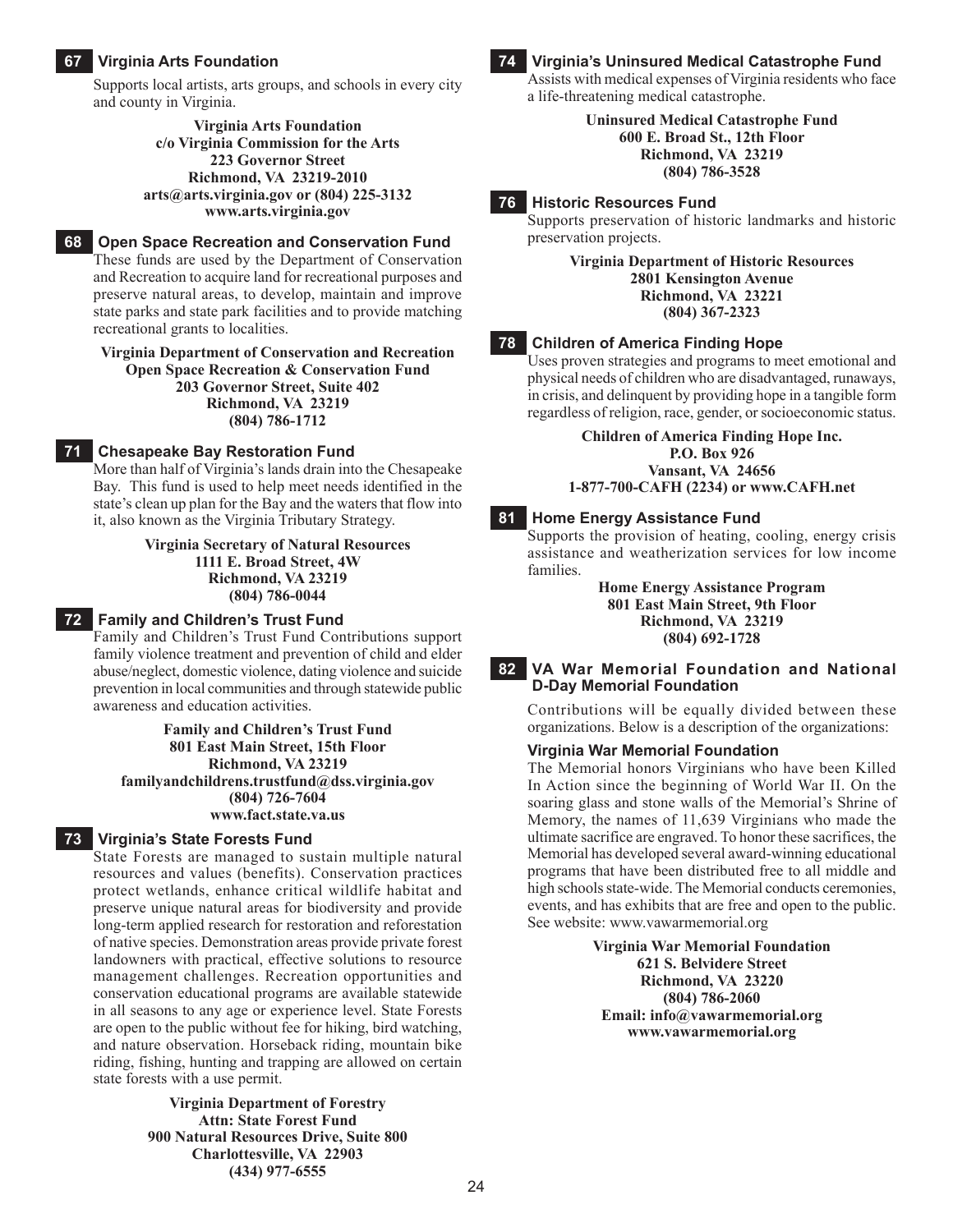#### **National D-Day Memorial Foundation**

Exists to honor the valor, fidelity, and sacrifice of the Allied Forces on D-Day, June 6, 1944. It also exists to educate – ensuring that the D-Day legacy remains clear, meaningful, and accessible to present and future generations.

#### **National D-Day Memorial Foundation 106 East Main Street P. O. Box 77 Bedford, VA 24523 (800) 351-DDAY \* (540) 586-DDAY**

**Email: dday@dday.org or Visit us at: www.dday.org**

#### **84 Virginia Federation of Humane Societies**

Committed to promoting and improving the welfare of animals in Virginia through counsel, support, and education, and Spay Virginia, a project addressing the overpopulation of companion animals through the development of resources for pet owners with limited income.

**Virginia Federation of Humane Societies, Inc. P.O. Box 545 Edinburg, VA 22824 (540) 984-3147 info@vfhs.org**

#### **85 Tuition Assistance Grant Fund**

State Council of Higher Education for Virginia (SCHEV) Administers the Tuition Assistance Grant (TAG) Program available to Virginia residents enrolled full time in one of 33 Virginia private, nonprofit colleges or universities. Contributions support choice and affordability for eligible undergraduate or graduate degree-seeking students enrolled in participating TAG institutions. Students apply at the college financial aid office or, for more details, visit www. explorevirginiacolleges.com. For more information about SCHEV, please visit www.schev.edu.

#### **State Council of Higher Education for Virginia James Monroe Bldg. 10th Floor 101 N. 14th Street Richmond, VA 23219 (804) 225-2600**

#### **86 Spay and Neuter Fund**

All moneys contributed shall be paid to the Spay and Neuter Fund for use by localities in the Commonwealth for providing low-cost spay and neuter surgeries through direct provision or contract or each locality may make the funds available to any private, nonprofit sterilization program for dogs and cats in such locality. The Tax Commissioner shall determine annually the total amounts designated on all returns from each locality in the Commonwealth, based upon the locality that each filer who makes a voluntary contribution to the Fund lists as his permanent address. The State Treasurer shall pay the appropriate amount to each respective locality.

**Virginia Federation of Humane Societies, Inc. P.O. Box 545 Edinburg, VA 22824 (540) 984-3147 info@vfhs.org**

## **88 Virginia Cancer Centers**

Virginia Cancer Centers – Virginia is fortunate to have two National Cancer Institute-designated Cancer Centers to serve the people of the Commonwealth: the VCU Massey Cancer Center and the University of Virginia Cancer Center. These two Cancer Centers work together to deliver the leading edge in contemporary cancer care in a supportive and compassionate environment, and to change the future of cancer care through research. Your contribution will enable us to help cancer patients today, and those who will be cancer patients in the future.

> **University of Virginia Cancer Center P.O. Box 800773 Charlottesville, VA 22908-0773 (434) 924- 8432 www.supportuvacancer.org**

**Massey Cancer Center Virginia Commonwealth University P.O. Box 980214 Richmond, VA 23298-0214 (804) 828-1450 www.massey.vcu.edu/**

#### **90 Martin Luther King, Jr. Living History and Public Policy Center**

Martin Luther King, Jr. Living History and Public Policy Center, the permanent memorial to Dr. King required by state law, is a consortium of public and private institutions of higher education which continues the work and perpetuates the legacy of Dr. King through a "virtual center." The Center is designed to offer, among other things: educational and cultural programs throughout the Commonwealth; public policy analysis of contemporary issues relative to the principles of Dr. King; scholarly research and publications; public and private undergraduate and graduate programs interfacing; support of the Standards of Quality and of academic programs in private schools; doctoral fellowships; partnerships with business and industry, professional and community organizations, and local, state, and federal governments; community outreach and service activities; a centralized multi-purpose archival database of information pertaining to African Americans and other minority populations in Virginia; and the Living History Museum, a repository for the acquisition and preservation of historical and cultural documents, memorabilia, and artifacts related to Dr. King, the Civil Rights Movement, the African Diaspora, and African American history in Virginia. The Center is available to citizens throughout the Commonwealth.

> **Martin Luther King, Jr. Living History and Public Policy Center 916 West Franklin Street Milhiser House, 301 P. O. Box 842023 Richmond, VA 23284-2023 (804) 828-7095 Info@Mlk-Center.org**

#### **92 Virginia Military Family Relief Fund**

In 2006, with support from the Virginia Legislature, Governor Tim Kaine established the Military Family Relief Fund (MFRF). This is a quick response grant program to assist military and Family members of the Virginia National Guard and the United States Reserve Components who are residents of Virginia, and, who are called to active duty for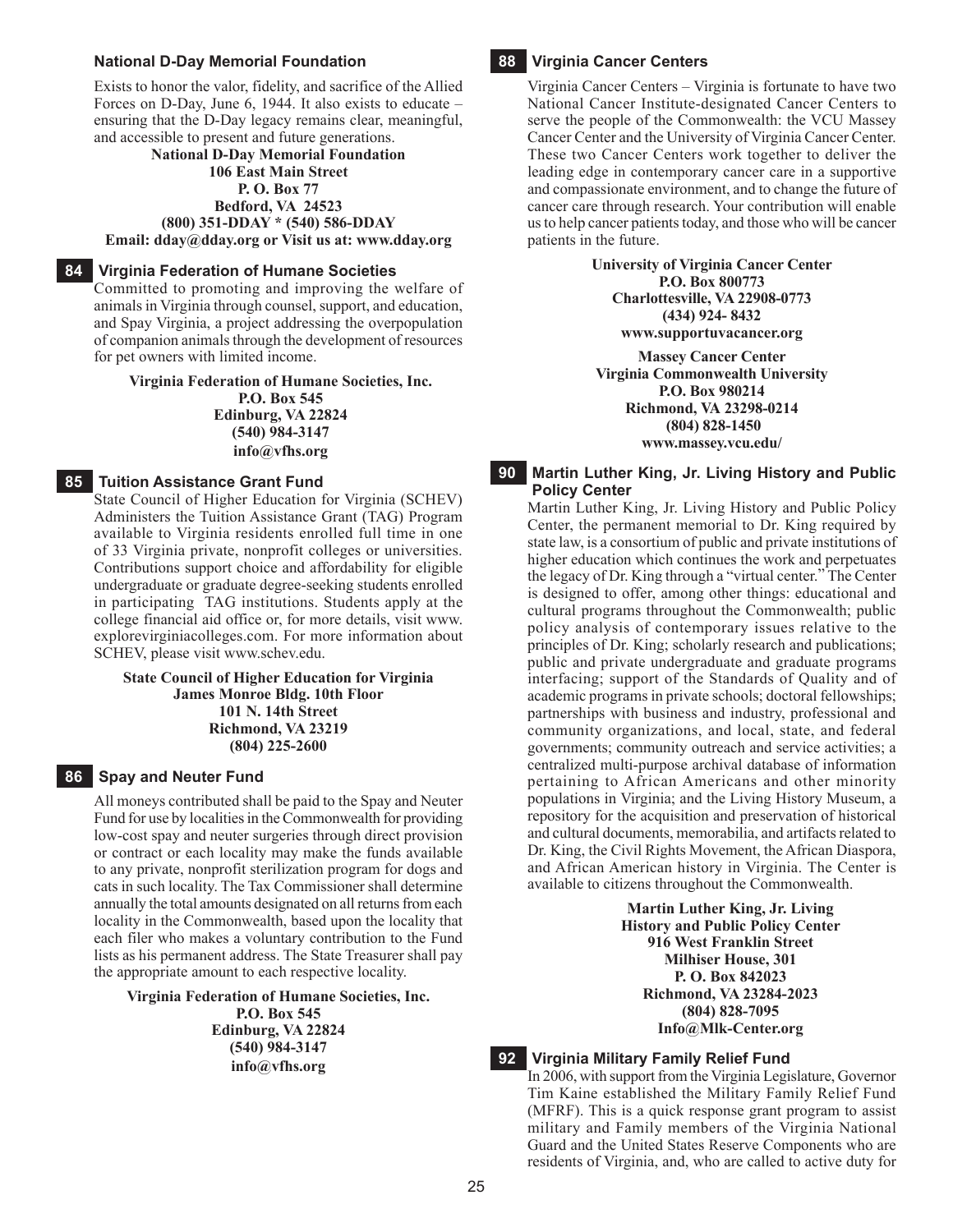periods in excess of 90 days in support of Operation Enduring Freedom and Operation Iraqi Freedom and up to 180 days after their return. The Military Family Relief Fund assists military families with urgent or emergency needs relating to living expenses including but not limited to food, housing, utilities, and medical services. Each need is considered on its own merit.

#### **Virginia National Guard Family Programs 5901 Beulah Rd. Sandston, VA 23150 (804) 236-7864**

#### **93 Celebrating Special Children**

To assist individuals with disabilities in realizing their fullest potential, Celebrating Special Children, Inc. provides on-line resource information in an easy to use format for individuals with disabilities, family members, caregivers and service providers. Cradle to older adult resource information is made available from a wide variety of providers at both the state and local level. Resource information listings include private for profit, not-for-profit, and government agencies. All listings include a contact telephone number and web address where available. In addition to the resource information database, Celebrating Special Children also publishes original articles on a variety of topics of interest to the disability community. Celebrating Special Children makes information available at no charge to the user.

#### **Celebrating Special Children, Inc. American Cancer Society 101 Niblick Drive Vienna, VA 22180 (703) 319-7829 www.celebratingspecialchildren.org**

#### **Line 24 - Total Adjustments**

Add Lines 18 - 23c and enter here and on Form 760PY, Line 30.

## **QUALIFYING AGE DEDUCTION**

**To compute your income based age deduction, use the Age 65 and Older Income based Age Deduction Worksheet on the following page.**

#### **Are you eligible to claim an age deduction?**

For 2011, taxpayers born on or before January 1, 1947, may qualify to claim an age deduction based on birth date, filing status and income. A taxpayer who qualifies to claim an age deduction may **NOT** also claim either of the following:

#### **• Disability Subtraction**

If you qualify to claim an age deduction, you may not also claim a disability subtraction. For married taxpayers, each spouse, if eligible, may claim either an age deduction or a disability subtraction. You should claim the deduction or subtraction that gives you the greatest tax benefit.

#### **• Credit for Low Income Individuals or Virginia Earned Income Credit**

You may not claim both an age deduction and a Credit for Low Income Individuals or Virginia Earned Income Credit on the same tax return. In addition, for married taxpayers filing separate returns, if one spouse claimed a Credit for Low Income Individuals or Virginia Earned Income Credit, then neither spouse can claim an age deduction.

If you are not claiming a disability subtraction and you, or your spouse if you are married, are not claiming a credit for low income and your birth date is on or before January 1, 1947, please read the instructions below to determine if you qualify for an age deduction and the amount of the age deduction you may claim for 2011.

#### **Taxpayers Age 65 and Older**

If you, or your spouse if you are married, were **born on or before January 1, 1947,** you may qualify to claim an age deduction of up to \$12,000 each for 2011.

The age deduction you may claim will depend upon your birth date, filing status, and income.

If your birth date is:

#### **• On or before January 1, 1939**

Your age deduction is not income based. You may claim an age deduction of \$12,000. If you are married, each spouse born on or before January 1, 1939, may claim a \$12,000 age deduction. For a spouse born after January 1, 1939, the age deduction for that spouse is based on the criteria below.

Multiply the age deduction by the ratio amount from the Ratio Schedule on Page 29 when computing the deduction amount. Enter the adjusted amount on Form 760PY, Line 4.

#### **• On or after January 2, 1939**

Your age deduction is based on your income. A taxpayer's income, for purposes of determining an **income based age deduction**, is the taxpayer's *adjusted federal adjusted gross income* or "AFAGI".

A taxpayer's AFAGI is the taxpayer's federal adjusted gross income, modified for any fixed date conformity adjustments, minus Social Security and Tier 1 Railroad Benefits.

- For Filing Status 1, Single taxpayer, the maximum allowable age deduction of \$12,000 is reduced \$1 for every \$1 the taxpayer's AFAGI exceeds \$50,000.
- For All Married Taxpayers, whether filing jointly or separately, the maximum allowable age deduction of \$12,000 each is reduced \$1 for every \$1 the married taxpayers' joint AFAGI exceeds \$75,000.

To compute your income based age deduction, use the Age 65 and Older Income based Age Deduction Worksheet on the following page.

#### **Notice to All Married Taxpayers**

A married taxpayer's **income based age deduction** is **always** determined using the married taxpayers' **joint AFAGI**. Regardless of whether you are filing jointly or separately, if you are married, your income based age deduction is determined using both your and your spouse's income.

In addition, if both spouses are claiming an **income based age deduction,** regardless of whether filing jointly or separately, the married taxpayers must compute a joint age deduction first and then allocate half the joint age deduction to each spouse.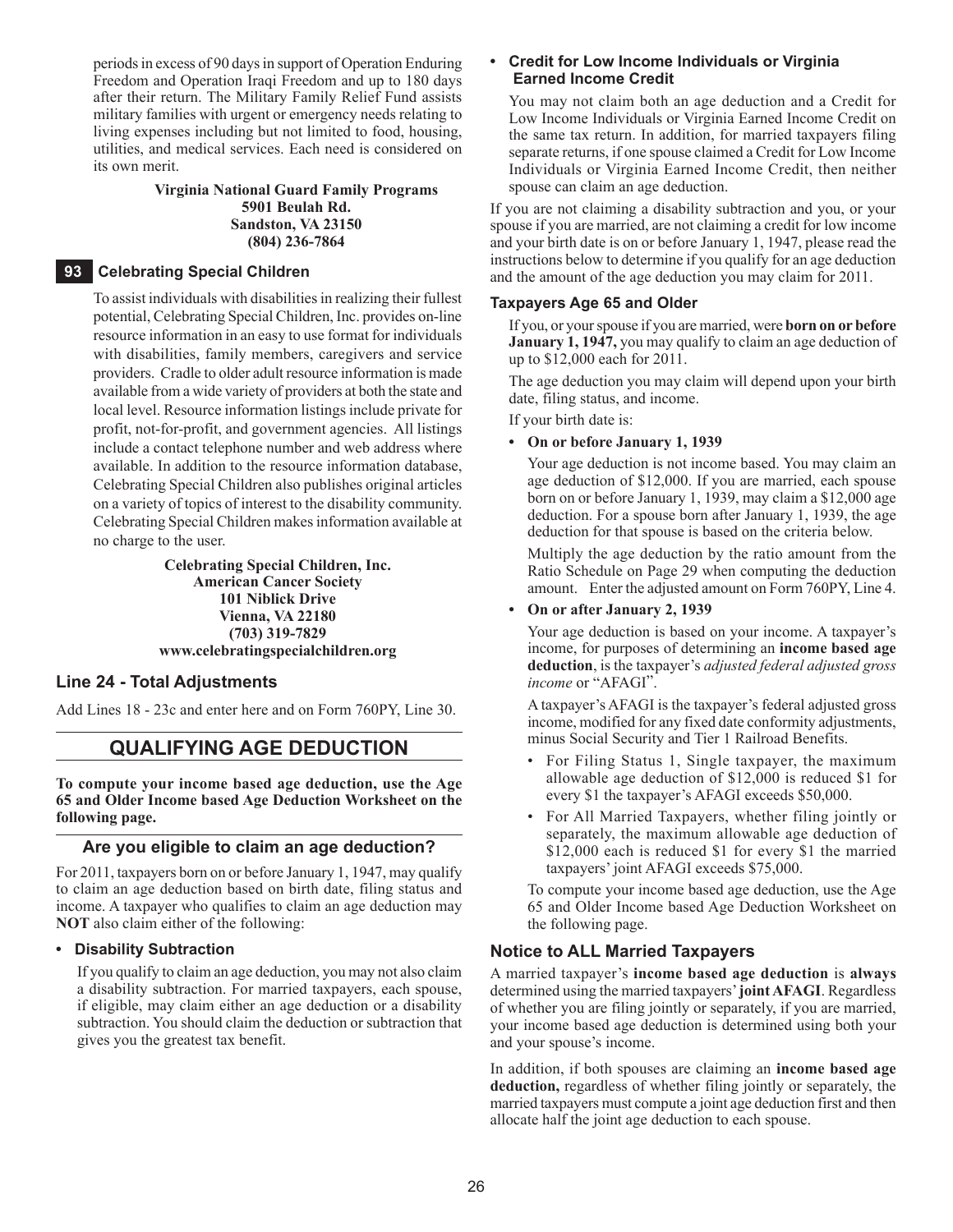## **AGE 65 AND OLDER INCOME BASED AGE Deduction Worksheet**

**FOR 2011***: Only taxpayers born on or between January 2, 1939, and January 1, 1947, may claim an income based age deduction for 2011. Married taxpayers, regardless of whether filing jointly or separately or whether one or both spouses are claiming an income based age deduction, always enter the combined total of your and your spouse's income.* 

| 1.                                                                                                                                                | Enter the number of taxpayers born on or between January 2, 1939, and January 1, 1947,<br>who are claiming an income based age deduction for Age 65 and Older.<br>A. Filing Status 1, Single: Enter 1.<br>B. All Married Taxpayers: • If one spouse is eligible to claim an income based age deduction: Enter 1<br>• If both spouses are eligible to claim an income based age deduction, and<br>both spouses are filing Virginia returns, regardless of whether filing jointly<br>or separately: Enter 2. |        |   |   |             |  |  |
|---------------------------------------------------------------------------------------------------------------------------------------------------|------------------------------------------------------------------------------------------------------------------------------------------------------------------------------------------------------------------------------------------------------------------------------------------------------------------------------------------------------------------------------------------------------------------------------------------------------------------------------------------------------------|--------|---|---|-------------|--|--|
| 2.                                                                                                                                                | Enter your Federal Adjusted Gross Income (FAGI).<br>A. Filing Status 1, Single: Enter your FAGI from your federal return.<br>B. All Married Taxpayers: Enter the combined FAGI for you and your spouse from your federal<br>$return(s)$ .                                                                                                                                                                                                                                                                  |        |   |   |             |  |  |
| 3.                                                                                                                                                | Enter your fixed date conformity (FDC) addition, if applicable.<br>A. Filing Status 1, Single: Enter your FDC addition.<br>B. All Married Taxpayers: Enter the combined FDC addition for you and your spouse.                                                                                                                                                                                                                                                                                              |        |   |   |             |  |  |
| 4.                                                                                                                                                | Add Line 2 and Line 3 and enter the total.                                                                                                                                                                                                                                                                                                                                                                                                                                                                 |        |   |   |             |  |  |
| 5.                                                                                                                                                | Enter your fixed date conformity (FDC) subtractions, if applicable.<br>A. Filing Status 1, Single: Enter your FDC subtraction.<br>B. All Married Taxpayers: Enter the combined FDC subtraction for you and your spouse.                                                                                                                                                                                                                                                                                    |        |   |   |             |  |  |
| 6.                                                                                                                                                | Deduct Line 5 from Line 4 and enter the difference.                                                                                                                                                                                                                                                                                                                                                                                                                                                        |        |   |   |             |  |  |
| 7.                                                                                                                                                | Enter your Social Security and Tier 1 Railroad Benefits.<br>A. Filing Status 1, Single: Enter taxable benefits from your federal return.<br>B. All Married Taxpayers: Enter the combined taxable benefits for you and your spouse from your<br>federal return(s).                                                                                                                                                                                                                                          |        |   |   |             |  |  |
| 8.                                                                                                                                                | Deduct Line 7 from Line 6 and enter the difference. This is your AFAGI.                                                                                                                                                                                                                                                                                                                                                                                                                                    |        |   |   |             |  |  |
| 9.                                                                                                                                                | Enter the income limit for your age deduction<br>A. Filing Status 1, Single: Enter \$50,000.<br>B. All Married Taxpayers: Enter \$75,000.                                                                                                                                                                                                                                                                                                                                                                  |        |   |   |             |  |  |
| 10. If Line 8 is less than Line 9, your AFAGI is below the threshold.                                                                             |                                                                                                                                                                                                                                                                                                                                                                                                                                                                                                            |        |   |   |             |  |  |
|                                                                                                                                                   | A. Filing Status 1, Single: Enter \$12,000 here and on Line 15 in the appropriate column.                                                                                                                                                                                                                                                                                                                                                                                                                  |        |   |   |             |  |  |
| B. All Married Taxpayers: Enter \$12,000 for each spouse claiming an income based age<br>deduction here and on Line 15 in the appropriate column. |                                                                                                                                                                                                                                                                                                                                                                                                                                                                                                            |        |   |   |             |  |  |
|                                                                                                                                                   | 11. If Line 8 is greater than Line 9, deduct Line 9 from Line 8 and enter the difference.                                                                                                                                                                                                                                                                                                                                                                                                                  |        |   |   |             |  |  |
|                                                                                                                                                   | 12. Multiply Line 1 by \$12,000 and enter result.                                                                                                                                                                                                                                                                                                                                                                                                                                                          |        |   |   |             |  |  |
|                                                                                                                                                   | 13. If Line 11 is greater than Line 12: YOU DO NOT QUALIFY FOR AN AGE DEDUCTION<br>If married and you are computing an income based age deduction for both spouses, neither spouse<br>qualifies for an age deduction.                                                                                                                                                                                                                                                                                      |        |   |   |             |  |  |
|                                                                                                                                                   | 14. If Line 12 is greater than Line 11, deduct Line 11 from Line 12 and enter the difference.                                                                                                                                                                                                                                                                                                                                                                                                              |        |   |   |             |  |  |
| 15.                                                                                                                                               | Single or married taxpayers with only one spouse claiming an<br>income based age deduction: Enter the amount from Line 14 in the<br>appropriate row in column A. Married taxpayers and both spouses<br>claiming an income based age deduction: Divide Line 14 by 2 and<br>enter on "You" and "Spouse" rows in Column A.                                                                                                                                                                                    | Spouse | A | B | $\mathsf C$ |  |  |
|                                                                                                                                                   | Enter the ratio amount from the Ratio Schedule on Page 29 for<br>the date you moved into or out of Virginia in the applicable row in<br>Column B.<br>Multiply column A by Column B and enter the result in both Column<br>C and on Form 760PY, Line 4.                                                                                                                                                                                                                                                     | You    |   |   |             |  |  |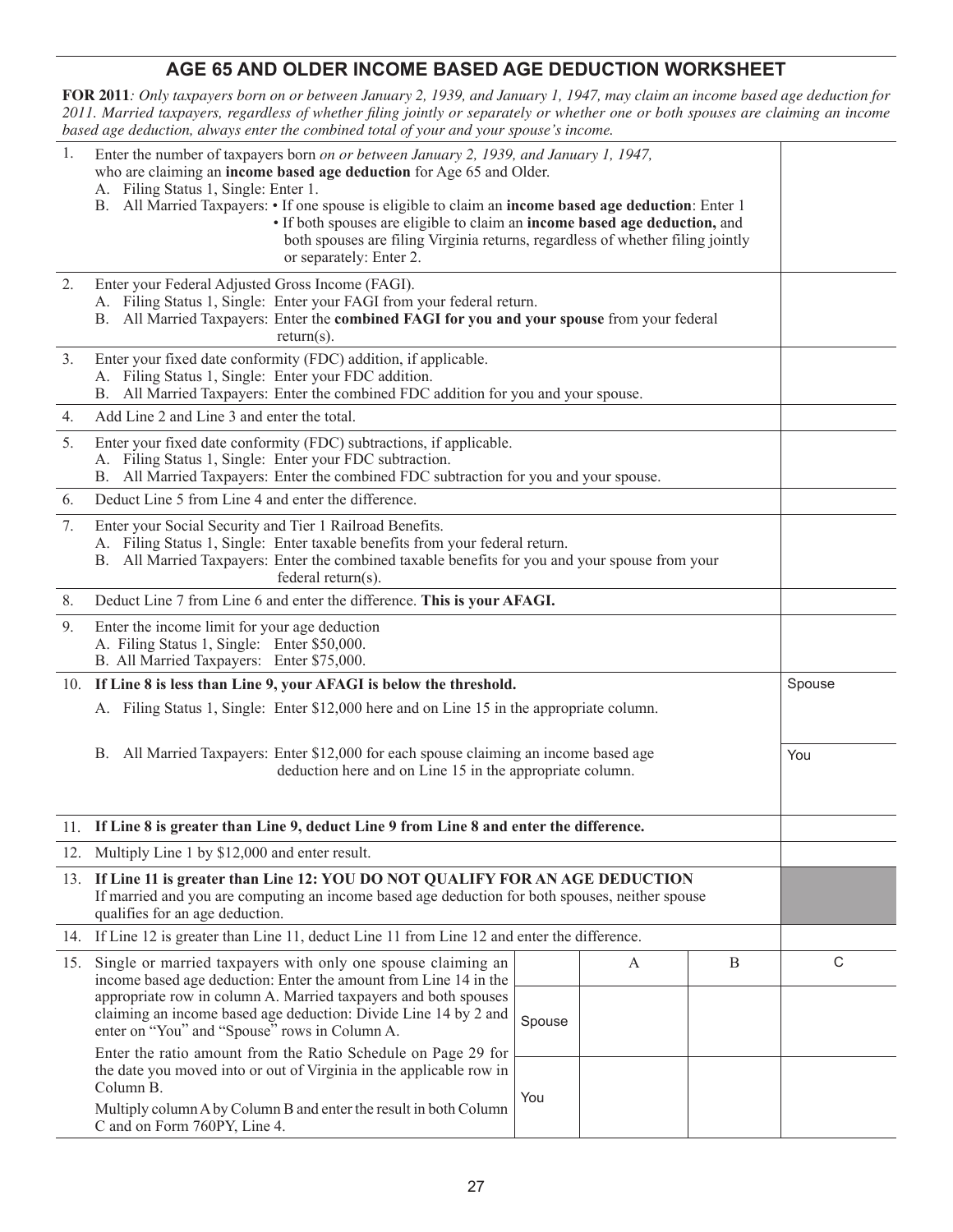## **Credit For Tax Paid To Another State**

Compute all credits for taxes paid to other states on Schedule OSC and enter the total credit claimed on Line 24 of Form 760PY.

Generally, Virginia will allow taxpayers filing resident individual income tax returns to claim credit for income tax paid as a nonresident to another state on earned or business income derived from sources outside Virginia or any gain (if included in federal adjusted gross income) on the sale of a capital asset outside Virginia, provided the income is taxed by Virginia as well as the other state.

#### **Special Computation Involving States Bordering Virginia**

You qualify for a special computation of the out-of-state tax credit for income tax paid to a state which borders Virginia if:

- 1. You are required to file an individual income tax return with Virginia and only one other state.
- 2. The other state for which you are claiming a credit is one of the following states which borders Virginia: Kentucky, Maryland, North Carolina or West Virginia.
- 3. Your only income from the border state was earned income on wages and salaries (generally wages and salaries from which you received a Form W-2 or Form 1099, etc.) or business income reported on federal Schedule C.
- 4. Your Virginia taxable income is equal to or more than the taxable income on the tax return filed with the other state.

If you meet all of these qualifications, fill in the border state oval and enter "100.0" in the Income Percentage field.

## **Line 1 - Filing Status**

Enter the number listed below to identify the filing status claimed on the other state's tax return.

1. Single 2. Married Filing Jointly

3. Married Filing Separately 4. Other

## **Line 2 - Claiming Credit**

Enter the number listed below to identify the person claiming the credit.

1. You 2. Spouse 3. You and Spouse

## **Line 3 - Qualifying Taxable Income**

To be qualified, the income on this line must be included as taxable income on both the Virginia return and the other state's return. Enter the total taxable income from all of the following that apply to you to the extent that this income was taxed by the other state:

- Earned or business income derived from sources outside Virginia, which is subject to tax by Virginia as well as another state;
- Gain from the sale of a principal residence outside Virginia which was included in federal adjusted gross income;
- Gain from the sale of any capital asset not used in a trade or business.
- Corporation income tax paid to another state (one that does not recognize the federal S Corporation election), by an individual shareholder of an S Corporation. Attach a statement from the S Corporation.

In some states, the tax is computed on total taxable income (from all sources) and then reduced by an allocation percentage. In these cases, you must multiply the total taxable income shown on the other state's return by the allocation percentage in order to determine the amount of income to enter on this line.

If you were taxed as a nonresident of another state while a Virginia resident, enter the amount of qualifying taxable income that is derived from sources in the other state on Line 3. The only exception to this rule involves income on which you were taxed as a nonresident of **Arizona, California, District of Columbia or Oregon**.

If you are a Virginia resident who is a shareholder in an S Corporation that paid income tax to a state which imposes an income tax on the S Corporation and the fiscal year of the S Corporation ended while you were a Virginia resident, enter your share of the income subject to tax, as shown on the corporation income tax return filed with the other state.

Attach a copy of the return(s) from the other state(s).

## **Line 4 - Virginia Taxable Income Tax**

Enter the Virginia taxable income from Line 17 of Form 760PY.

## **Line 5 - Qualifying Tax Owed to the Other State**

Enter the amount of tax liability reflected on the return you filed with the other state.

## **Line 6 - Identify the State**

Enter the 2 character postal abbreviation for the other state.

## **Line 7 - Virginia Income Tax**

Enter the amount from Form 760PY, Line 18. If you filed a joint return in the other state and you are using Filing Status 4 on your Virginia return, use the total from Columns A and B on Line 19.

## **Line 8 - Income Percentage**

**Divide Line 3 by Line 4.** Compute the percentage to one decimal place. (For example, .3163 becomes 31.6%). If the result is greater than 100%, enter 100%. If the income from the other state is from Kentucky, Maryland, North Carolina or West Virginia, see "Special Computation Involving States Bordering Virginia" to determine the amount to enter on Line 8.

## **Line 9 - Virginia Ratio**

Multiply Line 7 by Line 8.

## **Line 10 - Total**

Enter the lesser of Line 5 or Line 9. Also enter on Form 760PY, Line 24.

Note: The sum of Schedule 760PY ADJ, Line 17 and Schedule OSC, Line 21 cannot exceed your tax liability. Lower the amount of this line if necessary to ensure sum does not exceed your tax liability.

**Attach a complete copy of the state tax return filed in the state for which you claim the credit.** Copies of Forms W‑2, W‑2G, 1099‑R are not sufficient to verify payment of the tax to the other state.

If claiming more than one credit, continue to Line 11 of Schedule OSC and enter the total of all credits for taxes paid to other states on Line 21 and on Line 24 of Form 760PY.

Note: The sum of all nonrefundable credits claimed cannot exceed your tax liability as shown on Line 19 of Form 760PY. Nonrefundable credits include the Tax Credit for Low Income Individuals and Credit for Tax Paid to Another State.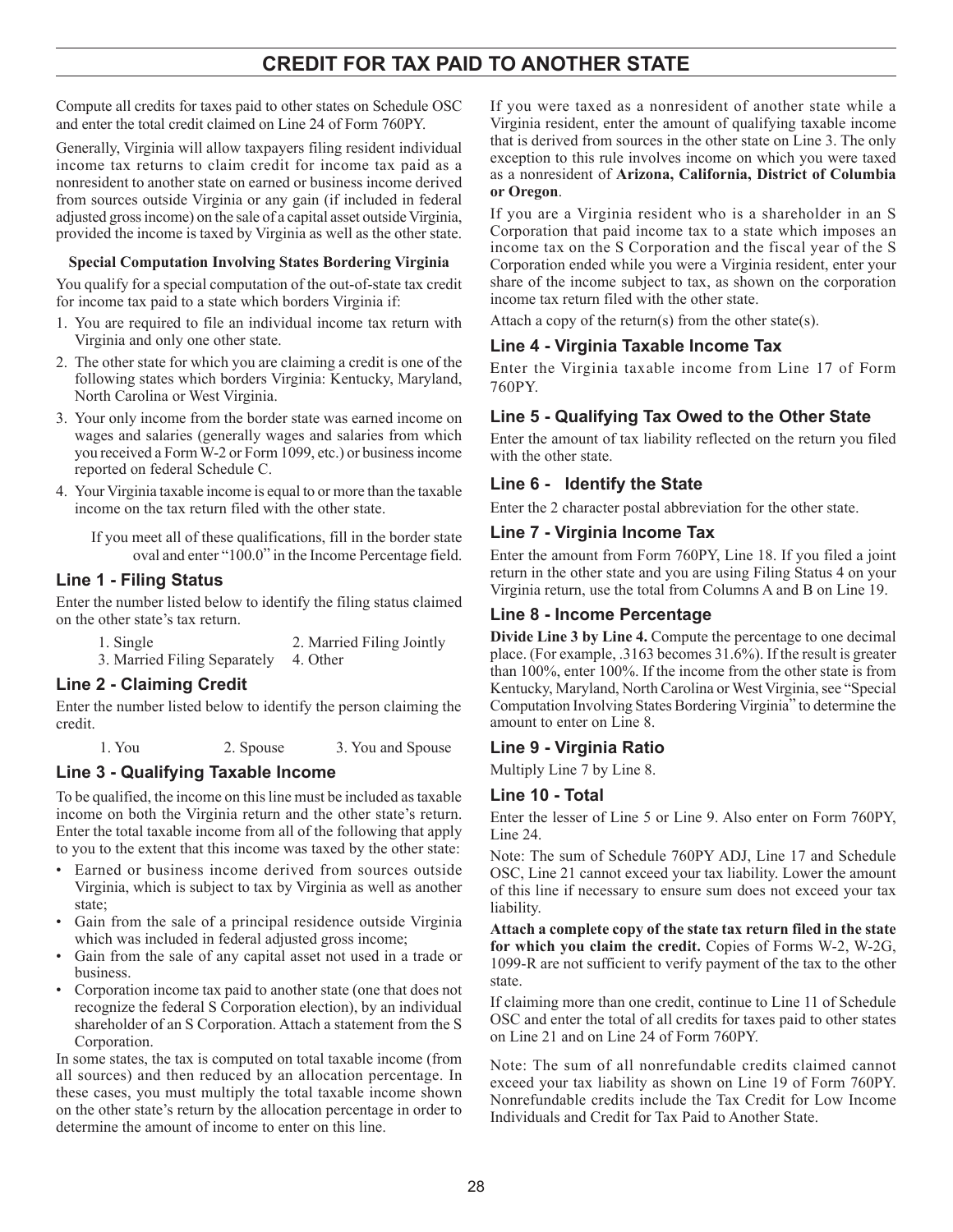## **RATIO SCHEDULE**

## **RATIO SCHEDULE FOR PRORATING PERSONAL EXEMPTIONS For taxpayers who were not residents for the full taxable year.**

Column 2 is the decimal fraction by which the full personal exemptions must be multiplied in order to obtain the amount of the personal exemptions allowable by law. Column 2, in combination with Column 1, is for use with respect to a person who

becomes a resident of Virginia, whether domiciliary or actual, for purposes of income taxation, by moving to Virginia from out of Virginia during the taxable year. (Read down.)

Column 2, in combination with Column 3, is for use

with respect to a person who moved to a place out of Virginia during the taxable year with the bona fide intention of continuing actually to abide permanently without Virginia. (Read up.)

| Col. 1             | Col. 2               | Col. 3<br>Date moved          | Col. 1                                         | Col. 2           | Col. 3                                              | Col. 1                        | Col. 2           | Col. 3                        | Col. 1                                              | Col. 2                                    | Col. 3                                   | Col. 1             | Col. 2                   | Col. 3                        |
|--------------------|----------------------|-------------------------------|------------------------------------------------|------------------|-----------------------------------------------------|-------------------------------|------------------|-------------------------------|-----------------------------------------------------|-------------------------------------------|------------------------------------------|--------------------|--------------------------|-------------------------------|
| Date moved         | Multiply<br>full     | to place                      | Date moved                                     | Multiply<br>full | Date moved<br>to place                              | Date moved                    | Multiply<br>full | Date moved<br>to place        | Date moved                                          | Multiply<br>full                          | Date moved<br>to place                   | Date moved         | Multiply<br>full         | Date moved<br>to place        |
| to Virginia        | exemptions           | without                       | to Virginia                                    | exemptions       | without                                             | to Virginia                   | exemptions       | without                       | to Virginia                                         | exemptions                                | without                                  | to Virginia        | exemptions               | without                       |
|                    | $b$ v                | Virginia, etc                 |                                                | <u>by</u>        | Virginia, etc.                                      |                               | <u>by</u>        | Virginia, etc.                |                                                     | <u>by</u>                                 | Virginia, etc.                           |                    | <u>by</u>                | Virginia, etc.                |
| Jan. 1             | 1.000                | Dec. 31                       | Mar. 15                                        | .800             | Oct. 19                                             | May 27                        | .600             | Aug. 7                        | Aug. 8                                              | .400                                      | <b>May 26</b>                            | Oct. 20            | .200                     | Mar. 14                       |
| Jan. 2<br>Jan. 3   | .997<br>.995         | Dec. 30<br>Dec. 29            | Mar. 16                                        | .797             | Oct. 18                                             | May 28<br>May 29              | .597<br>.595     | Aug. 6<br>Aug. 5              | Aug. 9                                              | .397                                      | May 25                                   | Oct. 21<br>Oct. 22 | .197<br>.195             | Mar. 13<br>Mar. 12            |
| Jan. 4             | .992<br>.989         | Dec. 28                       | Mar. 17<br>Mar. 18                             | .795<br>.792     | Oct. 17<br>Oct. 16                                  | May 30                        | .592             | Aug. 4                        | Aug. 10<br>Aug. 11                                  | .395<br>.392                              | May 24                                   |                    | .192                     | Mar. 11                       |
| Jan. 5             |                      | Dec. 27                       | Mar. 19                                        | .789             | Oct. 15                                             | May 31                        | .589             | Aug. 3                        | Aug. 12                                             | .389                                      | May 23<br>May 22<br>May 21               | Oct. 23<br>Oct. 24 | .189                     | Mar. 10                       |
| Jan. 6<br>Jan. 7   | .986<br>.984<br>.981 | Dec. 26<br>Dec. 25            | Mar. 20<br>Mar. 21                             | .786<br>.784     | Oct. 14<br>Oct. 13                                  | June 1                        | .586             | Aug. 2                        | Aug. 13                                             | .386                                      |                                          | Oct. 25            | .186<br>.184             | Mar. 9<br>Mar. 8              |
| Jan. 8             |                      | Dec. 24                       |                                                |                  |                                                     | June 2                        | .584             | Aug. 1                        | Aug. 14<br>Aug. 15<br>Aug. 16<br>Aug. 17<br>Aug. 18 | .384                                      | <b>May 20</b>                            | Oct. 26<br>Oct. 27 | .181                     | Mar. 7                        |
| Jan. 9<br>Jan. 10  | .978<br>.975         | Dec. 23<br>Dec. 22            | Mar. 22<br>Mar. 23                             | .781<br>.778     | Oct. 12<br>Oct. 11                                  | June 3                        | .581             | July 31                       |                                                     | .381<br>.378                              | May 19<br><b>May 18</b>                  | Oct. 28            | .178                     | Mar. 6                        |
|                    |                      |                               | Mar. 24                                        | .775             | Oct. 10                                             | June 4                        | .578             | July 30                       |                                                     | .375                                      | May 17                                   | Oct. 29            | .175                     | Mar. 5                        |
| Jan. 11<br>Jan. 12 | .973<br>.970         | Dec. 21<br>Dec. 20            | Mar. 25<br>Mar. 26                             | .773<br>.770     | Oct. 9<br>Oct. 8                                    | June 5                        | .575<br>.573     |                               |                                                     | .373                                      | <b>May 16</b>                            | Oct. 30<br>Oct. 31 | .173<br>.170             | Mar. 4<br>Mar. 3              |
| Jan. 13            | .967                 | Dec. 19                       | Mar. 27                                        | .767             | Oct. 7                                              | June 6<br>June 7              | .570             | July 29<br>July 28<br>July 27 | Aug. 19<br>Aug. 20                                  | .370<br>.367                              | <b>May 15</b><br>May 14                  | Nov. 1             | .167                     | Mar. 2                        |
| Jan. 14<br>Jan. 15 | .964<br>.962         | Dec. 18<br>Dec. 17            | Mar. 28                                        | .764             | Oct. 6                                              | June 8                        | .567             | July 26                       | Aug. 21<br>Aug. 22                                  | .364                                      | May 13                                   |                    |                          |                               |
| Jan. 16            | .959                 | Dec. 16                       | Mar. 29<br>Mar. 30                             | .762<br>.759     | Oct. 5<br>Oct. 4                                    | June 9                        | .564             | July 25                       |                                                     | .362                                      | <b>May 12</b>                            | Nov. 2             | .164                     | Mar. 1                        |
| Jan. 17            | .956                 | Dec. 15                       | Mar. 31                                        | .756             | Oct. 3                                              | June 10<br>June 11            | .562<br>.559     | July 24<br>July 23            | Aug. 23                                             | .359                                      | <b>May 11</b>                            | Nov. 3<br>Nov. 4   | .162<br>.159             | Feb. 28<br>Feb. 27            |
| Jan. 18<br>Jan. 19 | .953<br>.951         | Dec. 14<br>Dec. 13            | Apr. 1                                         | .753             | Oct. 2                                              | June 12                       | .556             | July 22                       |                                                     | .356                                      | May 10                                   | Nov. 5             | .156                     | Feb. 26                       |
| Jan. 20            | .948                 | Dec. 12                       | Apr. 2                                         | .751             | Oct. 1                                              | June 13                       | .553             | July 21                       | Aug. 24<br>Aug. 25<br>Aug. 26<br>Aug. 27            | .353<br>.351                              | May 9<br>May 8                           | Nov. 6             | .153                     | Feb. 25                       |
| Jan. 21            | .945<br>.942         | Dec. 11                       | Apr. 3                                         | .748             | Sept. 30                                            | June 14                       | 551<br>.548      | July 20                       |                                                     | .348                                      | May 7                                    | Nov. 7             | .151                     | Feb. 24<br>Feb. 23<br>Feb. 22 |
| Jan. 22<br>Jan. 23 |                      | Dec. 10<br>Dec. 9             | Apr. 4<br>Apr. 5                               | .745<br>.742     | Sept. 29<br>Sept. 28                                | June 15<br>June 16            | .545             | July 19<br>July 18            | Aug. 28                                             | .345                                      | May 6                                    | Nov. 8<br>Nov. 9   | .148                     |                               |
| Jan. 24            | $.940$<br>.937       | Dec. 8                        |                                                | .740             | Sept. 27                                            | June 17<br>June 18            | 542<br>.540      | July 17<br>July 16            | Aug. 29                                             | .342<br>.340                              | May 5                                    | Nov. 10            | $.145$<br>$.142$<br>.140 | Feb. 21<br>Feb. 20            |
| Jan. 25            | .934                 | Dec. 7                        | Apr. 6<br>Apr. 7                               | .737             | Sept. 26                                            | June 19                       | .537             | July 15                       | Aug. 30<br>Aug. 31                                  | .337                                      | May 4<br>May 3                           | Nov. 11            |                          |                               |
| Jan. 26            | .932                 | Dec. 6                        | Apr. 8<br>Apr. 9                               | .734<br>.732     | Sept. 25<br>Sept. 24                                | June 20                       | .534             | July 14                       | Sept. 1                                             | .334                                      | May 2                                    | Nov. 12<br>Nov. 13 | .137<br>.134             | Feb. 19<br>Feb. 18            |
| Jan. 27<br>Jan. 28 | .929<br>.926         | Dec. 5<br>Dec. 4              | Apr. 10                                        | .729             | Sept. 23                                            | June 21                       | .532             | July 13                       | Sept. 2                                             | .332                                      | May 1                                    | Nov. 14            | .132                     | Feb. 17                       |
| Jan. 29<br>Jan. 30 | .923<br>.921         | Dec. 3<br>Dec. 2              | Apr. 11                                        | .726             | Sept. 22                                            | June 22<br>June 23            | .529<br>526      | July 12<br>July 11            | Sept. 3                                             | .329                                      | Apr. 30                                  | Nov. 15<br>Nov. 16 | .129<br>.126             | Feb. 16<br>Feb. 15            |
|                    |                      |                               | Apr. 12                                        | .723             | Sept. 21                                            | June 24                       | .523             | July 10                       | Sept. 4<br>Sept. 5                                  | .326<br>.323                              | Apr. 29<br>Apr. 28                       | Nov. 17            | .123                     | Feb. 14                       |
| Jan. 31            | .918                 | Dec. 1                        | Apr. 13<br>Apr. 14                             | .721<br>.718     | Sept. 20<br>Sept. 19                                | June 25                       | .521             | July 9                        | Sept. 6                                             | .321                                      | Apr. 27                                  | Nov. 18            | .121                     | Feb. 13                       |
| Feb. 1             | .915<br>.912         | Nov. 30                       | Apr. 15                                        | .715             | Sept. 18                                            | June 26<br>June 27            | .518<br>.515     | July 8<br>July 7              | Sept. 7                                             | .318                                      | Apr. 26                                  | Nov. 19<br>Nov. 20 | .118<br>.115             | Feb. 12<br>Feb. 11            |
| Feb. 2<br>Feb. 3   | .910                 | Nov. 29<br>Nov. 28            | Apr. 16                                        | .712             | Sept. 17                                            | June 28                       | .512             | July 6                        | Sept. 8                                             | .315                                      | Apr. 25<br>Apr. 24<br>Apr. 23<br>Apr. 22 | Nov. 21            | .112                     | Feb. 10                       |
| Feb. 4             | .907                 | Nov. 27                       | Apr. 17<br>Apr. 18                             | .710<br>.707     | Sept. 16<br>Sept. 15                                | June 29                       | .510             | July 5                        | Sept. 9<br>Sept. 10                                 | .312<br>.310                              |                                          | Nov. 22            | .110                     |                               |
| Feb. 5             | .904                 | Nov. 26                       | Apr. 19                                        | .704             | Sept. 14                                            | June 30                       | .507             | July 4                        | Sept. 11                                            | .307                                      |                                          | Nov. 23            | .107                     | Feb. 9<br>Feb. 8              |
| Feb. 6<br>Feb. 7   | .901<br>.899         | Nov. 25<br>Nov. 24            | Apr. 20                                        | .701             | Sept. 13                                            | July 1                        | .504             | July 3                        | Sept. 12                                            | .304                                      | Apr. 21                                  | Nov. 24<br>Nov. 25 | .104<br>.101             | Feb. 7<br>Feb. 6              |
| Feb. 8             | .896                 | Nov. 23                       | Apr. 21                                        | .699<br>.696     | Sept. 12                                            | July 2<br>July 3              | .501<br>.499     | July 2<br>July 1              | Sept. 13<br>Sept. 14                                | .301<br>.299                              | Apr. 20<br>Apr. 19                       | Nov. 26            | .099                     | Feb. 5                        |
| Feb. 9             | .893                 | Nov. 22                       | Apr. 22<br>Apr. 23                             | .693             | Sept. 11<br>Sept. 10                                |                               |                  |                               | Sept. 15                                            | .296                                      | Apr. 18                                  | Nov. 27            | .096                     | Feb. 4                        |
| Feb. 10<br>Feb. 11 | .890<br>.888         | Nov. 21<br>Nov. 20            | Apr. 24<br>Apr. 25                             | .690<br>.688     | Sept. 9<br>Sept. 8                                  | July 4                        | .496             | June 30                       | Sept. 16<br>Sept. 17                                | .293<br>.290                              | Apr. 17<br>Apr. 16                       | Nov. 28<br>Nov. 29 | .093<br>.090             | Feb. 3<br>Feb. 2              |
| Feb. 12            | .885                 | Nov. 19                       |                                                |                  |                                                     | July 5<br>July 6              | .493<br>.490     | June 29<br>June 28            |                                                     | .288                                      |                                          | Nov. 30            | .088                     | Feb. 1                        |
| Feb. 13<br>Feb. 14 | .882<br>.879         | Nov. 18<br>Nov. 17            | Apr. 26<br>Apr. 27                             | .685<br>.682     | Sept. 7<br>Sept. 6                                  | July 7                        | .488             | June 27                       | Sept. 18<br>Sept. 19                                | 285                                       | Apr. 15<br>Apr. 14                       | Dec. 1             | .085                     | Jan. 31                       |
|                    | .877                 |                               | Apr. 28                                        | .679<br>.677     | Sept. 5                                             | July 8<br>July 9              | .485<br>.482     | June 26<br>June 25            | Sept. 20<br>Sept. 21                                | 282<br>.279                               | Apr. 13<br>Apr. 12                       | Dec. 2             | .082                     |                               |
| Feb. 15<br>Feb. 16 | .874                 | Nov. 16<br>Nov. 15            | Apr. 29<br>Apr. 30                             | .674             | Sept. 4<br>Sept. 3                                  |                               | .479             |                               | Sept. 22                                            | .277                                      | Apr. 11                                  | Dec. 3             | .079                     | Jan. 30<br>Jan. 29            |
| Feb. 17<br>Feb. 18 | .871<br>.868         | Nov. 14<br>Nov. 13            | May 1                                          | .671             | Sept. 2                                             | July 10<br>July 11            | .477             | June 24<br>June 23            | Sept. 23                                            |                                           | Apr. 10                                  | Dec. 4<br>Dec. 5   | .077<br>.074             | Jan. 28<br>Jan. 27            |
| Feb. 19            | .866                 | Nov. 12                       | May 2                                          | .668             | Sept. 1                                             | July 12<br>July 13            | .474<br>.471     | June 22<br>June 21            | Sept. 24<br>Sept. 25                                | $\begin{array}{c} 274 \\ 271 \end{array}$ | Apr. 9                                   | Dec. 6             | .071                     | Jan. 26                       |
| Feb. 20            | .863                 | Nov. 11                       | May 3                                          | .666             | Aug. 31                                             | July 14                       | .468             | June 20                       | Sept. 26                                            | .268<br>.266                              | Apr. 8<br>Apr. 7                         | Dec. 7             | .068                     | Jan. 25<br>Jan. 24            |
| Feb. 21<br>Feb. 22 | .860                 | Nov. 10                       | May 4<br>May 5                                 | .663<br>.660     | Aug. 30<br>Aug. 29                                  | July 15                       | .466             | June 19                       | Sept. 27                                            | .263                                      | Apr. 6                                   | Dec. 8<br>Dec. 9   | .066<br>.063             | Jan. 23                       |
| Feb. 23            | .858<br>.855         | Nov. 9<br>Nov. 8              |                                                |                  |                                                     | July 16<br>July 17            | .463<br>.460     | June 18<br>June 17            | Sept. 28                                            | .260                                      | Apr. 5                                   | Dec. 10            | .060                     | Jan. 22                       |
| Feb. 24            | .852                 | Nov. 7                        | May 6<br>May 7                                 | .658<br>.655     | Aug. 28<br>Aug. 27                                  | July 18                       | .458             | June 16                       | Sept. 29<br>Sept. 30                                | .258<br>.255                              | Apr. 4<br>Apr. 3                         | Dec. 11            | .058                     | Jan. 21                       |
| Feb. 25            | .849                 | Nov. 6                        | May 8                                          | .652             | Aug. 26<br>Aug. 25                                  | July 19                       | .455             | June 15                       |                                                     | 252                                       | Apr. 2                                   | Dec. 12<br>Dec. 13 | .055<br>.052             | Jan. 20<br>Jan. 19            |
| Feb. 26<br>Feb. 27 | .847<br>.844         | Nov. 5<br>Nov. 4              | May 9<br>May 10                                | .649<br>.647     | Aug. 24                                             | July 20                       | .452             | June 14                       | Oct. 1<br>Oct. 2                                    | 249                                       | Apr. 1                                   | Dec. 14            | .049                     | Jan. 18                       |
| Feb. 28            | 841                  | Nov. 3                        |                                                | .644             |                                                     | July 21                       | .449<br>.447     | June 13<br>June 12            | Oct. 3                                              | .247                                      | Mar. 31                                  | Dec. 15<br>Dec. 16 | .047<br>.044             | Jan. 17<br>Jan. 16            |
| Mar. 1             | .838                 | Nov. 2                        | May 11<br>May 12<br>May 13<br>May 14<br>May 15 | .641             | Aug. 23<br>Aug. 22<br>Aug. 21<br>Aug. 20<br>Aug. 19 | July 22<br>July 23<br>July 24 | .444             | June 11                       | Oct. 4                                              | .244                                      | Mar. 30                                  |                    |                          |                               |
| Mar. 2             | .836                 | Nov. 1                        |                                                | .638<br>.636     |                                                     |                               | .441             | June 10                       | Oct. 5<br>Oct. 6                                    | .241<br>.238                              | Mar. 29<br>Mar. 28                       | Dec. 17<br>Dec. 18 | .041<br>.038             | Jan. 15<br>Jan. 14            |
| Mar. 3             | .833                 | Oct. 31                       |                                                | .633             |                                                     | July 25<br>July 26            | .438<br>.436     | June 9<br>June 8              | Oct. 7                                              | .236                                      | Mar. 27                                  | Dec. 19<br>Dec. 20 | .036<br>.033             | Jan. 13<br>Jan. 12            |
| Mar. 4             | .830                 | Oct. 30                       | May 16                                         | .630             | Aug. 18                                             | July 27                       | .433             | June 7                        | Oct. 8                                              | .233                                      | Mar. 26                                  | Dec. 21            | .030                     | Jan. 11                       |
| Mar. 5<br>Mar. 6   | .827<br>.825         | Oct. 29<br>Oct. 28            | May 17<br>May 18                               | .627<br>.625     | Aug. 17<br>Aug. 16                                  | July 28<br>July 29            | .430<br>.427     | June 6<br>June 5              | Oct. 9<br>Oct. 10                                   | .230<br>.227                              | Mar. 25<br>Mar. 24                       | Dec. 22            | .027                     | Jan. 10                       |
|                    |                      |                               | May 19                                         | .622             | Aug. 15                                             | July 30                       |                  | June 4                        | Oct. 11                                             | .225                                      | Mar. 23                                  | Dec. 23            | .025                     | Jan. 9                        |
| Mar. 7<br>Mar. 8   | .822<br>.819         | Oct. 27<br>Oct. 26            | May 20                                         | .619             | Aug. 14                                             | July 31                       | $.425$<br>$.422$ | June 3                        | Oct. 12                                             | .222                                      | Mar. 22                                  | Dec. 24<br>Dec. 25 | .022<br>.019             | Jan. 8<br>Jan. 7              |
| Mar. 9<br>Mar. 10  | .816<br>.814         | Oct. 25<br>Oct. 24            | May 21<br>May 22                               | .616<br>.614     | Aug. 13<br>Aug. 12                                  | Aug. 1                        | .419             | June 2                        | Oct. 13<br>Oct. 14                                  | .219<br>.216                              | Mar. 21<br>Mar. 20                       | Dec. 26            | .016                     | Jan. 6                        |
| Mar. 11            | .811                 | Oct. 23                       | May 23                                         | .611             | Aug. 11                                             | Aug. 2                        | .416             | June 1                        | Oct. 15                                             | .214                                      | Mar. 19                                  | Dec. 27            | .014                     | Jan. 5                        |
| Mar. 12            |                      |                               | May 24<br>May 25                               | .608<br>.605     | Aug. 10<br>Aug. 9                                   | Aug. 3                        | .414             | May 31                        | Oct. 16<br>Oct. 17                                  | .211<br>.208                              | Mar. 18<br>Mar. 17                       | Dec. 28<br>Dec. 29 | .011<br>.008             | Jan. 4<br>Jan. 3              |
| Mar. 13            | 808.805              | Oct. 22<br>Oct. 21<br>Oct. 20 |                                                |                  |                                                     | Aug. 4                        | .411             | May 30                        | Oct. 18                                             | .205                                      | Mar. 16                                  | Dec. 30            | .005                     | Jan. 2                        |
| Mar. 14            | .803                 |                               | May 26                                         | .603             | Aug. 8                                              | Aug. 5                        | .408             | May 29<br>May 28<br>May 27    | Oct. 19                                             | .203                                      | Mar. 15                                  | Dec. 31            | .003                     | Jan. 1                        |
|                    |                      |                               |                                                |                  |                                                     | Aug. 6<br>Aug. 7              | .405<br>.403     |                               |                                                     |                                           |                                          |                    |                          |                               |
|                    |                      |                               |                                                |                  |                                                     |                               |                  |                               |                                                     |                                           |                                          |                    |                          |                               |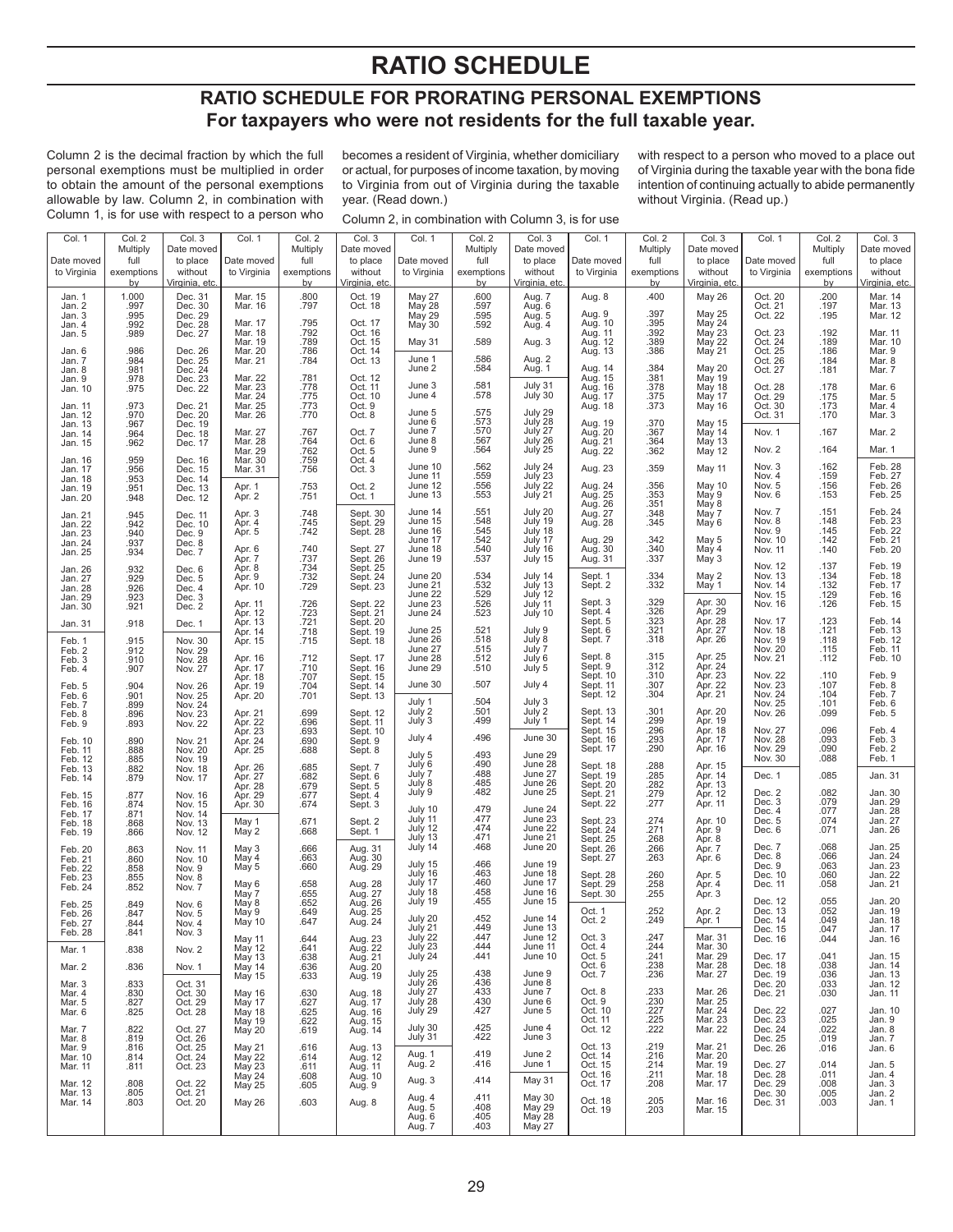## **TAX RATE SCHEDULE**

|                                                                                                     |          | IF YOUR VIRGINIA TAXABLE INCOME IS:                               |                                                                                              |  |  |  |
|-----------------------------------------------------------------------------------------------------|----------|-------------------------------------------------------------------|----------------------------------------------------------------------------------------------|--|--|--|
|                                                                                                     |          | Not over \$3,000, your tax is 2% of your Virginia taxable income. |                                                                                              |  |  |  |
|                                                                                                     | but not  | your tax                                                          | of excess                                                                                    |  |  |  |
| over-                                                                                               | over—    | is—                                                               | over-                                                                                        |  |  |  |
| \$3,000                                                                                             | \$5,000  | $$60 + 3\%$                                                       | \$3,000                                                                                      |  |  |  |
| \$5,000                                                                                             | \$17,000 | $$120 + 5%$                                                       | \$5,000                                                                                      |  |  |  |
| \$17,000                                                                                            |          | $$720 + 5.75\%$                                                   | \$17,000                                                                                     |  |  |  |
|                                                                                                     |          | <b>Example</b>                                                    |                                                                                              |  |  |  |
|                                                                                                     |          |                                                                   | If your taxable income is \$90,000, your tax is $$720 + 5.75\%$ of the amount over \$17,000. |  |  |  |
| This equals \$720 + (.0575 x \$73,000) = \$720 + \$4,197.50 = \$4,917.50 which should be rounded to |          |                                                                   |                                                                                              |  |  |  |
| \$4,918                                                                                             |          |                                                                   |                                                                                              |  |  |  |
|                                                                                                     |          |                                                                   |                                                                                              |  |  |  |

## **TAX TABLE**

**The tax table can be used if your Virginia taxable income is listed in the table. Otherwise, use the Tax Rate Schedule.**

| <b>Taxable</b>                               | <b>But</b>             | Your                               | <b>Taxable</b>                                          | <b>But</b>                       | Your                                   | <b>Taxable</b>                                        | <b>But</b>                       | Your                                   | <b>Taxable</b>                                         | But                              | Your                                       | <b>Taxable</b>                                         | <b>But</b>                       | Your                                       |
|----------------------------------------------|------------------------|------------------------------------|---------------------------------------------------------|----------------------------------|----------------------------------------|-------------------------------------------------------|----------------------------------|----------------------------------------|--------------------------------------------------------|----------------------------------|--------------------------------------------|--------------------------------------------------------|----------------------------------|--------------------------------------------|
| Income is                                    | Less                   | Tax                                | Income is                                               | Less                             | Tax                                    | Income is                                             | Less                             | Tax                                    | Income is                                              | Less                             | Tax                                        | Income is                                              | Less                             | Tax                                        |
| At Least                                     | Than                   | ls                                 | At Least                                                | Than                             | Is                                     | At Least                                              | Than                             | ls                                     | At Least                                               | Than                             | ls                                         | At Least                                               | Than                             | ls                                         |
| \$<br>$0 - $$<br>$25 -$<br>$75 -$<br>$125 -$ | 25<br>75<br>125<br>175 | \$<br>0.00<br>1.00<br>2.00<br>3.00 | \$<br>$1,975 - $$<br>$2,025 -$<br>$2,075-$<br>$2,125 -$ | 2,025<br>2,075<br>2,125<br>2,175 | \$<br>40.00<br>41.00<br>42.00<br>43.00 | \$<br>$3,650 - $$<br>$3,683-$<br>$3,717-$<br>$3,750-$ | 3,683<br>3,717<br>3,750<br>3,783 | \$<br>80.00<br>81.00<br>82.00<br>83.00 | $4,983 - $$<br>\$<br>$5,017-$<br>$5,040 -$<br>$5,080-$ | 5,017<br>5,040<br>5,080<br>5,120 | \$<br>120.00<br>121.00<br>123.00<br>125.00 | \$<br>$6,560 - $$<br>$6,600 -$<br>$6,640-$<br>$6,680-$ | 6,600<br>6,640<br>6,680<br>6,720 | \$<br>199.00<br>201.00<br>203.00<br>205.00 |
| $175 -$                                      | 225                    | 4.00                               | $2,175-$                                                | 2,225                            | 44.00                                  | $3,783-$                                              | 3,817                            | 84.00                                  | $5,120-$                                               | 5,160                            | 127.00                                     | $6,720-$                                               | 6,760                            | 207.00                                     |
| $225 -$                                      | 275                    | 5.00                               | $2,225 -$                                               | 2,275                            | 45.00                                  | $3,817-$                                              | 3,850                            | 85.00                                  | $5,160-$                                               | 5,200                            | 129.00                                     | $6,760-$                                               | 6,800                            | 209.00                                     |
| $275 -$                                      | 325                    | 6.00                               | $2,275-$                                                | 2,325                            | 46.00                                  | $3,850-$                                              | 3,883                            | 86.00                                  | $5,200 -$                                              | 5,240                            | 131.00                                     | $6,800 -$                                              | 6,840                            | 211.00                                     |
| $325 -$                                      | 375                    | 7.00                               | $2,325 -$                                               | 2,375                            | 47.00                                  | $3,883-$                                              | 3,917                            | 87.00                                  | $5,240-$                                               | 5,280                            | 133.00                                     | $6,840-$                                               | 6,880                            | 213.00                                     |
| $375 -$                                      | 425                    | 8.00                               | $2,375-$                                                | 2,425                            | 48.00                                  | $3,917-$                                              | 3,950                            | 88.00                                  | $5,280-$                                               | 5,320                            | 135.00                                     | $6,880-$                                               | 6,920                            | 215.00                                     |
| $425 -$                                      | 475                    | 9.00                               | $2,425 -$                                               | 2,475                            | 49.00                                  | $3,950-$                                              | 3,983                            | 89.00                                  | $5,320-$                                               | 5,360                            | 137.00                                     | $6,920 -$                                              | 6,960                            | 217.00                                     |
| $475 -$                                      | 525                    | 10.00                              | $2,475-$                                                | 2,525                            | 50.00                                  | $3,983 -$                                             | 4,017                            | 90.00                                  | $5,360-$                                               | 5,400                            | 139.00                                     | $6,960-$                                               | 7,000                            | 219.00                                     |
| $525 -$                                      | 575                    | 11.00                              | $2,525 -$                                               | 2,575                            | 51.00                                  | $4,017-$                                              | 4,050                            | 91.00                                  | $5,400-$                                               | 5,440                            | 141.00                                     | $7,000 -$                                              | 7,040                            | 221.00                                     |
| $575 -$                                      | 625                    | 12.00                              | $2,575 -$                                               | 2,625                            | 52.00                                  | $4,050-$                                              | 4,083                            | 92.00                                  | $5,440-$                                               | 5,480                            | 143.00                                     | $7.040 -$                                              | 7,080                            | 223.00                                     |
| $625 -$                                      | 675                    | 13.00                              | $2,625 -$                                               | 2,675                            | 53.00                                  | $4,083-$                                              | 4,117                            | 93.00                                  | $5,480-$                                               | 5,520                            | 145.00                                     | $7,080 -$                                              | 7,120                            | 225.00                                     |
| $675 -$                                      | 725                    | 14.00                              | $2,675-$                                                | 2,725                            | 54.00                                  | $4,117-$                                              | 4,150                            | 94.00                                  | $5,520 -$                                              | 5,560                            | 147.00                                     | $7,120 -$                                              | 7,160                            | 227.00                                     |
| $725 -$                                      | 775                    | 15.00                              | $2,725 -$                                               | 2,775                            | 55.00                                  | $4,150-$                                              | 4,183                            | 95.00                                  | $5,560-$                                               | 5,600                            | 149.00                                     | $7,160-$                                               | 7,200                            | 229.00                                     |
| $775 -$                                      | 825                    | 16.00                              | $2,775-$                                                | 2,825                            | 56.00                                  | $4,183-$                                              | 4,217                            | 96.00                                  | $5,600 -$                                              | 5,640                            | 151.00                                     | $7,200 -$                                              | 7,240                            | 231.00                                     |
| $825 -$                                      | 875                    | 17.00                              | $2,825 -$                                               | 2,875                            | 57.00                                  | $4,217-$                                              | 4,250                            | 97.00                                  | $5,640-$                                               | 5,680                            | 153.00                                     | $7,240-$                                               | 7,280                            | 233.00                                     |
| $875 -$                                      | 925                    | 18.00                              | $2,875-$                                                | 2,925                            | 58.00                                  | $4,250-$                                              | 4,283                            | 98.00                                  | $5,680-$                                               | 5,720                            | 155.00                                     | $7,280-$                                               | 7,320                            | 235.00                                     |
| $925 -$                                      | 975                    | 19.00                              | $2,925 -$                                               | 2,975                            | 59.00                                  | $4,283-$                                              | 4,317                            | 99.00                                  | $5,720-$                                               | 5,760                            | 157.00                                     | $7,320 -$                                              | 7,360                            | 237.00                                     |
| $975 -$                                      | 1,025                  | 20.00                              | $2,975-$                                                | 3,025                            | 60.00                                  | $4,317-$                                              | 4,350                            | 100.00                                 | $5,760-$                                               | 5,800                            | 159.00                                     | $7,360-$                                               | 7,400                            | 239.00                                     |
| $1,025 -$                                    | 1,075                  | 21.00                              | $3,025 -$                                               | 3,050                            | 61.00                                  | $4,350-$                                              | 4,383                            | 101.00                                 | $5,800-$                                               | 5,840                            | 161.00                                     | $7,400 -$                                              | 7,440                            | 241.00                                     |
| $1,075-$                                     | 1,125                  | 22.00                              | $3,050-$                                                | 3,083                            | 62.00                                  | $4,383-$                                              | 4,417                            | 102.00                                 | $5,840-$                                               | 5,880                            | 163.00                                     | $7,440-$                                               | 7,480                            | 243.00                                     |
| $1,125 -$                                    | 1,175                  | 23.00                              | $3,083 -$                                               | 3,117                            | 63.00                                  | $4,417-$                                              | 4,450                            | 103.00                                 | $5,880-$                                               | 5,920                            | 165.00                                     | $7,480-$                                               | 7,520                            | 245.00                                     |
| $1,175-$                                     | 1,225                  | 24.00                              | $3,117-$                                                | 3,150                            | 64.00                                  | $4,450-$                                              | 4,483                            | 104.00                                 | $5,920 -$                                              | 5,960                            | 167.00                                     | $7,520 -$                                              | 7,560                            | 247.00                                     |
| $1,225 -$                                    | 1,275                  | 25.00                              | $3,150-$                                                | 3,183                            | 65.00                                  | $4,483-$                                              | 4,517                            | 105.00                                 | $5,960 -$                                              | 6,000                            | 169.00                                     | $7,560-$                                               | 7,600                            | 249.00                                     |
| $1,275-$                                     | 1,325                  | 26.00                              | $3,183-$                                                | 3,217                            | 66.00                                  | $4,517-$                                              | 4,550                            | 106.00                                 | $6,000 -$                                              | 6,040                            | 171.00                                     | $7,600 -$                                              | 7,640                            | 251.00                                     |
| $1,325 -$                                    | 1,375                  | 27.00                              | $3,217-$                                                | 3,250                            | 67.00                                  | $4,550-$                                              | 4,583                            | 107.00                                 | $6,040-$                                               | 6,080                            | 173.00                                     | $7,640-$                                               | 7,680                            | 253.00                                     |
| $1,375-$                                     | 1,425                  | 28.00                              | $3,250 -$                                               | 3,283                            | 68.00                                  | $4,583-$                                              | 4,617                            | 108.00                                 | $6,080 -$                                              | 6,120                            | 175.00                                     | $7,680-$                                               | 7,720                            | 255.00                                     |
| $1,425 -$                                    | 1,475                  | 29.00                              | $3,283 -$                                               | 3,317                            | 69.00                                  | $4,617-$                                              | 4,650                            | 109.00                                 | $6,120 -$                                              | 6,160                            | 177.00                                     | $7,720 -$                                              | 7,760                            | 257.00                                     |
| $1,475-$                                     | 1,525                  | 30.00                              | $3,317-$                                                | 3,350                            | 70.00                                  | $4,650-$                                              | 4,683                            | 110.00                                 | $6,160-$                                               | 6,200                            | 179.00                                     | $7,760-$                                               | 7,800                            | 259.00                                     |
| $1,525 -$                                    | 1,575                  | 31.00                              | $3,350-$                                                | 3,383                            | 71.00                                  | $4,683-$                                              | 4,717                            | 111.00                                 | $6,200-$                                               | 6,240                            | 181.00                                     | $7,800-$                                               | 7,840                            | 261.00                                     |
| $1,575-$                                     | 1,625                  | 32.00                              | $3,383-$                                                | 3,417                            | 72.00                                  | $4,717-$                                              | 4,750                            | 112.00                                 | $6,240-$                                               | 6,280                            | 183.00                                     | $7,840-$                                               | 7,880                            | 263.00                                     |
| $1,625 -$                                    | 1,675                  | 33.00                              | $3,417-$                                                | 3,450                            | 73.00                                  | $4,750-$                                              | 4,783                            | 113.00                                 | $6,280 -$                                              | 6,320                            | 185.00                                     | $7,880-$                                               | 7,920                            | 265.00                                     |
| $1,675-$                                     | 1,725                  | 34.00                              | $3,450-$                                                | 3,483                            | 74.00                                  | $4,783-$                                              | 4,817                            | 114.00                                 | $6,320 -$                                              | 6,360                            | 187.00                                     | $7,920 -$                                              | 7,960                            | 267.00                                     |
| $1,725 -$                                    | 1,775                  | 35.00                              | $3,483-$                                                | 3,517                            | 75.00                                  | $4,817-$                                              | 4,850                            | 115.00                                 | $6,360-$                                               | 6,400                            | 189.00                                     | $7,960 -$                                              | 8,000                            | 269.00                                     |
| $1,775-$                                     | 1,825                  | 36.00                              | $3,517-$                                                | 3,550                            | 76.00                                  | $4,850-$                                              | 4,883                            | 116.00                                 | $6,400-$                                               | 6,440                            | 191.00                                     | $8,000 -$                                              | 8,040                            | 271.00                                     |
| $1,825 -$                                    | 1,875                  | 37.00                              | $3,550-$                                                | 3,583                            | 77.00                                  | $4,883-$                                              | 4,917                            | 117.00                                 | $6,440-$                                               | 6,480                            | 193.00                                     | $8,040-$                                               | 8,080                            | 273.00                                     |
| $1,875-$                                     | 1,925                  | 38.00                              | $3,583 -$                                               | 3,617                            | 78.00                                  | $4,917-$                                              | 4,950                            | 118.00                                 | $6,480-$                                               | 6,520                            | 195.00                                     | $8,080-$                                               | 8,120                            | 275.00                                     |
| $1,925 -$                                    | 1,975                  | 39.00                              | $3,617-$                                                | 3,650                            | 79.00                                  | $4,950-$                                              | 4,983                            | 119.00                                 | $6,520-$                                               | 6,560                            | 197.00                                     | $8,120 -$                                              | 8,160                            | 277.00                                     |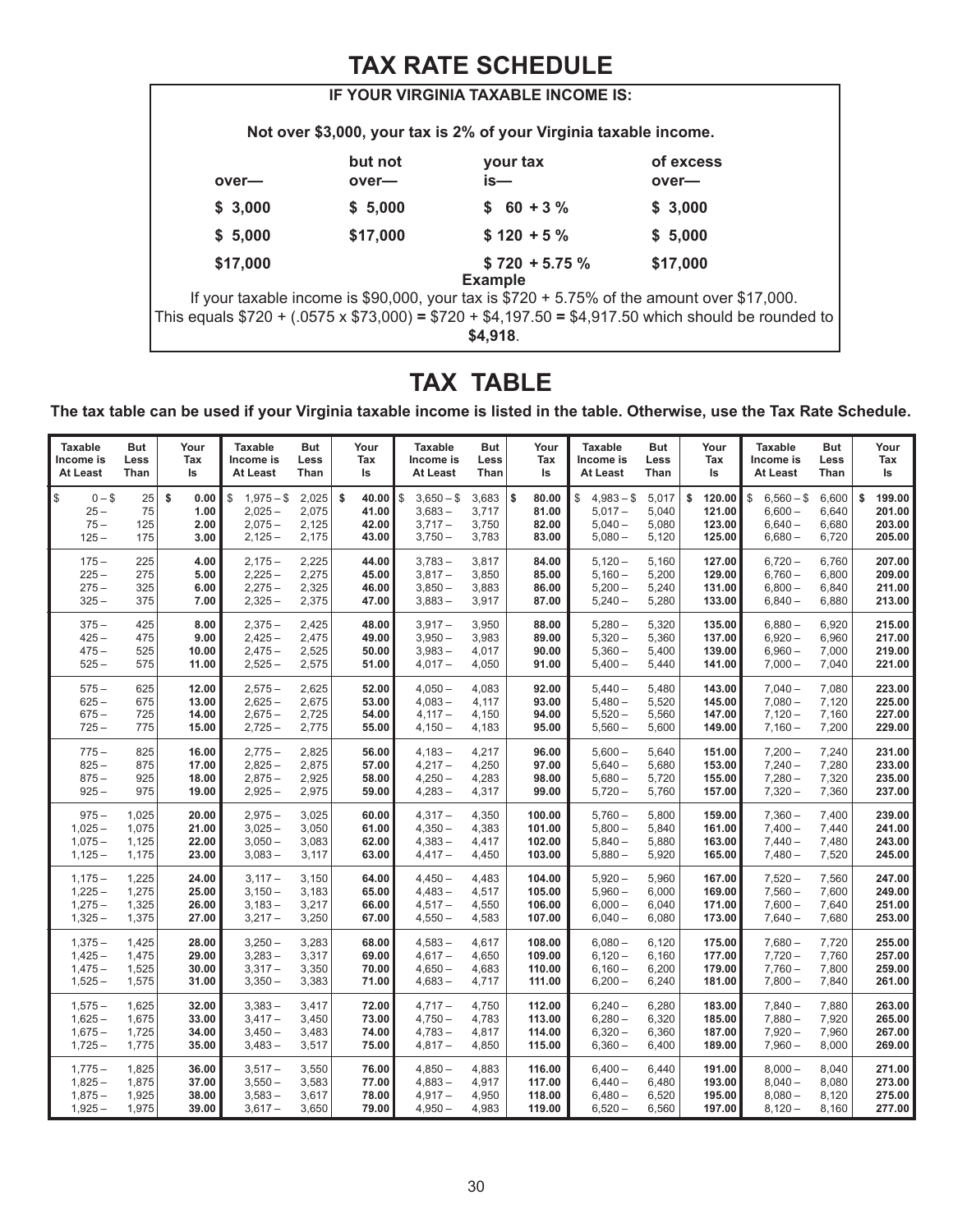| <b>Taxable</b><br>Income is<br>At Least                | But<br>Less<br>Than                  | Your<br>Tax<br>Is                          | Taxable<br>Income is<br>At Least                              | But<br>Less<br>Than                  | Your<br>Tax<br>ls                          | <b>Taxable</b><br>Income is<br>At Least                            | But<br>Less<br>Than                  | Your<br>Tax<br>ls                          | <b>Taxable</b><br>But<br>Income is<br>Less<br>At Least<br>Than                               | Your<br>Tax<br>ls                          | <b>Taxable</b><br>Income is<br>At Least                       | But<br>Less<br>Than                  | Your<br>Tax<br>ls                          |
|--------------------------------------------------------|--------------------------------------|--------------------------------------------|---------------------------------------------------------------|--------------------------------------|--------------------------------------------|--------------------------------------------------------------------|--------------------------------------|--------------------------------------------|----------------------------------------------------------------------------------------------|--------------------------------------------|---------------------------------------------------------------|--------------------------------------|--------------------------------------------|
| \$<br>$8,160 - $$<br>$8,200 -$<br>$8,240-$<br>$8,280-$ | 8,200<br>8,240<br>8,280<br>8,320     | 279.00<br>\$<br>281.00<br>283.00<br>285.00 | $$10,720 - $10,760$<br>$10,760 -$<br>$10,800 -$<br>$10,840 -$ | 10,800<br>10,840<br>10,880           | \$<br>407.00<br>409.00<br>411.00<br>413.00 | $$13,280 - $13,320$<br>$13,320 -$<br>$13,360 -$<br>$13,400 -$      | 13,360<br>13,400<br>13,440           | \$<br>535.00<br>537.00<br>539.00<br>541.00 | $$15,840 - $15,880$<br>$15,880 -$<br>15,920<br>$15,920 -$<br>15,960<br>$15,960 -$<br>16,000  | \$<br>663.00<br>665.00<br>667.00<br>669.00 | $$18,217 - $18,252$<br>$18,252 -$<br>$18,287 -$<br>$18,322 -$ | 18,287<br>18,322<br>18,357           | \$<br>791.00<br>793.00<br>795.00<br>797.00 |
| $8,320 -$<br>$8,360-$<br>$8,400 -$<br>$8,440-$         | 8,360<br>8,400<br>8,440<br>8,480     | 287.00<br>289.00<br>291.00<br>293.00       | $10,880 -$<br>$10,920 -$<br>$10,960 -$<br>$11,000 -$          | 10,920<br>10,960<br>11,000<br>11,040 | 415.00<br>417.00<br>419.00<br>421.00       | $13,440 -$<br>$13,480 -$<br>$13,520 -$<br>$13,560 -$               | 13,480<br>13,520<br>13,560<br>13,600 | 543.00<br>545.00<br>547.00<br>549.00       | $16,000 -$<br>16,040<br>$16,040 -$<br>16,080<br>$16,080 -$<br>16,120<br>$16,120 -$<br>16,160 | 671.00<br>673.00<br>675.00<br>677.00       | $18,357-$<br>$18,391 -$<br>$18,426-$<br>$18,461 -$            | 18,391<br>18,426<br>18,461<br>18,496 | 799.00<br>801.00<br>803.00<br>805.00       |
| $8,480-$<br>$8,520 -$<br>$8,560-$<br>$8,600-$          | 8,520<br>8,560<br>8,600<br>8,640     | 295.00<br>297.00<br>299.00<br>301.00       | $11,040 -$<br>$11,080 -$<br>$11,120 -$<br>$11,160-$           | 11,080<br>11,120<br>11,160<br>11,200 | 423.00<br>425.00<br>427.00<br>429.00       | $13,600 -$<br>$13,640 -$<br>$13,680 -$<br>$13,720 -$               | 13,640<br>13,680<br>13,720<br>13,760 | 551.00<br>553.00<br>555.00<br>557.00       | $16,160 -$<br>16,200<br>$16,200 -$<br>16,240<br>$16,240 -$<br>16,280<br>$16,280 -$<br>16,320 | 679.00<br>681.00<br>683.00<br>685.00       | $18,496-$<br>$18,530 -$<br>$18,565-$<br>$18,600 -$            | 18,530<br>18,565<br>18,600<br>18,635 | 807.00<br>809.00<br>811.00<br>813.00       |
| $8,640-$<br>$8,680-$<br>$8,720 -$<br>$8,760-$          | 8,680<br>8,720<br>8,760<br>8,800     | 303.00<br>305.00<br>307.00<br>309.00       | $11,200 -$<br>$11,240 -$<br>$11,280 -$<br>$11,320 -$          | 11,240<br>11,280<br>11,320<br>11,360 | 431.00<br>433.00<br>435.00<br>437.00       | $13,760 -$<br>$13,800 -$<br>$13,840 -$<br>$13,880 -$               | 13,800<br>13,840<br>13,880<br>13,920 | 559.00<br>561.00<br>563.00<br>565.00       | $16,320 -$<br>16,360<br>$16,360 -$<br>16,400<br>$16,400 -$<br>16,440<br>16,480<br>$16,440-$  | 687.00<br>689.00<br>691.00<br>693.00       | $18,635-$<br>$18,670-$<br>$18,704-$<br>$18,739-$              | 18,670<br>18,704<br>18,739<br>18,774 | 815.00<br>817.00<br>819.00<br>821.00       |
| $8,800 -$<br>$8,840 -$<br>$8,880-$<br>$8,920 -$        | 8,840<br>8,880<br>8,920<br>8,960     | 311.00<br>313.00<br>315.00<br>317.00       | $11,360 -$<br>$11,400 -$<br>$11,440 -$<br>$11,480 -$          | 11,400<br>11,440<br>11,480<br>11,520 | 439.00<br>441.00<br>443.00<br>445.00       | $13,920 -$<br>$13,960 -$<br>$14,000 -$<br>$14,040 -$               | 13,960<br>14,000<br>14,040<br>14,080 | 567.00<br>569.00<br>571.00<br>573.00       | $16,480-$<br>16,520<br>16,560<br>$16,520 -$<br>$16,560 -$<br>16,600<br>$16,600 -$<br>16,640  | 695.00<br>697.00<br>699.00<br>701.00       | $18,774-$<br>$18,809-$<br>$18,843-$<br>$18,878-$              | 18,809<br>18,843<br>18,878<br>18,913 | 823.00<br>825.00<br>827.00<br>829.00       |
| $8,960-$<br>$9,000 -$<br>$9,040-$<br>$9,080 -$         | 9,000<br>9,040<br>9,080<br>9,120     | 319.00<br>321.00<br>323.00<br>325.00       | $11,520 -$<br>$11,560 -$<br>$11,600 -$<br>$11,640 -$          | 11,560<br>11,600<br>11,640<br>11,680 | 447.00<br>449.00<br>451.00<br>453.00       | $14,080 -$<br>$14,120 -$<br>$14,160 -$<br>$14,200 -$               | 14,120<br>14,160<br>14,200<br>14,240 | 575.00<br>577.00<br>579.00<br>581.00       | $16,640 -$<br>16,680<br>$16,680 -$<br>16,720<br>$16,720 -$<br>16,760<br>$16,760 -$<br>16,800 | 703.00<br>705.00<br>707.00<br>709.00       | $18,913-$<br>$18,948-$<br>$18.983 -$<br>$19,017-$             | 18,948<br>18,983<br>19,017<br>19,052 | 831.00<br>833.00<br>835.00<br>837.00       |
| $9,120 -$<br>$9,160 -$<br>$9,200 -$<br>$9,240 -$       | 9,160<br>9,200<br>9,240<br>9,280     | 327.00<br>329.00<br>331.00<br>333.00       | $11,680 -$<br>$11,720 -$<br>$11,760 -$<br>$11,800 -$          | 11,720<br>11,760<br>11,800<br>11,840 | 455.00<br>457.00<br>459.00<br>461.00       | $14,240 -$<br>$14,280 -$<br>$14,320 -$<br>$14,360 -$               | 14,280<br>14,320<br>14,360<br>14,400 | 583.00<br>585.00<br>587.00<br>589.00       | $16,800 -$<br>16,840<br>$16,840 -$<br>16,880<br>$16,880 -$<br>16,920<br>$16,920 -$<br>16,960 | 711.00<br>713.00<br>715.00<br>717.00       | $19,052 -$<br>$19,087 -$<br>$19,122 -$<br>$19,157-$           | 19,087<br>19,122<br>19,157<br>19,191 | 839.00<br>841.00<br>843.00<br>845.00       |
| $9,280 -$<br>$9,320 -$<br>$9,360 -$<br>$9,400-$        | 9,320<br>9,360<br>9,400<br>9,440     | 335.00<br>337.00<br>339.00<br>341.00       | $11,840 -$<br>$11,880 -$<br>$11,920 -$<br>$11,960 -$          | 11,880<br>11,920<br>11,960<br>12,000 | 463.00<br>465.00<br>467.00<br>469.00       | $14,400 -$<br>$14,440-$<br>$14,480 -$<br>$14,520 -$                | 14,440<br>14,480<br>14,520<br>14,560 | 591.00<br>593.00<br>595.00<br>597.00       | $16,960 -$<br>17,000<br>$17,000 -$<br>17,035<br>$17,035-$<br>17,070<br>$17,070-$<br>17,104   | 719.00<br>721.00<br>723.00<br>725.00       | $19,191 -$<br>$19,226 -$<br>$19,261 -$<br>$19,296-$           | 19,226<br>19,261<br>19,296<br>19,330 | 847.00<br>849.00<br>851.00<br>853.00       |
| $9,440 -$<br>$9,480 -$<br>$9,520 -$<br>$9,560 -$       | 9,480<br>9,520<br>9,560<br>9,600     | 343.00<br>345.00<br>347.00<br>349.00       | $12,000 -$<br>$12,040 -$<br>$12,080 -$<br>$12,120 -$          | 12,040<br>12,080<br>12,120<br>12,160 | 471.00<br>473.00<br>475.00<br>477.00       | $14,560 -$<br>$14,600 -$<br>$14,640-$<br>$14,680 -$                | 14,600<br>14,640<br>14,680<br>14,720 | 599.00<br>601.00<br>603.00<br>605.00       | $17,104-$<br>17,139<br>$17,139-$<br>17,174<br>$17,174-$<br>17,209<br>$17,209-$<br>17,243     | 727.00<br>729.00<br>731.00<br>733.00       | $19,330 -$<br>$19,365 -$<br>$19,400 -$<br>$19,435 -$          | 19,365<br>19,400<br>19,435<br>19,470 | 855.00<br>857.00<br>859.00<br>861.00       |
| $9,600 -$<br>$9,640 -$<br>$9,680 -$<br>$9,720 -$       | 9,640<br>9,680<br>9,720<br>9,760     | 351.00<br>353.00<br>355.00<br>357.00       | $12,160-$<br>$12,200 -$<br>$12,240 -$<br>$12,280 -$           | 12,200<br>12,240<br>12,280<br>12,320 | 479.00<br>481.00<br>483.00<br>485.00       | $14,720 -$<br>$14,760 -$<br>$14,800 -$<br>$14,840-$                | 14,760<br>14,800<br>14,840<br>14,880 | 607.00<br>609.00<br>611.00<br>613.00       | 17,278<br>$17,243-$<br>$17,278-$<br>17,313<br>$17,313 -$<br>17,348<br>$17,348-$<br>17,383    | 735.00<br>737.00<br>739.00<br>741.00       | $19,470 -$<br>$19,504-$<br>$19,539-$<br>$19,574-$             | 19,504<br>19,539<br>19,574<br>19,609 | 863.00<br>865.00<br>867.00<br>869.00       |
| 9,760 –<br>$9,800 -$<br>$9,840 -$<br>$9,880 -$         | 9,800<br>9,840<br>9,880<br>9,920     | 359.00<br>361.00<br>363.00<br>365.00       | $12,320 -$<br>$12,360 -$<br>$12,400 -$<br>$12,440 -$          | 12,360<br>12,400<br>12,440<br>12,480 | 487.00 <br>489.00<br>491.00<br>493.00      | $14,880-$<br>$14,920 -$<br>$14,960 -$<br>$15,000 -$                | 14,920<br>14,960<br>15,000<br>15,040 | 615.00<br>617.00<br>619.00<br>621.00       | $17,383 -$<br>17,417<br>$17,417-$<br>17,452<br>17,487<br>$17,452 -$<br>$17,487-$<br>17,522   | 743.00<br>745.00<br>747.00<br>749.00       | $19,609 -$<br>$19,643 -$<br>$19,678-$<br>$19,713 -$           | 19,643<br>19,678<br>19,713<br>19,748 | 871.00<br>873.00<br>875.00<br>877.00       |
| $9,920 -$<br>$9,960 -$<br>$10,000 -$<br>$10,040 -$     | 9,960<br>10,000<br>10,040<br>10,080  | 367.00<br>369.00<br>371.00<br>373.00       | $12,480 -$<br>$12,520 -$<br>$12,560 -$<br>$12,600 -$          | 12,520<br>12,560<br>12,600<br>12,640 | 495.00<br>497.00<br>499.00<br>501.00       | $15.040 -$<br>$15,080 -$<br>$15,120 -$<br>$15,160 -$               | 15,080<br>15,120<br>15,160<br>15,200 | 623.00<br>625.00<br>627.00<br>629.00       | $17,522 -$<br>17,557<br>$17,557-$<br>17,591<br>$17,591 -$<br>17,626<br>$17,626-$<br>17,661   | 751.00<br>753.00<br>755.00<br>757.00       | $19,748 -$<br>$19,783 -$<br>$19,817 -$<br>$19,852 -$          | 19,783<br>19,817<br>19,852<br>19,887 | 879.00<br>881.00<br>883.00<br>885.00       |
| $10.080 -$<br>$10,120 -$<br>$10,160 -$<br>$10,200 -$   | 10,120<br>10,160<br>10,200<br>10,240 | 375.00<br>377.00<br>379.00<br>381.00       | $12,640 -$<br>$12,680 -$<br>$12,720 -$<br>$12,760 -$          | 12,680<br>12,720<br>12,760<br>12,800 | 503.00<br>505.00<br>507.00<br>509.00       | $15,200 -$<br>$15,240 -$<br>$15,280 -$<br>$15,320 -$               | 15,240<br>15,280<br>15,320<br>15,360 | 631.00<br>633.00<br>635.00<br>637.00       | $17,661-$<br>17,696<br>$17,696-$<br>17,730<br>$17,730 -$<br>17,765<br>$17,765-$<br>17,800    | 759.00<br>761.00<br>763.00<br>765.00       | $19,887 -$<br>$19,922 -$<br>$19,957 -$<br>$19,991 -$          | 19,922<br>19,957<br>19,991<br>20,026 | 887.00<br>889.00<br>891.00<br>893.00       |
| $10,240 -$<br>$10,280 -$<br>$10,320 -$<br>$10,360 -$   | 10,280<br>10,320<br>10,360<br>10,400 | 383.00<br>385.00<br>387.00<br>389.00       | $12,800 -$<br>$12,840 -$<br>$12,880 -$<br>$12,920 -$          | 12,840<br>12,880<br>12,920<br>12,960 | 511.00<br>513.00<br>515.00<br>517.00       | $15,360 -$<br>$15,400 -$<br>$15,440 -$<br>$15,480 -$               | 15,400<br>15,440<br>15,480<br>15,520 | 639.00<br>641.00<br>643.00<br>645.00       | $17,800 -$<br>17,835<br>$17,835-$<br>17,870<br>$17,870 -$<br>17,904<br>$17,904-$<br>17,939   | 767.00<br>769.00<br>771.00<br>773.00       | $20,026 -$<br>$20,061 -$<br>$20,096-$<br>$20,130 -$           | 20.061<br>20,096<br>20,130<br>20,165 | 895.00<br>897.00<br>899.00<br>901.00       |
| $10,400 -$<br>$10,440 -$<br>$10,480 -$<br>$10,520 -$   | 10,440<br>10,480<br>10,520<br>10,560 | 391.00<br>393.00<br>395.00<br>397.00       | $12,960 -$<br>$13,000 -$<br>$13,040 -$<br>$13,080 -$          | 13,000<br>13,040<br>13,080<br>13,120 | 519.00<br>521.00<br>523.00<br>525.00       | $15,520 -$<br>$15,560 -$<br>$15,600 -$<br>$15,640 -$               | 15,560<br>15,600<br>15,640<br>15,680 | 647.00<br>649.00<br>651.00<br>653.00       | $17,939-$<br>17,974<br>$17,974-$<br>18,009<br>$18,009-$<br>18,043<br>$18,043-$<br>18,078     | 775.00<br>777.00<br>779.00<br>781.00       | $20,165 -$<br>$20,200 -$<br>$20,235 -$<br>$20,270-$           | 20,200<br>20,235<br>20,270<br>20,304 | 903.00<br>905.00<br>907.00<br>909.00       |
| $10,560 -$<br>$10,600 -$<br>$10,640 -$<br>$10,680 -$   | 10,600<br>10,640<br>10,680<br>10,720 | 399.00<br>401.00<br>403.00<br>405.00       | $13,120 -$<br>$13,160-$<br>$13,200 -$<br>$13,240 -$           | 13,160<br>13,200<br>13,240<br>13,280 | 527.00<br>529.00<br>531.00<br>533.00       | $15,680 -$<br>$15,720 -$<br>$15,760 - 15,800$<br>$15,800 - 15,840$ | 15,720<br>15,760                     | 655.00<br>657.00<br>659.00<br>661.00       | $18,078-$<br>18,113<br>$18,113-$<br>18,148<br>$18,148-$<br>18,183<br>$18,183-$<br>18,217     | 783.00<br>785.00<br>787.00<br>789.00       | $20,304-$<br>$20,339-$<br>$20,374-$<br>$20,409-$              | 20,339<br>20,374<br>20,409<br>20,443 | 911.00<br>913.00<br>915.00<br>917.00       |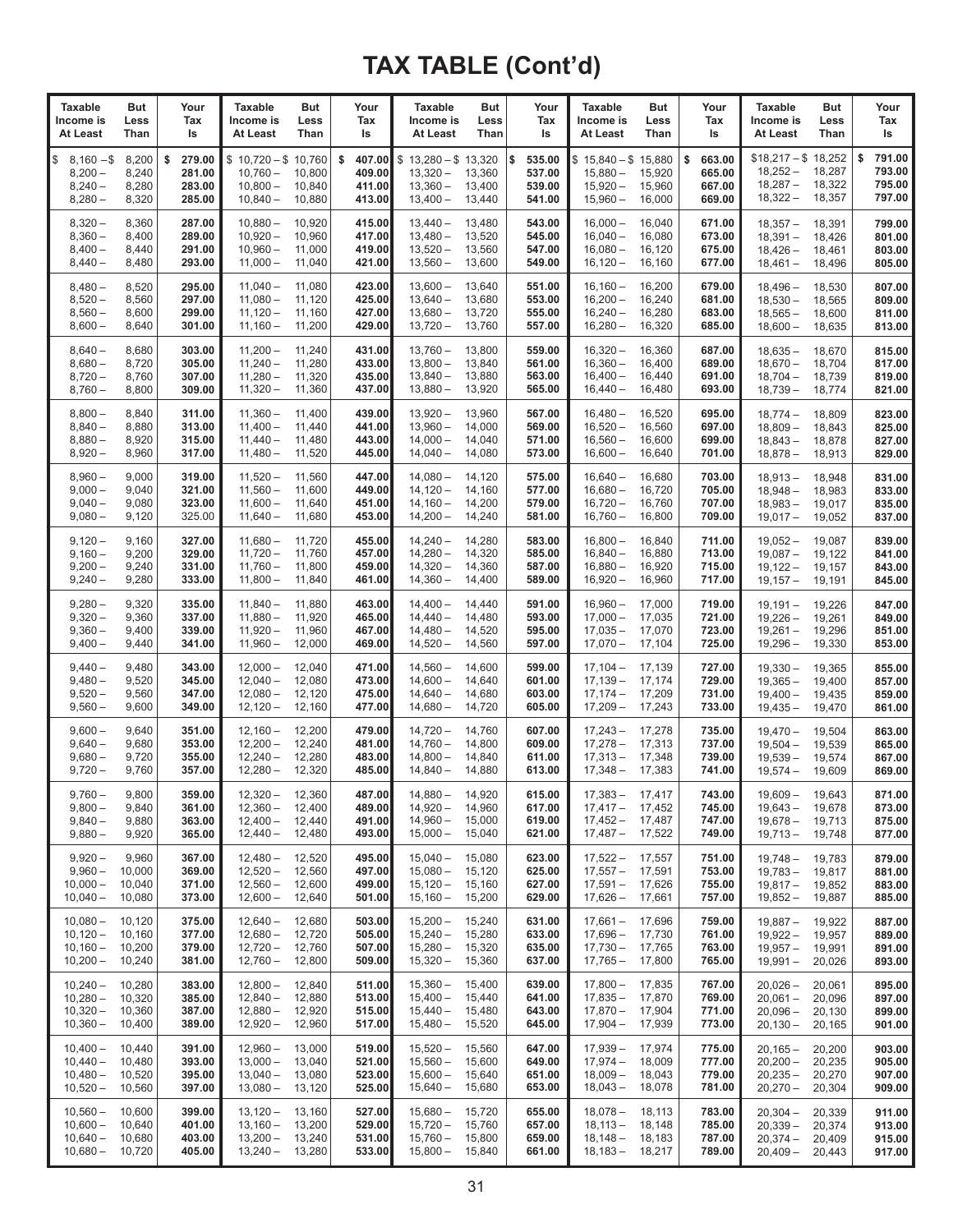| <b>Taxable</b>                                                                   | <b>But</b>                 | Your                                         | <b>Taxable</b>                                             | But                                  | Your                                           | <b>Taxable</b>                                                            | But                                  | Your                                           | <b>Taxable</b>                                             | But                                  | Your                                           | <b>Taxable</b>                                                                   | But                                  | Your                                           |
|----------------------------------------------------------------------------------|----------------------------|----------------------------------------------|------------------------------------------------------------|--------------------------------------|------------------------------------------------|---------------------------------------------------------------------------|--------------------------------------|------------------------------------------------|------------------------------------------------------------|--------------------------------------|------------------------------------------------|----------------------------------------------------------------------------------|--------------------------------------|------------------------------------------------|
| Income is                                                                        | Less                       | Tax                                          | Income is                                                  | Less                                 | Tax                                            | Income is                                                                 | Less                                 | Tax                                            | Income is                                                  | Less                                 | Tax                                            | Income is                                                                        | Less                                 | Tax                                            |
| At Least                                                                         | Than                       | ls                                           | At Least                                                   | Than                                 | ls                                             | At Least                                                                  | Than                                 | ls                                             | At Least                                                   | Than                                 | ls                                             | At Least                                                                         | Than                                 | ls                                             |
| $20,443 - $20,478$<br>\$<br>20,478 –<br>$20,513-$<br>$20,548-$                   | 20,513<br>20,548<br>20,583 | 919.00<br>\$<br>921.00<br>923.00<br>925.00   | $$22,670 - $22,704$<br>$22,704-$<br>$22,739-$<br>$22,774-$ | 22,739<br>22,774<br>22,809           | \$1,047.00<br>1,049.00<br>1,051.00<br>1,053.00 | $$24,896 - $24,930$<br>$24,930 -$<br>$24.965 -$<br>$25,000 -$             | 24,965<br>25,000<br>25,035           | \$1,175.00<br>1,177.00<br>1,179.00<br>1,181.00 | $$27,122-\$27,157$<br>$27,157-$<br>$27,191-$<br>$27,226 -$ | 27,191<br>27,226<br>27,261           | \$1,303.00<br>1,305.00<br>1,307.00<br>1,309.00 | $$29,348 - $29,383$<br>$29,383 -$<br>29,417 –<br>$29,452 -$                      | 29,417<br>29,452<br>29,487           | \$1,431.00<br>1,433.00<br>1,435.00<br>1,437.00 |
| $20,583 -$                                                                       | 20,617                     | 927.00                                       | $22,809-$                                                  | 22,843                               | 1,055.00                                       | $25,035-$                                                                 | 25,070                               | 1,183.00                                       | $27,261 -$                                                 | 27,296                               | 1,311.00                                       | $29,487-$                                                                        | 29,522                               | 1,439.00                                       |
| $20,617-$                                                                        | 20,652                     | 929.00                                       | $22,843-$                                                  | 22,878                               | 1,057.00                                       | $25,070-$                                                                 | 25,104                               | 1,185.00                                       | $27,296-$                                                  | 27,330                               | 1,313.00                                       | $29,522 -$                                                                       | 29,557                               | 1,441.00                                       |
| $20,652 -$                                                                       | 20,687                     | 931.00                                       | $22,878-$                                                  | 22,913                               | 1,059.00                                       | $25,104-$                                                                 | 25,139                               | 1,187.00                                       | $27,330 -$                                                 | 27,365                               | 1,315.00                                       | $29,557 -$                                                                       | 29,591                               | 1,443.00                                       |
| $20,687-$                                                                        | 20,722                     | 933.00                                       | $22,913 -$                                                 | 22,948                               | 1,061.00                                       | $25,139-$                                                                 | 25,174                               | 1,189.00                                       | $27,365 -$                                                 | 27,400                               | 1,317.00                                       | $29,591 -$                                                                       | 29,626                               | 1,445.00                                       |
| $20,722 -$                                                                       | 20,757                     | 935.00                                       | $22,948 -$                                                 | 22,983                               | 1,063.00                                       | $25,174-$                                                                 | 25,209                               | 1,191.00                                       | $27,400 -$                                                 | 27,435                               | 1.319.00                                       | 29,626 –                                                                         | 29,661                               | 1,447.00                                       |
| $20,757-$                                                                        | 20,791                     | 937.00                                       | $22,983 -$                                                 | 23,017                               | 1,065.00                                       | $25,209-$                                                                 | 25,243                               | 1,193.00                                       | $27,435-$                                                  | 27,470                               | 1,321.00                                       | $29,661 -$                                                                       | 29,696                               | 1,449.00                                       |
| $20,791 -$                                                                       | 20,826                     | 939.00                                       | $23,017-$                                                  | 23,052                               | 1,067.00                                       | $25,243-$                                                                 | 25,278                               | 1,195.00                                       | $27,470-$                                                  | 27,504                               | 1,323.00                                       | $29,696-$                                                                        | 29,730                               | 1,451.00                                       |
| $20,826 -$                                                                       | 20,861                     | 941.00                                       | $23,052-$                                                  | 23,087                               | 1,069.00                                       | $25,278-$                                                                 | 25,313                               | 1,197.00                                       | $27,504-$                                                  | 27,539                               | 1,325.00                                       | $29,730-$                                                                        | 29,765                               | 1,453.00                                       |
| $20,861 -$                                                                       | 20,896                     | 943.00                                       | $23,087-$                                                  | 23,122                               | 1,071.00                                       | $25,313 -$                                                                | 25,348                               | 1,199.00                                       | $27,539-$                                                  | 27,574                               | 1,327.00                                       | $29,765 -$                                                                       | 29,800                               | 1,455.00                                       |
| $20,896 -$                                                                       | 20,930                     | 945.00                                       | $23,122-$                                                  | 23,157                               | 1,073.00                                       | $25,348-$                                                                 | 25,383                               | 1,201.00                                       | $27,574-$                                                  | 27,609                               | 1,329.00                                       | $29,800 -$                                                                       | 29,835                               | 1,457.00                                       |
| $20,930 -$                                                                       | 20,965                     | 947.00                                       | $23,157-$                                                  | 23,191                               | 1,075.00                                       | $25,383 -$                                                                | 25,417                               | 1,203.00                                       | $27,609-$                                                  | 27,643                               | 1,331.00                                       | $29,835 -$                                                                       | 29,870                               | 1,459.00                                       |
| $20,965 -$                                                                       | 21,000                     | 949.00                                       | $23,191 -$                                                 | 23,226                               | 1,077.00                                       | $25,417-$                                                                 | 25,452                               | 1,205.00                                       | $27,643-$                                                  | 27,678                               | 1,333.00                                       | $29,870-$                                                                        | 29,904                               | 1,461.00                                       |
| $21,000 -$                                                                       | 21.035                     | 951.00                                       | $23,226 -$                                                 | 23,261                               | 1,079.00                                       | $25,452-$                                                                 | 25,487                               | 1,207.00                                       | $27,678-$                                                  | 27,713                               | 1.335.00                                       | $29,904 -$                                                                       | 29,939                               | 1,463.00                                       |
| $21,035 -$                                                                       | 21,070                     | 953.00                                       | $23,261 -$                                                 | 23,296                               | 1,081.00                                       | $25,487-$                                                                 | 25,522                               | 1,209.00                                       | $27,713-$                                                  | 27,748                               | 1,337.00                                       | $29,939-$                                                                        | 29,974                               | 1,465.00                                       |
| $21,070 -$                                                                       | 21,104                     | 955.00                                       | $23,296-$                                                  | 23,330                               | 1,083.00                                       | $25,522 -$                                                                | 25,557                               | 1,211.00                                       | $27,748-$                                                  | 27,783                               | 1,339.00                                       | $29,974-$                                                                        | 30,009                               | 1,467.00                                       |
| 21,104 –                                                                         | 21,139                     | 957.00                                       | $23,330 -$                                                 | 23,365                               | 1,085.00                                       | $25,557-$                                                                 | 25,591                               | 1,213.00                                       | $27,783-$                                                  | 27,817                               | 1,341.00                                       | $30,009 -$                                                                       | 30,043                               | 1,469.00                                       |
| $21,139-$                                                                        | 21,174                     | 959.00                                       | $23,365 -$                                                 | 23,400                               | 1,087.00                                       | $25.591 -$                                                                | 25,626                               | 1,215.00                                       | $27,817-$                                                  | 27,852                               | 1,343.00                                       | $30,043 -$                                                                       | 30,078                               | 1,471.00                                       |
| $21,174-$                                                                        | 21,209                     | 961.00                                       | $23,400-$                                                  | 23,435                               | 1,089.00                                       | $25,626-$                                                                 | 25,661                               | 1,217.00                                       | $27,852-$                                                  | 27,887                               | 1,345.00                                       | $30,078-$                                                                        | 30,113                               | 1,473.00                                       |
| $21,209-$                                                                        | 21,243                     | 963.00                                       | $23,435-$                                                  | 23,470                               | 1,091.00                                       | $25,661-$                                                                 | 25,696                               | 1,219.00                                       | $27,887-$                                                  | 27,922                               | 1,347.00                                       | $30,113 -$                                                                       | 30,148                               | 1,475.00                                       |
| $21,243-$                                                                        | 21,278                     | 965.00                                       | $23,470-$                                                  | 23,504                               | 1,093.00                                       | $25,696-$                                                                 | 25,730                               | 1,221.00                                       | $27,922 -$                                                 | 27,957                               | 1,349.00                                       | $30,148 -$                                                                       | 30,183                               | 1,477.00                                       |
| $21,278-$                                                                        | 21,313                     | 967.00                                       | $23,504-$                                                  | 23,539                               | 1,095.00                                       | $25,730 -$                                                                | 25,765                               | 1,223.00                                       | $27.957 -$                                                 | 27,991                               | 1.351.00                                       | $30,183 -$                                                                       | 30,217                               | 1.479.00                                       |
| $21,313-$                                                                        | 21,348                     | 969.00                                       | $23,539-$                                                  | 23,574                               | 1,097.00                                       | $25,765-$                                                                 | 25,800                               | 1,225.00                                       | $27,991 -$                                                 | 28,026                               | 1,353.00                                       | $30,217 -$                                                                       | 30,252                               | 1,481.00                                       |
| $21,348 -$                                                                       | 21,383                     | 971.00                                       | $23,574-$                                                  | 23,609                               | 1,099.00                                       | $25,800 -$                                                                | 25,835                               | 1,227.00                                       | $28,026-$                                                  | 28,061                               | 1,355.00                                       | $30,252 -$                                                                       | 30,287                               | 1,483.00                                       |
| 21,383 –                                                                         | 21,417                     | 973.00                                       | $23,609-$                                                  | 23,643                               | 1,101.00                                       | $25,835 -$                                                                | 25,870                               | 1,229.00                                       | $28,061 -$                                                 | 28,096                               | 1,357.00                                       | $30,287 -$                                                                       | 30,322                               | 1,485.00                                       |
| $21,417-$                                                                        | 21,452                     | 975.00                                       | $23,643-$                                                  | 23,678                               | 1,103.00                                       | $25,870-$                                                                 | 25,904                               | 1,231.00                                       | $28,096-$                                                  | 28,130                               | 1,359.00                                       | $30,322 -$                                                                       | 30,357                               | 1,487.00                                       |
| $21,452-$                                                                        | 21,487                     | 977.00                                       | $23,678-$                                                  | 23,713                               | 1,105.00                                       | $25,904-$                                                                 | 25,939                               | 1,233.00                                       | $28,130-$                                                  | 28,165                               | 1,361.00                                       | $30,357 -$                                                                       | 30,391                               | 1,489.00                                       |
| $21,487-$                                                                        | 21,522                     | 979.00                                       | $23,713-$                                                  | 23,748                               | 1,107.00                                       | $25,939-$                                                                 | 25,974                               | 1,235.00                                       | $28,165-$                                                  | 28,200                               | 1,363.00                                       | $30,391 -$                                                                       | 30,426                               | 1,491.00                                       |
| $21,522 -$                                                                       | 21,557                     | 981.00                                       | $23,748-$                                                  | 23,783                               | 1,109.00                                       | $25,974-$                                                                 | 26,009                               | 1,237.00                                       | $28,200 -$                                                 | 28,235                               | 1,365.00                                       | $30,426 -$                                                                       | 30,461                               | 1,493.00                                       |
| $21,557-$                                                                        | 21,591                     | 983.00                                       | $23,783-$                                                  | 23,817                               | 1,111.00                                       | $26,009-$                                                                 | 26,043                               | 1,239.00                                       | $28,235 -$                                                 | 28,270                               | 1,367.00                                       | $30,461 -$                                                                       | 30,496                               | 1,495.00                                       |
| $21,591 -$                                                                       | 21,626                     | 985.00                                       | $23,817-$                                                  | 23,852                               | 1,113.00                                       | $26,043 -$                                                                | 26,078                               | 1,241.00                                       | $28,270-$                                                  | 28,304                               | 1,369.00                                       | $30,496-$                                                                        | 30,530                               | 1,497.00                                       |
| 21,626 –                                                                         | 21,661                     | 987.00                                       | $23,852-$                                                  | 23,887                               | 1,115.00                                       | $26,078-$                                                                 | 26,113                               | 1,243.00                                       | $28,304-$                                                  | 28,339                               | 1,371.00                                       | $30,530 -$                                                                       | 30,565                               | 1,499.00                                       |
| $21,661 -$                                                                       | 21,696                     | 989.00                                       | $23,887-$                                                  | 23,922                               | 1,117.00                                       | $26,113-$                                                                 | 26,148                               | 1,245.00                                       | $28,339-$                                                  | 28,374                               | 1,373.00                                       | $30,565 -$                                                                       | 30,600                               | 1,501.00                                       |
| $21,696-$                                                                        | 21,730                     | 991.00                                       | $23,922 -$                                                 | 23,957                               | 1,119.00                                       | $26,148-$                                                                 | 26,183                               | 1,247.00                                       | $28.374 -$                                                 | 28,409                               | 1.375.00                                       | $30,600 -$                                                                       | 30,635                               | 1,503.00                                       |
| $21,730 -$                                                                       | 21,765                     | 993.00                                       | $23,957-$                                                  | 23,991                               | 1,121.00                                       | $26,183-$                                                                 | 26,217                               | 1,249.00                                       | $28,409-$                                                  | 28,443                               | 1,377.00                                       | $30,635 -$                                                                       | 30,670                               | 1,505.00                                       |
| $21,765 -$                                                                       | 21,800                     | 995.00                                       | $23,991 -$                                                 | 24,026                               | 1,123.00                                       | $26,217-$                                                                 | 26,252                               | 1,251.00                                       | $28,443-$                                                  | 28,478                               | 1,379.00                                       | $30,670 -$                                                                       | 30,704                               | 1,507.00                                       |
| $21,800 -$                                                                       | 21,835                     | 997.00                                       | $24,026 -$                                                 | 24,061                               | 1,125.00                                       | $26,252-$                                                                 | 26,287                               | 1,253.00                                       | $28,478-$                                                  | 28,513                               | 1,381.00                                       | $30,704 -$                                                                       | 30,739                               | 1,509.00                                       |
| $21,835 -$<br>21,870 - 21,904<br>$21,904 - 21,939$<br>21,939 - 21,974            | 21,870                     | 999.00<br>1,001.00<br>1,003.00<br>1,005.00   | $24,061 -$<br>$24,096 - 24,130$<br>$24,130-$<br>$24,165-$  | 24,096<br>24,165<br>24,200           | 1,127.00<br>1,129.00<br>1,131.00<br>1,133.00   | $26,287-$<br>$26,322 -$<br>$26,357 -$<br>$26,391 -$                       | 26,322<br>26,357<br>26,391<br>26,426 | 1,255.00<br>1,257.00<br>1,259.00<br>1,261.00   | $28,513-$<br>$28,548-$<br>$28,583-$<br>$28,617-$           | 28,548<br>28,583<br>28,617<br>28,652 | 1,383.00<br>1,385.00<br>1,387.00<br>1,389.00   | $30,739-$<br>$30,774 -$<br>$30,809-$<br>$30,843 -$                               | 30,774<br>30,809<br>30,843<br>30,878 | 1,511.00<br>1,513.00<br>1,515.00<br>1,517.00   |
| $21,974 - 22,009$<br>$22,009 - 22,043$<br>$22,043 - 22,078$<br>$22,078-$         | 22,113                     | 1,007.00<br>1,009.00<br>1,011.00<br>1,013.00 | $24,200 -$<br>$24,235-$<br>$24,270-$<br>$24,304-$          | 24,235<br>24,270<br>24,304<br>24,339 | 1,135.00<br>1,137.00<br>1,139.00<br>1,141.00   | $26,426-$<br>$26,461 -$<br>$26,496-$<br>$26,530 -$                        | 26,461<br>26,496<br>26,530<br>26,565 | 1,263.00<br>1,265.00<br>1,267.00<br>1,269.00   | $28,652-$<br>$28,687-$<br>$28,722 -$<br>$28,757-$          | 28,687<br>28.722<br>28,757<br>28,791 | 1,391.00<br>1,393.00<br>1,395.00<br>1,397.00   | $30,878-$<br>$30,913 - 30,948$<br>$30,948 -$<br>$30,983 - 31,017$                | 30,913<br>30,983                     | 1,519.00<br>1,521.00<br>1,523.00<br>1,525.00   |
| $22,113 - 22,148$<br>$22,148 - 22,183$<br>$22,183 - 22,217$<br>$22,217 - 22,252$ |                            | 1,015.00<br>1,017.00<br>1,019.00<br>1,021.00 | $24.339 -$<br>$24,374-$<br>$24,409-$<br>$24,443-$          | 24,374<br>24,409<br>24,443<br>24,478 | 1,143.00<br>1,145.00<br>1,147.00<br>1,149.00   | $26,565 -$<br>$26,600 -$<br>$26,635 -$<br>$26,670-$                       | 26,600<br>26,635<br>26,670<br>26,704 | 1,271.00<br>1,273.00<br>1,275.00<br>1,277.00   | $28,791 -$<br>$28,826-$<br>$28,861 -$<br>$28,896-$         | 28,826<br>28,861<br>28,896<br>28,930 | 1,399.00<br>1,401.00<br>1,403.00<br>1,405.00   | $31,017 - 31,052$<br>$31,052 - 31,087$<br>$31,087 - 31,122$<br>$31,122 - 31,157$ |                                      | 1,527.00<br>1,529.00<br>1,531.00<br>1,533.00   |
| $22,252 - 22,287$<br>$22,287 - 22,322$<br>$22,322 - 22,357$<br>$22,357-$         | 22,391                     | 1,023.00<br>1,025.00<br>1,027.00<br>1,029.00 | $24,478-$<br>$24,513-$<br>$24,548-$<br>$24,583 -$          | 24,513<br>24,548<br>24,583<br>24,617 | 1,151.00<br>1,153.00<br>1,155.00<br>1,157.00   | $26,704-$<br>$26,739-$<br>$26,774-$<br>$26,809-$                          | 26,739<br>26,774<br>26,809<br>26,843 | 1,279.00<br>1,281.00<br>1,283.00<br>1,285.00   | $28,930 -$<br>$28,965 -$<br>$29,000 -$<br>$29,035 -$       | 28,965<br>29,000<br>29,035<br>29,070 | 1,407.00<br>1,409.00<br>1,411.00<br>1,413.00   | $31,157 - 31,191$<br>$31,191 - 31,226$<br>$31,226 - 31,261$<br>$31,261 - 31,296$ |                                      | 1,535.00<br>1,537.00<br>1,539.00<br>1,541.00   |
| 22,391 –<br>$22,426-$<br>$22,461-$<br>$22,496 - 22,530$                          | 22,426<br>22,461<br>22,496 | 1,031.00<br>1,033.00<br>1,035.00<br>1,037.00 | $24,617-$<br>$24,652-$<br>$24,687-$<br>$24,722 -$          | 24,652<br>24,687<br>24,722<br>24,757 | 1,159.00<br>1,161.00<br>1,163.00<br>1,165.00   | $26,843-$<br>$26,878-$<br>$26,913-$<br>$26,948-$                          | 26,878<br>26,913<br>26,948<br>26,983 | 1,287.00<br>1,289.00<br>1,291.00<br>1,293.00   | $29,070-$<br>$29,104-$<br>$29,139-$<br>$29,174-$           | 29,104<br>29,139<br>29,174<br>29,209 | 1,415.00<br>1,417.00<br>1,419.00<br>1,421.00   | $31,296 - 31,330$<br>$31,330 - 31,365$<br>$31,365 - 31,400$<br>$31,400 - 31,435$ |                                      | 1,543.00<br>1,545.00<br>1,547.00<br>1,549.00   |
| 22,530 –<br>$22,565 - 22,600$<br>$22,600 - 22,635$<br>$22,635 - 22,670$          | 22,565                     | 1,039.00<br>1,041.00<br>1,043.00<br>1,045.00 | $24,757-$<br>$24,791 -$<br>$24,826 -$<br>$24,861-$         | 24,791<br>24,826<br>24,861<br>24,896 | 1,167.00<br>1,169.00<br>1,171.00<br>1,173.00   | $26,983 -$<br>$27,017 - 27,052$<br>$27,052 - 27,087$<br>$27,087 - 27,122$ | 27,017                               | 1,295.00<br>1,297.00<br>1,299.00<br>1,301.00   | $29,209-$<br>$29,243-$<br>$29,278-$<br>$29,313-$           | 29,243<br>29,278<br>29,313<br>29,348 | 1,423.00<br>1,425.00<br>1,427.00<br>1,429.00   | $31,435 - 31,470$<br>$31,470 - 31,504$<br>$31,504 - 31,539$<br>$31,539 - 31,574$ |                                      | 1,551.00<br>1,553.00<br>1,555.00<br>1,557.00   |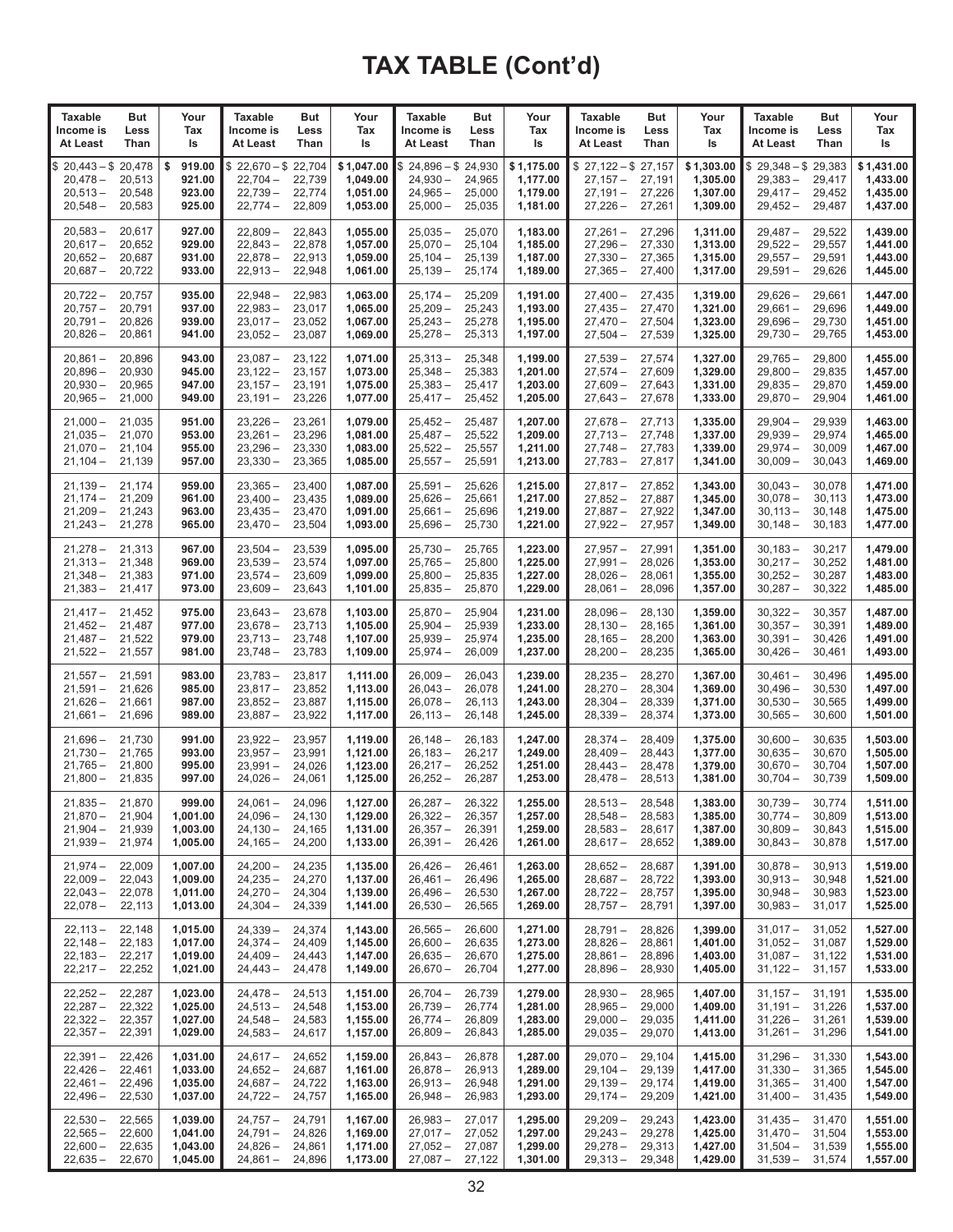| <b>Taxable</b>                                                   | But                                  | Your                                           | Taxable                                                      | But                                  | Your                                           | <b>Taxable</b>                                                                   | But                        | Your                                           | <b>Taxable</b>                                                | But                                  | Your                                           | Taxable                                                                  | But                        | Your                                           |
|------------------------------------------------------------------|--------------------------------------|------------------------------------------------|--------------------------------------------------------------|--------------------------------------|------------------------------------------------|----------------------------------------------------------------------------------|----------------------------|------------------------------------------------|---------------------------------------------------------------|--------------------------------------|------------------------------------------------|--------------------------------------------------------------------------|----------------------------|------------------------------------------------|
| Income is                                                        | Less                                 | Tax                                            | Income is                                                    | Less                                 | Tax                                            | Income is                                                                        | Less                       | Tax                                            | Income is                                                     | Less                                 | Tax                                            | Income is                                                                | Less                       | Tax                                            |
| At Least                                                         | Than                                 | ls                                             | At Least                                                     | Than                                 | ls                                             | At Least                                                                         | Than                       | ls                                             | At Least                                                      | Than                                 | ls                                             | At Least                                                                 | Than                       | ls                                             |
| $31,574 - $31,609$<br>\$<br>$31,609-$<br>$31,643 -$<br>$31,678-$ | 31,643<br>31,678<br>31,713           | \$1,559.00<br>1,561.00<br>1,563.00<br>1,565.00 | $$33,800 - $33,835$<br>$33,835 -$<br>$33,870-$<br>$33,904 -$ | 33,870<br>33,904<br>33,939           | \$1,687.00<br>1,689.00<br>1,691.00<br>1,693.00 | $$36,026 - $36,061$<br>$36,061 -$<br>$36,096 -$<br>$36,130 -$                    | 36,096<br>36,130<br>36,165 | \$1,815.00<br>1,817.00<br>1,819.00<br>1,821.00 | $$38,252 - $38,287$<br>$38,287 -$<br>$38,322 -$<br>$38,357 -$ | 38,322<br>38,357<br>38,391           | \$1,943.00<br>1,945.00<br>1,947.00<br>1,949.00 | $$40,478 - $40,513$<br>$40,513-$<br>$40,548-$<br>$40,583-$               | 40,548<br>40,583<br>40,617 | \$2,071.00<br>2,073.00<br>2,075.00<br>2,077.00 |
| $31,713 -$                                                       | 31,748                               | 1,567.00                                       | $33,939 -$                                                   | 33,974                               | 1,695.00                                       | $36,165 -$                                                                       | 36,200                     | 1,823.00                                       | $38,391 -$                                                    | 38,426                               | 1,951.00                                       | $40,617-$                                                                | 40,652                     | 2,079.00                                       |
| $31,748 -$                                                       | 31,783                               | 1,569.00                                       | $33,974-$                                                    | 34,009                               | 1,697.00                                       | $36,200 -$                                                                       | 36,235                     | 1,825.00                                       | $38,426 -$                                                    | 38,461                               | 1,953.00                                       | $40,652 -$                                                               | 40,687                     | 2,081.00                                       |
| $31,783 -$                                                       | 31,817                               | 1,571.00                                       | $34,009-$                                                    | 34,043                               | 1,699.00                                       | $36,235 -$                                                                       | 36,270                     | 1,827.00                                       | $38,461 -$                                                    | 38,496                               | 1,955.00                                       | $40,687-$                                                                | 40,722                     | 2,083.00                                       |
| $31,817 -$                                                       | 31,852                               | 1,573.00                                       | $34,043-$                                                    | 34,078                               | 1,701.00                                       | $36,270 -$                                                                       | 36,304                     | 1,829.00                                       | $38,496 -$                                                    | 38,530                               | 1,957.00                                       | $40,722 -$                                                               | 40,757                     | 2,085.00                                       |
| $31,852 -$                                                       | 31,887                               | 1,575.00                                       | $34,078-$                                                    | 34,113                               | 1.703.00                                       | $36,304 -$                                                                       | 36,339                     | 1,831.00                                       | $38,530 -$                                                    | 38,565                               | 1,959.00                                       | $40,757-$                                                                | 40,791                     | 2,087.00                                       |
| $31,887 -$                                                       | 31,922                               | 1,577.00                                       | $34,113 -$                                                   | 34,148                               | 1,705.00                                       | $36,339 -$                                                                       | 36,374                     | 1,833.00                                       | $38,565 -$                                                    | 38.600                               | 1.961.00                                       | $40,791 -$                                                               | 40,826                     | 2,089.00                                       |
| $31,922 -$                                                       | 31,957                               | 1,579.00                                       | $34,148-$                                                    | 34,183                               | 1,707.00                                       | $36.374 -$                                                                       | 36,409                     | 1,835.00                                       | $38,600 -$                                                    | 38,635                               | 1,963.00                                       | $40,826 -$                                                               | 40,861                     | 2,091.00                                       |
| $31,957 -$                                                       | 31,991                               | 1,581.00                                       | $34,183 -$                                                   | 34,217                               | 1,709.00                                       | $36,409-$                                                                        | 36,443                     | 1,837.00                                       | $38,635 -$                                                    | 38,670                               | 1,965.00                                       | $40,861 -$                                                               | 40,896                     | 2,093.00                                       |
| $31,991 -$                                                       | 32,026                               | 1,583.00                                       | $34,217-$                                                    | 34,252                               | 1,711.00                                       | $36,443 -$                                                                       | 36,478                     | 1,839.00                                       | $38,670 -$                                                    | 38,704                               | 1,967.00                                       | $40,896-$                                                                | 40,930                     | 2,095.00                                       |
| $32,026 -$                                                       | 32,061                               | 1,585.00                                       | $34,252 -$                                                   | 34,287                               | 1,713.00                                       | $36,478-$                                                                        | 36,513                     | 1,841.00                                       | $38,704 -$                                                    | 38,739                               | 1,969.00                                       | $40,930 -$                                                               | 40,965                     | 2,097.00                                       |
| $32,061 -$                                                       | 32,096                               | 1,587.00                                       | $34,287 -$                                                   | 34,322                               | 1,715.00                                       | $36,513 -$                                                                       | 36,548                     | 1,843.00                                       | $38,739-$                                                     | 38,774                               | 1,971.00                                       | $40,965 -$                                                               | 41,000                     | 2,099.00                                       |
| $32,096-$                                                        | 32,130                               | 1,589.00                                       | $34,322 -$                                                   | 34,357                               | 1,717.00                                       | $36,548-$                                                                        | 36,583                     | 1,845.00                                       | $38,774-$                                                     | 38,809                               | 1,973.00                                       | $41,000 -$                                                               | 41,035                     | 2,101.00                                       |
| $32,130 -$                                                       | 32,165                               | 1,591.00                                       | $34,357 -$                                                   | 34,391                               | 1,719.00                                       | $36,583 -$                                                                       | 36,617                     | 1,847.00                                       | $38,809 -$                                                    | 38,843                               | 1,975.00                                       | $41,035-$                                                                | 41,070                     | 2,103.00                                       |
| $32,165 -$                                                       | 32,200                               | 1,593.00                                       | $34,391 -$                                                   | 34,426                               | 1,721.00                                       | $36,617-$                                                                        | 36,652                     | 1,849.00                                       | $38,843 -$                                                    | 38,878                               | 1,977.00                                       | $41,070-$                                                                | 41,104                     | 2,105.00                                       |
| $32,200 -$                                                       | 32,235                               | 1,595.00                                       | $34,426 -$                                                   | 34,461                               | 1,723.00                                       | $36,652 -$                                                                       | 36,687                     | 1,851.00                                       | $38,878-$                                                     | 38,913                               | 1,979.00                                       | $41,104-$                                                                | 41,139                     | 2,107.00                                       |
| $32,235 -$                                                       | 32,270                               | 1,597.00                                       | $34,461 -$                                                   | 34,496                               | 1,725.00                                       | $36.687 -$                                                                       | 36,722                     | 1,853.00                                       | $38,913 -$                                                    | 38,948                               | 1,981.00                                       | $41,139-$                                                                | 41,174                     | 2,109.00                                       |
| $32,270 -$                                                       | 32,304                               | 1,599.00                                       | $34,496-$                                                    | 34,530                               | 1,727.00                                       | $36,722 -$                                                                       | 36,757                     | 1,855.00                                       | $38,948 -$                                                    | 38,983                               | 1,983.00                                       | $41,174-$                                                                | 41,209                     | 2,111.00                                       |
| $32,304 -$                                                       | 32,339                               | 1,601.00                                       | $34,530 -$                                                   | 34,565                               | 1,729.00                                       | $36,757 -$                                                                       | 36,791                     | 1.857.00                                       | $38,983 -$                                                    | 39,017                               | 1,985.00                                       | $41,209-$                                                                | 41,243                     | 2,113.00                                       |
| $32.339 -$                                                       | 32,374                               | 1,603.00                                       | $34,565 -$                                                   | 34,600                               | 1,731.00                                       | $36,791 -$                                                                       | 36,826                     | 1,859.00                                       | $39,017 -$                                                    | 39,052                               | 1,987.00                                       | $41,243-$                                                                | 41.278                     | 2,115.00                                       |
| $32,374-$                                                        | 32,409                               | 1,605.00                                       | $34,600 -$                                                   | 34,635                               | 1,733.00                                       | $36,826 -$                                                                       | 36,861                     | 1,861.00                                       | $39,052 -$                                                    | 39,087                               | 1,989.00                                       | $41,278-$                                                                | 41,313                     | 2,117.00                                       |
| $32,409-$                                                        | 32,443                               | 1,607.00                                       | $34,635 -$                                                   | 34,670                               | 1,735.00                                       | $36,861 -$                                                                       | 36,896                     | 1,863.00                                       | $39,087 -$                                                    | 39.122                               | 1,991.00                                       | $41.313 -$                                                               | 41,348                     | 2,119.00                                       |
| $32,443 -$                                                       | 32,478                               | 1,609.00                                       | $34,670-$                                                    | 34,704                               | 1,737.00                                       | $36,896-$                                                                        | 36,930                     | 1,865.00                                       | $39,122 -$                                                    | 39,157                               | 1,993.00                                       | $41,348 -$                                                               | 41,383                     | 2,121.00                                       |
| $32,478-$                                                        | 32,513                               | 1,611.00                                       | $34,704-$                                                    | 34,739                               | 1,739.00                                       | $36,930 -$                                                                       | 36,965                     | 1,867.00                                       | $39,157 -$                                                    | 39,191                               | 1,995.00                                       | $41,383 -$                                                               | 41,417                     | 2,123.00                                       |
| $32,513-$                                                        | 32,548                               | 1,613.00                                       | $34,739-$                                                    | 34,774                               | 1,741.00                                       | $36,965 -$                                                                       | 37,000                     | 1,869.00                                       | 39,191 –                                                      | 39,226                               | 1,997.00                                       | $41,417-$                                                                | 41,452                     | 2,125.00                                       |
| $32,548 -$                                                       | 32,583                               | 1,615.00                                       | $34,774-$                                                    | 34,809                               | 1,743.00                                       | $37,000 -$                                                                       | 37,035                     | 1,871.00                                       | $39,226 -$                                                    | 39,261                               | 1,999.00                                       | $41,452 -$                                                               | 41,487                     | 2,127.00                                       |
| $32,583-$                                                        | 32,617                               | 1,617.00                                       | $34,809-$                                                    | 34,843                               | 1,745.00                                       | $37,035 -$                                                                       | 37,070                     | 1,873.00                                       | $39,261 -$                                                    | 39,296                               | 2,001.00                                       | $41,487 -$                                                               | 41,522                     | 2,129.00                                       |
| $32,617-$                                                        | 32,652                               | 1,619.00                                       | $34,843 -$                                                   | 34,878                               | 1,747.00                                       | $37,070 -$                                                                       | 37,104                     | 1,875.00                                       | $39,296 -$                                                    | 39,330                               | 2,003.00                                       | $41,522 -$                                                               | 41,557                     | 2,131.00                                       |
| $32,652-$                                                        | 32,687                               | 1,621.00                                       | $34,878-$                                                    | 34,913                               | 1,749.00                                       | $37,104-$                                                                        | 37,139                     | 1,877.00                                       | $39,330 -$                                                    | 39,365                               | 2,005.00                                       | $41,557-$                                                                | 41,591                     | 2,133.00                                       |
| $32,687-$                                                        | 32,722                               | 1,623.00                                       | $34,913 -$                                                   | 34,948                               | 1,751.00                                       | $37,139-$                                                                        | 37,174                     | 1,879.00                                       | $39,365 -$                                                    | 39,400                               | 2,007.00                                       | $41,591 -$                                                               | 41,626                     | 2,135.00                                       |
| $32,722 -$                                                       | 32,757                               | 1,625.00                                       | $34,948 -$                                                   | 34,983                               | 1,753.00                                       | $37,174-$                                                                        | 37,209                     | 1,881.00                                       | $39,400 -$                                                    | 39,435                               | 2,009.00                                       | $41,626-$                                                                | 41,661                     | 2,137.00                                       |
| $32,757 -$                                                       | 32,791                               | 1,627.00                                       | $34,983 -$                                                   | 35,017                               | 1,755.00                                       | $37,209-$                                                                        | 37,243                     | 1,883.00                                       | $39,435 -$                                                    | 39,470                               | 2,011.00                                       | $41,661 -$                                                               | 41,696                     | 2,139.00                                       |
| $32,791 -$                                                       | 32,826                               | 1,629.00                                       | $35,017-$                                                    | 35,052                               | 1,757.00                                       | $37,243 -$                                                                       | 37,278                     | 1,885.00                                       | $39,470-$                                                     | 39,504                               | 2,013.00                                       | $41,696-$                                                                | 41,730                     | 2,141.00                                       |
| $32,826 -$                                                       | 32,861                               | 1.631.00                                       | $35,052 -$                                                   | 35,087                               | 1,759.00                                       | $37,278-$                                                                        | 37,313                     | 1,887.00                                       | $39,504 -$                                                    | 39,539                               | 2,015.00                                       | $41,730 -$                                                               | 41,765                     | 2,143.00                                       |
| $32,861 -$                                                       | 32,896                               | 1,633.00                                       | $35,087 -$                                                   | 35,122                               | 1,761.00                                       | $37,313 -$                                                                       | 37,348                     | 1,889.00                                       | $39,539-$                                                     | 39,574                               | 2,017.00                                       | $41,765 -$                                                               | 41,800                     | 2,145.00                                       |
| $32,896-$                                                        | 32,930                               | 1,635.00                                       | $35,122 -$                                                   | 35,157                               | 1,763.00                                       | $37,348 -$                                                                       | 37,383                     | 1,891.00                                       | $39,574 -$                                                    | 39,609                               | 2,019.00                                       | $41,800 -$                                                               | 41,835                     | 2,147.00                                       |
| $32,930 -$                                                       | 32,965                               | 1,637.00                                       | $35,157-$                                                    | 35,191                               | 1,765.00                                       | $37,383 -$                                                                       | 37,417                     | 1,893.00                                       | $39,609 -$                                                    | 39,643                               | 2,021.00                                       | $41,835 -$                                                               | 41,870                     | 2,149.00                                       |
| $32,965 -$                                                       | 33,000                               | 1,639.00                                       | $35,191 -$                                                   | 35,226                               | 1,767.00                                       | $37,417 - 37,452$                                                                |                            | 1,895.00                                       | $39,643-$                                                     | 39,678                               | 2,023.00                                       | $41,870-$                                                                | 41,904                     | 2,151.00                                       |
| $33,000 -$                                                       | 33,035                               | 1,641.00                                       | $35,226 -$                                                   | 35,261                               | 1,769.00                                       | $37,452 - 37,487$                                                                |                            | 1,897.00                                       | $39,678-$                                                     | 39,713                               | 2,025.00                                       | $41,904-$                                                                | 41,939                     | 2,153.00                                       |
| $33,035 -$                                                       | 33,070                               | 1,643.00                                       | $35,261 -$                                                   | 35,296                               | 1,771.00                                       | $37,487 - 37,522$                                                                |                            | 1,899.00                                       | $39,713 -$                                                    | 39,748                               | 2,027.00                                       | $41,939-$                                                                | 41,974                     | 2,155.00                                       |
| $33,070-$                                                        | 33,104                               | 1,645.00                                       | $35,296-$                                                    | 35,330                               | 1,773.00                                       | $37,522 - 37,557$                                                                |                            | 1,901.00                                       | $39,748 -$                                                    | 39,783                               | 2,029.00                                       | $41,974-$                                                                | 42,009                     | 2,157.00                                       |
| $33,104-$<br>$33,139-$<br>$33,174-$<br>$33,209-$                 | 33,139<br>33,174<br>33,209<br>33,243 | 1,647.00<br>1,649.00<br>1,651.00<br>1,653.00   | $35,330 -$<br>$35,365 -$<br>$35,400 -$<br>$35,435 -$         | 35,365<br>35,400<br>35,435<br>35,470 | 1,775.00<br>1,777.00<br>1,779.00<br>1,781.00   | $37,557 - 37,591$<br>$37,591 - 37,626$<br>$37,626 - 37,661$<br>$37,661 - 37,696$ |                            | 1.903.00<br>1,905.00<br>1.907.00<br>1,909.00   | $39,783 -$<br>$39,817 -$<br>$39,852 -$<br>$39,887 -$          | 39,817<br>39,852<br>39,887<br>39,922 | 2,031.00<br>2,033.00<br>2,035.00<br>2,037.00   | $42,009-$<br>$42,043 - 42,078$<br>$42,078 - 42,113$<br>42,113 —          | 42,043<br>42,148           | 2,159.00<br>2,161.00<br>2,163.00<br>2,165.00   |
| $33,243-$<br>$33,278-$<br>$33,313 -$<br>$33,348 -$               | 33,278<br>33,313<br>33,348<br>33,383 | 1,655.00<br>1,657.00<br>1,659.00<br>1,661.00   | $35,470 -$<br>$35,504-$<br>$35,539-$<br>$35,574-$            | 35,504<br>35,539<br>35,574<br>35,609 | 1,783.00<br>1,785.00<br>1,787.00<br>1,789.00   | $37,696 -$<br>$37,730 - 37,765$<br>$37,765 - 37,800$<br>$37,800 -$               | 37,730<br>37,835           | 1,911.00<br>1,913.00<br>1,915.00<br>1,917.00   | $39,922 -$<br>$39,957 -$<br>$39,991 -$<br>$40,026 -$          | 39,957<br>39,991<br>40,026<br>40,061 | 2,039.00<br>2,041.00<br>2,043.00<br>2,045.00   | $42,148 - 42,183$<br>$42,183 - 42,217$<br>$42,217-$<br>$42,252 -$        | 42,252<br>42,287           | 2,167.00<br>2,169.00<br>2,171.00<br>2,173.00   |
| $33,383 -$<br>$33,417-$<br>$33,452 -$<br>$33,487-$               | 33,417<br>33,452<br>33,487<br>33,522 | 1,663.00<br>1,665.00<br>1,667.00<br>1,669.00   | $35,609-$<br>$35,643 -$<br>$35,678-$<br>$35,713-$            | 35,643<br>35,678<br>35,713<br>35,748 | 1,791.00<br>1,793.00<br>1,795.00<br>1,797.00   | $37,835 - 37,870$<br>$37,870 - 37,904$<br>$37,904 - 37,939$<br>$37,939-$         | 37,974                     | 1,919.00<br>1,921.00<br>1,923.00<br>1,925.00   | $40,061 -$<br>$40,096-$<br>$40,130-$<br>$40,165 -$            | 40,096<br>40,130<br>40,165<br>40,200 | 2,047.00<br>2,049.00<br>2,051.00<br>2,053.00   | $42,287-$<br>$42,322 -$<br>$42,357 - 42,391$<br>$42,391 -$               | 42,322<br>42,357<br>42,426 | 2,175.00<br>2,177.00<br>2,179.00<br>2,181.00   |
| $33,522 -$<br>$33,557 -$<br>$33,591 -$<br>$33,626 -$             | 33,557<br>33,591<br>33,626<br>33,661 | 1,671.00<br>1,673.00<br>1,675.00<br>1,677.00   | $35,748 -$<br>$35,783-$<br>$35,817 -$<br>$35,852 -$          | 35,783<br>35,817<br>35,852<br>35,887 | 1,799.00<br>1,801.00<br>1,803.00<br>1,805.00   | $37,974-$<br>$38,009-$<br>$38,043 - 38,078$<br>$38,078-$                         | 38,009<br>38,043<br>38,113 | 1,927.00<br>1,929.00<br>1,931.00<br>1,933.00   | $40,200 -$<br>$40,235-$<br>$40,270 -$<br>$40,304-$            | 40,235<br>40,270<br>40,304<br>40,339 | 2,055.00<br>2,057.00<br>2,059.00<br>2,061.00   | 42,426 –<br>$42,461-$<br>$42,496 - 42,530$<br>$42,530 - 42,565$          | 42,461<br>42,496           | 2,183.00<br>2,185.00<br>2,187.00<br>2,189.00   |
| $33,661-$<br>$33,696-$<br>$33,730 -$<br>$33,765 -$               | 33,696<br>33,730<br>33,765<br>33,800 | 1,679.00<br>1,681.00<br>1,683.00<br>1,685.00   | $35,887 -$<br>$35,922 -$<br>$35,957 -$<br>$35,991 -$         | 35,922<br>35,957<br>35,991<br>36,026 | 1,807.00<br>1,809.00<br>1,811.00<br>1,813.00   | $38,113 - 38,148$<br>$38,148 - 38,183$<br>$38,183 - 38,217$<br>$38,217 -$        | 38,252                     | 1,935.00<br>1,937.00<br>1,939.00<br>1,941.00   | $40,339-$<br>$40,374-$<br>$40,409-$<br>$40,443-$              | 40,374<br>40,409<br>40,443<br>40,478 | 2,063.00<br>2,065.00<br>2,067.00<br>2,069.00   | $42,565 - 42,600$<br>$42,600 - 42,635$<br>$42,635 - 42,670$<br>$42,670-$ | 42,704                     | 2,191.00<br>2,193.00<br>2,195.00<br>2,197.00   |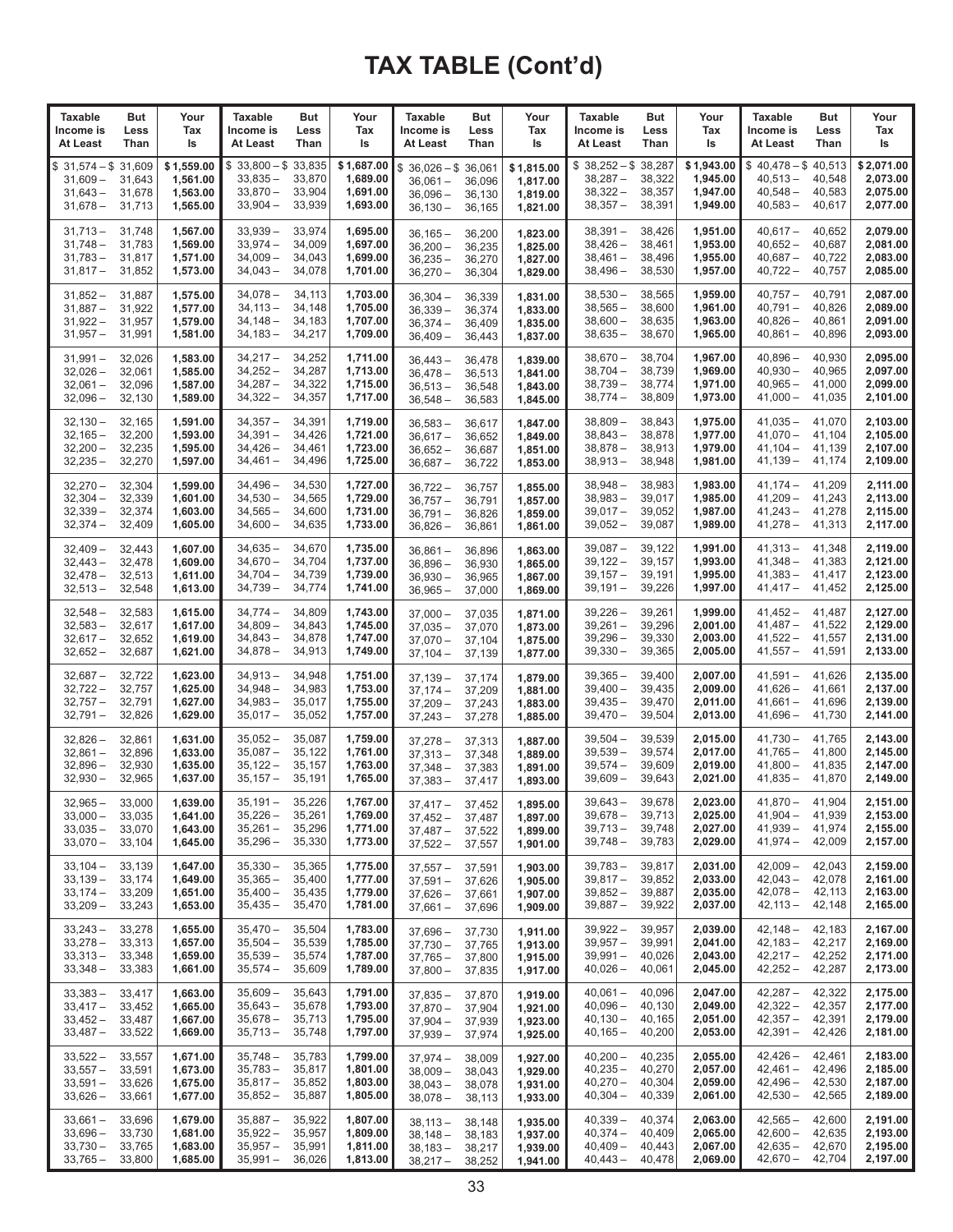| Taxable                                                         | But                                  | Your                                           | Taxable                                                                 | But                                  | Your                                           | Taxable                                                                        | But                        | Your                                           | <b>Taxable</b>                                                    | But                                  | Your                                           | <b>Taxable</b>                                             | <b>But</b>                           | Your                                           |
|-----------------------------------------------------------------|--------------------------------------|------------------------------------------------|-------------------------------------------------------------------------|--------------------------------------|------------------------------------------------|--------------------------------------------------------------------------------|----------------------------|------------------------------------------------|-------------------------------------------------------------------|--------------------------------------|------------------------------------------------|------------------------------------------------------------|--------------------------------------|------------------------------------------------|
| Income is                                                       | Less                                 | Tax                                            | Income is                                                               | Less                                 | Tax                                            | Income is                                                                      | Less                       | Tax                                            | Income is                                                         | Less                                 | Tax                                            | Income is                                                  | Less                                 | Tax                                            |
| At Least                                                        | Than                                 | ls                                             | At Least                                                                | Than                                 | ls                                             | At Least                                                                       | Than                       | ls                                             | At Least                                                          | Than                                 | ls                                             | At Least                                                   | Than                                 | ls                                             |
| $42,704 - $42,739$<br>\$<br>$42,739-$<br>$42,774-$<br>$42,809-$ | 42,774<br>42,809<br>42,843           | \$2,199.00<br>2,201.00<br>2,203.00<br>2,205.00 | $$44,930 - $44,965$<br>$44,965 -$<br>$45,000 -$<br>$45,035-$            | 45,000<br>45,035<br>45,070           | \$2,327.00<br>2,329.00<br>2,331.00<br>2,333.00 | $$47,157 - $47,191$<br>47,191 —<br>$47,226 - 47,261$<br>$47,261 - 47,296$      | 47,226                     | \$2,455.00<br>2,457.00<br>2,459.00<br>2,461.00 | $$49,383 - $49,417$<br>$49,417-$<br>$49,452 -$<br>$49,487-$       | 49,452<br>49,487<br>49,522           | \$2,583.00<br>2,585.00<br>2,587.00<br>2,589.00 | $$51,609 - $51,643$<br>$51,643-$<br>$51,678-$<br>$51,713-$ | 51,678<br>51,713<br>51,748           | \$2,711.00<br>2,713.00<br>2,715.00<br>2,717.00 |
| $42,843-$                                                       | 42,878                               | 2,207.00                                       | $45,070-$                                                               | 45,104                               | 2,335.00                                       | 47,296 –                                                                       | 47,330                     | 2,463.00                                       | 49,522 –                                                          | 49,557                               | 2,591.00                                       | $51,748-$                                                  | 51,783                               | 2,719.00                                       |
| $42,878-$                                                       | 42,913                               | 2,209.00                                       | $45,104-$                                                               | 45,139                               | 2,337.00                                       | $47,330 -$                                                                     | 47,365                     | 2,465.00                                       | $49,557-$                                                         | 49,591                               | 2,593.00                                       | $51,783-$                                                  | 51,817                               | 2,721.00                                       |
| $42,913-$                                                       | 42,948                               | 2,211.00                                       | $45,139-$                                                               | 45,174                               | 2,339.00                                       | $47,365 -$                                                                     | 47,400                     | 2,467.00                                       | $49,591 -$                                                        | 49.626                               | 2,595.00                                       | $51,817 -$                                                 | 51,852                               | 2,723.00                                       |
| $42,948 -$                                                      | 42,983                               | 2,213.00                                       | $45,174-$                                                               | 45,209                               | 2,341.00                                       | 47,400 -                                                                       | 47,435                     | 2,469.00                                       | 49,626 -                                                          | 49,661                               | 2,597.00                                       | $51,852 -$                                                 | 51,887                               | 2,725.00                                       |
| $42.983 -$                                                      | 43,017                               | 2,215.00                                       | $45,209-$                                                               | 45,243                               | 2,343.00                                       | $47,435-$                                                                      | 47,470                     | 2.471.00                                       | $49,661 -$                                                        | 49,696                               | 2.599.00                                       | $51,887-$                                                  | 51,922                               | 2,727.00                                       |
| $43,017-$                                                       | 43,052                               | 2,217.00                                       | $45,243-$                                                               | 45,278                               | 2,345.00                                       | 47,470 —                                                                       | 47,504                     | 2,473.00                                       | $49,696-$                                                         | 49,730                               | 2,601.00                                       | $51,922 -$                                                 | 51,957                               | 2,729.00                                       |
| $43,052-$                                                       | 43,087                               | 2,219.00                                       | $45,278-$                                                               | 45,313                               | 2,347.00                                       | $47,504-$                                                                      | 47,539                     | 2.475.00                                       | $49,730 -$                                                        | 49,765                               | 2,603.00                                       | $51,957 -$                                                 | 51,991                               | 2.731.00                                       |
| $43,087-$                                                       | 43,122                               | 2,221.00                                       | $45,313-$                                                               | 45,348                               | 2,349.00                                       | 47,539 —                                                                       | 47,574                     | 2,477.00                                       | $49,765-$                                                         | 49,800                               | 2,605.00                                       | $51,991 -$                                                 | 52,026                               | 2,733.00                                       |
| $43,122-$                                                       | 43,157                               | 2,223.00                                       | $45,348 -$                                                              | 45,383                               | 2,351.00                                       | 47,574 –                                                                       | 47,609                     | 2,479.00                                       | $49,800 -$                                                        | 49,835                               | 2,607.00                                       | $52,026-$                                                  | 52,061                               | 2,735.00                                       |
| $43,157-$                                                       | 43,191                               | 2,225.00                                       | $45,383 -$                                                              | 45,417                               | 2,353.00                                       | 47,609 —                                                                       | 47,643                     | 2,481.00                                       | $49,835 -$                                                        | 49,870                               | 2,609.00                                       | $52,061 -$                                                 | 52,096                               | 2,737.00                                       |
| $43,191 -$                                                      | 43,226                               | 2,227.00                                       | $45,417-$                                                               | 45,452                               | 2,355.00                                       | 47,643 –                                                                       | 47,678                     | 2,483.00                                       | $49,870 -$                                                        | 49,904                               | 2,611.00                                       | $52,096-$                                                  | 52,130                               | 2,739.00                                       |
| $43,226 -$                                                      | 43,261                               | 2,229.00                                       | $45,452 -$                                                              | 45,487                               | 2,357.00                                       | 47,678 –                                                                       | 47,713                     | 2,485.00                                       | $49,904 -$                                                        | 49,939                               | 2,613.00                                       | $52,130 -$                                                 | 52,165                               | 2,741.00                                       |
| $43,261 -$                                                      | 43,296                               | 2,231.00                                       | $45,487-$                                                               | 45,522                               | 2,359.00                                       | 47,713 –                                                                       | 47,748                     | 2,487.00                                       | 49,939 -                                                          | 49,974                               | 2,615.00                                       | $52,165-$                                                  | 52,200                               | 2,743.00                                       |
| $43,296-$                                                       | 43,330                               | 2.233.00                                       | $45,522 -$                                                              | 45.557                               | 2,361.00                                       | $47,748-$                                                                      | 47,783                     | 2,489.00                                       | $49,974-$                                                         | 50,009                               | 2,617.00                                       | $52,200 -$                                                 | 52,235                               | 2,745.00                                       |
| $43,330 -$                                                      | 43,365                               | 2,235.00                                       | $45,557-$                                                               | 45,591                               | 2,363.00                                       | 47,783 –                                                                       | 47,817                     | 2,491.00                                       | $50,009-$                                                         | 50,043                               | 2,619.00                                       | $52,235 -$                                                 | 52,270                               | 2,747.00                                       |
| $43,365 -$                                                      | 43,400                               | 2,237.00                                       | $45,591 -$                                                              | 45,626                               | 2,365.00                                       | 47,817 –                                                                       | 47,852                     | 2,493.00                                       | $50,043 -$                                                        | 50,078                               | 2,621.00                                       | $52,270-$                                                  | 52,304                               | 2,749.00                                       |
| $43,400 -$                                                      | 43,435                               | 2,239.00                                       | $45,626-$                                                               | 45,661                               | 2,367.00                                       | $47,852-$                                                                      | 47,887                     | 2,495.00                                       | $50,078-$                                                         | 50,113                               | 2,623.00                                       | $52,304-$                                                  | 52,339                               | 2,751.00                                       |
| $43,435-$                                                       | 43,470                               | 2,241.00                                       | $45,661 -$                                                              | 45,696                               | 2,369.00                                       | $47,887 -$                                                                     | 47,922                     | 2.497.00                                       | $50,113-$                                                         | 50,148                               | 2,625.00                                       | $52,339-$                                                  | 52,374                               | 2,753.00                                       |
| $43.470 -$                                                      | 43,504                               | 2,243.00                                       | $45,696-$                                                               | 45,730                               | 2,371.00                                       | 47,922 –                                                                       | 47,957                     | 2,499.00                                       | $50,148-$                                                         | 50,183                               | 2,627.00                                       | $52,374-$                                                  | 52,409                               | 2,755.00                                       |
| $43,504-$                                                       | 43,539                               | 2,245.00                                       | $45,730 -$                                                              | 45,765                               | 2,373.00                                       | 47,957 –                                                                       | 47,991                     | 2,501.00                                       | $50,183 -$                                                        | 50,217                               | 2,629.00                                       | $52,409-$                                                  | 52,443                               | 2,757.00                                       |
| $43,539-$                                                       | 43,574                               | 2,247.00                                       | $45,765-$                                                               | 45,800                               | 2,375.00                                       | 47,991 -                                                                       | 48,026                     | 2,503.00                                       | $50,217-$                                                         | 50,252                               | 2,631.00                                       | $52,443-$                                                  | 52,478                               | 2,759.00                                       |
| $43,574-$                                                       | 43,609                               | 2,249.00                                       | $45,800 -$                                                              | 45,835                               | 2,377.00                                       | $48,026-$                                                                      | 48,061                     | 2,505.00                                       | $50,252 -$                                                        | 50,287                               | 2,633.00                                       | $52,478-$                                                  | 52,513                               | 2,761.00                                       |
| $43,609-$                                                       | 43,643                               | 2,251.00                                       | $45,835-$                                                               | 45,870                               | 2,379.00                                       | $48,061 -$                                                                     | 48,096                     | 2,507.00                                       | $50,287-$                                                         | 50,322                               | 2,635.00                                       | $52,513 -$                                                 | 52,548                               | 2,763.00                                       |
| $43,643-$                                                       | 43,678                               | 2,253.00                                       | $45,870-$                                                               | 45,904                               | 2,381.00                                       | 48,096 –                                                                       | 48,130                     | 2,509.00                                       | 50,322 –                                                          | 50,357                               | 2,637.00                                       | $52,548 -$                                                 | 52,583                               | 2,765.00                                       |
| $43,678-$                                                       | 43,713                               | 2,255.00                                       | $45,904 -$                                                              | 45,939                               | 2,383.00                                       | $48,130-$                                                                      | 48,165                     | 2,511.00                                       | $50,357-$                                                         | 50,391                               | 2,639.00                                       | $52,583 -$                                                 | 52,617                               | 2,767.00                                       |
| $43,713-$                                                       | 43,748                               | 2,257.00                                       | $45,939-$                                                               | 45,974                               | 2,385.00                                       | $48,165 -$                                                                     | 48,200                     | 2,513.00                                       | $50,391 -$                                                        | 50,426                               | 2,641.00                                       | $52,617-$                                                  | 52,652                               | 2,769.00                                       |
| $43,748-$                                                       | 43,783                               | 2,259.00                                       | $45,974-$                                                               | 46,009                               | 2,387.00                                       | $48,200 -$                                                                     | 48,235                     | 2,515.00                                       | $50,426-$                                                         | 50,461                               | 2,643.00                                       | $52,652-$                                                  | 52,687                               | 2,771.00                                       |
| $43,783-$                                                       | 43,817                               | 2,261.00                                       | $46,009-$                                                               | 46,043                               | 2,389.00                                       | $48,235 -$                                                                     | 48,270                     | 2,517.00                                       | $50,461 -$                                                        | 50,496                               | 2,645.00                                       | $52,687-$                                                  | 52,722                               | 2,773.00                                       |
| $43,817-$                                                       | 43,852                               | 2,263.00                                       | $46,043 -$                                                              | 46,078                               | 2,391.00                                       | $48,270 -$                                                                     | 48,304                     | 2,519.00                                       | $50,496-$                                                         | 50,530                               | 2,647.00                                       | $52,722 -$                                                 | 52,757                               | 2,775.00                                       |
| $43,852-$                                                       | 43,887                               | 2,265.00                                       | $46,078-$                                                               | 46,113                               | 2,393.00                                       | $48,304-$                                                                      | 48,339                     | 2,521.00                                       | $50,530 -$                                                        | 50,565                               | 2,649.00                                       | $52,757-$                                                  | 52,791                               | 2,777.00                                       |
| $43,887-$                                                       | 43,922                               | 2,267.00                                       | 46,113 -                                                                | 46,148                               | 2,395.00                                       | 48,339 -                                                                       | 48,374                     | 2,523.00                                       | $50,565 -$                                                        | 50,600                               | 2,651.00                                       | $52,791-$                                                  | 52,826                               | 2,779.00                                       |
| $43,922 -$                                                      | 43,957                               | 2,269.00                                       | $46,148-$                                                               | 46,183                               | 2,397.00                                       | $48,374-$                                                                      | 48,409                     | 2,525.00                                       | $50,600 -$                                                        | 50,635                               | 2,653.00                                       | $52,826 -$                                                 | 52,861                               | 2,781.00                                       |
| $43,957 -$                                                      | 43,991                               | 2,271.00                                       | $46,183-$                                                               | 46,217                               | 2,399.00                                       | $48,409-$                                                                      | 48,443                     | 2,527.00                                       | $50,635 -$                                                        | 50.670                               | 2,655.00                                       | $52,861 -$                                                 | 52,896                               | 2,783.00                                       |
| $43,991 -$                                                      | 44,026                               | 2,273.00                                       | $46,217-$                                                               | 46,252                               | 2,401.00                                       | $48,443-$                                                                      | 48,478                     | 2,529.00                                       | $50,670-$                                                         | 50,704                               | 2,657.00                                       | $52,896-$                                                  | 52,930                               | 2,785.00                                       |
| $44,026 -$                                                      | 44,061                               | 2,275.00                                       | $46,252 -$                                                              | 46,287                               | 2,403.00                                       | 48,478 –                                                                       | 48,513                     | 2,531.00                                       | $50,704-$                                                         | 50,739                               | 2,659.00                                       | $52,930 -$                                                 | 52,965                               | 2,787.00                                       |
| $44,061 -$                                                      | 44,096                               | 2,277.00                                       | $46,287-$                                                               | 46,322                               | 2,405.00                                       | $48,513-$                                                                      | 48,548                     | 2,533.00                                       | $50,739-$                                                         | 50,774                               | 2,661.00                                       | $52,965 -$                                                 | 53,000                               | 2,789.00                                       |
| 44,096 —<br>$44,130-$<br>$44,165-$<br>$44,200 -$                | 44,130<br>44,165<br>44,200<br>44,235 | 2,279.00<br>2,281.00<br>2,283.00<br>2,285.00   | $46,322 - 46,357$<br>$46,357 -$<br>$46,391 -$<br>$46,426-$              | 46,391<br>46,426<br>46,461           | 2,407.00<br>2,409.00<br>2,411.00<br>2,413.00   | $48,548 - 48,583$<br>48,583 –<br>48,617 –<br>48,652 –                          | 48,617<br>48,652<br>48,687 | 2,535.00<br>2,537.00<br>2,539.00<br>2,541.00   | 50,774 —<br>$50,809-$<br>$50,843-$<br>$50,878-$                   | 50,809<br>50,843<br>50,878<br>50,913 | 2,663.00<br>2,665.00<br>2,667.00<br>2,669.00   | $53,000-$<br>$53,035 -$<br>$53,070-$<br>$53,104-$          | 53,035<br>53,070<br>53,104<br>53,139 | 2,791.00<br>2,793.00<br>2,795.00<br>2,797.00   |
| 44,235 –                                                        | 44,270                               | 2,287.00                                       | 46,461 –                                                                | 46,496                               | 2,415.00                                       | 48,687 - 48,722                                                                |                            | 2,543.00                                       | $50,913 -$                                                        | 50,948                               | 2,671.00                                       | $53,139-$                                                  | 53,174                               | 2,799.00                                       |
| $44,270-$                                                       | 44,304                               | 2,289.00                                       | $46.496 -$                                                              | 46,530                               | 2,417.00                                       | $48,722 - 48,757$                                                              |                            | 2,545.00                                       | $50,948-$                                                         | 50,983                               | 2,673.00                                       | $53,174-$                                                  | 53,209                               | 2,801.00                                       |
| $44,304-$                                                       | 44,339                               | 2,291.00                                       | $46.530 -$                                                              | 46,565                               | 2,419.00                                       | $48.757 - 48.791$                                                              |                            | 2,547.00                                       | $50,983 -$                                                        | 51,017                               | 2,675.00                                       | $53,209-$                                                  | 53,243                               | 2,803.00                                       |
| $44,339-$                                                       | 44,374                               | 2,293.00                                       | $46,565 -$                                                              | 46,600                               | 2,421.00                                       | 48,791 - 48,826                                                                |                            | 2,549.00                                       | $51,017 -$                                                        | 51,052                               | 2,677.00                                       | $53,243-$                                                  | 53,278                               | 2,805.00                                       |
| $44.374 -$<br>$44,409-$<br>$44.443 -$<br>44,478 –               | 44,409<br>44,443<br>44,478<br>44,513 | 2,295.00<br>2,297.00<br>2,299.00<br>2,301.00   | $46,600 -$<br>$46,635 -$<br>$46,670-$<br>$46,704-$                      | 46,635<br>46,670<br>46.704<br>46,739 | 2,423.00<br>2,425.00<br>2,427.00<br>2,429.00   | $48,826 -$<br>$48,861 - 48,896$<br>$48,896 - 48,930$<br>48,930 - 48,965        | 48,861                     | 2,551.00<br>2,553.00<br>2,555.00<br>2,557.00   | $51,052 -$<br>$51,087 -$<br>$51,122 -$<br>$51,157 - 51,191$       | 51,087<br>51,122<br>51,157           | 2,679.00<br>2,681.00<br>2,683.00<br>2,685.00   | 53,278 –<br>$53,313-$<br>$53,348-$<br>$53,383-$            | 53,313<br>53,348<br>53,383<br>53,417 | 2,807.00<br>2,809.00<br>2,811.00<br>2,813.00   |
| $44,513-$<br>$44,548-$<br>$44,583-$<br>$44,617-$                | 44,548<br>44,583<br>44,617<br>44,652 | 2,303.00<br>2,305.00<br>2,307.00<br>2,309.00   | $46,739-$<br>$46,774-$<br>$46,809-$<br>$46,843-$                        | 46.774<br>46,809<br>46,843<br>46,878 | 2,431.00<br>2,433.00<br>2,435.00<br>2,437.00   | $48.965 -$<br>$49,000 - 49,035$<br>$49,035 - 49,070$<br>49,070 - 49,104        | 49,000                     | 2,559.00<br>2,561.00<br>2,563.00<br>2,565.00   | $51,191 - 51,226$<br>$51,226 - 51,261$<br>$51,261 -$<br>$51,296-$ | 51,296<br>51,330                     | 2,687.00<br>2,689.00<br>2,691.00<br>2,693.00   | $53,417-$<br>$53,452-$<br>$53,487-$<br>$53,522 -$          | 53,452<br>53,487<br>53,522<br>53,557 | 2,815.00<br>2,817.00<br>2,819.00<br>2,821.00   |
| $44,652-$                                                       | 44,687                               | 2,311.00                                       | $46,878-$                                                               | 46,913                               | 2,439.00                                       | $49,104 - 49,139$                                                              |                            | 2,567.00                                       | $51,330 -$                                                        | 51,365                               | 2,695.00                                       | $53,557 -$                                                 | 53,591                               | 2,823.00                                       |
| $44,687-$                                                       | 44,722                               | 2,313.00                                       | $46,913-$                                                               | 46,948                               | 2,441.00                                       | $49,139 - 49,174$                                                              |                            | 2,569.00                                       | $51,365 -$                                                        | 51,400                               | 2,697.00                                       | $53,591 -$                                                 | 53,626                               | 2,825.00                                       |
| 44,722 –                                                        | 44,757                               | 2,315.00                                       | $46,948-$                                                               | 46,983                               | 2,443.00                                       | $49,174 - 49,209$                                                              |                            | 2,571.00                                       | $51,400 -$                                                        | 51,435                               | 2,699.00                                       | $53,626-$                                                  | 53,661                               | 2,827.00                                       |
| $44,757-$                                                       | 44,791                               | 2,317.00                                       | $46,983-$                                                               | 47,017                               | 2,445.00                                       | $49,209 - 49,243$                                                              |                            | 2,573.00                                       | $51,435-$                                                         | 51,470                               | 2,701.00                                       | $53,661-$                                                  | 53,696                               | 2,829.00                                       |
| $44,791 -$<br>$44,826-$<br>44,861 –<br>44,896 –                 | 44,826<br>44,861<br>44,896<br>44,930 | 2,319.00<br>2,321.00<br>2,323.00<br>2,325.00   | 47,017 –<br>$47,052 - 47,087$<br>$47,087 - 47,122$<br>$47,122 - 47,157$ | 47,052                               | 2,447.00<br>2,449.00<br>2,451.00<br>2,453.00   | $49,243 - 49,278$<br>$49,278 - 49,313$<br>49,313 - 49,348<br>$49,348 - 49,383$ |                            | 2,575.00<br>2,577.00<br>2,579.00<br>2,581.00   | $51,470 -$<br>$51,504-$<br>$51,539-$<br>$51,574-$                 | 51,504<br>51,539<br>51,574<br>51,609 | 2,703.00<br>2,705.00<br>2,707.00<br>2,709.00   | $53,696-$<br>$53,730 -$<br>$53,765-$<br>$53,800 -$         | 53,730<br>53,765<br>53,800<br>53,835 | 2,831.00<br>2,833.00<br>2,835.00<br>2,837.00   |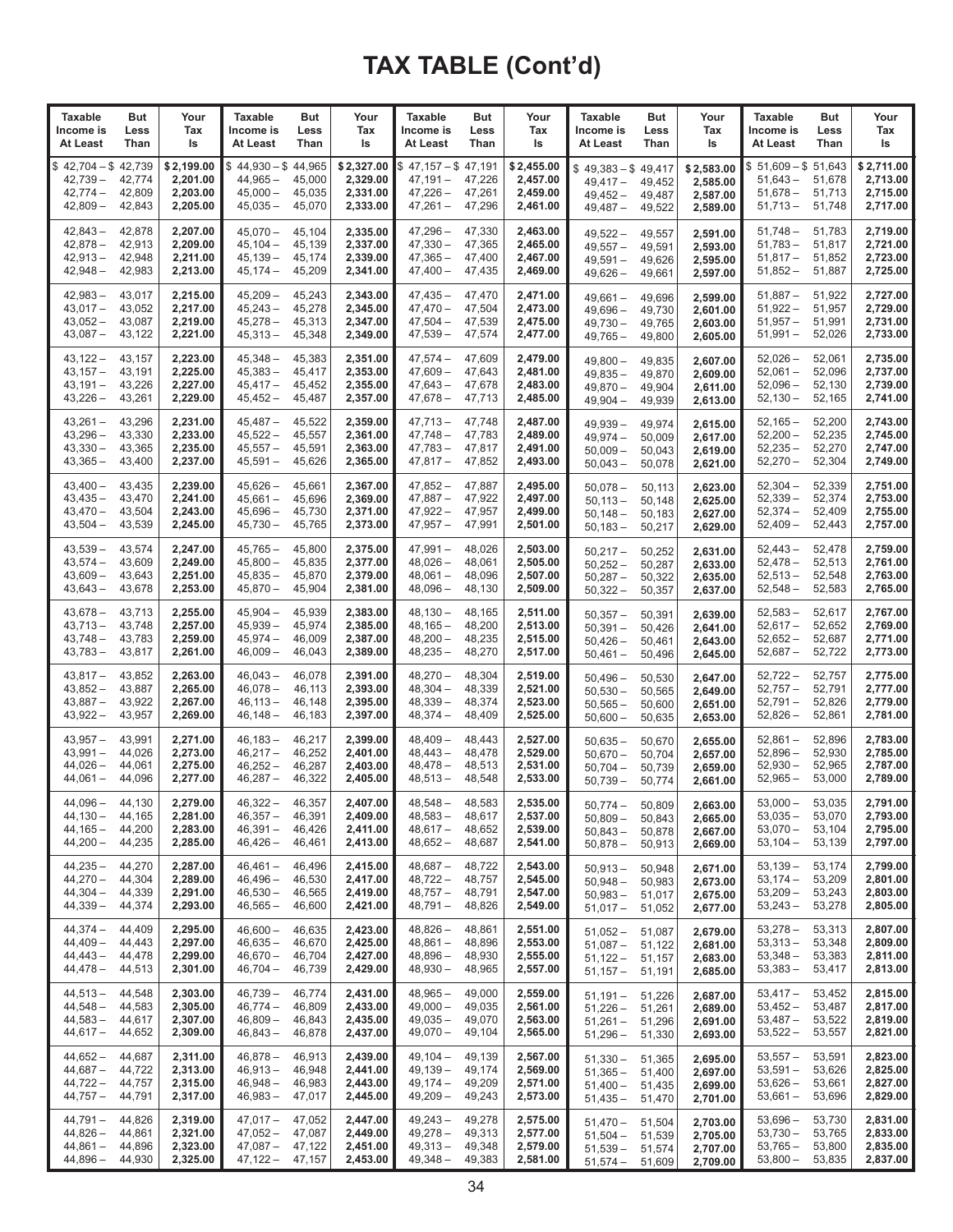| <b>Taxable</b>                                             | But                                  | Your                                           | <b>Taxable</b>                                            | <b>But</b>                           | Your                                           | <b>Taxable</b>                                               | <b>But</b>                           | Your                                           | <b>Taxable</b>                                                   | <b>But</b>                           | Your                                           | <b>Taxable</b>                                                  | <b>But</b>                           | Your                                           |
|------------------------------------------------------------|--------------------------------------|------------------------------------------------|-----------------------------------------------------------|--------------------------------------|------------------------------------------------|--------------------------------------------------------------|--------------------------------------|------------------------------------------------|------------------------------------------------------------------|--------------------------------------|------------------------------------------------|-----------------------------------------------------------------|--------------------------------------|------------------------------------------------|
| Income is                                                  | Less                                 | Tax                                            | Income is                                                 | Less                                 | Tax                                            | Income is                                                    | Less                                 | Tax                                            | Income is                                                        | Less                                 | Tax                                            | Income is                                                       | Less                                 | Tax                                            |
| At Least                                                   | Than                                 | ls                                             | At Least                                                  | Than                                 | ls                                             | At Least                                                     | Than                                 | ls                                             | At Least                                                         | Than                                 | ls                                             | At Least                                                        | Than                                 | ls                                             |
| $$53,835 - $53,870$<br>$53,870-$<br>$53,904-$<br>$53,939-$ | 53,904<br>53,939<br>53,974           | \$2,839.00<br>2,841.00<br>2,843.00<br>2,845.00 | $$56,061 - $56,096$<br>$56,096-$<br>$56,130-$<br>56,165 – | 56,130<br>56,165<br>56,200           | \$2,967.00<br>2,969.00<br>2,971.00<br>2,973.00 | $$58,287 - $58,322$<br>$58,322 -$<br>$58,357-$<br>$58,391 -$ | 58,357<br>58,391<br>58,426           | \$3,095.00<br>3,097.00<br>3,099.00<br>3,101.00 | $$60,513 - $60,548$<br>$60,548 -$<br>$60,583 -$<br>$60,617-$     | 60,583<br>60,617<br>60,652           | \$3,223.00<br>3,225.00<br>3,227.00<br>3,229.00 | $$62,739 - $62,774$<br>$62,774-$<br>$62,809-$<br>$62,843-$      | 62,809<br>62,843<br>62,878           | \$3,351.00<br>3,353.00<br>3,355.00<br>3,357.00 |
| $53,974-$                                                  | 54,009                               | 2,847.00                                       | $56,200 -$                                                | 56,235                               | 2,975.00                                       | $58,426-$                                                    | 58,461                               | 3,103.00                                       | $60,652 -$                                                       | 60,687                               | 3,231.00                                       | $62,878-$                                                       | 62,913                               | 3,359.00                                       |
| $54,009-$                                                  | 54,043                               | 2,849.00                                       | $56,235-$                                                 | 56,270                               | 2,977.00                                       | $58,461-$                                                    | 58,496                               | 3,105.00                                       | $60,687 -$                                                       | 60,722                               | 3,233.00                                       | $62,913-$                                                       | 62,948                               | 3,361.00                                       |
| $54,043-$                                                  | 54,078                               | 2,851.00                                       | $56,270-$                                                 | 56,304                               | 2,979.00                                       | $58,496-$                                                    | 58,530                               | 3,107.00                                       | $60,722 -$                                                       | 60,757                               | 3,235.00                                       | $62,948-$                                                       | 62,983                               | 3,363.00                                       |
| $54,078-$                                                  | 54,113                               | 2,853.00                                       | $56,304 -$                                                | 56,339                               | 2,981.00                                       | $58,530 -$                                                   | 58,565                               | 3,109.00                                       | $60,757-$                                                        | 60,791                               | 3,237.00                                       | $62,983 -$                                                      | 63,017                               | 3,365.00                                       |
| $54,113-$                                                  | 54,148                               | 2,855.00                                       | 56,339 –                                                  | 56,374                               | 2,983.00                                       | $58,565-$                                                    | 58,600                               | 3,111.00                                       | $60,791 -$                                                       | 60,826                               | 3.239.00                                       | $63,017-$                                                       | 63,052                               | 3,367.00                                       |
| $54,148-$                                                  | 54,183                               | 2,857.00                                       | $56,374-$                                                 | 56,409                               | 2,985.00                                       | $58,600 -$                                                   | 58,635                               | 3,113.00                                       | $60,826 -$                                                       | 60,861                               | 3,241.00                                       | $63,052-$                                                       | 63,087                               | 3,369.00                                       |
| $54,183-$                                                  | 54,217                               | 2,859.00                                       | $56,409-$                                                 | 56,443                               | 2,987.00                                       | $58,635-$                                                    | 58,670                               | 3,115.00                                       | $60,861 -$                                                       | 60,896                               | 3,243.00                                       | $63,087-$                                                       | 63,122                               | 3,371.00                                       |
| $54,217-$                                                  | 54,252                               | 2,861.00                                       | 56,443 –                                                  | 56,478                               | 2,989.00                                       | $58,670-$                                                    | 58,704                               | 3,117.00                                       | $60,896 -$                                                       | 60,930                               | 3,245.00                                       | $63,122-$                                                       | 63,157                               | 3,373.00                                       |
| $54,252-$                                                  | 54,287                               | 2,863.00                                       | $56,478-$                                                 | 56,513                               | 2,991.00                                       | $58,704-$                                                    | 58,739                               | 3,119.00                                       | $60,930 -$                                                       | 60,965                               | 3,247.00                                       | $63,157-$                                                       | 63,191                               | 3,375.00                                       |
| $54,287-$                                                  | 54,322                               | 2,865.00                                       | $56,513 -$                                                | 56,548                               | 2,993.00                                       | $58,739-$                                                    | 58,774                               | 3,121.00                                       | $60,965 -$                                                       | 61,000                               | 3,249.00                                       | $63,191-$                                                       | 63,226                               | 3,377.00                                       |
| $54,322 -$                                                 | 54,357                               | 2,867.00                                       | $56,548-$                                                 | 56,583                               | 2,995.00                                       | $58,774-$                                                    | 58,809                               | 3,123.00                                       | $61,000 -$                                                       | 61,035                               | 3,251.00                                       | 63,226 –                                                        | 63,261                               | 3,379.00                                       |
| $54,357-$                                                  | 54,391                               | 2,869.00                                       | $56,583 -$                                                | 56,617                               | 2,997.00                                       | $58,809-$                                                    | 58,843                               | 3,125.00                                       | $61,035 -$                                                       | 61,070                               | 3,253.00                                       | $63,261 -$                                                      | 63,296                               | 3,381.00                                       |
| $54,391 -$                                                 | 54,426                               | 2,871.00                                       | $56,617-$                                                 | 56,652                               | 2,999.00                                       | $58,843-$                                                    | 58.878                               | 3,127.00                                       | $61,070 -$                                                       | 61,104                               | 3.255.00                                       | $63,296-$                                                       | 63,330                               | 3,383.00                                       |
| $54,426-$                                                  | 54,461                               | 2,873.00                                       | $56,652 -$                                                | 56,687                               | 3,001.00                                       | $58,878-$                                                    | 58,913                               | 3,129.00                                       | $61,104 -$                                                       | 61,139                               | 3,257.00                                       | $63,330 -$                                                      | 63,365                               | 3,385.00                                       |
| $54,461 -$                                                 | 54,496                               | 2,875.00                                       | 56,687 –                                                  | 56,722                               | 3,003.00                                       | $58,913 -$                                                   | 58,948                               | 3,131.00                                       | $61,139-$                                                        | 61,174                               | 3,259.00                                       | $63,365 -$                                                      | 63,400                               | 3,387.00                                       |
| $54,496-$                                                  | 54,530                               | 2,877.00                                       | $56,722 -$                                                | 56,757                               | 3,005.00                                       | $58,948 -$                                                   | 58,983                               | 3,133.00                                       | $61,174-$                                                        | 61,209                               | 3,261.00                                       | $63.400 -$                                                      | 63,435                               | 3,389.00                                       |
| $54,530 -$                                                 | 54,565                               | 2,879.00                                       | 56,757 –                                                  | 56,791                               | 3,007.00                                       | $58,983 -$                                                   | 59.017                               | 3,135.00                                       | $61,209-$                                                        | 61,243                               | 3,263.00                                       | $63,435-$                                                       | 63,470                               | 3,391.00                                       |
| $54,565-$                                                  | 54,600                               | 2,881.00                                       | $56,791 -$                                                | 56,826                               | 3.009.00                                       | $59,017-$                                                    | 59,052                               | 3,137.00                                       | $61,243-$                                                        | 61,278                               | 3,265.00                                       | $63,470-$                                                       | 63,504                               | 3,393.00                                       |
| $54,600 -$                                                 | 54,635                               | 2,883.00                                       | $56,826 -$                                                | 56,861                               | 3,011.00                                       | $59.052 -$                                                   | 59,087                               | 3,139.00                                       | $61,278-$                                                        | 61,313                               | 3,267.00                                       | $63,504-$                                                       | 63,539                               | 3,395.00                                       |
| $54,635-$                                                  | 54,670                               | 2,885.00                                       | $56,861 -$                                                | 56,896                               | 3,013.00                                       | $59,087 -$                                                   | 59,122                               | 3,141.00                                       | $61,313 -$                                                       | 61,348                               | 3,269.00                                       | $63,539-$                                                       | 63,574                               | 3,397.00                                       |
| $54,670-$                                                  | 54,704                               | 2,887.00                                       | $56,896 -$                                                | 56,930                               | 3,015.00                                       | $59.122 -$                                                   | 59,157                               | 3,143.00                                       | $61,348 -$                                                       | 61,383                               | 3,271.00                                       | $63,574-$                                                       | 63,609                               | 3,399.00                                       |
| $54,704-$                                                  | 54,739                               | 2,889.00                                       | $56,930 -$                                                | 56,965                               | 3,017.00                                       | $59,157-$                                                    | 59,191                               | 3,145.00                                       | $61,383 -$                                                       | 61,417                               | 3,273.00                                       | $63,609-$                                                       | 63,643                               | 3,401.00                                       |
| $54,739-$                                                  | 54,774                               | 2,891.00                                       | 56,965 –                                                  | 57,000                               | 3,019.00                                       | $59,191 -$                                                   | 59,226                               | 3,147.00                                       | $61,417-$                                                        | 61,452                               | 3,275.00                                       | $63,643-$                                                       | 63,678                               | 3,403.00                                       |
| $54,774-$                                                  | 54,809                               | 2,893.00                                       | $57,000 -$                                                | 57,035                               | 3,021.00                                       | $59,226 -$                                                   | 59,261                               | 3,149.00                                       | $61,452-$                                                        | 61,487                               | 3,277.00                                       | 63,678 -                                                        | 63,713                               | 3,405.00                                       |
| $54,809-$                                                  | 54,843                               | 2,895.00                                       | $57,035 -$                                                | 57,070                               | 3,023.00                                       | $59,261 -$                                                   | 59,296                               | 3,151.00                                       | $61,487-$                                                        | 61,522                               | 3,279.00                                       | $63,713-$                                                       | 63,748                               | 3,407.00                                       |
| $54,843-$                                                  | 54,878                               | 2,897.00                                       | $57,070-$                                                 | 57,104                               | 3,025.00                                       | $59,296-$                                                    | 59,330                               | 3,153.00                                       | $61,522 -$                                                       | 61,557                               | 3,281.00                                       | $63,748-$                                                       | 63,783                               | 3,409.00                                       |
| $54,878-$                                                  | 54,913                               | 2,899.00                                       | $57,104-$                                                 | 57,139                               | 3,027.00                                       | $59,330 -$                                                   | 59,365                               | 3,155.00                                       | $61,557-$                                                        | 61,591                               | 3,283.00                                       | 63,783-                                                         | 63,817                               | 3,411.00                                       |
| $54,913-$                                                  | 54,948                               | 2,901.00                                       | $57,139-$                                                 | 57,174                               | 3,029.00                                       | $59,365 -$                                                   | 59,400                               | 3,157.00                                       | $61,591 -$                                                       | 61,626                               | 3,285.00                                       | $63,817-$                                                       | 63,852                               | 3,413.00                                       |
| $54,948-$                                                  | 54,983                               | 2,903.00                                       | $57,174-$                                                 | 57,209                               | 3,031.00                                       | $59,400 -$                                                   | 59,435                               | 3,159.00                                       | $61,626 -$                                                       | 61,661                               | 3,287.00                                       | $63,852-$                                                       | 63,887                               | 3,415.00                                       |
| $54,983-$                                                  | 55,017                               | 2,905.00                                       | $57,209-$                                                 | 57,243                               | 3,033.00                                       | $59,435 -$                                                   | 59,470                               | 3,161.00                                       | $61,661 -$                                                       | 61,696                               | 3,289.00                                       | $63,887-$                                                       | 63,922                               | 3,417.00                                       |
| $55,017-$                                                  | 55,052                               | 2,907.00                                       | $57,243-$                                                 | 57,278                               | 3,035.00                                       | $59,470-$                                                    | 59,504                               | 3,163.00                                       | $61,696 -$                                                       | 61,730                               | 3,291.00                                       | $63,922 -$                                                      | 63,957                               | 3,419.00                                       |
| $55,052-$                                                  | 55,087                               | 2,909.00                                       | $57,278-$                                                 | 57,313                               | 3,037.00                                       | $59,504 -$                                                   | 59,539                               | 3,165.00                                       | $61,730-$                                                        | 61,765                               | 3,293.00                                       | $63,957 -$                                                      | 63,991                               | 3,421.00                                       |
| $55,087-$                                                  | 55,122                               | 2,911.00                                       | $57,313 -$                                                | 57,348                               | 3,039.00                                       | $59,539-$                                                    | 59,574                               | 3,167.00                                       | $61,765 -$                                                       | 61,800                               | 3,295.00                                       | $63,991 -$                                                      | 64,026                               | 3,423.00                                       |
| $55,122 -$                                                 | 55,157                               | 2,913.00                                       | $57,348 -$                                                | 57,383                               | 3,041.00                                       | $59,574-$                                                    | 59,609                               | 3,169.00                                       | $61,800 -$                                                       | 61,835                               | 3,297.00                                       | $64,026-$                                                       | 64,061                               | 3,425.00                                       |
| $55,157-$                                                  | 55,191                               | 2,915.00                                       | $57,383 -$                                                | 57,417                               | 3,043.00                                       | $59.609 -$                                                   | 59,643                               | 3,171.00                                       | $61,835 -$                                                       | 61,870                               | 3,299.00                                       | $64,061 -$                                                      | 64,096                               | 3,427.00                                       |
| $55,191 -$                                                 | 55,226                               | 2,917.00                                       | $57,417-$                                                 | 57,452                               | 3,045.00                                       | $59,643 -$                                                   | 59,678                               | 3,173.00                                       | $61,870 -$                                                       | 61.904                               | 3,301.00                                       | $64.096 -$                                                      | 64,130                               | 3,429.00                                       |
| $55,226-$<br>$55,261 -$<br>$55,296-$<br>$55,330 -$         | 55,261<br>55,296<br>55,330<br>55,365 | 2,919.00<br>2,921.00<br>2,923.00<br>2,925.00   | $57,452-$<br>57,487 –<br>$57,522 -$<br>$57,557-$          | 57,487<br>57,522<br>57,557<br>57,591 | 3,047.00<br>3.049.00<br>3,051.00<br>3,053.00   | $59,678-$<br>$59,713 - 59,748$<br>$59,748-$<br>$59,783-$     | 59,713<br>59,783<br>59,817           | 3,175.00<br>3,177.00<br>3,179.00<br>3,181.00   | $61,904 - 61,939$<br>$61,939 - 61,974$<br>$61,974-$<br>$62,009-$ | 62,009<br>62,043                     | 3,303.00<br>3,305.00<br>3,307.00<br>3,309.00   | $64,130-$<br>64,165 —<br>$64,200 -$<br>$64,235 - 64,270$        | 64,165<br>64,200<br>64,235           | 3,431.00<br>3,433.00<br>3,435.00<br>3,437.00   |
| $55,365 -$                                                 | 55,400                               | 2,927.00                                       | $57,591 -$                                                | 57,626                               | 3,055.00                                       | $59,817-$                                                    | 59,852                               | 3,183.00                                       | $62,043-$                                                        | 62,078                               | 3,311.00                                       | 64,270 –                                                        | 64,304                               | 3,439.00                                       |
| $55,400 -$                                                 | 55,435                               | 2,929.00                                       | $57,626-$                                                 | 57,661                               | 3,057.00                                       | $59,852 -$                                                   | 59,887                               | 3,185.00                                       | $62,078-$                                                        | 62,113                               | 3,313.00                                       | 64,304 —                                                        | 64,339                               | 3,441.00                                       |
| $55,435-$                                                  | 55,470                               | 2,931.00                                       | $57,661-$                                                 | 57,696                               | 3,059.00                                       | $59,887-$                                                    | 59,922                               | 3,187.00                                       | $62,113-$                                                        | 62,148                               | 3,315.00                                       | $64,339-$                                                       | 64,374                               | 3,443.00                                       |
| $55,470-$                                                  | 55,504                               | 2,933.00                                       | 57,696 –                                                  | 57,730                               | 3,061.00                                       | $59,922 -$                                                   | 59,957                               | 3,189.00                                       | $62,148-$                                                        | 62,183                               | 3,317.00                                       | $64,374-$                                                       | 64,409                               | 3,445.00                                       |
| $55,504-$<br>$55,539-$<br>$55,574 - 55,609$<br>$55,609-$   | 55,539<br>55,574<br>55,643           | 2,935.00<br>2,937.00<br>2,939.00<br>2,941.00   | 57,730 -<br>$57,765-$<br>$57,800 -$<br>$57,835-$          | 57,765<br>57,800<br>57,835<br>57,870 | 3,063.00<br>3,065.00<br>3,067.00<br>3,069.00   | $59,957 -$<br>$59,991 -$<br>$60,026 -$<br>$60,061 -$         | 59,991<br>60,026<br>60,061<br>60,096 | 3,191.00<br>3,193.00<br>3,195.00<br>3,197.00   | $62,183-$<br>$62,217-$<br>$62,252-$<br>$62,287-$                 | 62,217<br>62,252<br>62,287<br>62,322 | 3,319.00<br>3,321.00<br>3,323.00<br>3,325.00   | 64.409 —<br>$64,443-$<br>64,478 –<br>$64,513-$                  | 64,443<br>64,478<br>64,513<br>64,548 | 3,447.00<br>3,449.00<br>3,451.00<br>3,453.00   |
| $55,643-$<br>$55,678-$<br>$55,713 -$<br>$55,748-$          | 55,678<br>55,713<br>55,748<br>55,783 | 2,943.00<br>2,945.00<br>2,947.00<br>2,949.00   | $57,870-$<br>$57,904-$<br>$57,939-$<br>$57,974-$          | 57,904<br>57,939<br>57,974<br>58,009 | 3,071.00<br>3,073.00<br>3,075.00<br>3,077.00   | $60,096-$<br>$60,130 -$<br>$60,165 -$<br>$60,200 -$          | 60,130<br>60,165<br>60,200<br>60,235 | 3,199.00<br>3,201.00<br>3,203.00<br>3,205.00   | $62,322 -$<br>$62,357-$<br>$62,391 -$<br>$62,426-$               | 62,357<br>62,391<br>62,426<br>62,461 | 3,327.00<br>3,329.00<br>3,331.00<br>3,333.00   | 64,548 –<br>$64,583 - 64,617$<br>$64,617 - 64,652$<br>$64,652-$ | 64,583<br>64,687                     | 3,455.00<br>3,457.00<br>3,459.00<br>3,461.00   |
| $55,783-$<br>$55,817-$<br>$55,852 -$<br>$55,887-$          | 55,817<br>55,852<br>55,887<br>55,922 | 2,951.00<br>2,953.00<br>2,955.00<br>2,957.00   | $58,009-$<br>$58,043-$<br>$58,078-$<br>$58,113-$          | 58,043<br>58,078<br>58,113<br>58,148 | 3,079.00<br>3,081.00<br>3,083.00<br>3,085.00   | $60,235 -$<br>$60,270 -$<br>$60,304-$<br>$60,339-$           | 60,270<br>60,304<br>60,339<br>60,374 | 3,207.00<br>3,209.00<br>3,211.00<br>3,213.00   | $62,461-$<br>$62,496-$<br>$62,530 -$<br>$62,565 -$               | 62,496<br>62,530<br>62,565<br>62,600 | 3,335.00<br>3,337.00<br>3,339.00<br>3,341.00   | 64,687 –<br>$64,722 -$<br>64,757 —<br>64,791 - 64,826           | 64,722<br>64,757<br>64,791           | 3,463.00<br>3,465.00<br>3,467.00<br>3,469.00   |
| $55,922 -$                                                 | 55,957                               | 2,959.00                                       | $58,148-$                                                 | 58,183                               | 3,087.00                                       | $60,374-$                                                    | 60,409                               | 3,215.00                                       | $62,600 -$                                                       | 62,635                               | 3,343.00                                       | $64,826 - 64,861$                                               |                                      | 3,471.00                                       |
| $55,957 -$                                                 | 55,991                               | 2,961.00                                       | $58,183-$                                                 | 58,217                               | 3,089.00                                       | $60,409-$                                                    | 60,443                               | 3,217.00                                       | $62,635 -$                                                       | 62,670                               | 3,345.00                                       | $64,861 - 64,896$                                               |                                      | 3,473.00                                       |
| $55,991 -$                                                 | 56,026                               | 2,963.00                                       | $58,217-$                                                 | 58,252                               | 3,091.00                                       | $60,443-$                                                    | 60,478                               | 3,219.00                                       | $62,670-$                                                        | 62,704                               | 3,347.00                                       | $64.896 - 64.930$                                               |                                      | 3,475.00                                       |
| $56,026-$                                                  | 56,061                               | 2,965.00                                       | $58,252 -$                                                | 58,287                               | 3,093.00                                       | $60,478-$                                                    | 60,513                               | 3,221.00                                       | $62,704-$                                                        | 62,739                               | 3,349.00                                       | $64,930 - 64,965$                                               |                                      | 3,477.00                                       |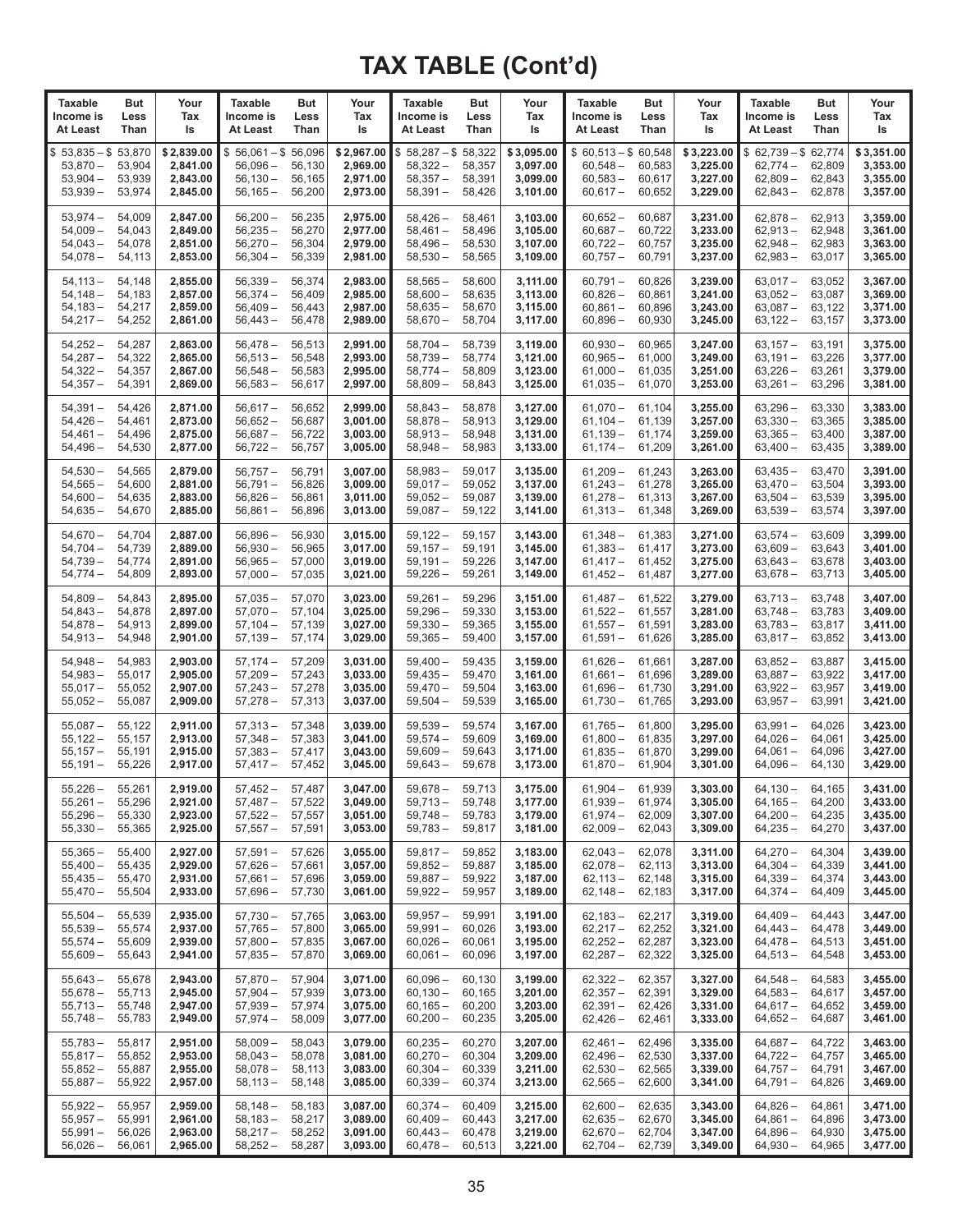| <b>Taxable</b>                                                           | But                                  | Your                                           | <b>Taxable</b>                                              | But                                  | Your                                           | <b>Taxable</b>                                                                                                                                                                   | <b>But</b>                 | Your                                           | <b>Taxable</b>                                               | But                                  | Your                                           | <b>Taxable</b>                                                               | But                                  | Your                                           |
|--------------------------------------------------------------------------|--------------------------------------|------------------------------------------------|-------------------------------------------------------------|--------------------------------------|------------------------------------------------|----------------------------------------------------------------------------------------------------------------------------------------------------------------------------------|----------------------------|------------------------------------------------|--------------------------------------------------------------|--------------------------------------|------------------------------------------------|------------------------------------------------------------------------------|--------------------------------------|------------------------------------------------|
| Income is                                                                | Less                                 | Tax                                            | Income is                                                   | Less                                 | Tax                                            | Income is                                                                                                                                                                        | Less                       | Tax                                            | Income is                                                    | Less                                 | Tax                                            | Income is                                                                    | Less                                 | Tax                                            |
| At Least                                                                 | Than                                 | ls                                             | At Least                                                    | Than                                 | ls                                             | At Least                                                                                                                                                                         | Than                       | ls                                             | At Least                                                     | Than                                 | ls                                             | At Least                                                                     | Than                                 | ls                                             |
| $$64,965 - $65,000$<br>$65,000 -$<br>$65,035 -$<br>$65,070-$             | 65,035<br>65,070<br>65,104           | \$3,479.00<br>3,481.00<br>3,483.00<br>3,485.00 | $$67,191 - $67,226$<br>$67,226 -$<br>$67,261 -$<br>67,296 - | 67,261<br>67,296<br>67,330           | \$3,607.00<br>3,609.00<br>3,611.00<br>3,613.00 | $$69,417 - $69,452$<br>$69,452 -$<br>$69,487-$<br>$69,522 -$                                                                                                                     | 69,487<br>69,522<br>69,557 | \$3,735.00<br>3,737.00<br>3,739.00<br>3,741.00 | $$71,643 - $71,678$<br>$71,678-$<br>$71.713 -$<br>$71,748-$  | 71,713<br>71,748<br>71,783           | \$3,863.00<br>3,865.00<br>3,867.00<br>3,869.00 | $$73,870 - $73,904$<br>$73,904 -$<br>$73,939-$<br>$73,974-$                  | 73,939<br>73,974<br>74,009           | \$3,991.00<br>3,993.00<br>3,995.00<br>3,997.00 |
| $65,104 -$                                                               | 65,139                               | 3,487.00                                       | $67,330 -$                                                  | 67,365                               | 3,615.00                                       | $69,557-$                                                                                                                                                                        | 69,591                     | 3,743.00                                       | $71,783-$                                                    | 71,817                               | 3,871.00                                       | $74,009-$                                                                    | 74,043                               | 3,999.00                                       |
| $65,139-$                                                                | 65,174                               | 3,489.00                                       | $67,365 -$                                                  | 67,400                               | 3,617.00                                       | $69,591 -$                                                                                                                                                                       | 69,626                     | 3,745.00                                       | $71,817 -$                                                   | 71,852                               | 3,873.00                                       | $74,043 -$                                                                   | 74,078                               | 4,001.00                                       |
| $65,174-$                                                                | 65,209                               | 3,491.00                                       | $67,400 -$                                                  | 67,435                               | 3,619.00                                       | $69,626 -$                                                                                                                                                                       | 69,661                     | 3,747.00                                       | $71,852 -$                                                   | 71,887                               | 3,875.00                                       | $74,078-$                                                                    | 74,113                               | 4,003.00                                       |
| $65,209-$                                                                | 65,243                               | 3,493.00                                       | $67,435-$                                                   | 67,470                               | 3,621.00                                       | $69,661 -$                                                                                                                                                                       | 69,696                     | 3,749.00                                       | $71,887-$                                                    | 71,922                               | 3,877.00                                       | $74, 113 -$                                                                  | 74,148                               | 4,005.00                                       |
| $65,243-$                                                                | 65,278                               | 3,495.00                                       | $67,470-$                                                   | 67,504                               | 3,623.00                                       | $69,696 -$                                                                                                                                                                       | 69,730                     | 3,751.00                                       | $71,922 -$                                                   | 71,957                               | 3,879.00                                       | $74,148-$                                                                    | 74.183                               | 4,007.00                                       |
| $65,278-$                                                                | 65,313                               | 3,497.00                                       | $67,504-$                                                   | 67,539                               | 3,625.00                                       | $69,730 -$                                                                                                                                                                       | 69,765                     | 3,753.00                                       | $71,957 -$                                                   | 71,991                               | 3,881.00                                       | $74,183-$                                                                    | 74,217                               | 4,009.00                                       |
| $65,313 -$                                                               | 65,348                               | 3,499.00                                       | $67,539-$                                                   | 67,574                               | 3,627.00                                       | $69,765-$                                                                                                                                                                        | 69,800                     | 3,755.00                                       | $71,991 -$                                                   | 72,026                               | 3,883.00                                       | $74,217-$                                                                    | 74,252                               | 4,011.00                                       |
| $65,348-$                                                                | 65,383                               | 3,501.00                                       | $67,574-$                                                   | 67,609                               | 3,629.00                                       | $69,800 -$                                                                                                                                                                       | 69,835                     | 3,757.00                                       | $72,026 -$                                                   | 72,061                               | 3,885.00                                       | $74,252 -$                                                                   | 74,287                               | 4,013.00                                       |
| $65,383 -$                                                               | 65,417                               | 3,503.00                                       | $67,609-$                                                   | 67,643                               | 3,631.00                                       | $69,835 -$                                                                                                                                                                       | 69,870                     | 3,759.00                                       | $72,061 -$                                                   | 72,096                               | 3,887.00                                       | 74,287 -                                                                     | 74,322                               | 4,015.00                                       |
| $65,417-$                                                                | 65,452                               | 3,505.00                                       | $67,643-$                                                   | 67,678                               | 3,633.00                                       | $69,870-$                                                                                                                                                                        | 69,904                     | 3,761.00                                       | $72,096-$                                                    | 72,130                               | 3,889.00                                       | $74,322 -$                                                                   | 74,357                               | 4,017.00                                       |
| $65,452-$                                                                | 65,487                               | 3,507.00                                       | $67,678-$                                                   | 67,713                               | 3,635.00                                       | $69,904 -$                                                                                                                                                                       | 69,939                     | 3,763.00                                       | $72,130 -$                                                   | 72,165                               | 3,891.00                                       | $74,357 -$                                                                   | 74,391                               | 4,019.00                                       |
| $65,487-$                                                                | 65,522                               | 3,509.00                                       | $67,713-$                                                   | 67,748                               | 3,637.00                                       | $69,939-$                                                                                                                                                                        | 69,974                     | 3,765.00                                       | $72,165 -$                                                   | 72,200                               | 3,893.00                                       | $74,391 -$                                                                   | 74,426                               | 4,021.00                                       |
| $65,522 -$                                                               | 65,557                               | 3,511.00                                       | $67,748-$                                                   | 67,783                               | 3,639.00                                       | $69,974-$                                                                                                                                                                        | 70,009                     | 3,767.00                                       | $72,200 -$                                                   | 72,235                               | 3,895.00                                       | 74,426 –                                                                     | 74,461                               | 4,023.00                                       |
| $65,557-$                                                                | 65,591                               | 3,513.00                                       | $67,783-$                                                   | 67,817                               | 3.641.00                                       | $70,009 -$                                                                                                                                                                       | 70,043                     | 3,769.00                                       | $72,235 -$                                                   | 72,270                               | 3,897.00                                       | $74,461 -$                                                                   | 74,496                               | 4,025.00                                       |
| $65,591 -$                                                               | 65,626                               | 3,515.00                                       | $67,817-$                                                   | 67,852                               | 3,643.00                                       | $70,043 -$                                                                                                                                                                       | 70,078                     | 3,771.00                                       | $72,270-$                                                    | 72,304                               | 3,899.00                                       | 74,496 -                                                                     | 74,530                               | 4,027.00                                       |
| $65,626 -$                                                               | 65,661                               | 3,517.00                                       | $67,852-$                                                   | 67,887                               | 3,645.00                                       | $70,078-$                                                                                                                                                                        | 70,113                     | 3,773.00                                       | $72,304 -$                                                   | 72,339                               | 3,901.00                                       | $74,530 -$                                                                   | 74,565                               | 4,029.00                                       |
| $65,661 -$                                                               | 65,696                               | 3,519.00                                       | $67,887-$                                                   | 67.922                               | 3,647.00                                       | $70,113 -$                                                                                                                                                                       | 70,148                     | 3,775.00                                       | $72,339-$                                                    | 72,374                               | 3,903.00                                       | $74,565 -$                                                                   | 74,600                               | 4,031.00                                       |
| $65,696-$                                                                | 65,730                               | 3,521.00                                       | $67,922 -$                                                  | 67,957                               | 3,649.00                                       | $70,148-$                                                                                                                                                                        | 70,183                     | 3,777.00                                       | $72,374-$                                                    | 72,409                               | 3,905.00                                       | $74,600 -$                                                                   | 74,635                               | 4,033.00                                       |
| $65,730-$                                                                | 65,765                               | 3,523.00                                       | $67,957 -$                                                  | 67,991                               | 3,651.00                                       | $70,183-$                                                                                                                                                                        | 70,217                     | 3,779.00                                       | $72,409-$                                                    | 72,443                               | 3,907.00                                       | $74,635-$                                                                    | 74,670                               | 4,035.00                                       |
| $65,765-$                                                                | 65,800                               | 3,525.00                                       | $67,991 -$                                                  | 68,026                               | 3,653.00                                       | $70,217-$                                                                                                                                                                        | 70,252                     | 3,781.00                                       | $72,443-$                                                    | 72,478                               | 3,909.00                                       | $74,670-$                                                                    | 74,704                               | 4,037.00                                       |
| $65,800 -$                                                               | 65.835                               | 3,527.00                                       | $68,026 -$                                                  | 68,061                               | 3,655.00                                       | $70,252 -$                                                                                                                                                                       | 70,287                     | 3,783.00                                       | $72,478-$                                                    | 72,513                               | 3,911.00                                       | 74,704 –                                                                     | 74,739                               | 4,039.00                                       |
| $65,835-$                                                                | 65,870                               | 3,529.00                                       | $68,061 -$                                                  | 68,096                               | 3,657.00                                       | $70,287-$                                                                                                                                                                        | 70,322                     | 3,785.00                                       | $72,513 -$                                                   | 72,548                               | 3,913.00                                       | $74,739-$                                                                    | 74,774                               | 4,041.00                                       |
| $65,870-$                                                                | 65,904                               | 3,531.00                                       | $68,096-$                                                   | 68,130                               | 3,659.00                                       | $70,322 -$                                                                                                                                                                       | 70,357                     | 3,787.00                                       | $72,548 -$                                                   | 72,583                               | 3,915.00                                       | $74,774-$                                                                    | 74,809                               | 4,043.00                                       |
| $65,904 -$                                                               | 65,939                               | 3,533.00                                       | $68,130-$                                                   | 68,165                               | 3,661.00                                       | $70,357 -$                                                                                                                                                                       | 70,391                     | 3,789.00                                       | $72,583 -$                                                   | 72,617                               | 3,917.00                                       | 74,809-                                                                      | 74,843                               | 4,045.00                                       |
| $65,939-$                                                                | 65,974                               | 3,535.00                                       | $68,165 -$                                                  | 68,200                               | 3,663.00                                       | $70,391 -$                                                                                                                                                                       | 70,426                     | 3,791.00                                       | $72,617-$                                                    | 72,652                               | 3,919.00                                       | $74,843 -$                                                                   | 74,878                               | 4,047.00                                       |
| $65,974-$                                                                | 66,009                               | 3,537.00                                       | $68,200 -$                                                  | 68,235                               | 3,665.00                                       | $70,426-$                                                                                                                                                                        | 70,461                     | 3,793.00                                       | $72,652-$                                                    | 72,687                               | 3,921.00                                       | 74,878-                                                                      | 74,913                               | 4,049.00                                       |
| $66,009 -$                                                               | 66,043                               | 3,539.00                                       | $68,235 -$                                                  | 68,270                               | 3,667.00                                       | $70,461 -$                                                                                                                                                                       | 70,496                     | 3,795.00                                       | $72,687-$                                                    | 72,722                               | 3,923.00                                       | $74,913 -$                                                                   | 74,948                               | 4,051.00                                       |
| $66,043 -$                                                               | 66,078                               | 3,541.00                                       | $68,270-$                                                   | 68,304                               | 3,669.00                                       | $70,496-$                                                                                                                                                                        | 70,530                     | 3,797.00                                       | $72,722 -$                                                   | 72,757                               | 3,925.00                                       | $74,948 -$                                                                   | 74,983                               | 4,053.00                                       |
| $66,078-$                                                                | 66,113                               | 3,543.00                                       | $68,304 -$                                                  | 68,339                               | 3,671.00                                       | $70,530 -$                                                                                                                                                                       | 70,565                     | 3,799.00                                       | $72,757-$                                                    | 72,791                               | 3,927.00                                       | 74,983-                                                                      | 75,017                               | 4,055.00                                       |
| $66, 113 -$                                                              | 66,148                               | 3,545.00                                       | $68,339-$                                                   | 68,374                               | 3,673.00                                       | $70,565 -$                                                                                                                                                                       | 70,600                     | 3,801.00                                       | $72,791-$                                                    | 72,826                               | 3,929.00                                       | $75,017 -$                                                                   | 75,052                               | 4,057.00                                       |
| $66,148-$                                                                | 66,183                               | 3,547.00                                       | $68,374-$                                                   | 68,409                               | 3,675.00                                       | $70,600 -$                                                                                                                                                                       | 70,635                     | 3,803.00                                       | $72,826 -$                                                   | 72,861                               | 3,931.00                                       | $75,052 -$                                                                   | 75,087                               | 4,059.00                                       |
| $66,183 -$                                                               | 66,217                               | 3,549.00                                       | $68,409-$                                                   | 68,443                               | 3,677.00                                       | $70,635 -$                                                                                                                                                                       | 70,670                     | 3,805.00                                       | $72,861 -$                                                   | 72,896                               | 3,933.00                                       | $75,087 -$                                                                   | 75,122                               | 4,061.00                                       |
| $66,217-$                                                                | 66,252                               | 3,551.00                                       | $68,443-$                                                   | 68,478                               | 3,679.00                                       | $70.670 -$                                                                                                                                                                       | 70,704                     | 3,807.00                                       | $72,896 -$                                                   | 72,930                               | 3,935.00                                       | $75,122 -$                                                                   | 75,157                               | 4,063.00                                       |
| $66,252-$                                                                | 66,287                               | 3,553.00                                       | $68,478-$                                                   | 68,513                               | 3,681.00                                       | $70,704 -$                                                                                                                                                                       | 70,739                     | 3,809.00                                       | $72,930 -$                                                   | 72,965                               | 3,937.00                                       | $75,157-$                                                                    | 75,191                               | 4,065.00                                       |
| $66,287-$                                                                | 66,322                               | 3,555.00                                       | $68,513 -$                                                  | 68,548                               | 3,683.00                                       | $70,739-$                                                                                                                                                                        | 70,774                     | 3,811.00                                       | $72,965 -$                                                   | 73,000                               | 3,939.00                                       | 75,191 –                                                                     | 75,226                               | 4,067.00                                       |
| $66,322 -$                                                               | 66,357                               | 3,557.00                                       | $68,548-$                                                   | 68,583                               | 3,685.00                                       | $70,774-$                                                                                                                                                                        | 70,809                     | 3,813.00                                       | $73,000 -$                                                   | 73,035                               | 3,941.00                                       | 75,226 –                                                                     | 75,261                               | 4,069.00                                       |
| 66,357<br>$66,391 -$<br>$66,426 -$<br>$66,461 -$                         | 66,391<br>66,426<br>66,461<br>66,496 | 3,559.00<br>3,561.00<br>3,563.00<br>3,565.00   | $68,583-$<br>$68,617-$<br>$68,652-$<br>$68,687-$            | 68,617<br>68,652<br>68,687<br>68,722 | 3,687.00<br>3,689.00<br>3,691.00<br>3,693.00   | 70,809<br>$70,843 - 70,878$<br>$70,878-$<br>$70,913 -$                                                                                                                           | 70,843<br>70,913<br>70,948 | 3,815.00<br>3,817.00<br>3,819.00<br>3,821.00   | 73,035 - 73,070<br>73,070 - 73,104<br>$73,104-$<br>$73,139-$ | 73,139<br>73,174                     | 3,943.00<br>3,945.00<br>3,947.00<br>3,949.00   | 75,261<br>75,296 –<br>$75,330 -$<br>$75,365 -$                               | 75,296<br>75,330<br>75,365<br>75,400 | 4,071.00<br>4,073.00<br>4,075.00<br>4,077.00   |
| $66,496-$<br>$66,530 -$<br>$66,565 -$<br>$66,600 -$                      | 66,530<br>66,565<br>66,600<br>66,635 | 3,567.00<br>3,569.00<br>3,571.00<br>3,573.00   | $68,722-$<br>$68,757-$<br>$68,791-$<br>$68,826 -$           | 68,757<br>68,791<br>68,826<br>68,861 | 3,695.00<br>3,697.00<br>3,699.00<br>3,701.00   | $70,948 -$<br>$70.983 - 71.017$<br>$71,017 - 71,052$<br>$71,052 - 71,087$                                                                                                        | 70,983                     | 3,823.00<br>3,825.00<br>3,827.00<br>3,829.00   | $73,174-$<br>$73,209-$<br>$73,243-$<br>$73,278-$             | 73,209<br>73,243<br>73,278<br>73,313 | 3,951.00<br>3,953.00<br>3,955.00<br>3,957.00   | 75,400 -<br>$75,435 - 75,470$<br>$75,470 - 75,504$<br>$75,504-$              | 75,435<br>75,539                     | 4,079.00<br>4,081.00<br>4,083.00<br>4,085.00   |
| $66,635 -$                                                               | 66,670                               | 3,575.00                                       | $68,861 -$                                                  | 68,896                               | 3,703.00                                       | $71,087 - 71,122$                                                                                                                                                                |                            | 3,831.00                                       | $73,313 -$                                                   | 73,348                               | 3,959.00                                       | 75,539 —                                                                     | 75,574                               | 4,087.00                                       |
| $66,670 -$                                                               | 66,704                               | 3,577.00                                       | $68,896-$                                                   | 68,930                               | 3,705.00                                       | $71,122 - 71,157$                                                                                                                                                                |                            | 3,833.00                                       | $73,348-$                                                    | 73,383                               | 3,961.00                                       | $75,574-$                                                                    | 75,609                               | 4,089.00                                       |
| $66,704-$                                                                | 66,739                               | 3,579.00                                       | $68,930 -$                                                  | 68,965                               | 3,707.00                                       | $71,157 - 71,191$                                                                                                                                                                |                            | 3,835.00                                       | $73,383 -$                                                   | 73,417                               | 3,963.00                                       | $75,609-$                                                                    | 75,643                               | 4,091.00                                       |
| $66,739-$                                                                | 66,774                               | 3,581.00                                       | $68,965 -$                                                  | 69,000                               | 3,709.00                                       | $71,191 - 71,226$                                                                                                                                                                |                            | 3,837.00                                       | $73,417-$                                                    | 73,452                               | 3,965.00                                       | $75,643 -$                                                                   | 75,678                               | 4,093.00                                       |
| $66,774-$<br>$66,809-$<br>$66,843 -$<br>$66,878-$                        | 66,809<br>66,843<br>66,878<br>66,913 | 3,583.00<br>3,585.00<br>3,587.00<br>3,589.00   | $69,000 -$<br>$69,035-$<br>$69,070-$<br>$69,104-$           | 69,035<br>69,070<br>69,104<br>69,139 | 3,711.00<br>3,713.00<br>3,715.00<br>3,717.00   | $71,226 - 71,261$<br>$71,261 - 71,296$<br>$71,296 - 71,330$<br>$71,330 - 71,365$                                                                                                 |                            | 3,839.00<br>3,841.00<br>3,843.00<br>3,845.00   | $73,452 -$<br>$73,487-$<br>$73,522 -$<br>$73,557-$           | 73,487<br>73,522<br>73,557<br>73,591 | 3,967.00<br>3,969.00<br>3,971.00<br>3,973.00   | 75,678 - 75,713<br>$75,713 - 75,748$<br>$75,748 - 75,783$<br>75,783 - 75,817 |                                      | 4,095.00<br>4,097.00<br>4,099.00<br>4,101.00   |
| 66,913 -<br>$66,948-$<br>66,983 –<br>$67,017 - 67,052$                   | 66,948<br>66,983<br>67,017           | 3,591.00<br>3,593.00<br>3,595.00<br>3,597.00   | 69,139 -<br>$69,174-$<br>$69,209-$<br>69,243 –              | 69,174<br>69,209<br>69,243<br>69,278 | 3,719.00<br>3,721.00<br>3,723.00<br>3,725.00   | $71,365 - 71,400$<br>$71,400 - 71,435$<br>$71,435 - 71,470$<br>$71,470 - 71,504$                                                                                                 |                            | 3,847.00<br>3,849.00<br>3,851.00<br>3,853.00   | $73,591 -$<br>$73,626-$<br>$73,661 -$<br>$73,696-$           | 73,626<br>73,661<br>73,696<br>73,730 | 3,975.00<br>3,977.00<br>3,979.00<br>3,981.00   | 75,817 - 75,852<br>$75,852 -$<br>75,887 –<br>75,922 - 75,957                 | 75,887<br>75,922                     | 4,103.00<br>4,105.00<br>4,107.00<br>4,109.00   |
| $67,052-$<br>$67,087 - 67,122$<br>$67,122 - 67,157$<br>$67,157 - 67,191$ | 67,087                               | 3,599.00<br>3,601.00<br>3,603.00<br>3,605.00   | $69,278-$<br>$69,313-$<br>$69,348 - 69,383$<br>69,383 –     | 69,313<br>69,348<br>69,417           | 3,727.00<br>3,729.00<br>3,731.00<br>3,733.00   | $71,504-$<br>$71,539 - 71,574$<br>$71,574 - 71,609$<br>71,609 - 71,643<br>Visit que unhaite et una tourisainte acu for experiente de text tobles en a que en line text estadista | 71,539                     | 3,855.00<br>3,857.00<br>3,859.00<br>3,861.00   | $73,730 -$<br>$73,765 -$<br>$73,800-$<br>$73,835 -$          | 73,765<br>73,800<br>73,835<br>73,870 | 3,983.00<br>3,985.00<br>3,987.00<br>3,989.00   | 75,957 –<br>75,991 —<br>76,026 - 76,061<br>76,061 - 76,096                   | 75,991<br>76,026                     | 4,111.00<br>4,113.00<br>4,115.00<br>4,117.00   |

Visit our website at **www.tax.virginia.gov.** for expanded tax tables and our online tax calculator.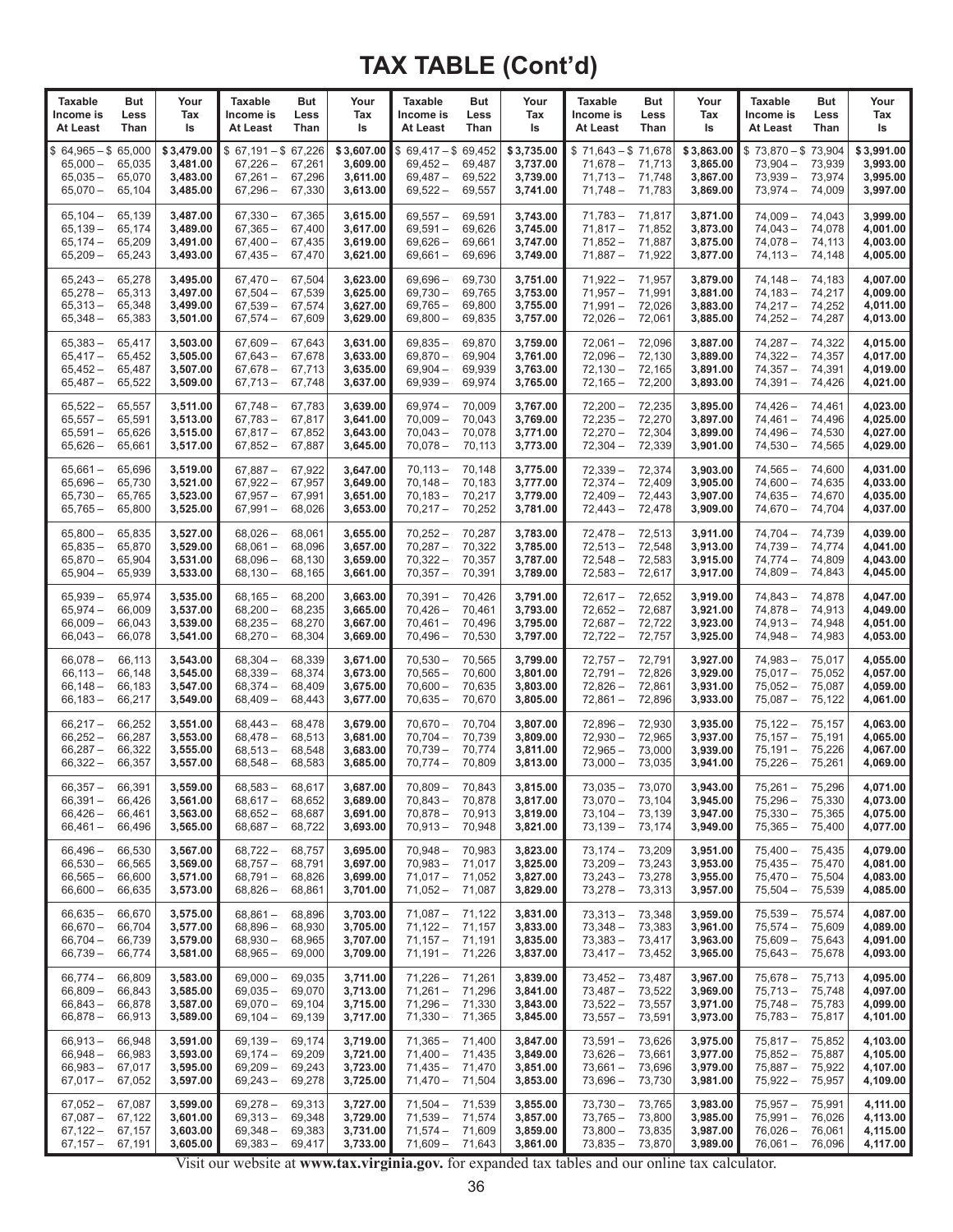#### **2011 Income Tax Return Mailing Addresses and Locality Codes**

You may mail your income tax return to your Commissioner of the Revenue at the address below or directly to the Department of Taxation at the addresses listed at the bottom of the next page.

#### **\* DENOTES DIRECTOR OF FINANCE** \*\* **DENOTES DIRECTOR, DEPARTMENT OF TAX ADMINISTRATION**

**Accomack County - 001** P.O. Box 186, Accomac, VA 23301-0186 757-787-5747

**Albemarle County \* - 003** Refund: P.O. Box 1498, Richmond, VA 23218-1498 Tax Due: P.O. Box 760, Richmond, VA 23218-0760 434-296-5851

**Alleghany County - 005** P.O. Box 300, Low Moor, VA 24457 540-863-6640

**Amelia County - 007** P.O. Box 269, Amelia, VA 23002 804-561-2158

**Amherst County - 009** P.O. Box 719, Amherst, VA 24521 434-946-9310

**Appomattox County - 011**<br>P.O. Box 125, Appomattox, VA 24522<br>434-352-7450

**Arlington County - 013**<br>Refund: P.O. Box 1498, Richmond, VA 23218-1498<br>Tax Due: P.O. Box 760, Richmond, VA 23218-0760 703-228-3055

**Augusta County - 015** P.O. Box 959, Verona, VA 24482 540-245-5640

**Bath County - 017** P.O. Box 130, Warm Springs, VA 24484 540-839-7231

**Bedford County - 019** 122 E. Main St., Suite 103, Bedford, VA 24523 540-586-7621

**Bland County - 021** P.O. Box 130, Bland, VA 24315 276-688-4291

**Botetourt County - 023** P.O. Box 128, Fincastle, VA 24090-0128 540-473-8270

**Brunswick County - 025** P.O. Box 669, Lawrenceville, VA 23868 434-848-2313

**Buchanan County - 027** P.O. Box 1042, Grundy, VA 24614 276-935-6542

**Buckingham County - 029** P.O. Box 138, Buckingham, VA 23921 434-969-4972

**Campbell County - 031** P.O. Box 66, Rustburg, VA 24588 434-332-9518

**Caroline County - 033** P.O. Box 531, Bowling Green, VA 22427 804-633-4050

**Carroll County - 035** Refund: P.O. Box 1498, Richmond, VA 23218-1498 Tax Due: P.O. Box 760, Richmond, VA 23218-0760 276-730-3080

**Charles City County - 036** Refund: P.O. Box 1498, Richmond, VA 23218-1498 Tax Due: P.O. Box 760, Richmond, VA 23218-0760 804-652-2161

**Charlotte County - 037** P.O. Box 308, Charlotte C.H., VA 23923 434-542-5546

**Chesterfield County - 041** P.O. Box 124, Chesterfield, VA 23832 804-748-1281

**Clarke County - 043** P.O. Box 67, Berryville, VA 22611 540-955-5108

**Craig County - 045** P.O. Box 186, New Castle, VA 24127 540-864-6241

**Culpeper County - 047** P.O. Box 1807, Culpeper, VA 22701 540-727-3443

**Cumberland County - 049** P.O. Box 77, Cumberland, VA 23040 **COUNTIES**

804-492-4280 **Dickenson County - 051** P.O. Box 1067, Clintwood, VA 24228 276-926-1646

**Dinwiddie County - 053** P.O. Box 104, Dinwiddie, VA 23841 804-469-4500, Ext. 4

**Essex County - 057** P.O. Box 879, Tappahannock, VA 22560 804-443-4737

**Fairfax County \*\* - 059** Refund: P.O. Box 1498, Richmond, VA 23218-1498 Tax Due: P.O. Box 760, Richmond, VA 23218-0760 703-222-8234

**Fauquier County - 061** P.O. Box 149, Warrenton, VA 20188-0149 540-422-8163

**Floyd County - 063**<br>Refund: P.O. Box 1498, Richmond, VA 23218-1498<br>Tax Due: P.O. Box 760, Richmond, VA 23218-0760 540-745-9345

**Fluvanna County - 065** Refund: P.O. Box 1498, Richmond, VA 23218-1498 Tax Due: P.O. Box 760, Richmond, VA 23218-0760 434-591-1940

**Franklin County - 067** 1255 Franklin St., Ste. 102, Rocky Mt., VA 24151 540-483-3083

**Frederick County - 069**<br>Refund: P.O. Box 1498, Richmond, VA 23218-1498<br>Tax Due: P.O. Box 760, Richmond, VA 23218-0760 540-665-5681

**Giles County - 071** 130 N. Main St., Pearisburg, VA 24134 540-921-3321

**Gloucester County - 073**<br>6489 Main St., Suite 137, Gloucester, VA 23061<br>804-693-3451

**Goochland County - 075** P.O. Box 60, Goochland, VA 23063 804-556-5807

**Grayson County - 077** P.O. Box 126, Independence, VA 24348 276-773-2381

**Greene County - 079** Refund: P.O. Box 1498, Richmond, VA 23218-1498 Tax Due: P.O. Box 760, Richmond, VA 23218-0760 434-985-5211

**Greensville County - 081** 1781 Greensville County Circle, Room 132, Emporia, VA 23847 434-348-4227

**Halifax County - 083** P.O. Box 1847, Halifax, VA 24558 434-476-3314

**Hanover County - 085** P.O. Box 129, Hanover, VA 23069 804-365-6129

**Henrico County \* - 087** Refund: P.O. Box 1498, Richmond, VA 23218-1498 Tax Due: P.O. Box 760, Richmond, VA 23218-0760 804-501-4263

**Henry County - 089** P.O. Box 1077, Collinsville, VA 24078-1077 276-634-4690

**Highland County - 091** P.O. Box 148, Monterey, VA 24465 540-468-2142

**Isle of Wight County - 093** P.O. Box 107, Isle of Wight, VA 23397 757-365-6222

**James City County - 095** P.O. Box 283, Williamsburg, VA 23187 757-253-6695

**King and Queen County - 097** P.O. Box 178, King & Queen Courthouse, VA 23085 804-785-5976

**King George County - 099**<br>10459 Courthouse Dr., Suite 101,<br>King George, VA 22485-3862 540-775-4664

**King William County - 101** P.O. Box 217, King William, VA 23086 804-769-4941

**Lancaster County - 103** 8311 Mary Ball Rd., Room 203, Lancaster, VA 22503 804-462-7920

**Lee County - 105**<br>P.O. Box 96, Jonesville, VA 24263<br>276-346-7722

**Loudoun County - 107**<br>Refund: P.O. Box 1498, Richmond, VA 23218-1498<br>Tax Due: P.O. Box 760, Richmond, VA 23218-0760 703-777-0260

**Louisa County - 109** P.O. Box 8, Louisa, VA 23093 540-967-3432

**Lunenburg County - 111** 11512 Courthouse Rd., Ste. 101, Lunenburg, VA 23952 434-696-2516

**Madison County - 113** P.O. Box 56, Madison, VA 22727 540-948-4421

**Mathews County - 115** P.O. Box 896, Mathews, VA 23109-0896 804-725-7168

**Mecklenburg County - 117** P.O. Box 360, Boydton, VA 23917 434-738-6191

**Middlesex County - 119** P.O. Box 148, Saluda, VA 23149-0148 804-758-5331

**Montgomery County - 121** 755 Roanoke St., Ste. 1A, Christiansburg, VA 24073 540-382-5710

**Nelson County - 125**<br>P.O. Box 246, Lovingston, VA 22949<br>434-263-7070

**New Kent County - 127** Refund: P.O. Box 1498, Richmond, VA 23218-1498 Tax Due: P.O. Box 760, Richmond, VA 23218-0760 804-966-9610

**Northampton County - 131** P.O. Box 65, Eastville, VA 23347 757-678-0446

**Northumberland County - 133** P.O. Box 309, Heathsville, VA 22473 804-580-4600

**Nottoway County - 135** P.O. Box 5, Nottoway, VA 23955 434-645-9317

**Orange County - 137** P.O. Box 389, Orange, VA 22960 540-672-4441

**Page County - 139**<br>101 S. Court St., Luray, VA 22835<br>540-743-3840

**Patrick County - 141**<br>P.O. Box 367, Stuart, VA 24171<br>276-694-7131

**Pittsylvania County - 143** P.O. Box 272 ,Chatham, VA 2453**1** 434-432-7940

**Powhatan County - 145** 3834 Old Buckingham Rd., Ste. C, Powhatan, VA 23139 804-598-5616

**Prince Edward County - 147** P.O. Box 446, Farmville, VA 23901 434-392-3231